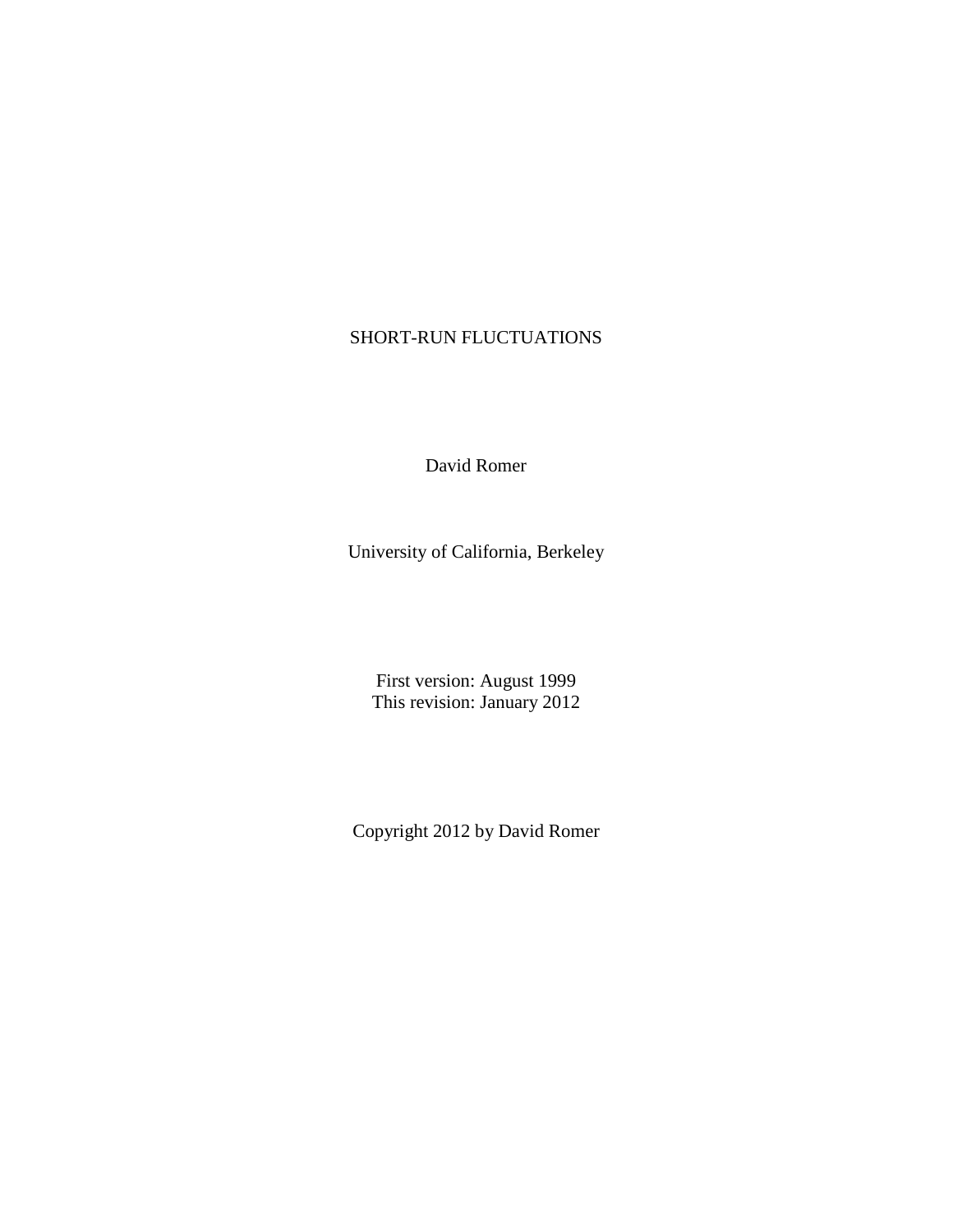# **CONTENTS**

| Preface                                                                            | vi              |
|------------------------------------------------------------------------------------|-----------------|
| <b>The IS-MP Model</b><br>$\mathbf I$                                              | 1               |
| Monetary Policy and the MP Curve<br>$I-1$                                          | 1               |
| Using the IS-MP Model to Understand Short-Run Fluctuations<br>$I-2$                | $\overline{4}$  |
| An Increase in Government Purchases                                                | 5               |
| A Shift to Tighter Monetary Policy                                                 | $7\phantom{.0}$ |
| Fiscal and Monetary Policy Together: The Policy Mix                                | 8               |
| A Fall in Consumer Confidence                                                      | 10              |
| The Money Market and the Central Bank's Control of the Real Interest Rate<br>$I-3$ | 12              |
| The Money Market                                                                   | 12              |
| The Money Supply and the Real Interest Rate with Completely Sticky Prices          | 14              |
| The Money Supply and the Real Interest Rate with Price Adjustment                  | 17              |
| Problems                                                                           | 20              |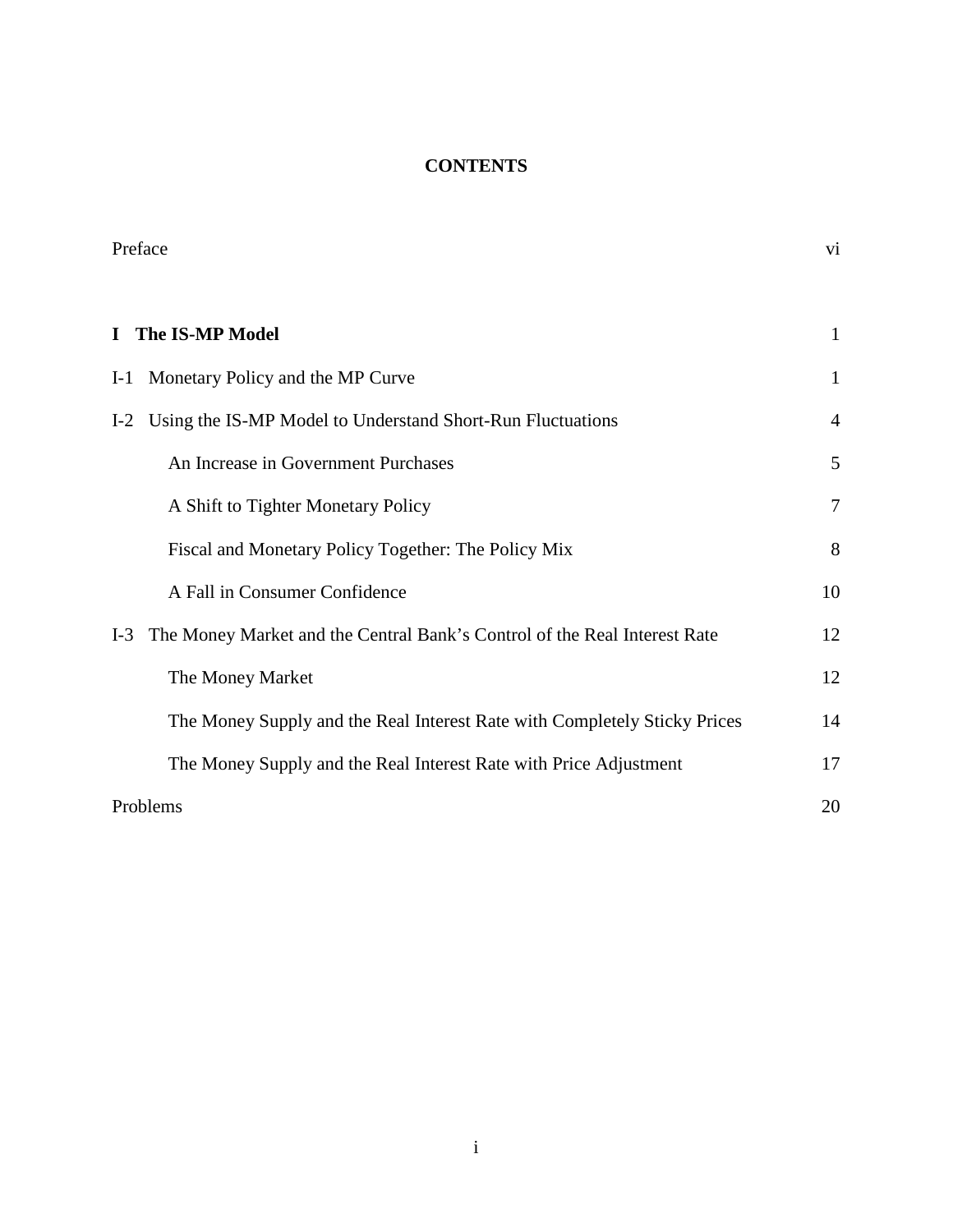| $\mathbf{I}$ | <b>The Open Economy</b>                                | 23 |
|--------------|--------------------------------------------------------|----|
| $II-1$       | Short-Run Fluctuations with Floating Exchange Rates    | 24 |
|              | Planned Expenditure in an Open Economy                 | 24 |
|              | Net Exports and the Net Capital Outflow                | 26 |
|              | The IS Curve with Floating Exchange Rates              | 28 |
|              | The Determination of Net Exports and the Exchange Rate | 31 |
| $II-2$       | Using the Model of Floating Exchange Rates             | 33 |
|              | <b>Fiscal Policy</b>                                   | 33 |
|              | <b>Monetary Policy</b>                                 | 36 |
|              | <b>Trade Policy</b>                                    | 36 |
| $II-3$       | Short-Run Fluctuations with Fixed Exchange Rates       | 40 |
|              | The Mechanics of Fixing the Exchange Rate              | 40 |
|              | The IS Curve with Fixed Exchange Rates                 | 42 |
|              | Monetary Policy with Fixed Exchange Rates              | 43 |
|              | The Determination of Output and the Interest Rate      | 45 |
| $II-4$       | Using the Model of Fixed Exchange Rates                | 47 |
|              | <b>Fiscal Policy</b>                                   | 47 |
|              | <b>Monetary Policy</b>                                 | 47 |
|              | <b>Trade Policy</b>                                    | 49 |
|              | A Fall in Export Demand                                | 50 |
|              | Devaluation                                            | 51 |
|              | Problems                                               | 52 |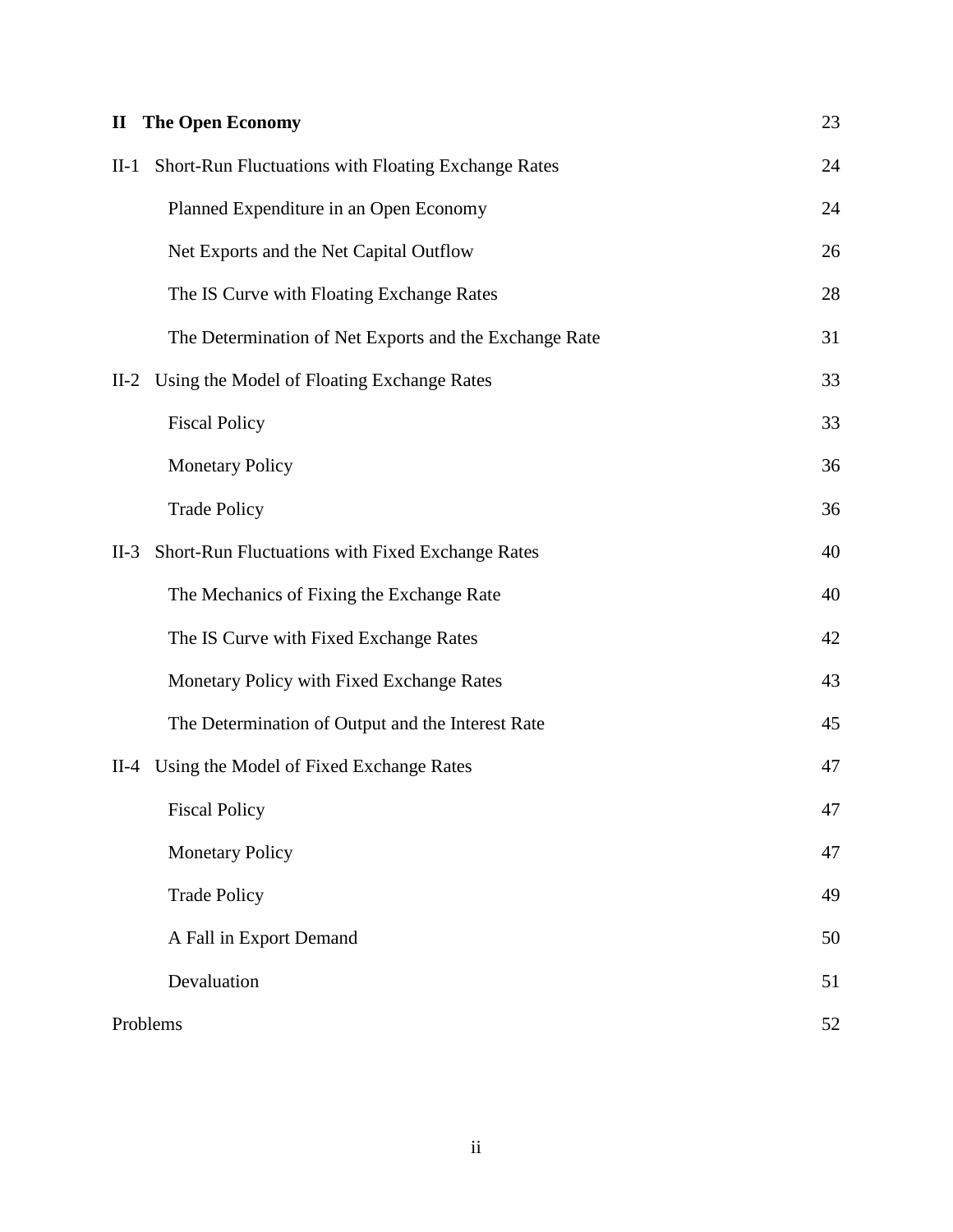| Ш       | <b>Aggregate Supply</b>                             | 54 |
|---------|-----------------------------------------------------|----|
| $III-1$ | Extending the Model to Include Aggregate Supply     | 54 |
|         | The Behavior of Inflation                           | 54 |
|         | The Effect of Inflation on Monetary Policy          | 56 |
|         | The AD-IA Diagram                                   | 57 |
|         | The Behavior of Output and Inflation over Time      | 60 |
| $III-2$ | Changes on the Aggregate Demand Side of the Economy | 64 |
|         | <b>Fiscal Policy</b>                                | 64 |
|         | <b>Monetary Policy</b>                              | 70 |
|         | Monetary Policy and Inflation in the Long Run       | 73 |
| $III-3$ | Changes on the Aggregate Supply Side of the Economy | 76 |
|         | <b>Inflation Shocks and Supply Shocks</b>           | 76 |
|         | The Effects of an Inflation Shock                   | 79 |
|         | The Effects of a Supply Shock                       | 80 |
|         | <b>Inflation Expectations and Inflation Shocks</b>  | 82 |
|         | <b>Anchored Expectations</b>                        | 85 |
|         | Problems                                            | 88 |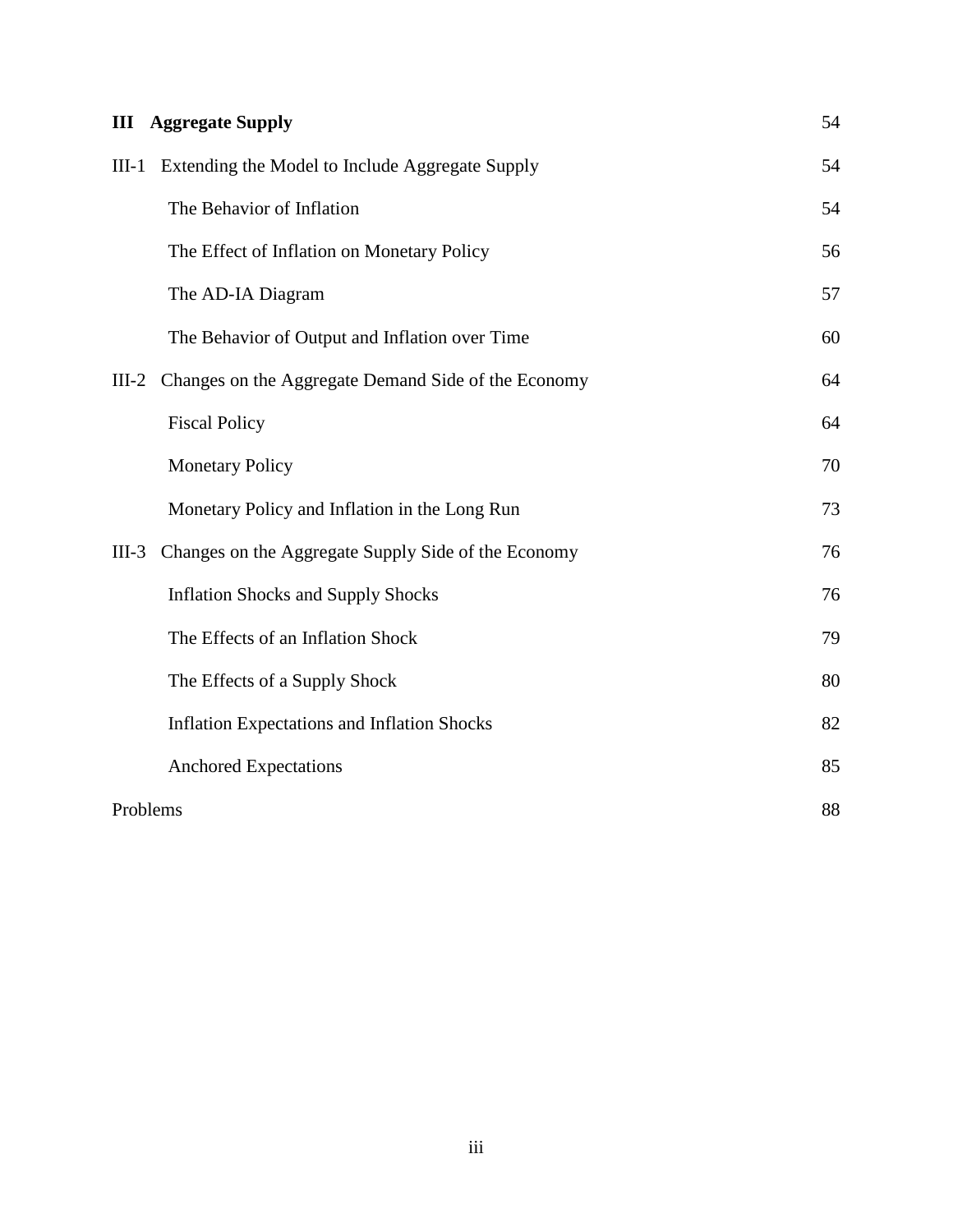|          | <b>IV</b> The Liquidity Trap                                  | 90  |
|----------|---------------------------------------------------------------|-----|
| $IV-1$   | A Model of the Liquidity Trap                                 | 91  |
|          | The Zero Lower Bound on Nominal Interest Rates                | 91  |
|          | The Behavior of Expected Inflation                            | 93  |
|          | The MP Curve in the Presence of the Zero Lower Bound          | 93  |
|          | The AD Curve in the Presence of the Zero Lower Bound          | 95  |
|          | <b>Aggregate Supply</b>                                       | 101 |
| $IV-2$   | The Effects of a Large, Long-Lasting Fall in Aggregate Demand | 101 |
|          | The Short Run                                                 | 104 |
|          | The Behavior of the Economy over Time                         | 107 |
|          | Discussion                                                    | 110 |
| $IV-3$   | Policy in a Liquidity Trap                                    | 111 |
|          | <b>Fiscal Policy</b>                                          | 111 |
|          | <b>Actions to Lower Other Interest Rates</b>                  | 114 |
|          | Raising Expected Inflation: General Considerations            | 116 |
|          | <b>Statements about Future Interest Rates</b>                 | 120 |
|          | Adopting a Higher Inflation Target                            | 121 |
|          | Targeting a Price-Level Path or Targeting a Nominal GDP Path  | 121 |
|          | Increasing the Money Supply                                   | 124 |
|          | <b>Exchange Rate Policy</b>                                   | 124 |
| Problems |                                                               | 125 |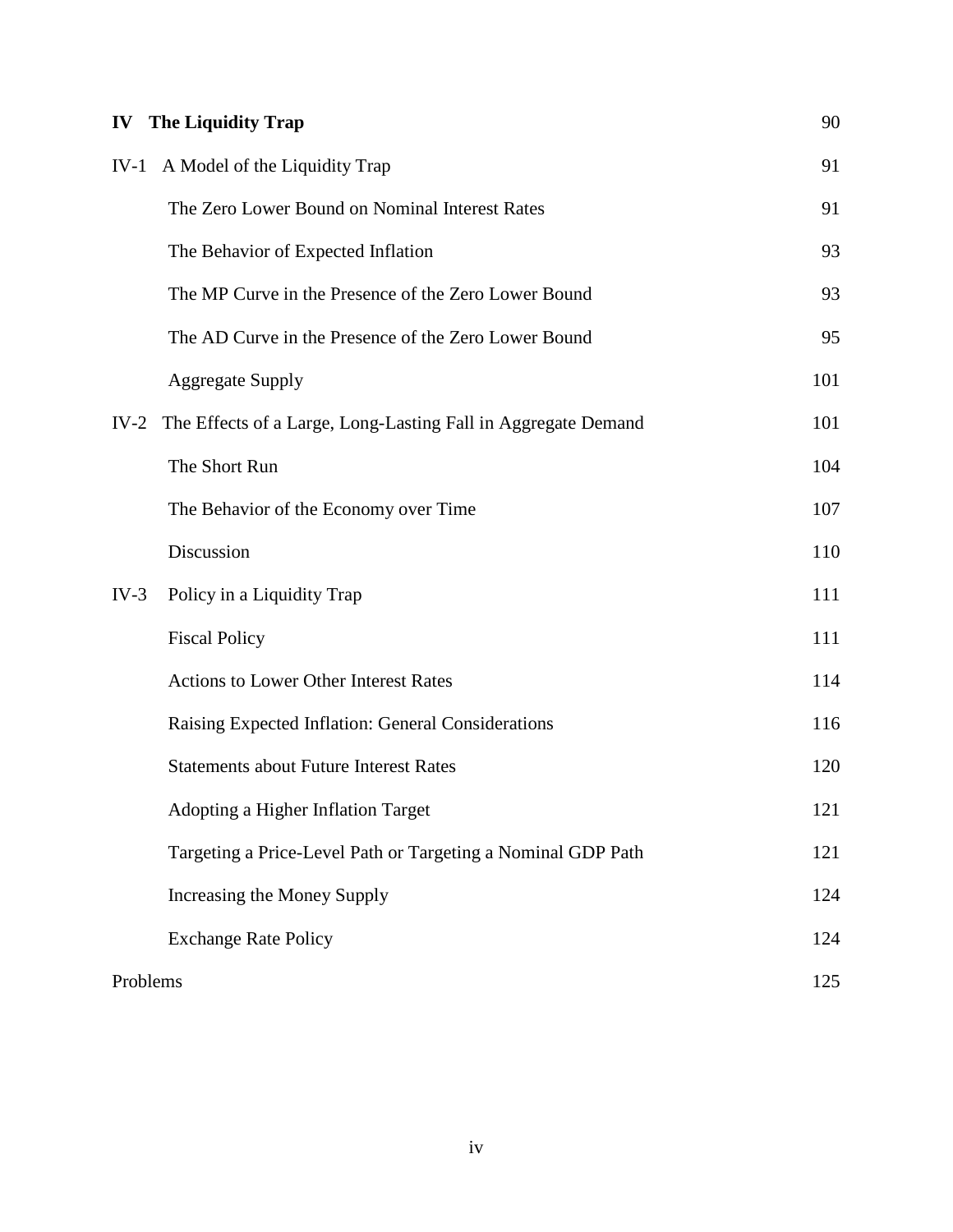| V-    | <b>Credit Market Disruptions</b>                                | 128 |
|-------|-----------------------------------------------------------------|-----|
| $V-1$ | Modeling Multiple Interest Rates and Credit Market Disruptions  | 129 |
|       | The Saving and Borrowing Real Interest Rates                    | 129 |
|       | How the Two Interest Rates Enter the Model                      | 131 |
|       | The Determination of the Interest Rate Differential             | 132 |
|       | The IS and MP Curves                                            | 133 |
|       | Another Way of Deriving the IS Curve                            | 136 |
| $V-2$ | Using the Model                                                 | 140 |
|       | A Change in Consumer Confidence and the "Financial Accelerator" | 140 |
|       | A Disruption to Credit Markets                                  | 142 |
|       | Problems                                                        | 145 |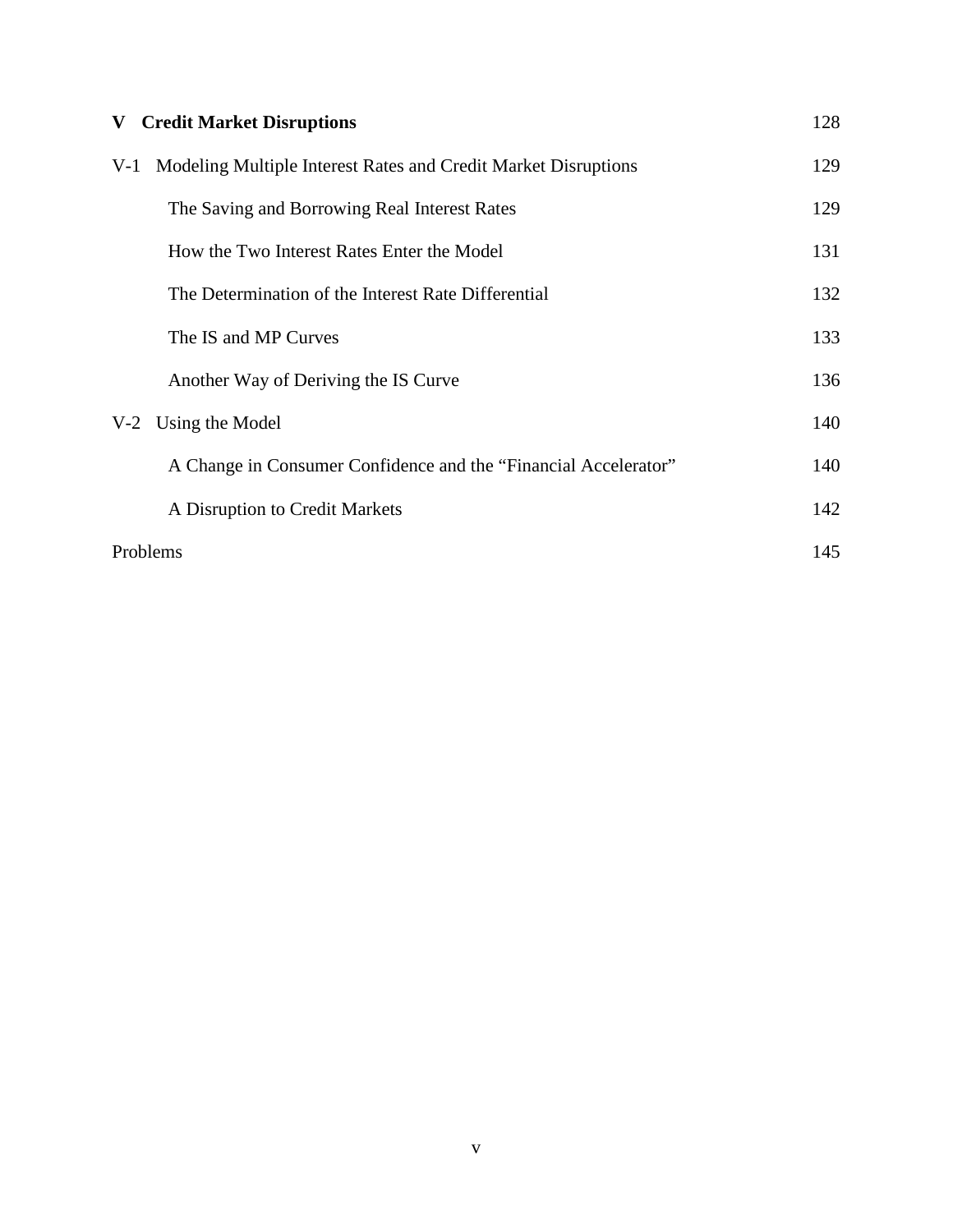### **PREFACE**

This document presents a model of the determination of output, unemployment, inflation, and other macroeconomic variables in the short run at a level suitable for students taking intermediate macroeconomics. The model is based on an assumption about how central banks conduct monetary policy that differs from the one made in most intermediate macroeconomics textbooks. The document is designed to be used in conjunction with standard textbooks by instructors and students who believe that the new approach provides a more realistic and powerful way of analyzing short-run fluctuations.

I have designed the document to work most closely with N. Gregory Mankiw's textbook, which I refer to simply as "Mankiw."<sup>[1](#page-6-0)</sup> The notation is the same as Mankiw's, and I refer to other parts of Mankiw when they are relevant. But I believe the document can be used with other intermediate macroeconomics textbooks without great difficulty.

Sections I to III can take the place of the material in Mankiw starting with Section 10-2 and ending with Chapter 14. Sections IV and V, which are new with this revision, extend the analysis to two topics that are not considered in depth in Mankiw: the zero lower bound on nominal interest rates, and credit market disruptions. One of the strengths of the new approach is that it is straightforward to extend it to incorporate the zero lower bound. The extension to consider credit market disruptions, in contrast, does not involve monetary policy, and so does not provide an additional reason to favor the new approach. However, credit market disruptions are so central to

<span id="page-6-0"></span><sup>&</sup>lt;sup>1</sup> N. Gregory Mankiw, *Macroeconomics*, seventh edition (New York: Worth Publishers, 2010).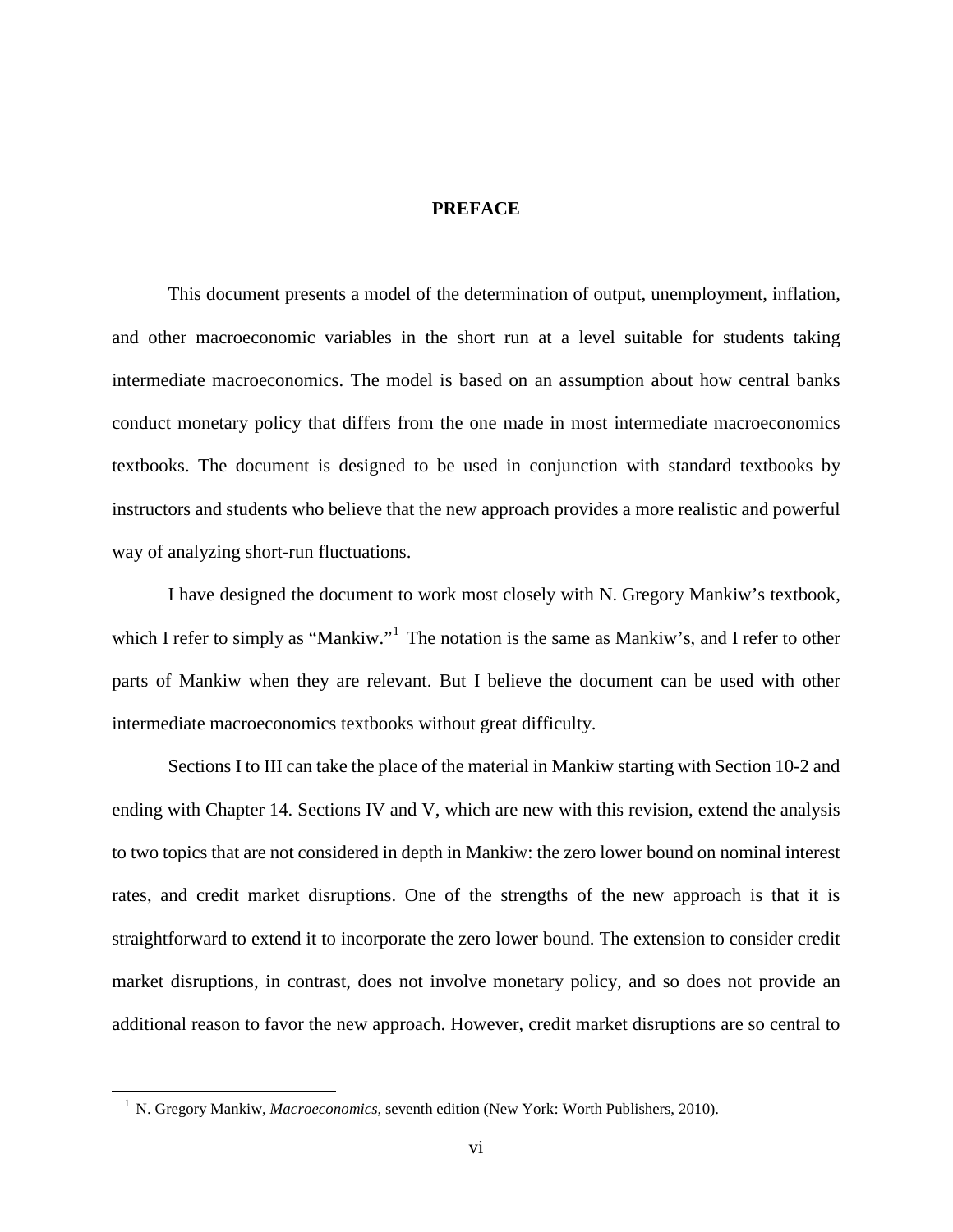recent and current macroeconomic events that it seems essential to include them.

In a separate paper, I compare the new approach with the usual one and explain why I believe it is preferable.<sup>[2](#page-7-0)</sup> The material here, however, simply presents the new approach and shows how to use it. In addition, the presentation here is more skeletal than that in standard textbooks. It covers the basics, but contains relatively few applications, summaries, and problems.

I am indebted to Christina Romer and Patrick McCabe for helpful comments and discussions, and to numerous correspondents for helpful suggestions. I am especially grateful to my students for their encouragement, patience, and feedback.

The document may be downloaded, reproduced, and distributed freely by instructors and students as long as credit is given to the author and the copyright notice on the title page is included.

<span id="page-7-0"></span><sup>2</sup> David Romer, "Keynesian Macroeconomics without the LM Curve," *Journal of Economic Perspectives* <sup>14</sup> (Spring 2000), pp. 149–169.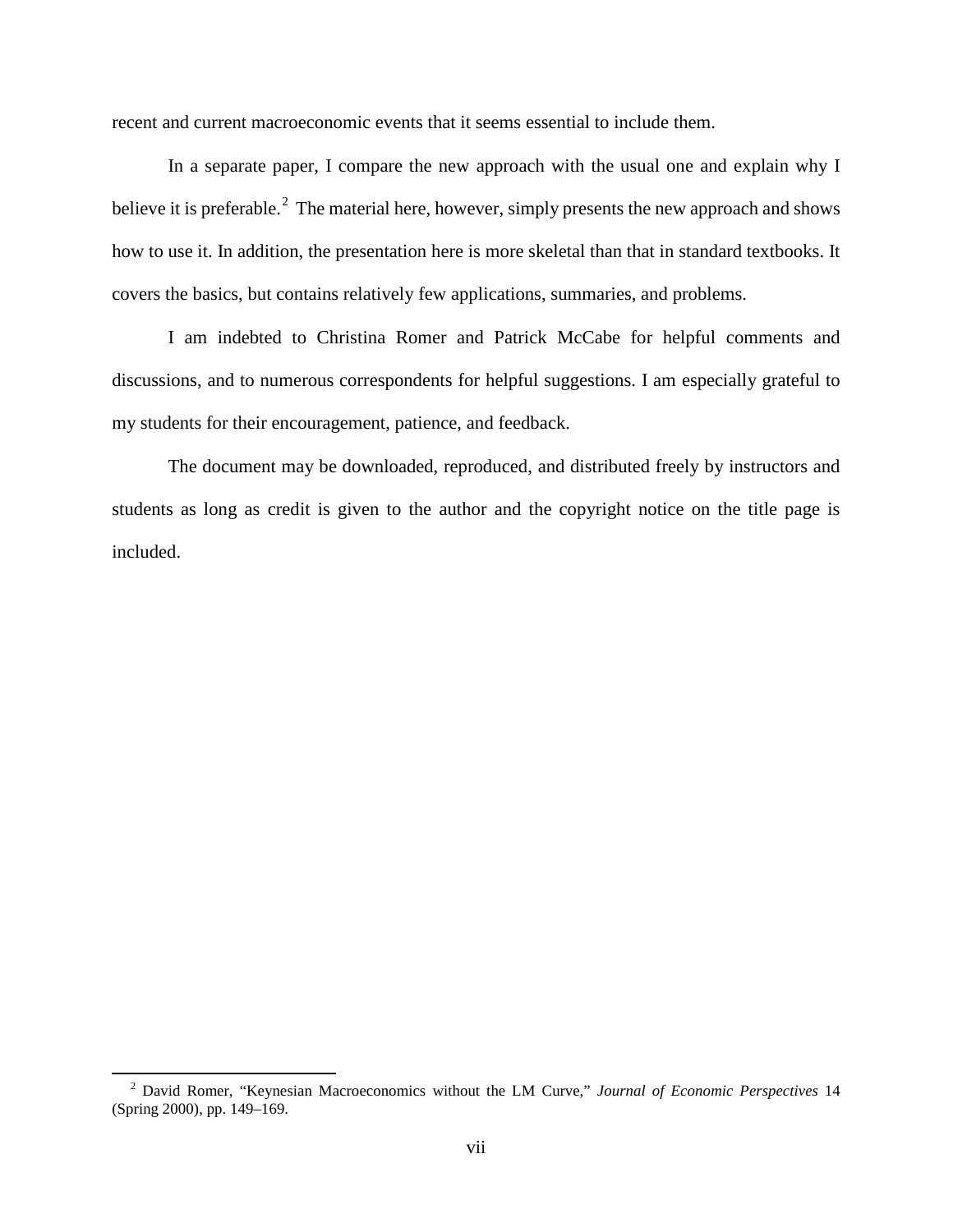# **I The IS-MP Model**

# **I-1 Monetary Policy and the MP Curve**

You have already learned about the IS curve, shown in Figure I-[1](#page-8-0).<sup>1</sup> The curve shows the relationship between the real interest rate and equilibrium output in the goods market. An increase in the interest rate reduces planned investment. As a result, it reduces planned expenditure at a given level of output. Thus the planned expenditure line in the Keynesian cross diagram shifts down, and so the level of output at which planned expenditure equals output falls. This negative relationship between the interest rate and output is known as the IS curve.

The IS curve by itself does not tell us what either the interest rate or output is. We know that the economy must be somewhere on the curve, but we do not know where. To pin down where, we need a second relationship between the interest rate and output.

This second relationship comes from the conduct of monetary policy. Monetary policy is conducted by the economy's central bank (the Federal Reserve in the case of the United States). A key feature of how the central bank conducts monetary policy is how it responds to changes in output:

*When output rises, the central bank raises the real interest rate. When output falls, the central bank lowers the real interest rate.*

<span id="page-8-0"></span><sup>&</sup>lt;sup>1</sup> See Mankiw, Section 10-1.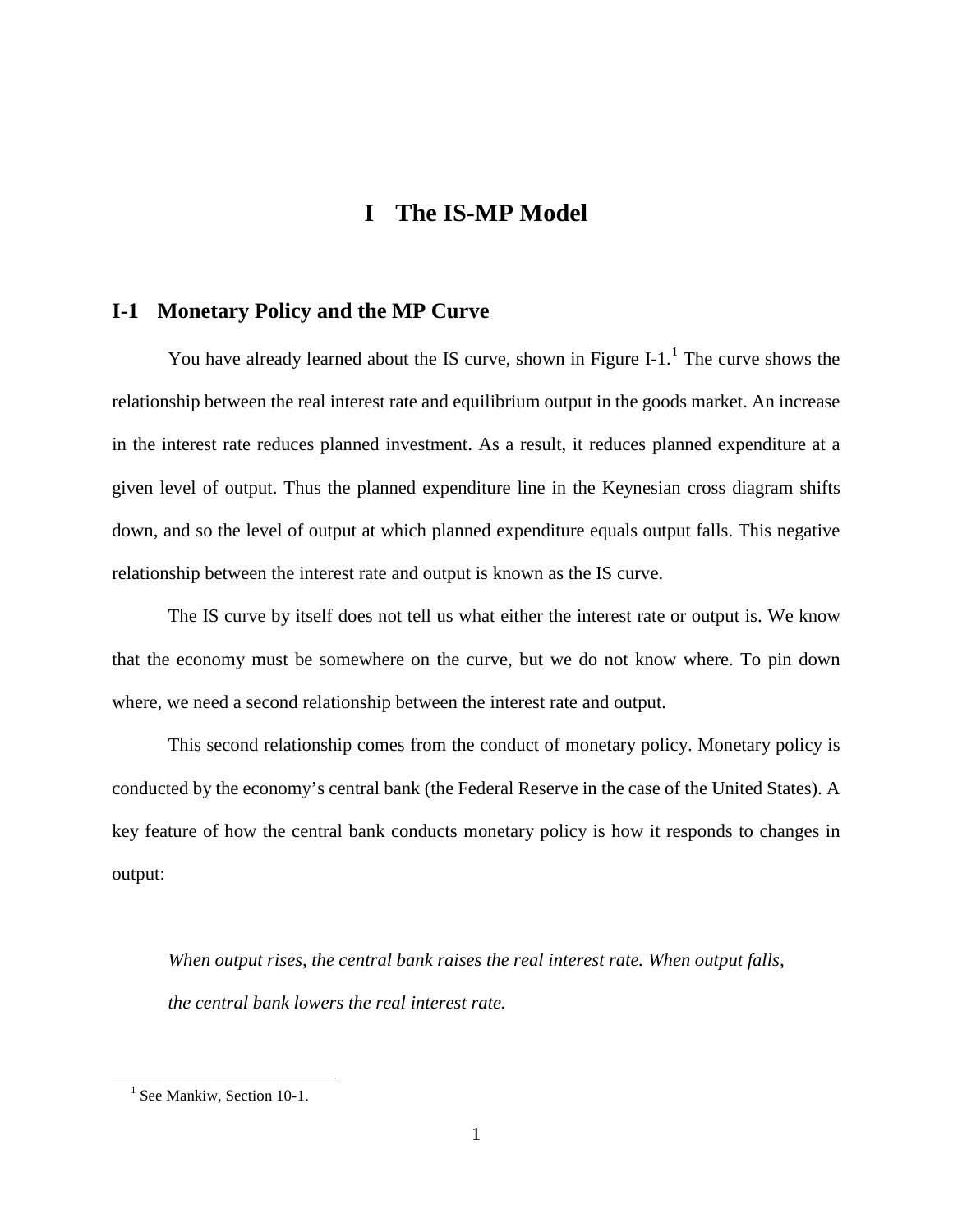

Figure I-1. The IS Curve

We can express this property of monetary policy in the form of an equation:

$$
r = r(Y). \tag{I-1}
$$

When output, Y, rises, the central bank raises the real interest rate, r. Thus  $r(Y)$  is an increasing function.

We can also depict this relationship using a diagram. The fact that the central bank raises the real interest rate when output rises means that there is an upward-sloping relationship between output and the interest rate. This curve is known as the MP curve. It is shown in Figure I-2.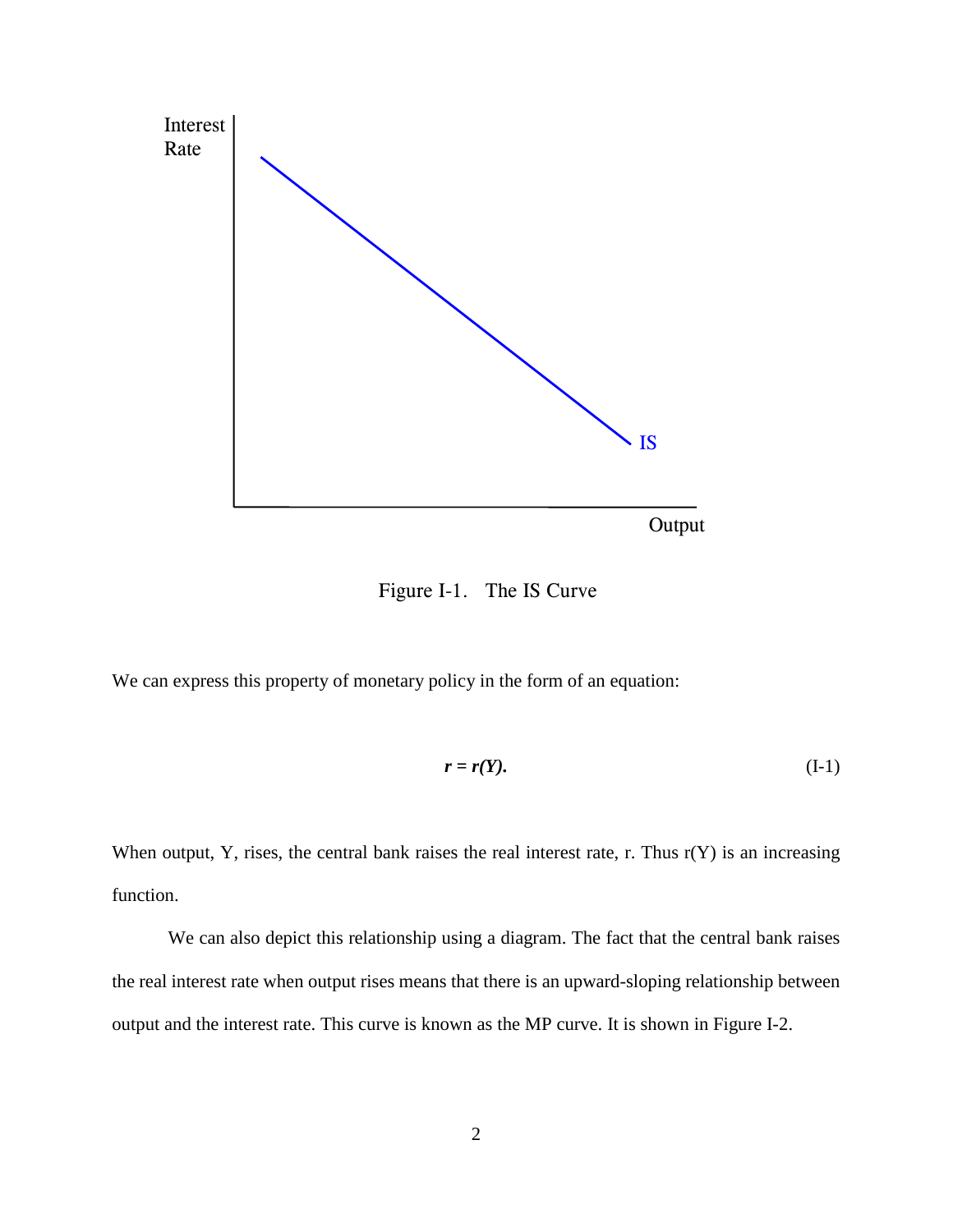

Figure I-2. The MP Curve

Ultimately, the fact that the central bank raises the interest rate when output rises and lowers it when output falls stems from policymakers' goals for output and inflation. All else equal, central bankers prefer that output be higher. Thus when output declines, they reduce the interest rate in order to increase the demand for goods and thereby stem the fall in output. But the central bank cannot just keep cutting the interest rate and raising the demand for goods further and further. As we will see in Section III, when output is above its natural rate, so that firms are operating at above their usual capacities, inflation usually begins to rise. Since central bankers want to keep inflation from becoming too high, they raise the interest rate when output rises. It is these twin concerns about output and inflation that cause the central bank to make the real interest rate an increasing function of output.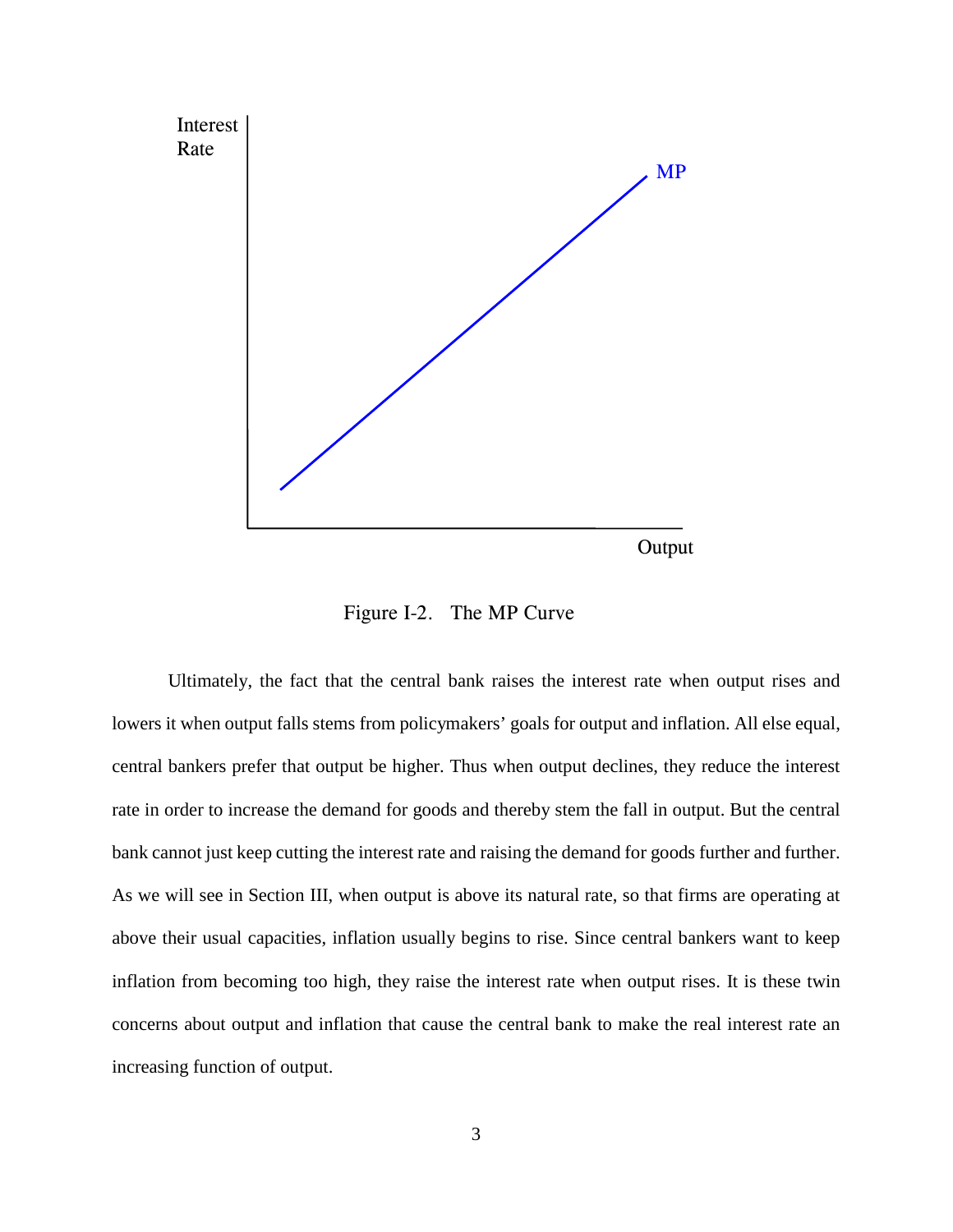This description of how the central bank conducts monetary policy leaves two issues unresolved. The first issue is *how* the central bank controls the real interest rate. Central banks do not set the interest rate by decree. Instead they adjust the money supply to cause the interest rate behave in the way they want. We will discuss the specifics of how they do this in Section I-3, and Section IV will consider an important limitation on central banks' ability to control the interest rate. For most of our analysis, however, we will simply take as given that the central bank can control the interest rate, and that it does so in a way that makes it an increasing function of output.

The second unresolved issue concerns shifts of the MP curve. In Section III, we will see that the central bank adjusts the real interest rate in response not only to output, but also to inflation. An increase in inflation causes the central bank to choose a higher interest rate at a given level of output than before. That is, it causes the MP curve to shift up. Thus, the MP curve shows the relationship between output and the interest rate at a given time, but changes in inflation cause the curve to shift over time.

## **I-2 Using the IS-MP Model to Understand Short-Run Fluctuations**

The next step is to bring the IS and MP curves together. They are shown in the IS-MP diagram in Figure I-3. The point where the two curves intersect shows the real interest rate and output in the economy. At this point, planned expenditure equals output, and the central bank is choosing the interest rate according to its policy rule. The IS-MP diagram is our basic tool for analyzing how the interest rate and output are determined in the short run. We can therefore use it to analyze how various economic developments affect these two variables.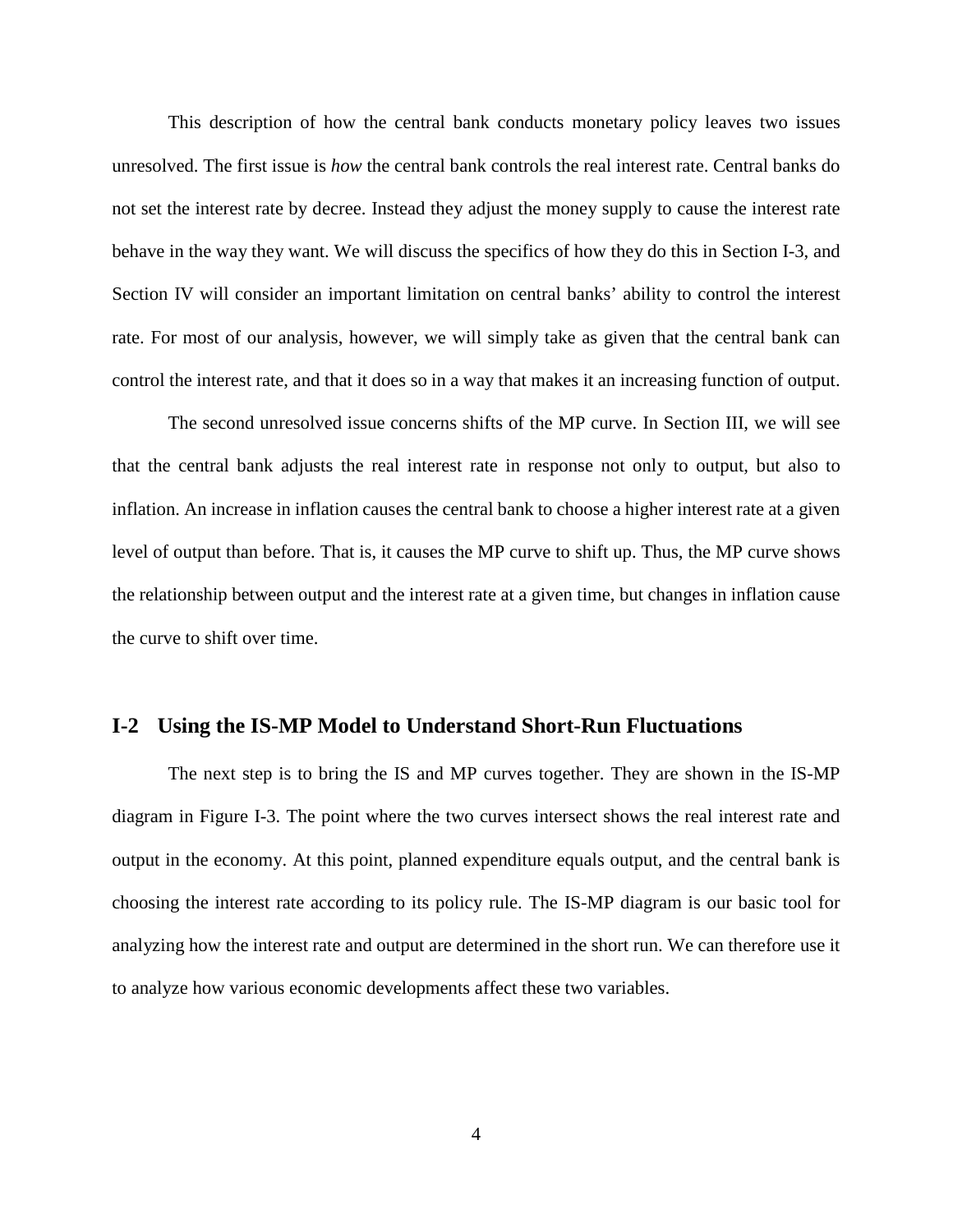

Figure I-3. The IS-MP Diagram

### **An Increase in Government Purchases**

Suppose that government purchases increase. Government purchases are a component of planned expenditure. Thus the rise in purchases affects the IS curve. To see how, we use the Keynesian cross diagram shown in Figure I-4. Recall that the Keynesian cross shows planned expenditure as a function of output for a given level of the real interest rate. Thus the intersection of the planned expenditure line and the 45-degree line shows equilibrium output for a given interest rate. That is, it determines a point on the IS curve.

The increase in government purchases raises planned expenditure at a given level of income. Thus, as the figure shows, it shifts the planned expenditure line up. This increases the equilibrium level of income at the interest rate assumed in drawing the diagram.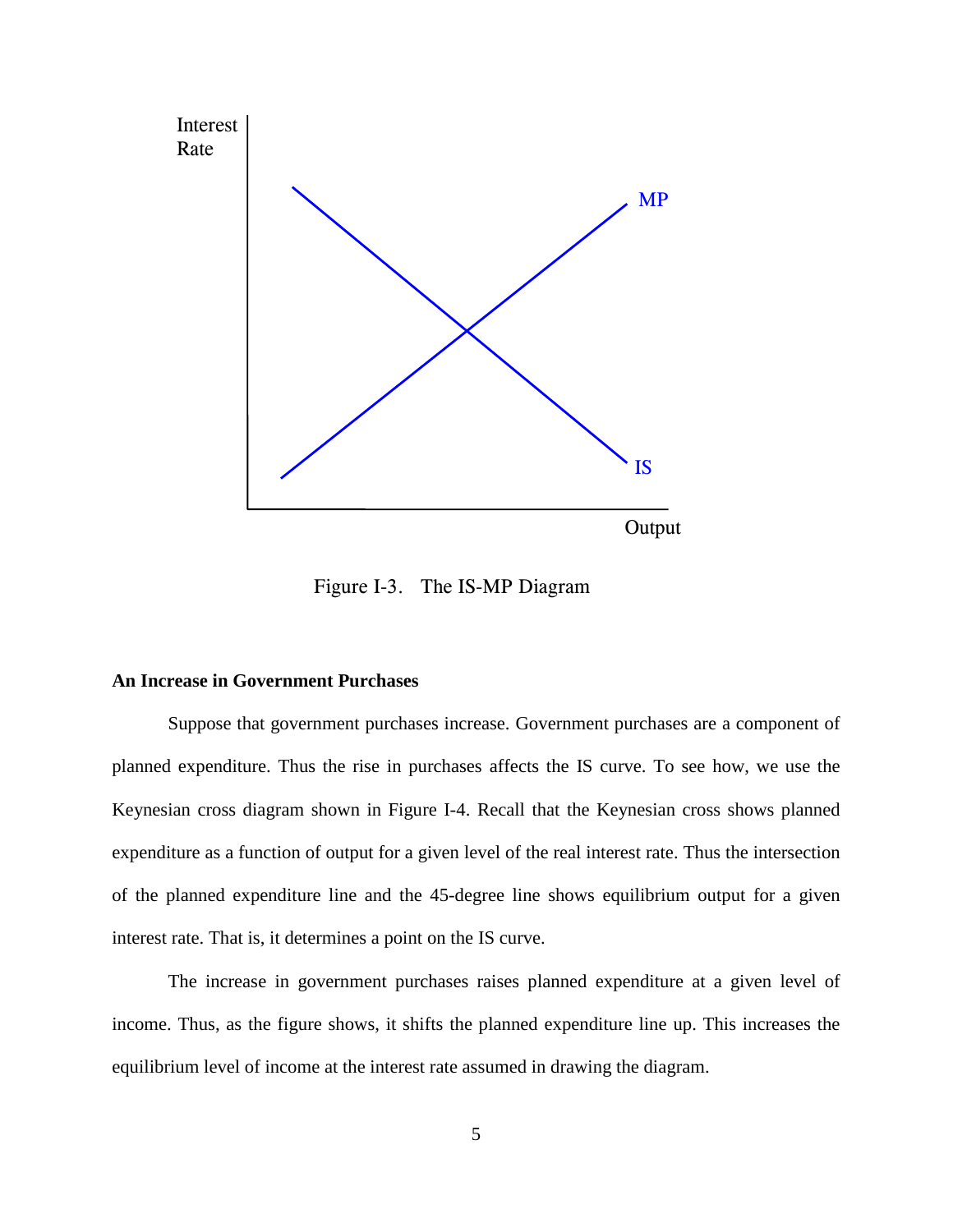

Figure I-4. The Effect of an Increase in Government Purchases on Output at a Given Interest Rate

In terms of the IS-MP diagram, this analysis shows us that at a given interest rate, equilibrium income is higher than before. That is, the IS curve shifts to the right. The central bank's rule for choosing the interest rate as a function of output is unchanged. Thus the MP curve does not shift. This information is summarized in Figure I-5.

The figure shows that at the intersection of the new IS curve and the MP curve, both the interest rate and output are higher than before. Thus the figure shows that an increase in government purchases raises both the interest rate and output in the short run.

We can also determine how the increase in government purchases affects the other components of output. The increase in the interest rate reduces investment. Thus government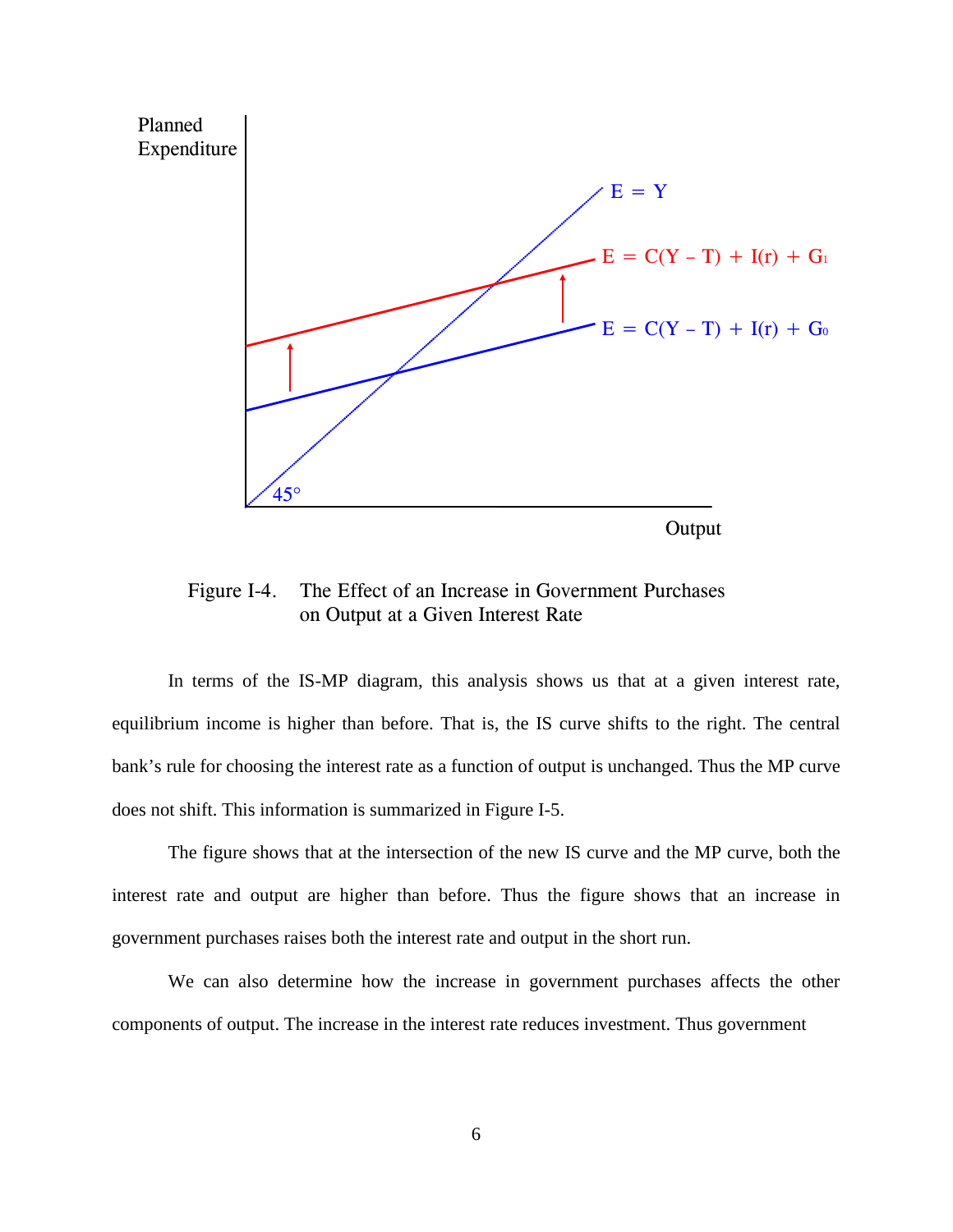

Figure I-5. The Effects of an Increase in Government Purchases on Output and the Interest Rate

purchases crowd out investment in the short run, just as they do in the long run.<sup>[2](#page-14-0)</sup> Since consumption is an increasing function of disposable income, on the other hand, the increase in income resulting from the rise in government purchases raises consumption.<sup>[3](#page-14-1)</sup>

#### **A Shift to Tighter Monetary Policy**

We can also analyze a change in monetary policy. Specifically, suppose the central bank changes its monetary policy rule so that it chooses a higher level of the real interest rate at a given level of output than before. This move to tighter monetary policy corresponds to an upward shift of

<sup>&</sup>lt;sup>2</sup> See Section 3-4 of Mankiw for the long-run effects of a change in government purchases.

<span id="page-14-1"></span><span id="page-14-0"></span><sup>&</sup>lt;sup>3</sup> This is based on Mankiw's assumptions about how the components of output are determined:  $C = C(Y - T)$ ,  $I = I(r)$ , with *C* an increasing function of  $Y - T$  and *I* a decreasing function of *r*. See Problem 2 at the end of this section for the implications of some other assumptions.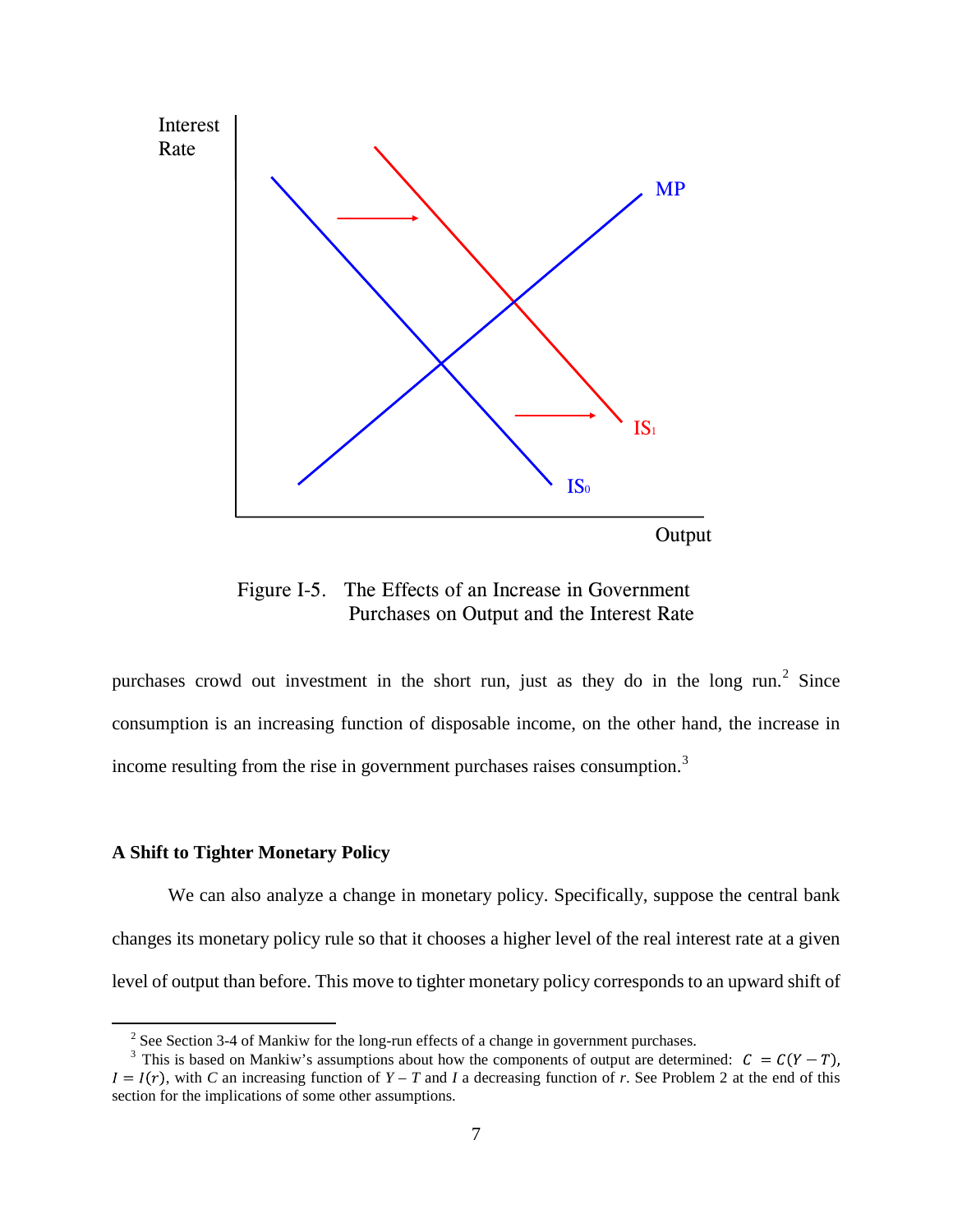the MP curve. The IS curve is not affected: equilibrium output at a given interest rate is unchanged. This information is summarized in Figure I-6. The figure shows that the shift to tighter monetary policy raises the interest rate and lowers output in the short run.

We can again determine the effects of the policy change on the components of output. The increase in the interest rate reduces investment, and the decline in income reduces consumption. Since government purchases are an exogenous variable of our model, they are unchanged.

#### **Fiscal and Monetary Policy Together: The Policy Mix**

Changes in fiscal and monetary policy need not occur in isolation. There are many cases when both policies change at the same time. There can be deliberate coordination between the two sets of policymakers, one can react to the other's actions, or outside developments can prompt independent responses by both.

When fiscal and monetary policies both change, the IS and MP curves both move. Depending on such factors as the directions and sizes of moves, there can be almost any combination of changes in the interest rate and output. One interesting case is when the two policies change in a way that leaves output unchanged. For concreteness, suppose that Congress and the President raise taxes, and at the same time the Federal Reserve changes its rule for setting the interest rate as a function of output by enough to keep output at its initial level.

These assumptions provide a reasonably good description of some developments in the U.S. economy in the early 1990s under Presidents Bush and Clinton. Motivated by a desire to reduce the budget deficit, Congress and the President made various changes to the budget to increase taxes and to reduce transfer payments and government purchases. The Federal Reserve did not want these changes to reduce output. It therefore lowered the interest rate at a given level of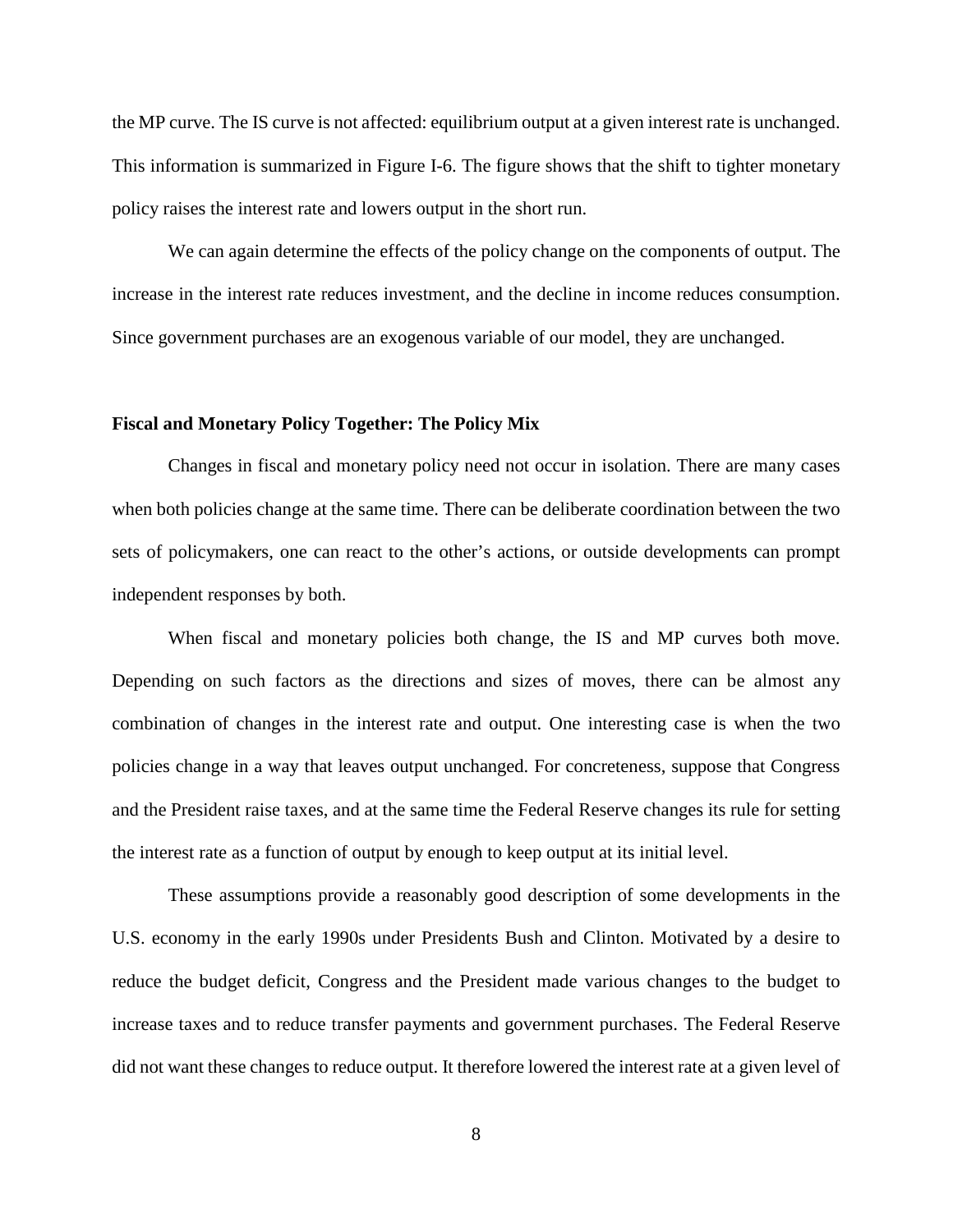

Figure I-6. The Effects of a Shift to Tighter Monetary Policy

output to keep output at roughly the same level as before.

Figure I-7 shows the effects of these developments. The increase in taxes shifts the IS curve to the left. The reasoning is essentially the reverse of our earlier analysis of a rise in government purchases. Since consumption depends on disposable income, Y −T, the increase in T reduces consumption at a given Y. Thus it shifts the planned expenditure line in the Keynesian cross down, and so reduces equilibrium output at a given interest rate. And the Federal Reserve's decision to reduce the interest rate at a given level of output causes the MP curve to shift down. By assumption, the new IS and MP curves cross at the same level of output as before.

Although this simultaneous change in fiscal and monetary policy does not change overall output, it does change its composition. With income unchanged and taxes higher than before,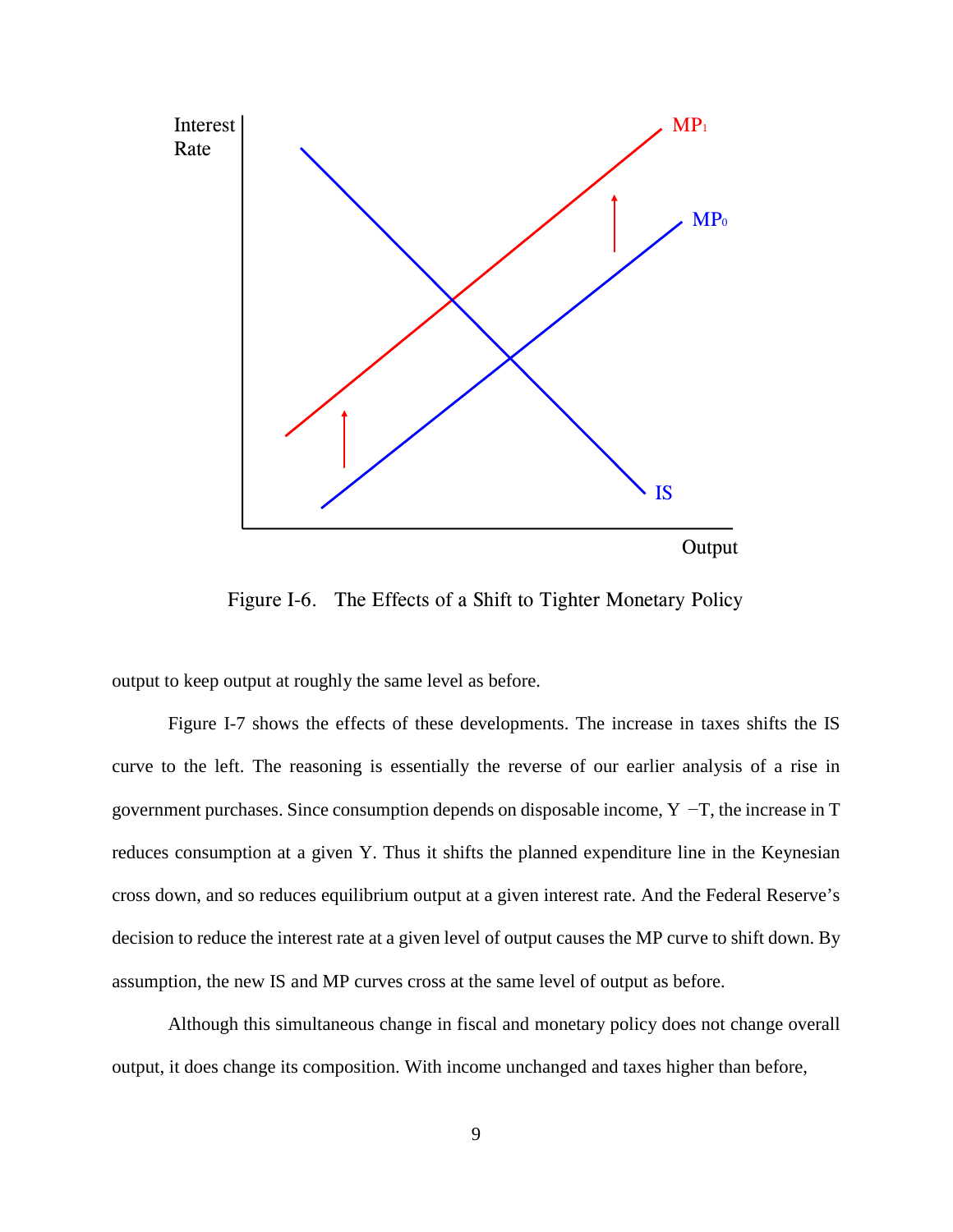

Figure I-7. The Effects of Simultaneous Changes in Fiscal and Monetary Policy that Leave Output Unchanged

disposable income is lower than before; thus consumption is lower than before. And as Figure I-7 shows, the combination of contractionary fiscal policy and expansionary monetary policy lowers the interest rate. Thus investment rises. Finally, government purchases are again unchanged by assumption.

This analysis shows how the coordinated use of fiscal and monetary policy can keep policies to lower the budget deficit from reducing aggregate output. It also shows how policy coordination can shift the composition of output away from consumption and toward investment.

## **A Fall in Consumer Confidence**

So far, the only sources of short-run economic fluctuations we have considered are changes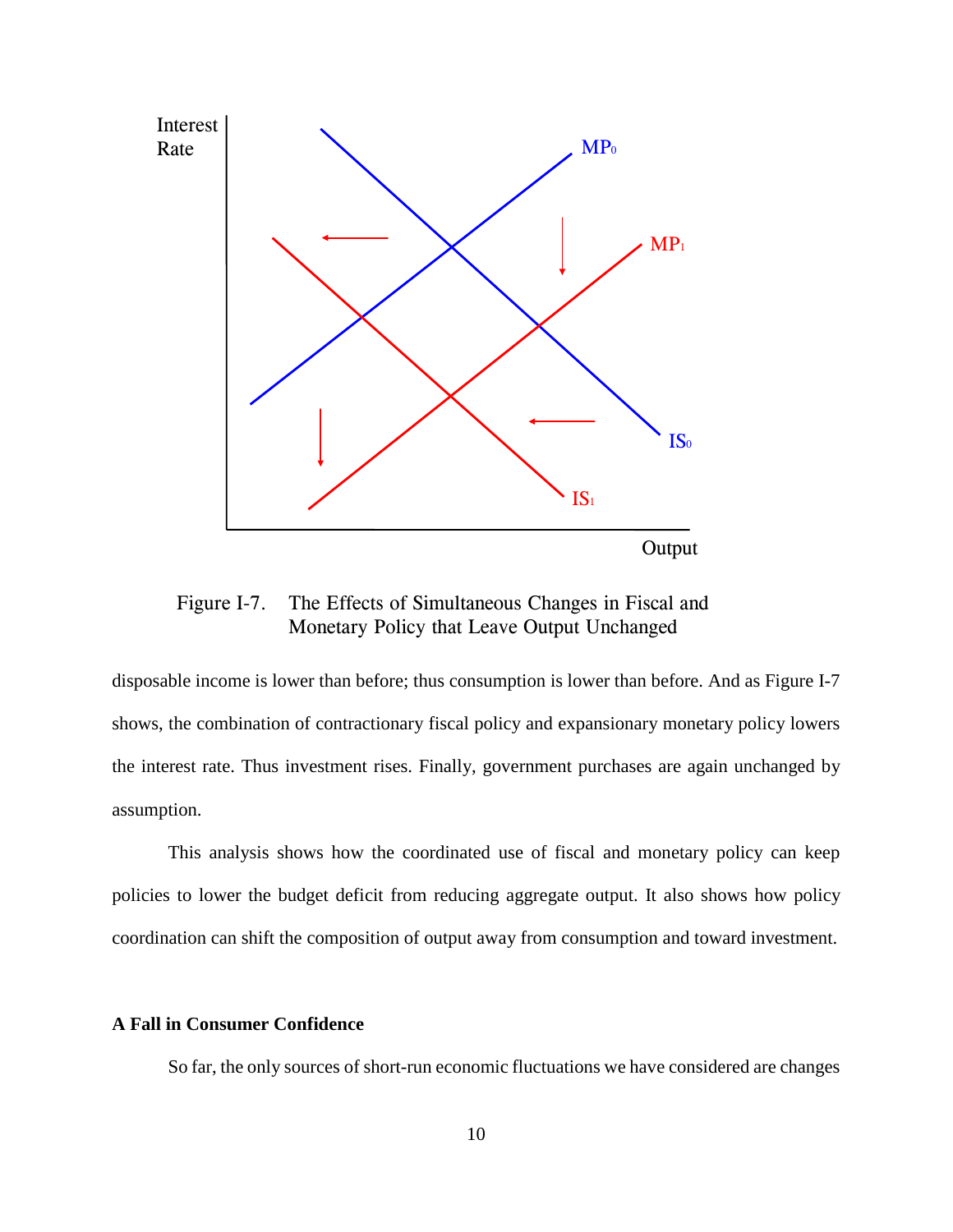in government policies. But developments in the private economy can also cause fluctuations. For our final example, we consider the effects of a decline in consumer confidence. That is, we suppose that for some reason consumers become more worried about the future, and that they therefore consume less and save more at a given level of disposable income than before.

This fall in consumer confidence shifts the IS curve; the analysis is similar to the analysis of a tax increase. Figure I-8 shows the effects of the shift. The economy moves down along the MP curve. Thus the real interest rate and output both fall.

Shifts in consumer confidence are an important source of short-run fluctuations. To give one example, Iraq's invasion of Kuwait and other developments caused a sharp fall in consumer confidence in the United States in the summer of 1990. This fall in confidence shifted the IS curve to the left. In principle, a rapid response by monetary policymakers could have shifted the MP curve down and kept output from falling. Alternatively, rapid increases in government purchases or decreases in taxes could have kept the IS curve from shifting at all. In practice, however, policymakers did not become aware of the fall in consumer confidence quickly enough to take corrective action. The result was that the United States entered a recession.<sup>[4](#page-18-0)</sup>

A more important example of a downward shift in the consumption function occurred in the United States in 1929. The stock market crash of October 1929, coming after almost a decade of rapidly rising stock prices and enormous increases in participation in the stock market, created tremendous uncertainty among consumers. As a result, they put off making major purchases to see what developed. Thus, consumption at a given level of income fell sharply. The resulting shift of the IS curve was an important factor in changing what was at that point only a mild recession into

<span id="page-18-0"></span><sup>&</sup>lt;sup>4</sup> See Section 15-1 of Mankiw for more on why policymakers' control of the economy is not immediate or perfect.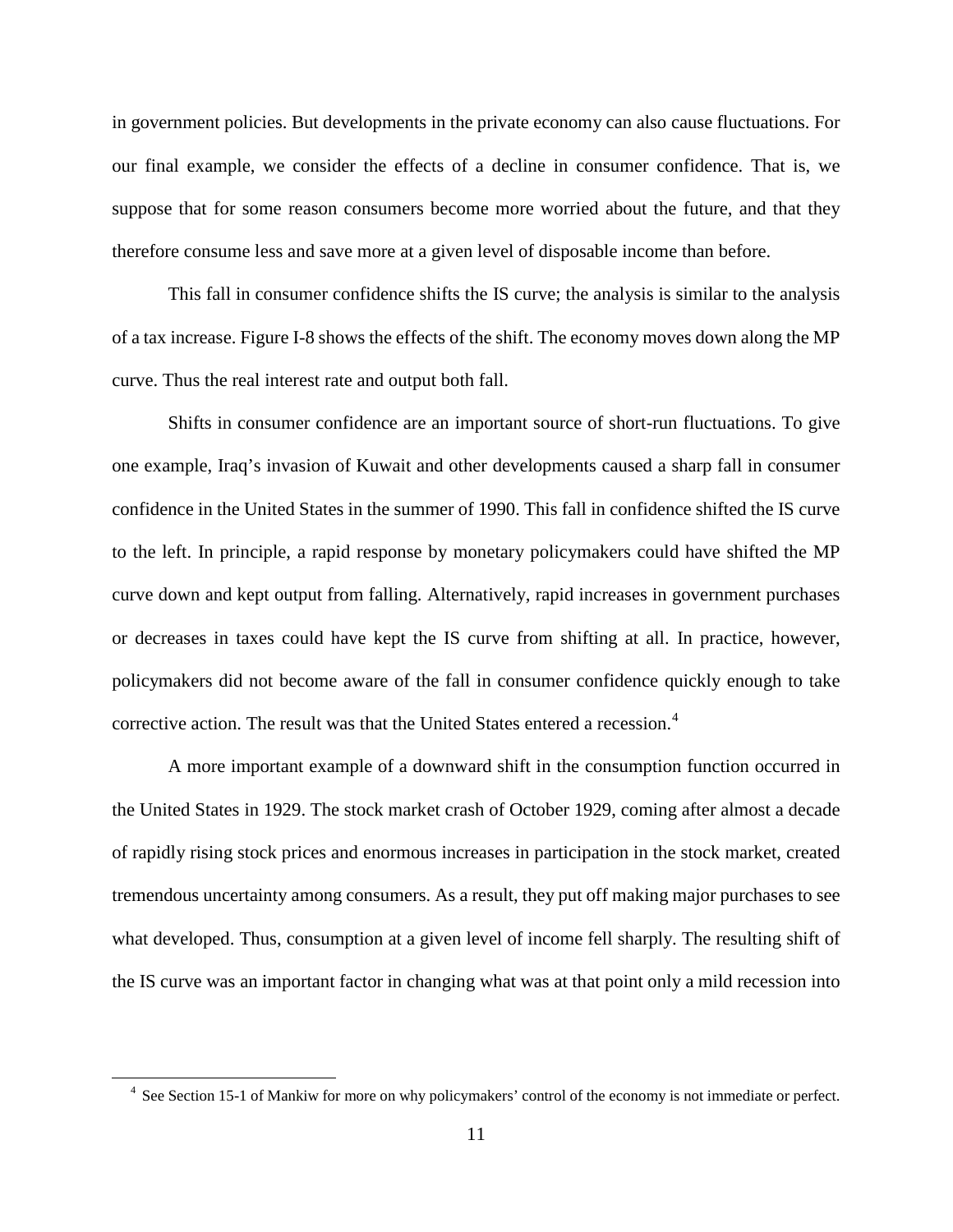

Figure I-8. The Effects of a Fall in Consumer Confidence

the enormous downturn that became known as the Great Depression.<sup>[5](#page-19-0)</sup>

# **I-3 The Money Market and the Central Bank's Control of the Real Interest Rate**

## **The Money Market**

The assumption that the central bank can change the real interest rate is crucial to the MP curve. In this section, we will investigate how the central bank is able to do this. We will see that

<span id="page-19-0"></span><sup>5</sup> Christina D. Romer, "The Great Crash and the Onset of the Great Depression," *Quarterly Journal of Economics* 105 (May 1990), pp. 597–624.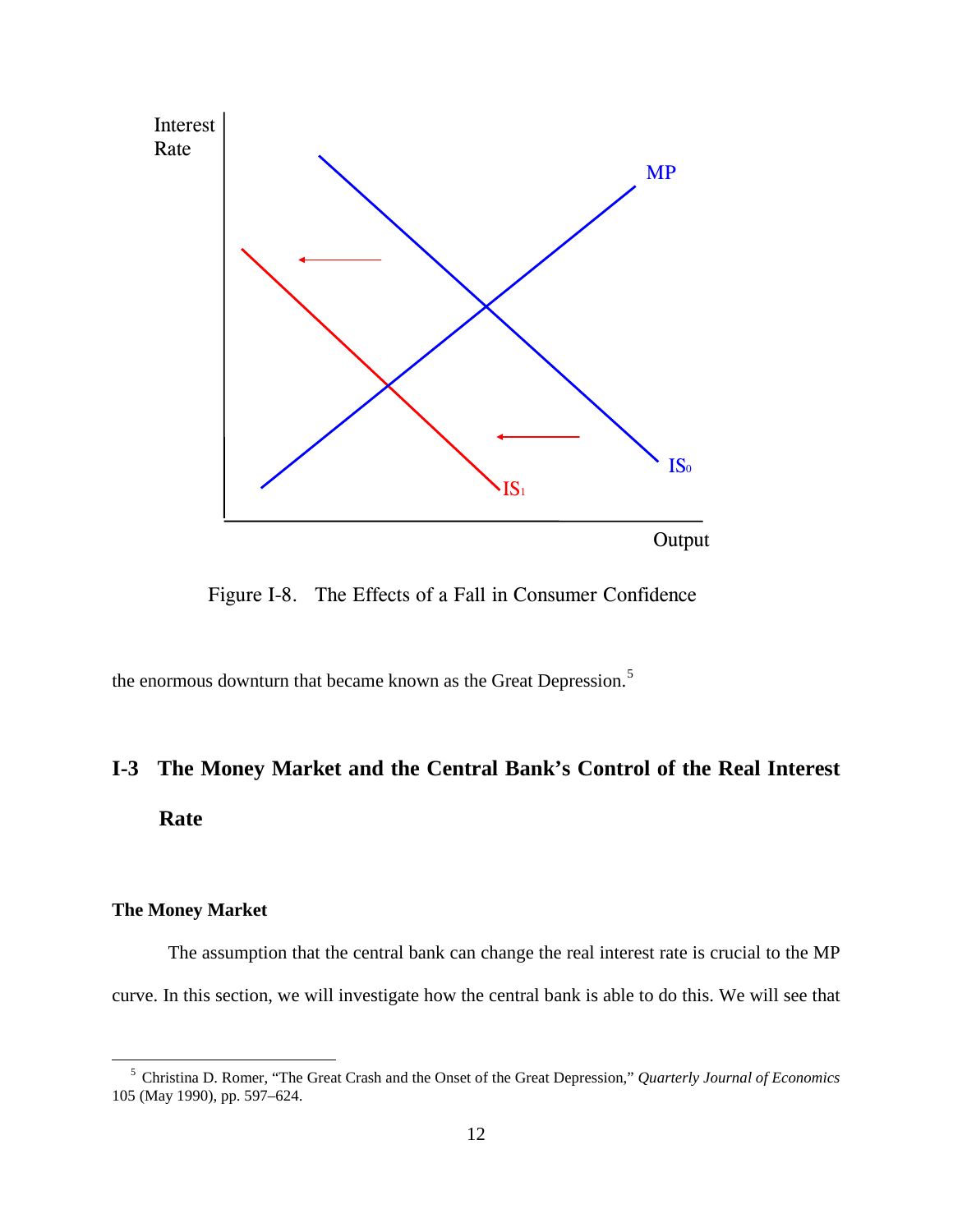what gives it this ability is its control of the money supply. Thus, we will examine the market for money.

Equilibrium in the money market occurs when the supply of real money balances equals the demand. The supply of real balances is simply the quantity of money measured in terms of the amount of goods it can buy. That is, it equals the dollar amount of money, M, divided by the price of goods in terms of dollars, P: the supply of real money balances is M/P.

Recall from your earlier analysis of money and inflation that there are two key determinants of the demand for real balances. The first is income, Y. When income is higher, people make more transactions, and so they want to hold a greater quantity of real balances. The second is the nominal interest rate, i. Money does not earn any interest, while other assets earn the nominal interest rate. The opportunity cost of holding money is thus the nominal interest rate. When the nominal interest rate is higher, individuals want to hold a smaller quantity of real balances. [6](#page-20-0)

This discussion shows that the condition for the supply and demand of real balances to be equal is

$$
\frac{M}{P}=L(i,Y)
$$

where L is a function that tells us the demand for real balances given the nominal interest rate and income. The function is decreasing in the interest rate and increasing in income.

We want to know whether the central bank can influence the *real* interest rate. To address this question, it helps to use the fact that, by definition, the real interest rate is the difference

<span id="page-20-0"></span><sup>6</sup> See Section 4-5 of Mankiw.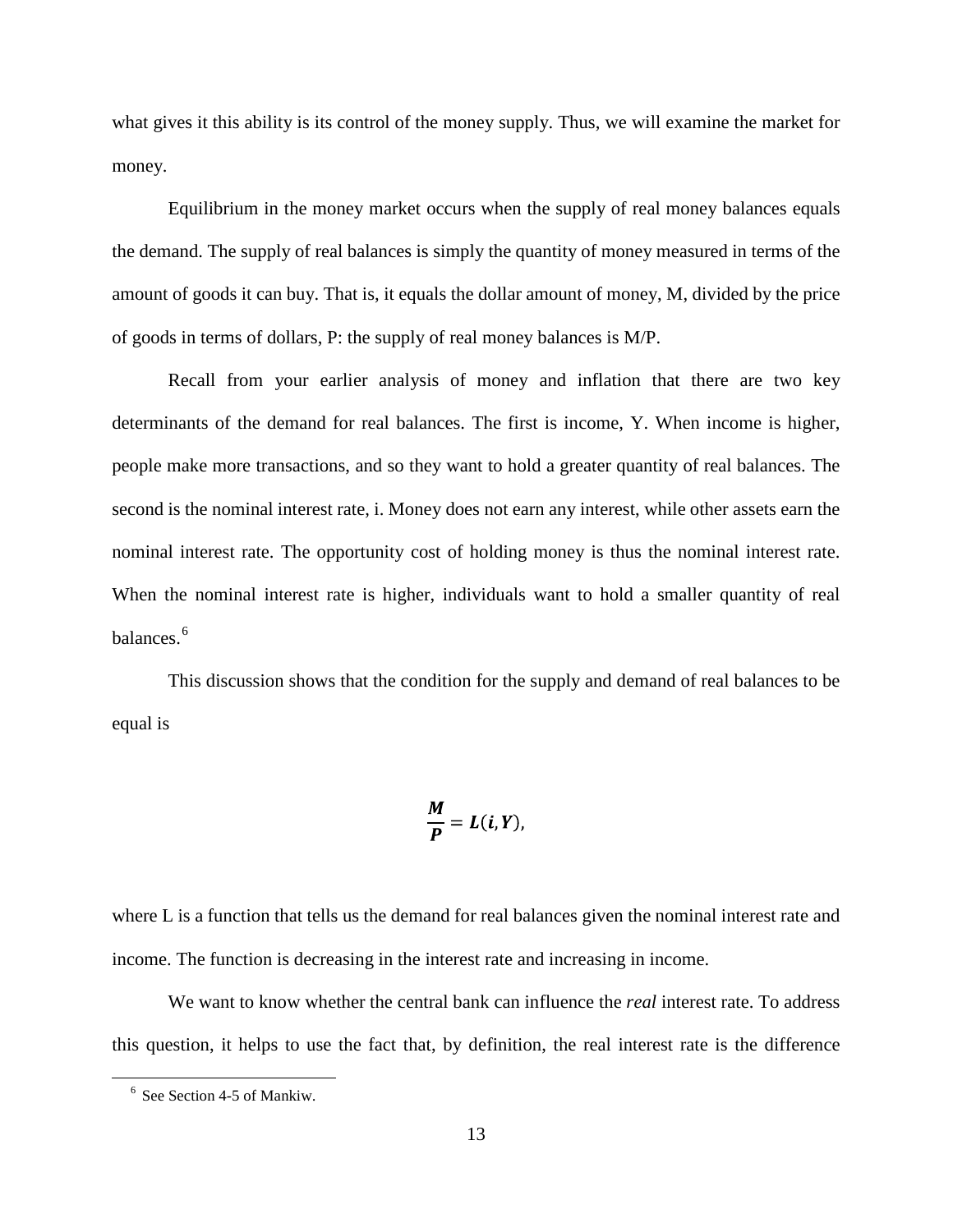between the nominal interest rate and expected inflation:  $r = i - \pi^e$ , where  $\pi^e$  denotes expected inflation. This equation implies that the nominal rate equals the real rate plus expected inflation:  $i = r + \pi^e$ . Substituting this expression for the nominal rate into the condition for equilibrium in the money market gives us

$$
\frac{M}{P} = L(r + \pi^e, Y) \tag{I-2}
$$

Equation (I-2) is the equation we will use to see how the central bank influences the real interest rate.

The central bank controls the nominal money supply directly. But when it changes the nominal money supply, the price level and expected inflation may also change. Thus it is not obvious how a change in the nominal money supply affects supply and demand in the money market. Our strategy will be to tackle this question in two steps. We will first consider what happens if prices are completely sticky. Although this assumption is not realistic, it is a useful starting point. We will then consider what happens when prices respond to changes in the money supply.

#### **The Money Supply and the Real Interest Rate with Completely Sticky Prices**

For the moment, assume complete price stickiness: prices are fixed, both now and in the future. This means that the price level is equal to some exogenous value,  $\overline{P}$ , that does not change when the money supply changes. It also means that expected inflation is always zero: if prices are completely fixed, there is no reason for anyone ever to expect inflation.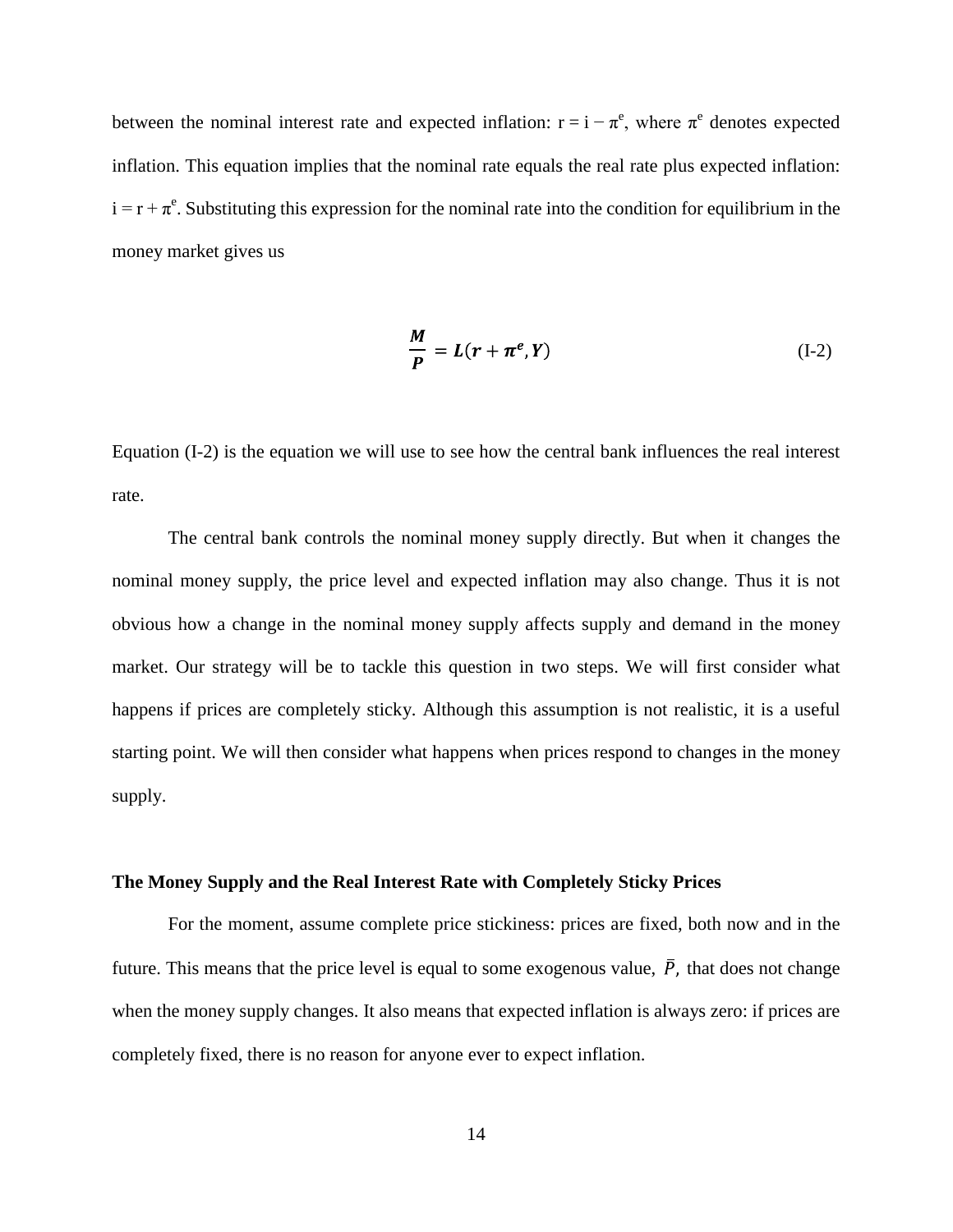Thus with completely sticky prices, we can rewrite the condition for equilibrium in the market for money, equation (I-2), as

$$
\frac{M}{\overline{P}}=L(r,Y)
$$

This equation differs from equation (I-2) in two ways: P has been replaced by  $\overline{P}$ , and  $\pi^e$  has been eliminated.

Suppose that the economy starts in a situation where the interest rate and output are on the IS curve, and where the money market is in equilibrium. Let  $r_0$  denote the real interest rate in this situation,  $Y_0$  output, and  $M_0$  the nominal money supply. Thus, the situation in the money market is described by

$$
\frac{M_0}{\overline{P}}=L(r_0,Y_0).
$$

Now suppose the central bank raises the nominal money supply from  $M_0$  to some higher value,  $M_1$ . Since prices are fixed, the supply of real money balances, M/P, increases. Thus the supply of real balances now exceeds the demand at the initial values of the real interest rate and income:

$$
\frac{M_1}{\overline{P}} > L(r_0, Y_0)
$$

The money market is no longer in equilibrium. One way for it to get back to equilibrium would be for the real interest rate to fall: since individuals want to hold more real money balances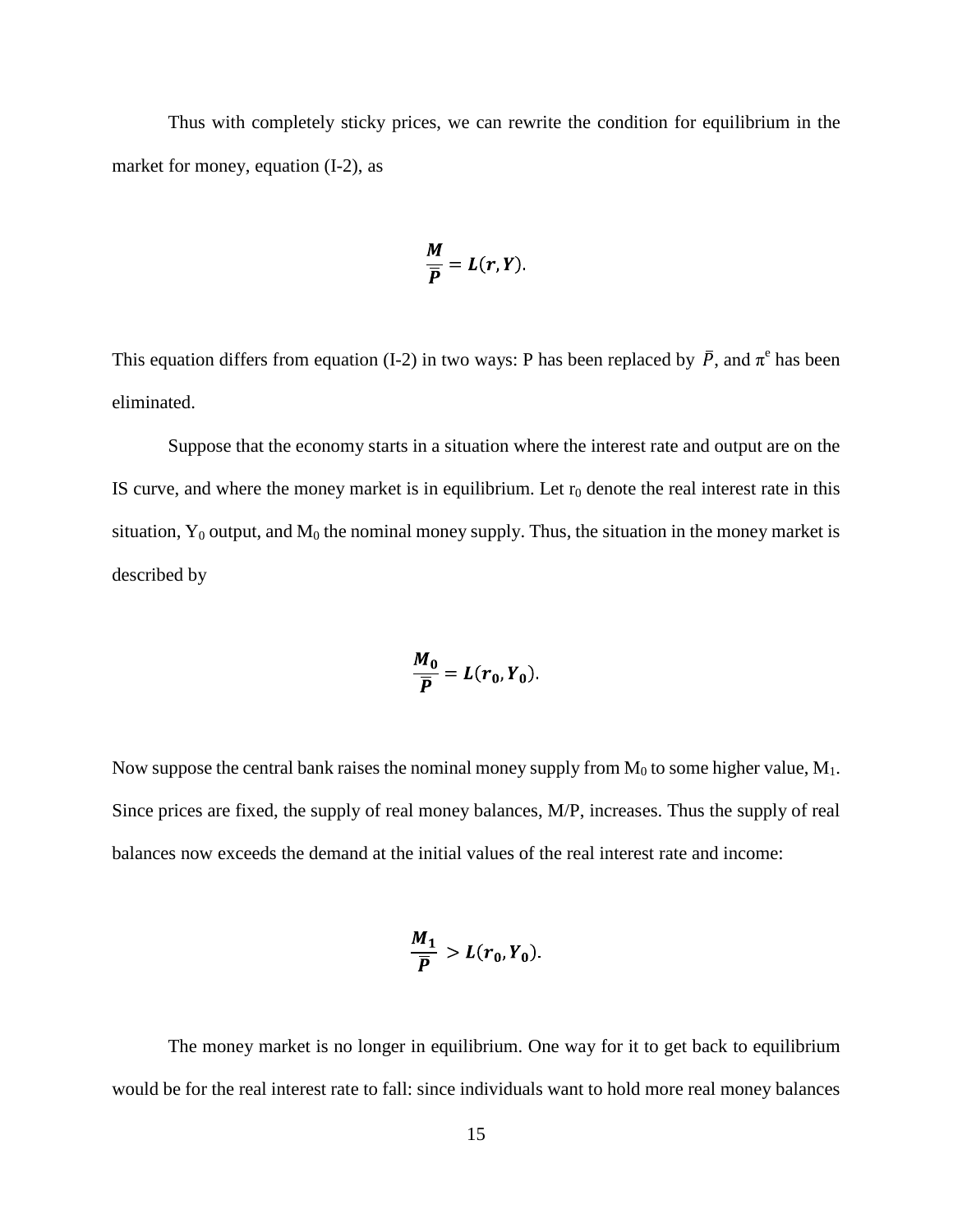when the interest rate is lower, a big enough fall in the interest rate would raise the quantity of real balances demanded to match the increase in the real money supply. Alternatively, income could rise: a rise in income, like a fall in the interest rate, increases the amount of real balances people want to hold. Or a combination of a fall in the real interest rate and a rise in income could bring the money market back into equilibrium.

What determines whether it is a fall in the real interest rate, a rise in income, or a combination that restores equilibrium in the money market? The answer is the IS curve. This is shown in Figure I-9. Initially the economy is at point  $E_0$  on the IS curve, with the money market in equilibrium. When the central bank raises the money supply from  $M_0$  to  $M_1$ , it throws the money market out of equilibrium. A fall in the interest rate, with no change in income, could restore equilibrium. This is shown as point A in the figure. But at this point the goods market is not in equilibrium: planned expenditure is greater than output. Likewise, the increase in the money supply cannot cause only a rise in income. At point B in the figure, the money market is in equilibrium, but again the goods market is not. In this case, the problem is that planned expenditure is less than output.

What happens instead is that the increase in the money supply causes both a fall in the interest rate and an increase in income. Specifically, the economy moves down along the IS curve. Since the interest rate is falling and income rising as we move down the curve, the quantity of real balances demanded is rising. Thus the economy moves down the IS curve until the quantity of real balances demanded rises to match the increase in supply. The new equilibrium is shown as point  $E_1$  in the figure.

This analysis shows that under complete price rigidity, a change in the nominal money supply changes the prevailing real interest rate. Thus the central bank can control the real interest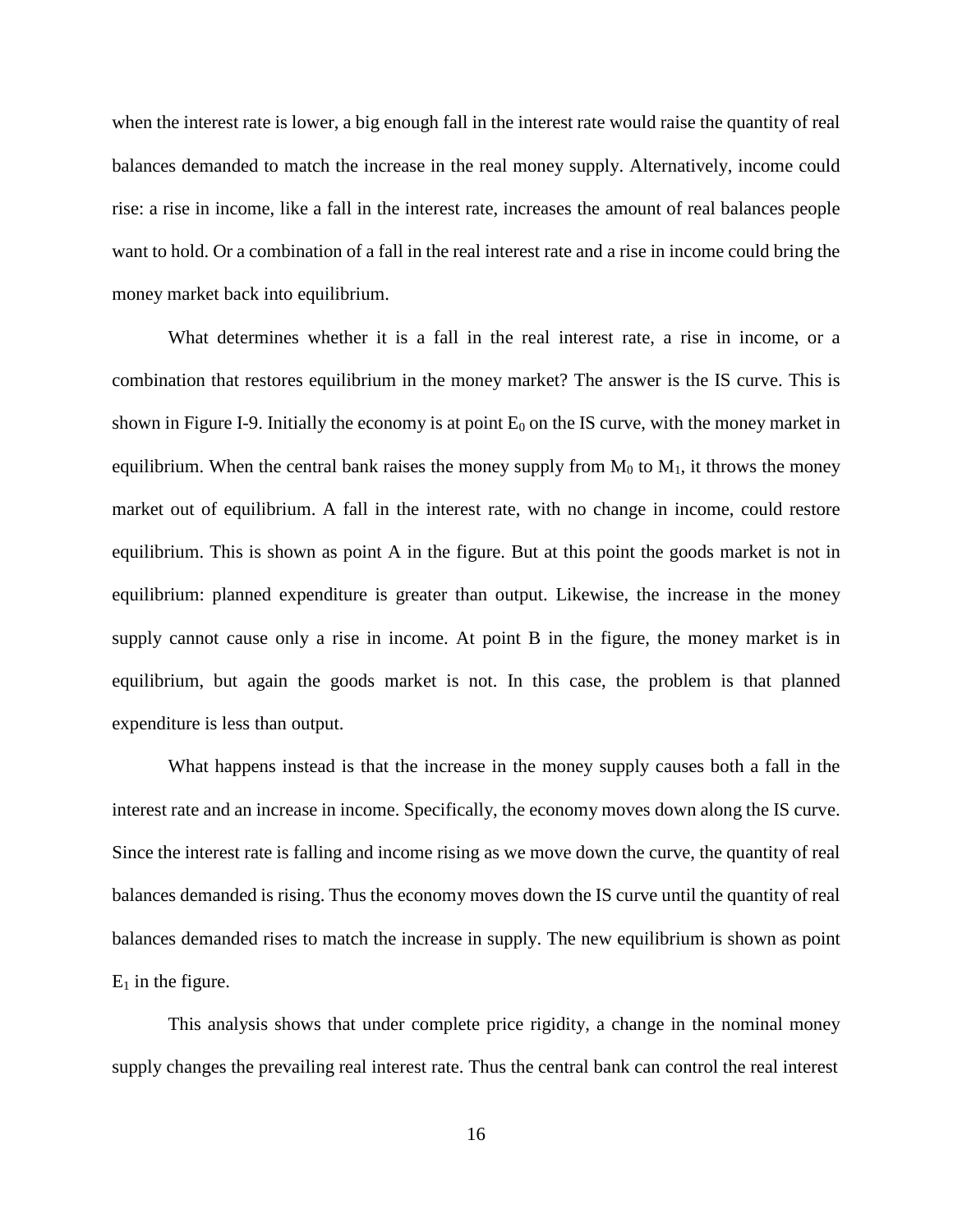

Figure I-9. The Effects of an Increase in the Money Supply

rate. By adjusting the money supply appropriately, it can therefore set the interest rate following a rule like the one described in Sections I-1 and I-2.

## **The Money Supply and the Real Interest Rate with Price Adjustment**

Of course, prices are not completely and permanently fixed. We know that in the long run, an increase in the money supply raises the price level by the same proportion as the increase in the money supply.<sup>[7](#page-24-0)</sup> Prices can adjust in two different ways. Prices that are completely flexible jump up immediately at the time of the increase in the money supply. Prices that are sluggish, on the other hand, rise slowly to their new long-run equilibrium level after the money supply increases.

<span id="page-24-0"></span><sup>7</sup> See Section 4-2 of Mankiw.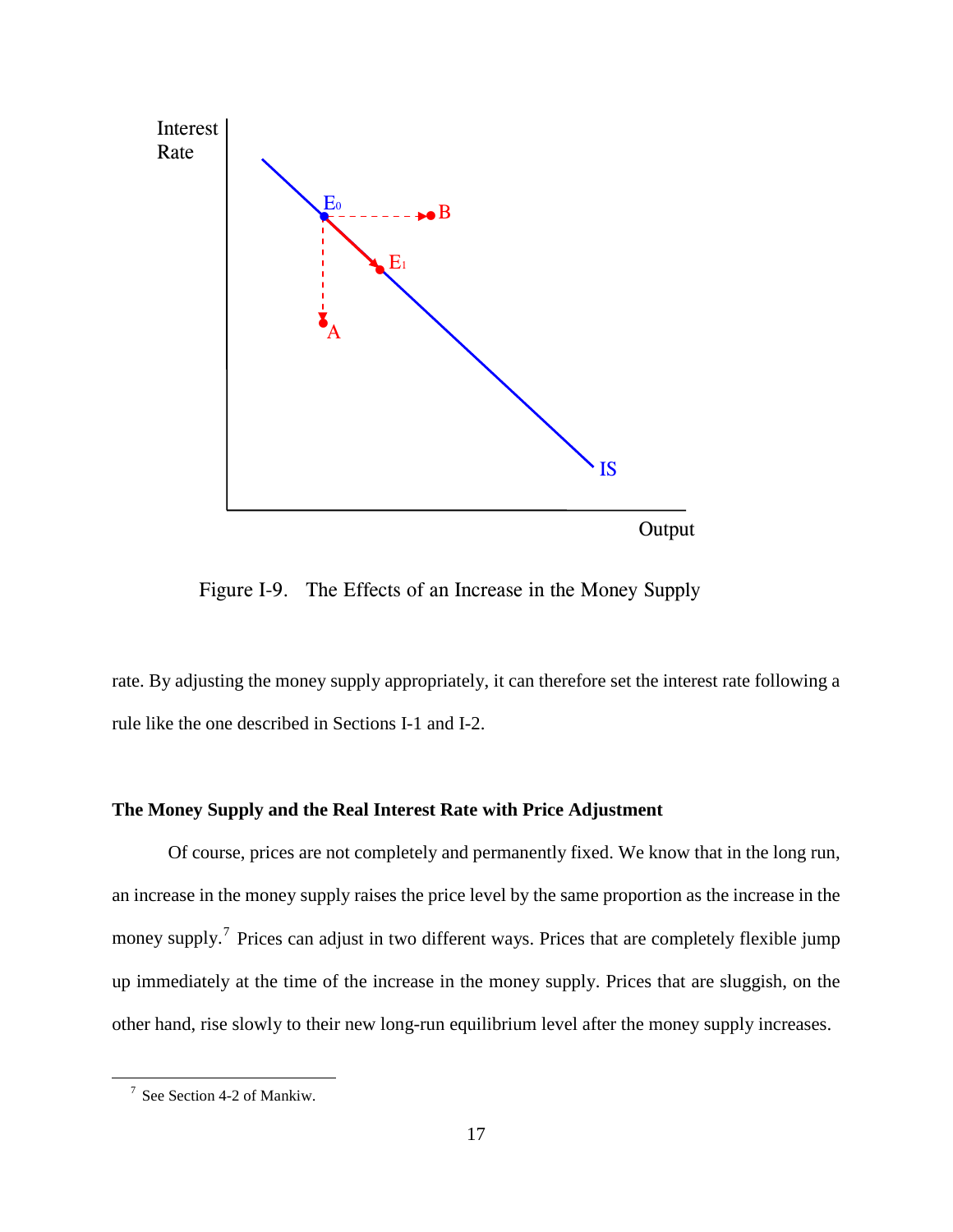Because there are two ways that prices adjust, price adjustment has two effects on how a change in the money supply influences the money market. First, the fact that some prices jump at the time of the increase in the money stock lessens the rise in the real money supply. Since not all prices are completely flexible, however, the price level does not immediately jump all the way to its long-run equilibrium level. That is, at the time of the increase in M, P rises by a smaller proportion than M. Thus, the increase in the nominal money supply, M, still increases the supply of real money balances, M/P.

Second, the fact that some prices are sluggish causes the increase in the money supply to generate expected inflation. When the money supply rises and the price level has not yet adjusted fully to this, people know that prices must continue to rise until they have increased by the same proportion as the money supply. Thus the increase in the money supply raises expected inflation.

To see how these two forces affect the money market, consider again the condition for demand and supply to be equal. As before, we start in a position where the economy is on the IS curve and the money market is in equilibrium. Since we are no longer assuming that prices are completely fixed, we want to allow for the possibility that there is some expected inflation. Thus the initial situation in the money market is described by

$$
\frac{M_0}{P_0} = L(r_0 + \pi_0^e, Y_0).
$$

When the nominal money supply rises from  $M_0$  to  $M_1$ , the price level jumps from its initial value,  $P_0$  to some higher level,  $P_1$ . As described above, the price level rises by a smaller proportion than the nominal money supply; thus  $M_1/P_1$  is greater than  $M_0/P_0$ . In addition, expected inflation rises from  $\pi_0^e$  to some higher level,  $\pi_1^e$ . The increase in expected inflation means that at a given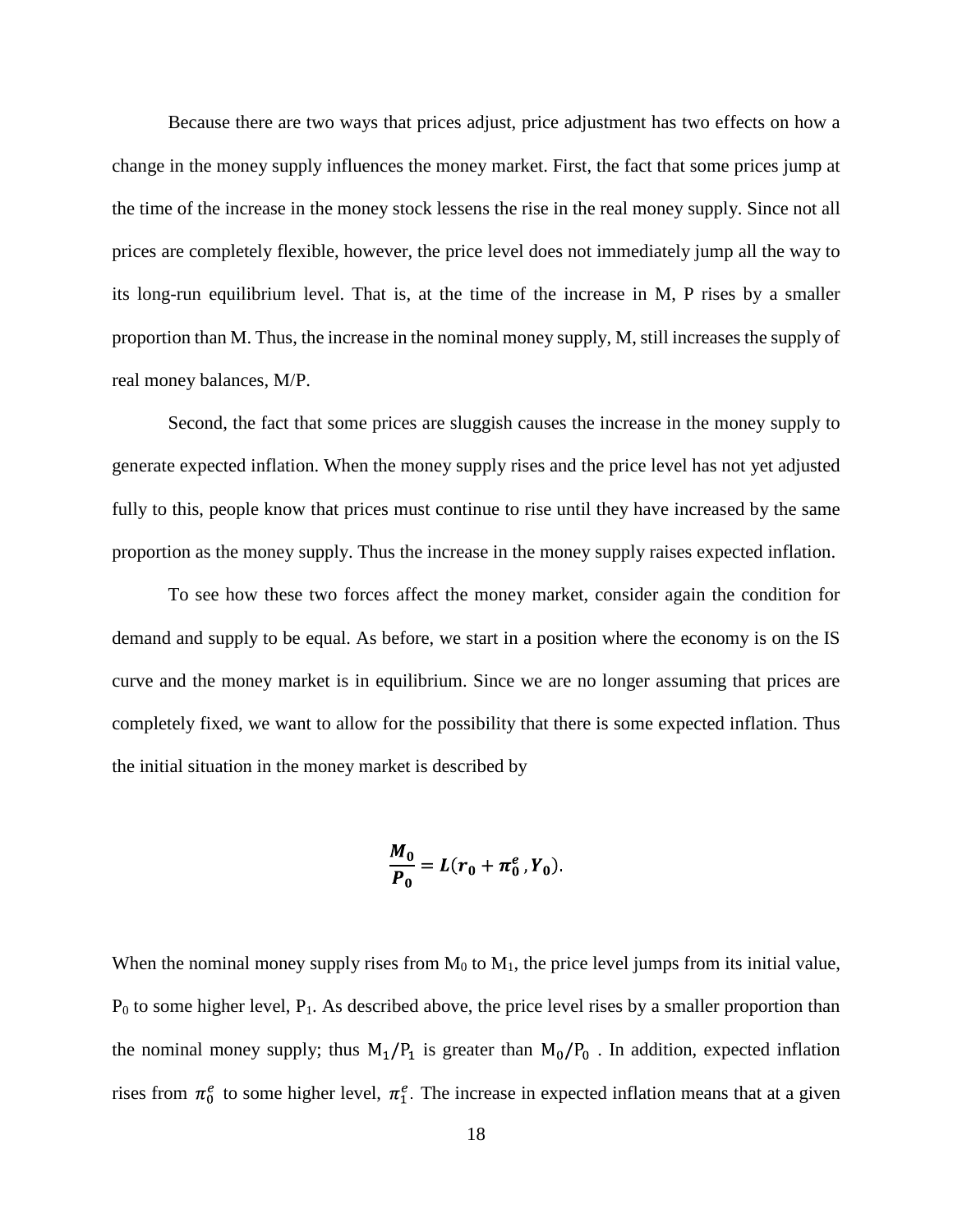real interest rate, the nominal interest rate is higher than before. Since people want to hold a smaller quantity of real balances when the nominal interest rate is higher, this means that the amount of real balances they want to hold at a given real interest rate and level of income is smaller than before. That is,  $L(r_0 + \pi_1^e, Y_0)$  is less than  $L(r_0 + \pi_0^e, Y_0)$ .

Together, this discussion implies

$$
\frac{M_1}{P_1} > L(r_0 + \pi_1^e, Y_0).
$$

That is, with gradual price adjustment, an increase in the nominal money supply creates an imbalance between the supply and demand of real balances at the initial values of the real interest rate and income, just as it does in the case of completely sticky prices.

From this point, the analysis is the same as it is in the case of completely sticky price. Restoring equilibrium in the money market requires a fall in the real interest rate, a rise in income, or a combination. A fall in the interest rate alone, or a rise in income alone, would move the economy off the IS curve, and thus cannot occur. Instead the economy moves down along the IS curve, with the interest rate falling and income rising, until the quantity of real money balances demanded rises to the point where it equals the supply.

Finally, this analysis shows us when the central bank cannot control the real interest rate. If all prices are completely and instantaneously flexible, the price level jumps when the money stock rises by the same proportion as the increase in the money supply. Thus the supply of real balances, M/P, does not change. In addition, the fact that the entire response of prices occurs immediately when the money supply increases means that prices are not going to adjust any more. Thus expected inflation does not change. That is, when all prices are completely flexible, a change in the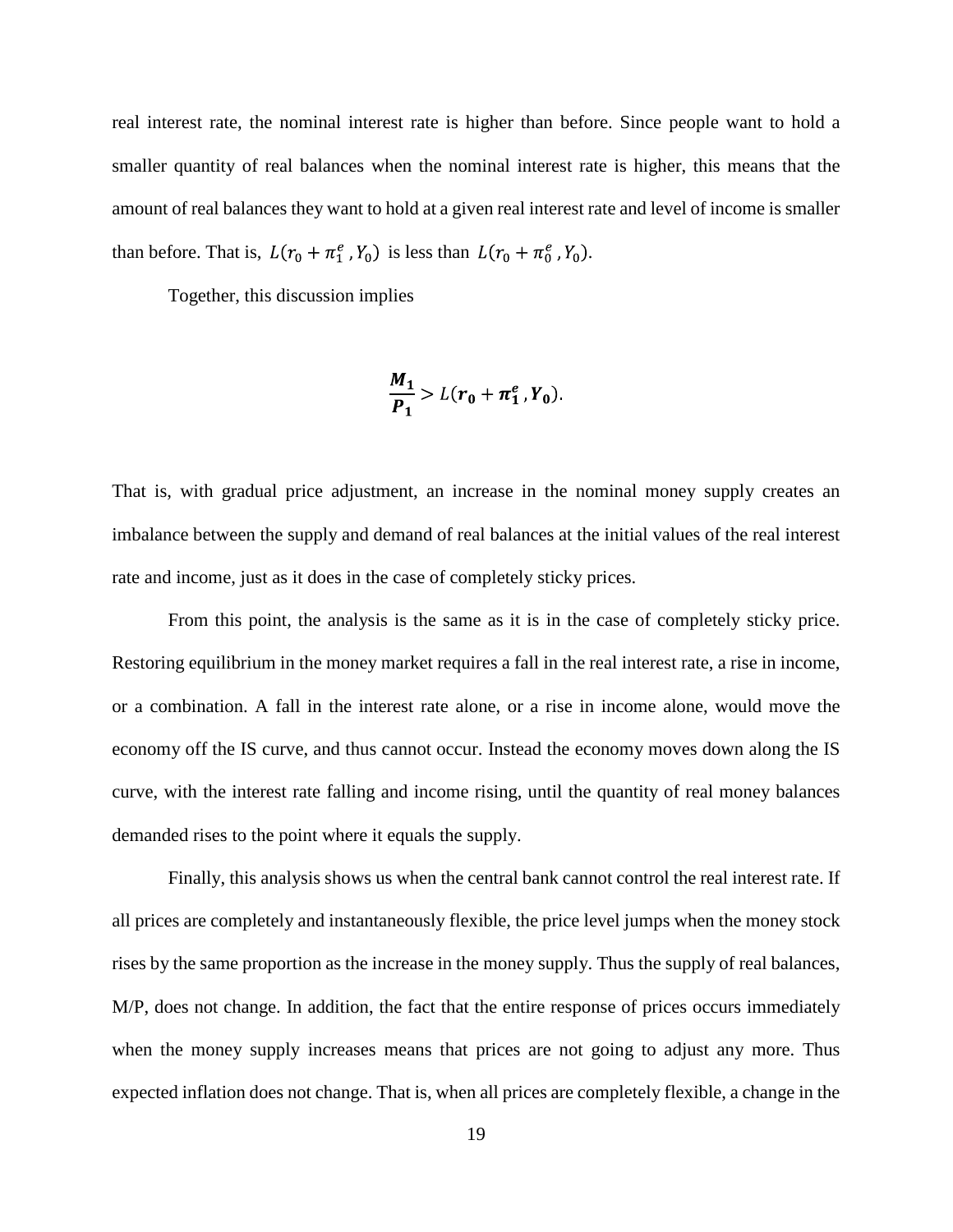nominal money supply does not affect either the supply or the demand for real balances at a given real interest rate and output. Thus the money market remains in equilibrium at the old levels of the real interest rate and output. In this case, there is no movement along the IS curve, and the central bank is powerless to affect the real interest rate. Since the assumption that all prices adjust completely and instantaneously to changes in the money supply is not realistic, however, this case is not relevant in practice.

Section IV is devoted to a second, and much more important, case where the issue of whether the central bank can influence the real interest rate arises. Suppose the nominal interest rate is very close to zero. As we will discuss, the nominal rate cannot be negative. As a result, the only way for the central bank to reduce the real interest rate is by increasing expected inflation. The issues of how the central bank can do this when the nominal rate is zero, and of whether there are cases when it is powerless to do so, are complicated – and extremely relevant to current policy.

A situation where the nominal interest rate is virtually zero is known as a *liquidity trap*.

### **PROBLEMS**

1. Describe how, if at all, each of the following developments affects the IS and/or MP curves:

a. The central bank changes its monetary policy rule so that it sets a lower level of the real interest rate at a given level of output than before.

b. Government purchases fall, and at the same time the central bank changes its policy rule to set a higher real interest rate at a given level of output than before.

c. The demand for money increases (that is, consumers' preferences change so that at a given level of i and Y they want to hold more real balances than before).

d. The government decides to vary its purchases in response to the state of the economy, decreasing G when Y rises and increasing it when Y falls.

e. The central bank changes its policy rule to be more aggressive in responding to changes in output. Specifically, it decides that it will increase the real interest rate by more than before if output rises, and cut it by more than before if output falls.

2. Our analysis so far follows Mankiw in assuming that consumption is determined by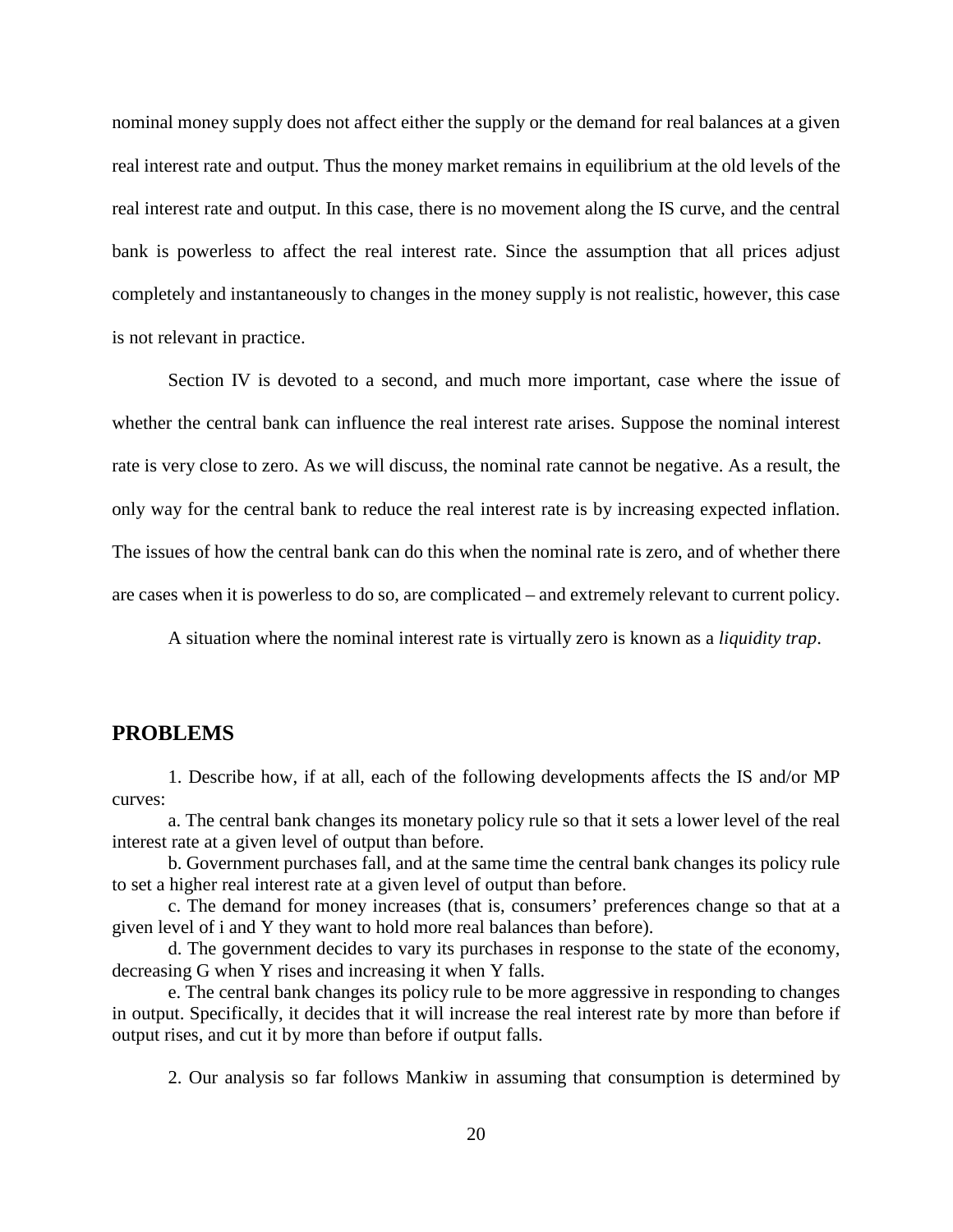disposable income  $(C = C(Y - T))$ , with the function increasing) and investment is determined by the real interest rate  $(I = I(r)$ , with the function decreasing). But the real interest rate may affect households' choice between consumption and saving, and firms' sales or cash flow may influence their investment. This problem therefore asks you to consider the implications of some alternative assumptions.

a. Suppose  $C = C(Y - T, r)$ , with C a decreasing function of r. With this change in the model, does an increase in G increase C, decrease it, or leave it unchanged, or is it not possible to tell?

b. Suppose  $I = I(Y - T,r)$ , with I an increasing function of Y – T (and suppose that C is given by  $C(Y - T)$ ). Does an increase in G increase I, decrease it, leave it unchanged, or is it not possible to tell?

c. Suppose there are two types of investment. One (for example, the investment of large, mature firms) is determined by the real interest rate, and the other (for example, the investment of start-ups) is determined by consumer demand. Thus we write  $I = I^{A}(r) + I^{B}(Y - T)$ , where  $I^{A}$ and I<sup>B</sup> are the two types of investment. Similarly, assume  $C = C^{A}(r) + C^{B}(Y - T)$ ; the first type of consumption might include cars and other long-lived goods, and the second might include shorter-lived goods such as restaurant meals and vacations. The "A" functions are assumed to be decreasing and the "B" functions are assumed to be increasing. With this change in the model, how does an increase in G affect each type of investment and each type of consumption?

3. Suppose that prices are completely rigid, so that the nominal and the real interest rate are necessarily equal. Money-market equilibrium is therefore given by  $M/_{\overline{D}} = L(r, Y)$ .

a. Suppose that government purchases increase, and that the central bank adjusts the money supply to keep the interest rate unchanged.

i. Does the money supply rise or fall?

ii. What happens to consumption and investment?

b. Suppose that government purchases increase, and that the central bank adjusts the money supply to keep output unchanged.

i. Does the money supply rise or fall?

ii. What happens to consumption and investment?

c. Suppose that government purchases increase, and that the central bank keeps the money supply unchanged.

i. Does the interest rate rise or fall?

ii. What happens to consumption and investment?

4. Suppose the central bank wants to keep the real interest rate constant at some level,  $\bar{r}$ . Describe whether it needs to increase, decrease, or not change the money supply to do this in response to each of the following developments. Except in part (d), assume that P is permanently fixed at some exogenous level,  $\overline{P}$ .

a. The demand for money at a given P, i, and Y increases.

b. There is an upward shift of the consumption function.

c. The exogenous price level,  $\overline{P}$ , increases permanently.

d. Expected inflation increases (with no change in the current price level).

5. Suppose that instead of following the interest rate rule  $r = r(Y)$ , the central bank keeps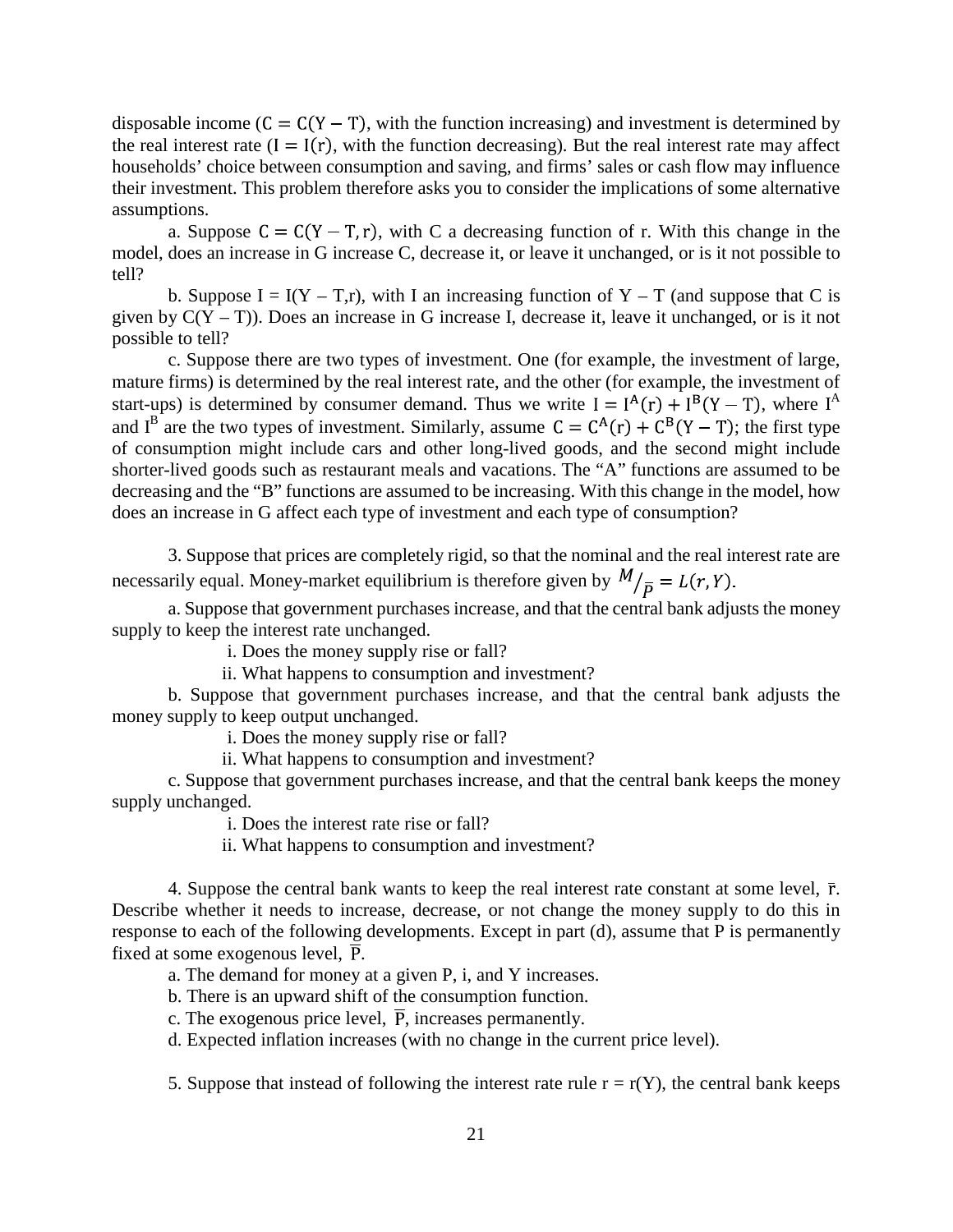the money supply constant. That is, suppose  $M = \overline{M}$ . In addition, suppose that prices are completely rigid, so that the nominal and the real interest rate are necessarily equal; money-market equilibrium is therefore given by  $M/_{\overline{D}} = L(r, Y)$ .

a. Suppose that the money market is in equilibrium when  $r = r_0$  and  $Y_0$ . Now suppose Y rises to Y<sub>1</sub>. For the money market to remain in equilibrium at the initial values of  $\overline{M}$  and  $\overline{P}$ , does r have to rise, fall, or stay the same?

b. Suppose we want to show, in the same diagram as the IS curve, the combinations of r and Y that cause the money market to be in equilibrium at a given  $\overline{M}$  and  $\overline{P}$ . In light of your answer to part (a), is this curve upward-sloping, downward-sloping, or horizontal?

c. Using your answer to part (b), describe how each of the following developments affects the interest rate and output when the central bank is setting  $M = \overline{M}$  and prices are completely rigid:

i. Government purchases rise.

ii. The central bank reduces the money supply,  $\overline{M}$ .

 iii. The demand for money increases. That is, consumers' preferences change so that at a given level of i and Y they want to hold more real balances than before.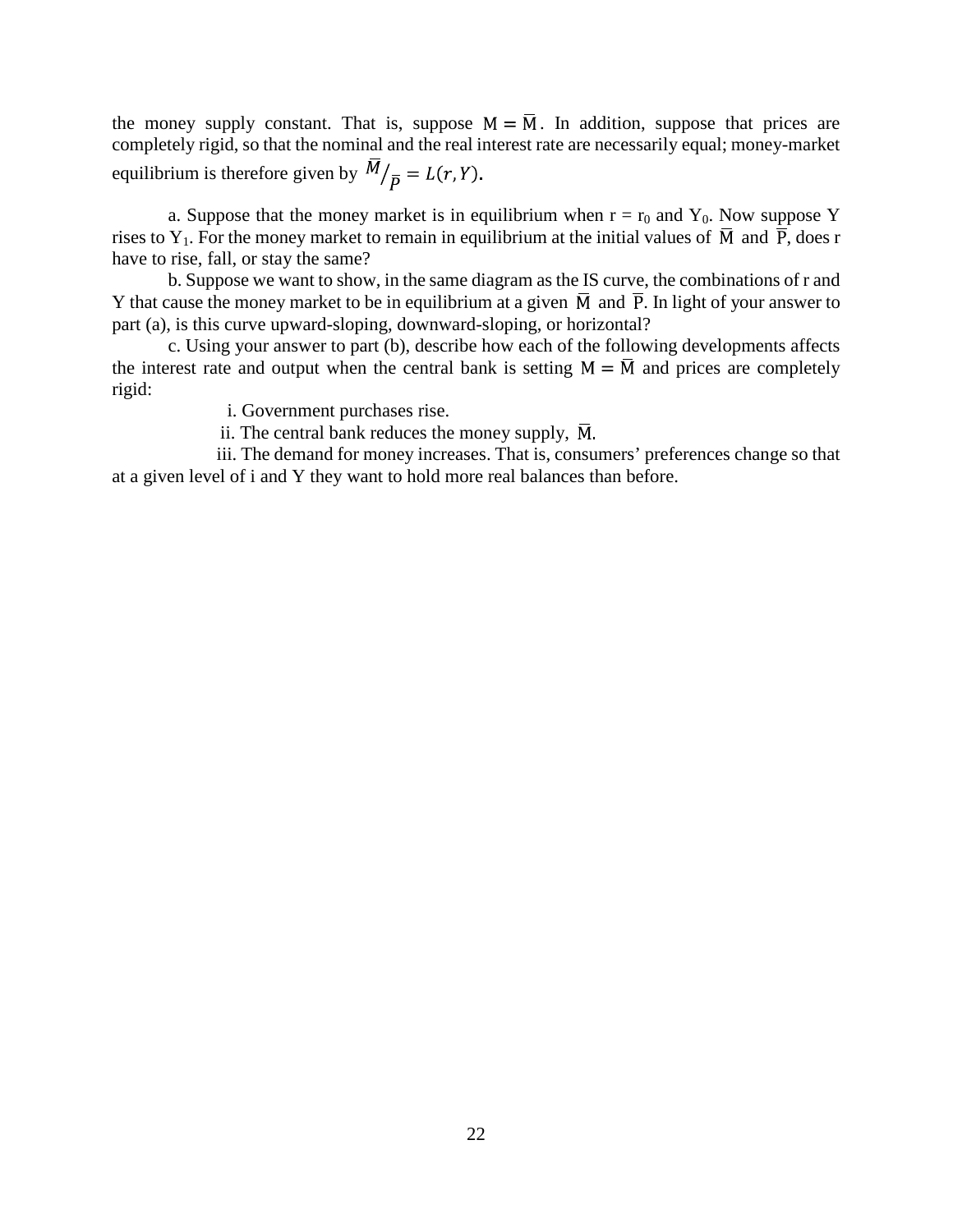# **II The Open Economy**

The analysis in Section I assumed that economies are closed. But actual economies are open. This section therefore extends our analysis of short-run fluctuations to include international trade, foreign investment, and the exchange rate.

We will investigate two sets of issues. The first concern how openness affects the analysis we have done so far. For example, we will analyze how international trade alters the effects of fiscal and monetary policy. We will also explore how open-economy forces introduce new sources of macroeconomic fluctuations. The second set of issues concern the determinants of net exports and the exchange rate in the short run. We will analyze how fiscal and monetary policy and other factors affect these variables.

Before we start, it is crucial to distinguish between two ways that the exchange rate can be determined. The first is for it to be floating. In a floating exchange rate system, the exchange rate is determined in the market. As a result, if there is a change in the economy, the exchange rate is free to change in response. The United States and most other industrialized countries have floating exchange rates.

The alternative is for the exchange rate to be fixed. Under this system, the government keeps the exchange rate constant at some level. Most economies had fixed exchange rates until 1973, and many less developed countries still have them today. We will discuss the mechanics of how governments fix exchange rates later. But first we will investigate short-run fluctuations in open economies under floating exchange rates.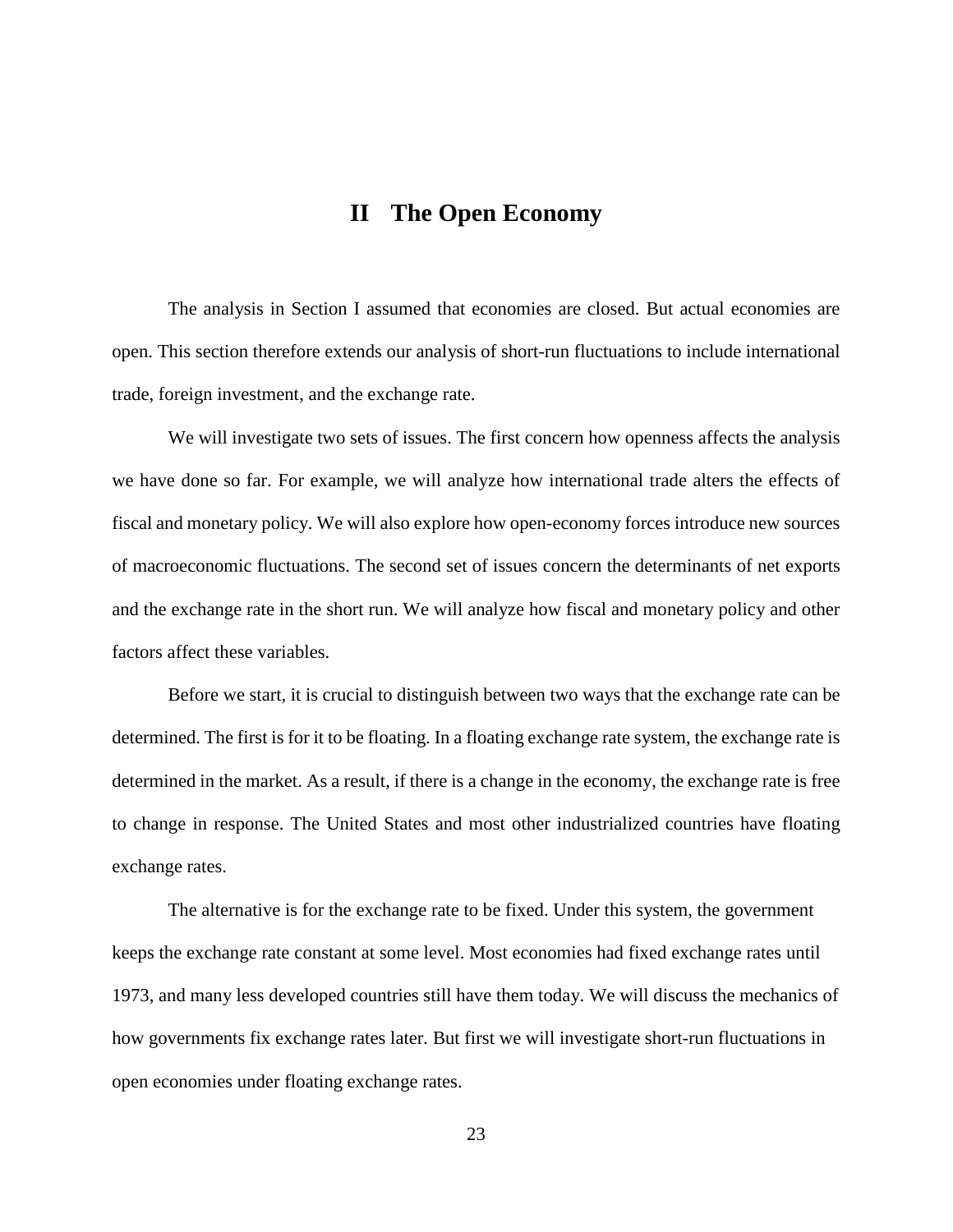## **II-1 Short-Run Fluctuations with Floating Exchange Rates**

### **Planned Expenditure in an Open Economy**

The assumption that the central bank raises the real interest rate when output rises is just as reasonable for an open economy with floating exchange rates as it is for one that does not engage in international trade. When output is low, the central bank wants to stimulate the economy; when it is high, the central bank wants to dampen it in order to restrain inflation. Thus, we can write  $r = r(Y)$  as before. There is therefore still an upward-sloping MP curve. Where international trade and floating exchange rates alter our analysis involves the IS curve.

The first step in our analysis of the open-economy IS curve is to modify our analysis of planned expenditure to include net exports. Before, we considered only planned expenditure coming from consumption, investment, and government purchases; thus planned expenditure was  $E = C(Y-T) + I(r) + G$ . But foreign demand for our goods – that is, our exports – is also a component of planned expenditure on domestically produced output. And the portion of our consumption, investment, and government purchases that is obtained from abroad – that is, our imports – is not part of planned expenditure on domestically produced output. Thus total planned expenditure is consumption, planned investment, government purchases, and exports, minus imports. That is, it is the sum of consumption, planned investment, government purchases, and net exports.

The key determinant of net exports is the real exchange rate, ε. Recall that the real exchange rate is the relative price of domestic and foreign goods.<sup>[1](#page-31-0)</sup> Specifically,  $\varepsilon$  is the number of units of foreign output an American can obtain by buying one less unit of domestic output. When

<span id="page-31-0"></span> $<sup>1</sup>$  See Mankiw, Section 5-3.</sup>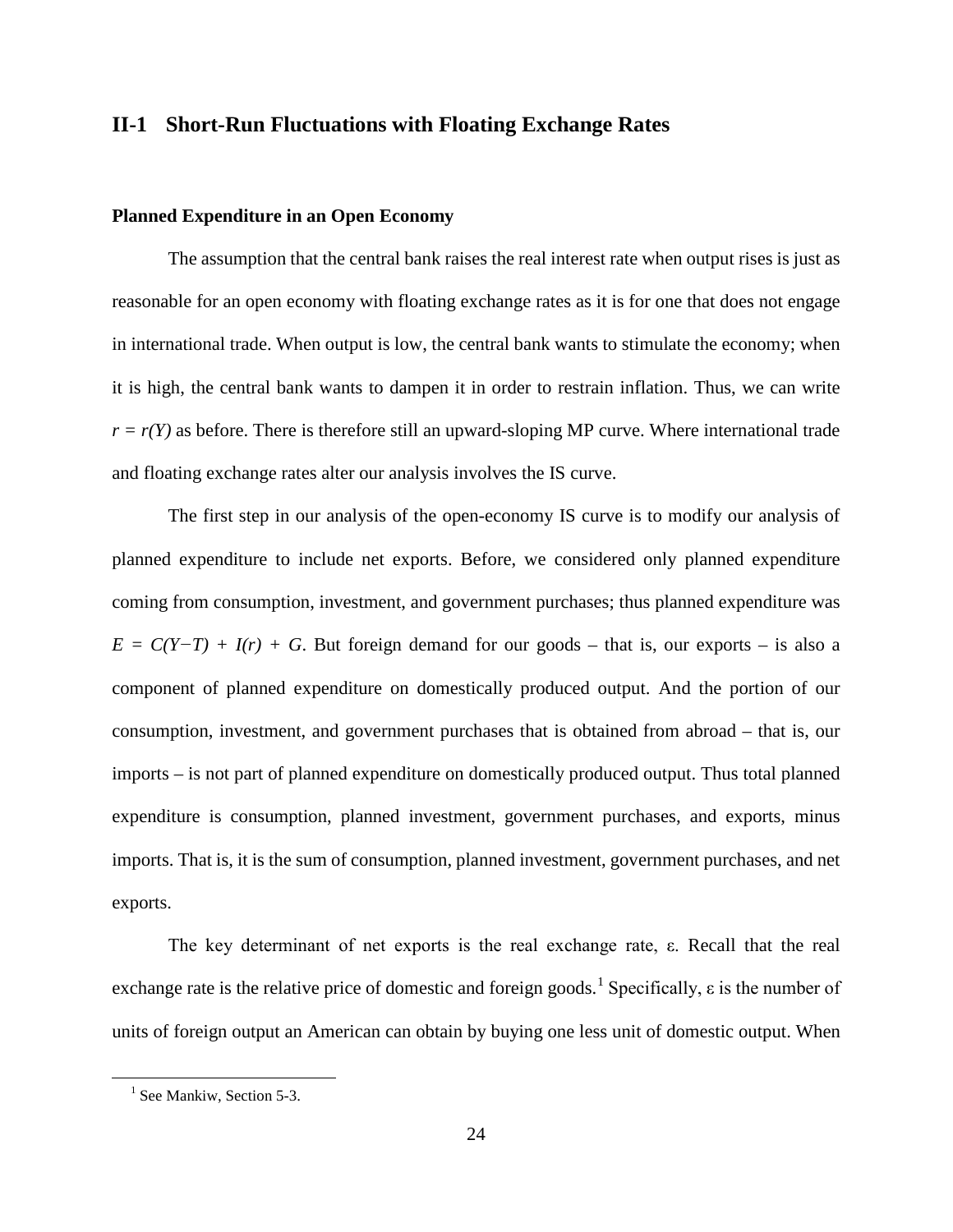the real exchange rate increases, foreign goods become cheaper relative to domestic goods. A rise in the real exchange rate therefore causes foreigners to buy fewer American goods, and Americans to buy more foreign goods. That is, a rise in ε reduces our exports and increases our imports. Both of these changes reduce our net exports. Thus we write

$$
NX = NX(\varepsilon).
$$

Net exports are a decreasing function of the real exchange rate.

Adding this expression to our usual expression for planned expenditure gives us an equation for planned expenditure in an open economy:

$$
E=C(Y-T)+I(r)+G+NX(\epsilon).
$$

As in a closed economy, equilibrium requires that planned expenditure equals output:

#### *E = Y.*

If planned expenditure is less than output, firms sell less than they produce, so they accumulate unwanted inventories. They therefore cut back on production. Similarly, if planned expenditure exceeds output, firms' inventories are depleted. They therefore increase production. Equilibrium occurs only when E and Y are equal.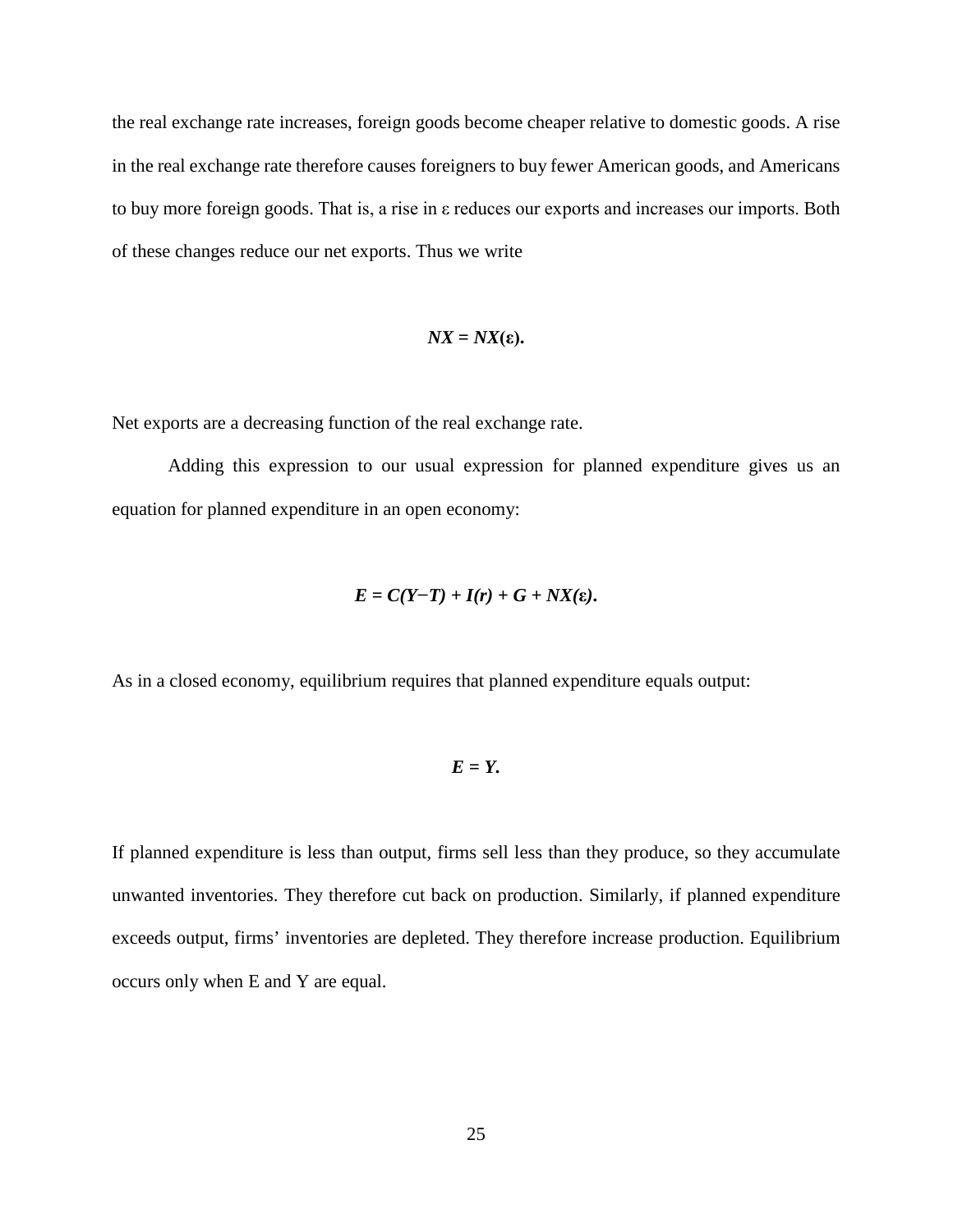#### **Net Exports and the Net Capital Outflow**

We are not yet in a position where we can determine equilibrium output in the goods market at a given interest rate. The problem is that we do not know the level of the exchange rate, and so we do not know the quantity of net exports. To solve this problem, we bring the net capital outflow into our analysis.

Recall that our transactions with foreign countries involve not only goods and services, but also assets.<sup>[2](#page-33-0)</sup> As a result, our demand for foreign currency in exchange for dollars arises both from our demand for foreign goods and services and from our demand for foreign assets; likewise, foreigners' demand for dollars in exchange for their currency arises from their demand both for American goods and services and for American assets. Thus for the foreign-exchange market to be in equilibrium, our demand for foreign goods, services, and assets must equal foreigners' demand for American goods, services, and assets.

We can write the condition for equilibrium in the foreign-exchange market as

$$
M+CO=X+CI.
$$

Here M and X are imports and exports, CO is the capital outflow (that is, our purchases of foreign assets), and CI is the capital inflow (that is, foreign purchases of American assets). If *M + CO* were less than  $X + CI$ , for example, the supply of dollars would be less than the demand, and so the exchange rate would be bid up. The exchange rate therefore adjusts so that *M + CO* and *X + CI* are equal.

We can rewrite the condition for equilibrium in the foreign-exchange market as

<span id="page-33-0"></span><sup>&</sup>lt;sup>2</sup> See Mankiw, Section 5-1.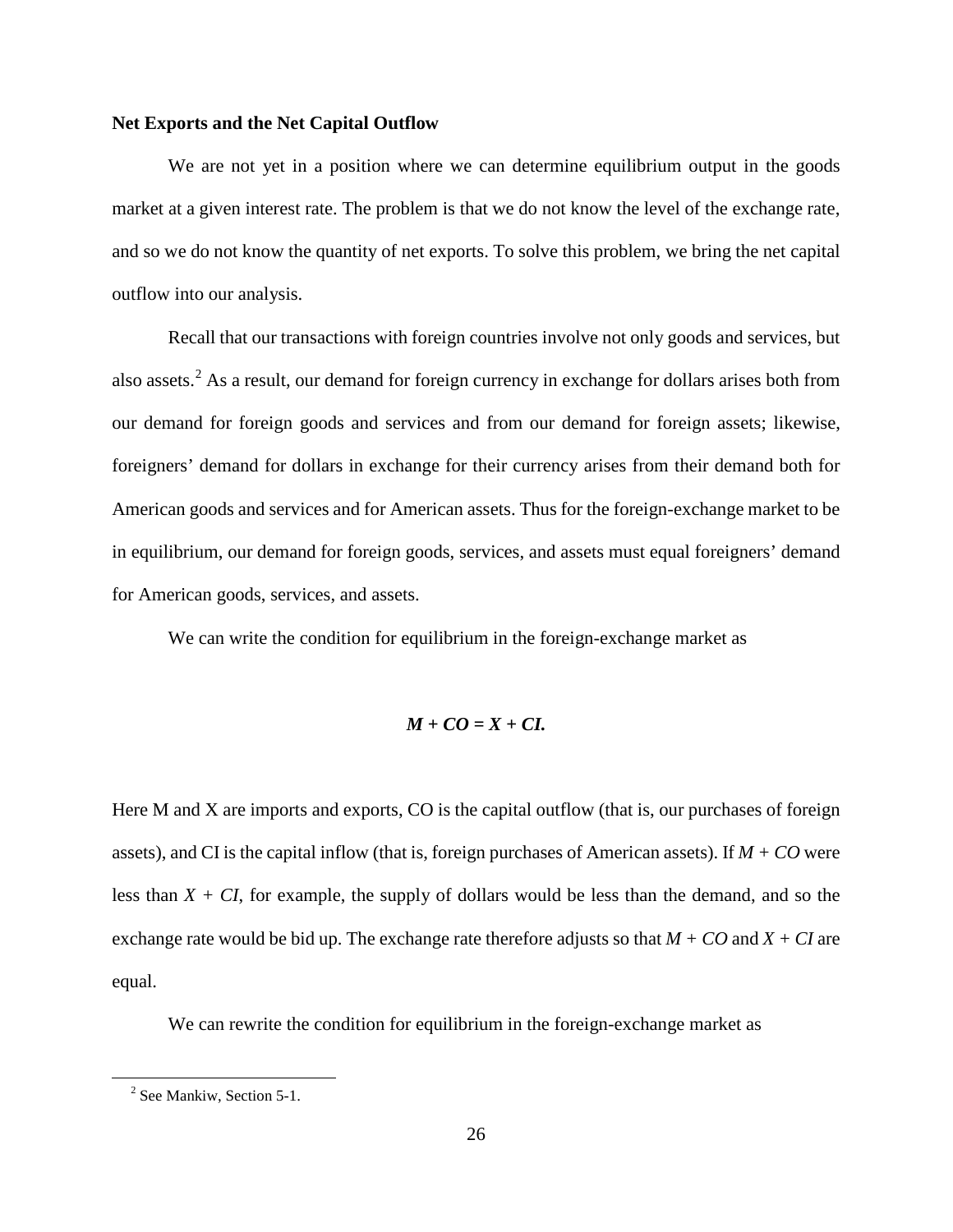$$
X-M=CO-CI.
$$

The left-hand side is the difference between our exports and imports – that is, our net exports. The right-hand side is the capital outflow minus the capital inflow – that is, the net capital outflow. Thus we have a critical relationship:

$$
NX = CF,
$$

where CF is the net capital outflow.

The key determinant of the net capital outflow is the real interest rate. The real interest rate is the real rate of return that wealthholders obtain on domestic assets. Thus when it rises, Americans buy fewer foreign assets and foreigners buy more American assets. In other words, the net capital outflow falls. Thus,

$$
CF = CF(r).
$$

The net capital outflow is a decreasing function of the real interest rate.

Note that this assumption about the net capital outflow corresponds to the assumption of imperfect capital mobility or of a large open economy.[3](#page-34-0) That is, we are *not* assuming that the domestic interest rate, r, must equal the world interest rate, r\*. The assumption that r must equal r\* is reasonable if a small gap between the two interest rates causes domestic and foreign

<span id="page-34-0"></span><sup>&</sup>lt;sup>3</sup> See the appendix to Chapter 5 of Mankiw.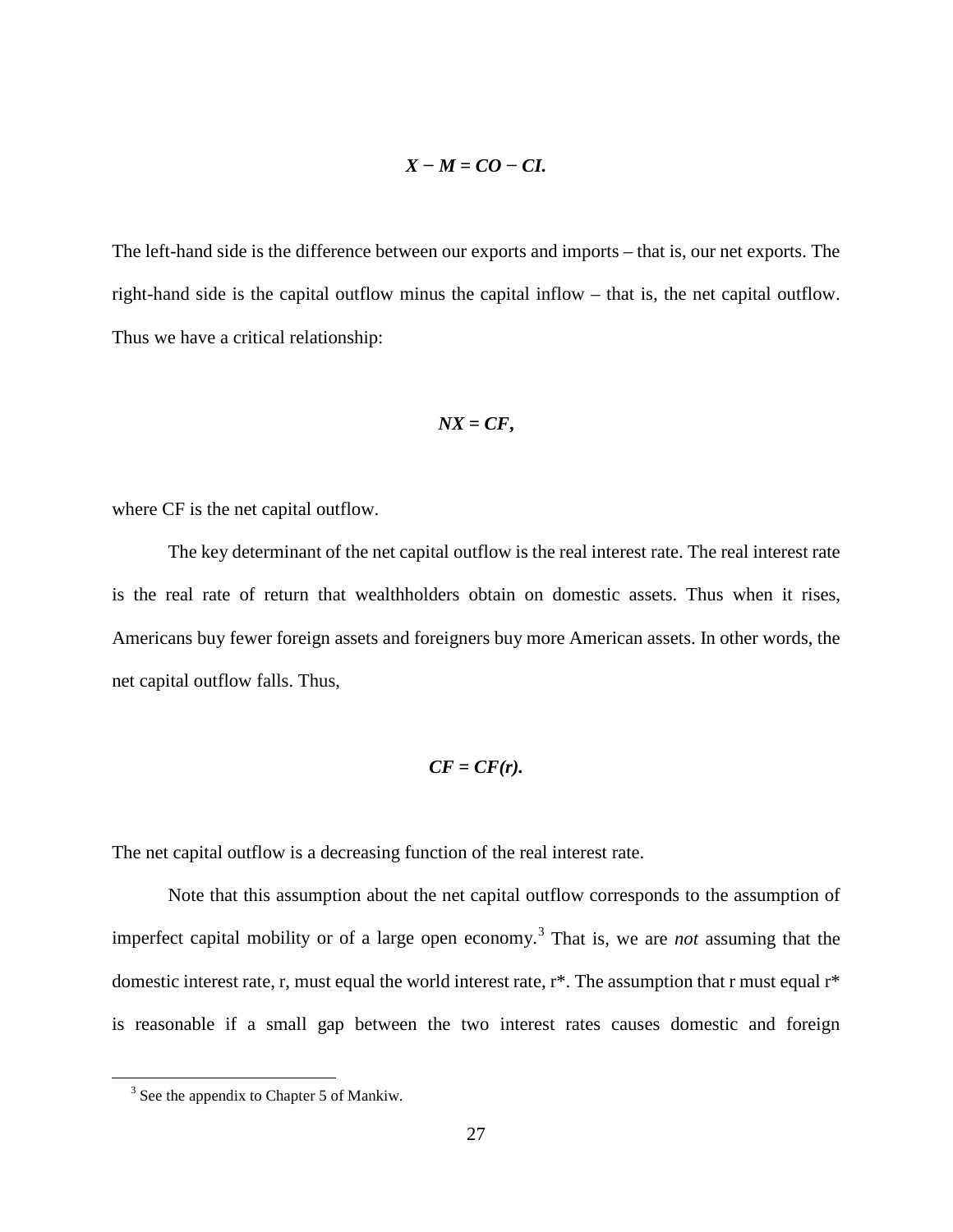wealthholders to sell vast quantities of assets in the country where the interest rate is lower and buy vast quantities in the country where the interest rate is higher. In this case, the net capital outflow is enormously positive if r\* exceeds r by even a small amount, and enormously negative if r\* falls short of r by even a small amount. Equilibrium can only occur if r equals r\*. This is often a good first approximation for the long run. But it is usually not a good first approximation for the short run. Short-run differences in interest rates among countries are common. Such differences cause wealthholders to sell assets in the country where the interest rate is low and buy in the country where it is high; this is our assumption that CF is a decreasing function of r. But they do not cause it to occur so rapidly that the only possible outcome is for the two interest rates to be equal.

#### **The IS Curve with Floating Exchange Rates**

What we have found is that equilibrium in the foreign-exchange market requires that net exports and the net capital outflow be equal. We can therefore substitute the net capital outflow for net exports in the expression for planned expenditure,  $E = C(Y-T) + I(r) + G + NX(\epsilon)$ . The resulting expression is

$$
E=C(Y-T)+I(r)+G+CF(r).
$$

We can use this expression to obtain the IS curve for this model. As usual when we are interested in the IS curve, we start with the Keynesian cross diagram; it is shown in Figure II-1. The diagram is drawn for a given value of the interest rate. The point where the planned expenditure line crosses the 45-degree line shows equilibrium income in the goods market given the interest rate. To derive the IS curve, we suppose that the interest rate rises. The increase in the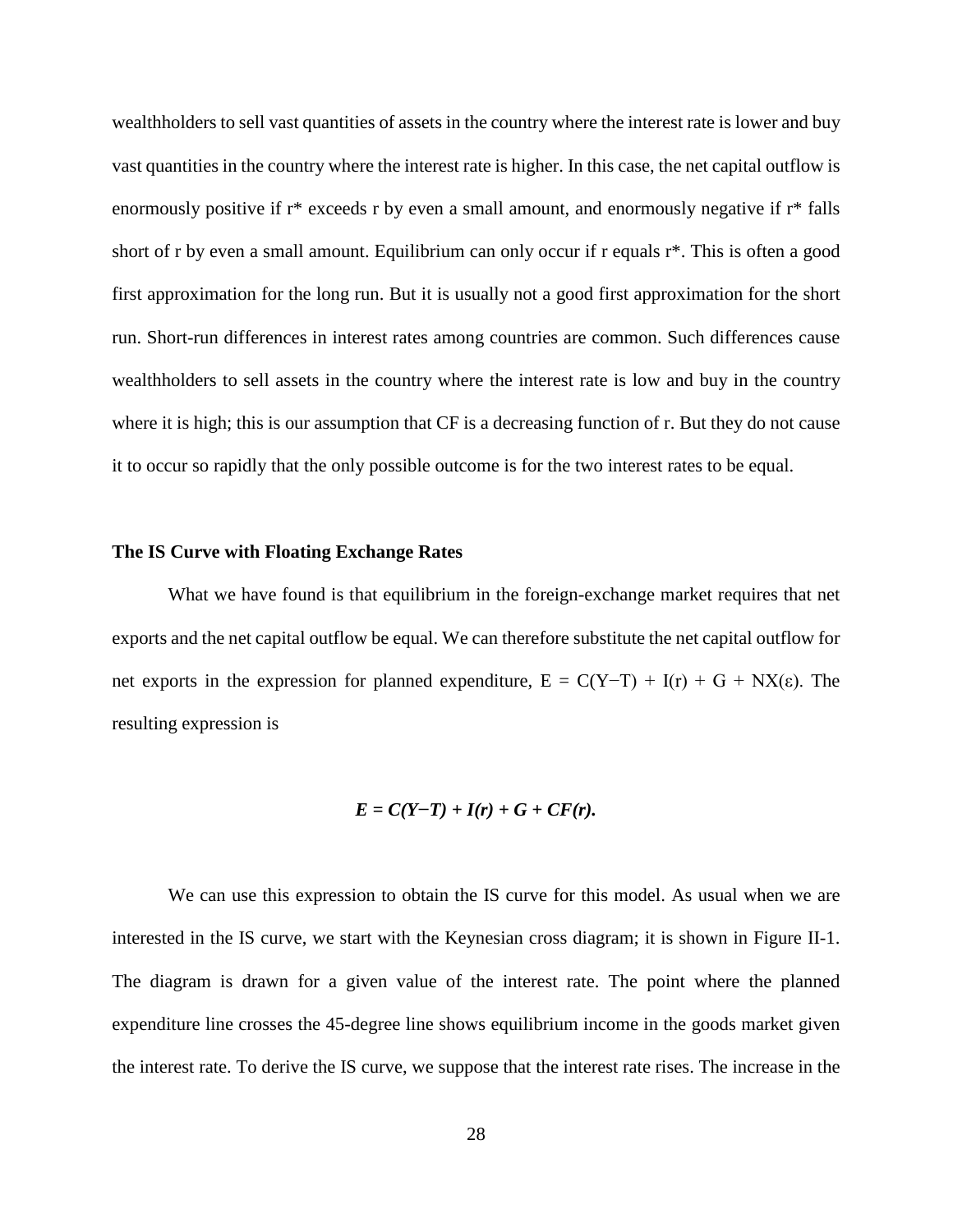

Figure II-1. The Effects of a Rise in the Interest Rate on Equilibrium Output in the Goods Market with Floating Exchange Rates

interest rate decreases two components of planned expenditure, investment and the net capital outflow. As the figure shows, the planned expenditure line shifts down, and so equilibrium income falls. Thus, there is a negative relationship between the interest rate and equilibrium income. That is, there is a downward-sloping IS curve, just as there is in a closed economy. It is shown together with the MP curve in Figure II-2. As before, the IS and MP curves determine the interest rate and output.

It is important to keep in mind that the IS curve is *not* drawn for a given level of the exchange rate. As we move down the curve, the interest rate is falling, and so the net capital outflow is rising. Since net exports must equal the net capital outflow, net exports are also rising.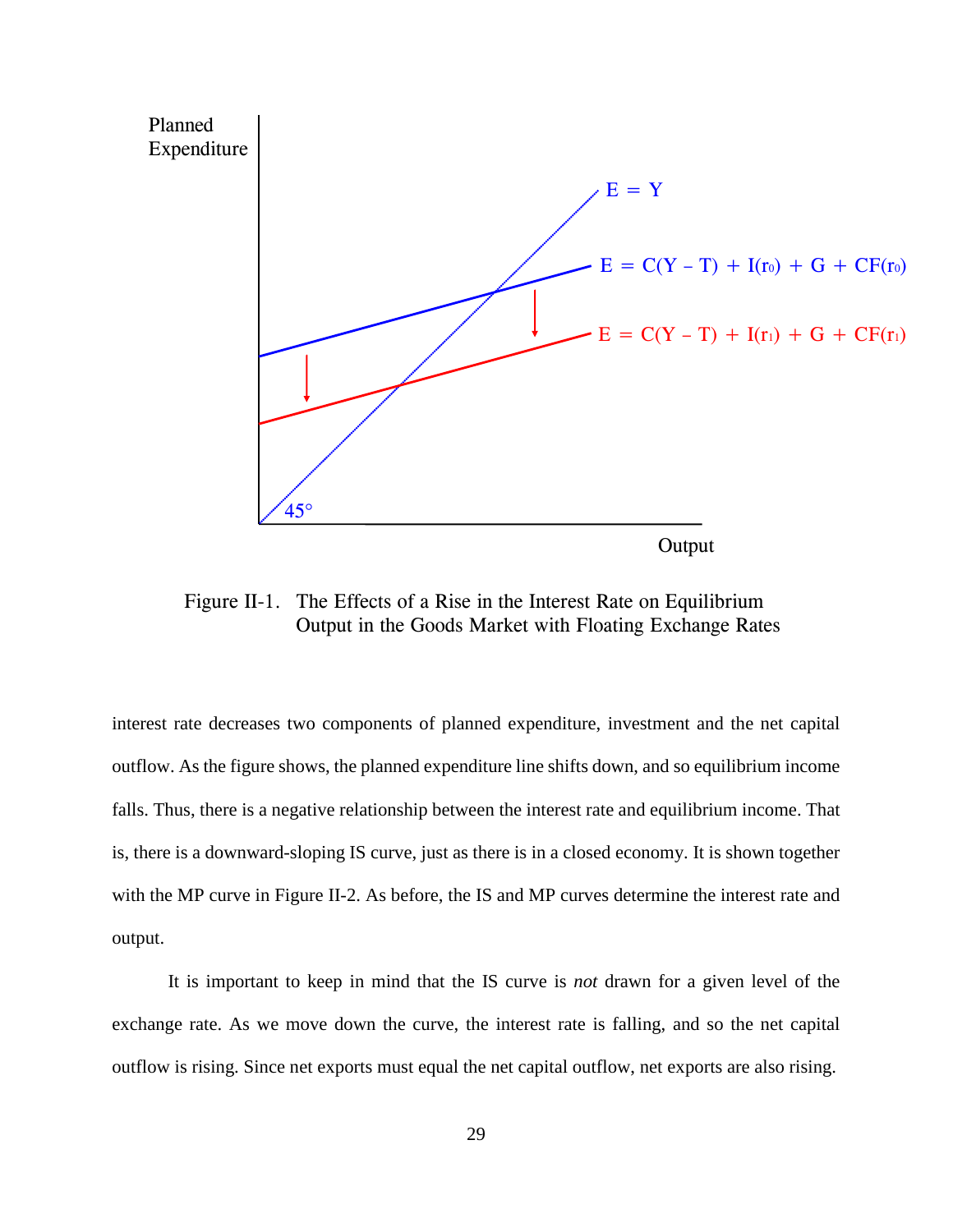

Figure II-2. The IS-MP Diagram for an Open Economy with Floating Exchange Rates

But remember that net exports depend on the exchange rate:  $NX = NX(\epsilon)$ . Since net exports are a decreasing function of the exchange rate, the exchange rate must be falling for net exports to be rising. That is, the exchange rate is falling as we move down the IS curve.

The economics of why this occurs is straightforward. Suppose the interest rate in the United States falls. This increases Americans' desire to trade dollars for foreign currencies to buy foreign assets, and reduces foreigners' desire to trade their currencies for dollars to buy American assets. These changes cause the value of the dollar in terms of foreign currencies to fall; that is, they cause the exchange rate to depreciate. This depreciation makes American goods cheaper relative to foreign goods, and thus raises our net exports.

This discussion implies that a fall in the interest rate affects planned expenditure through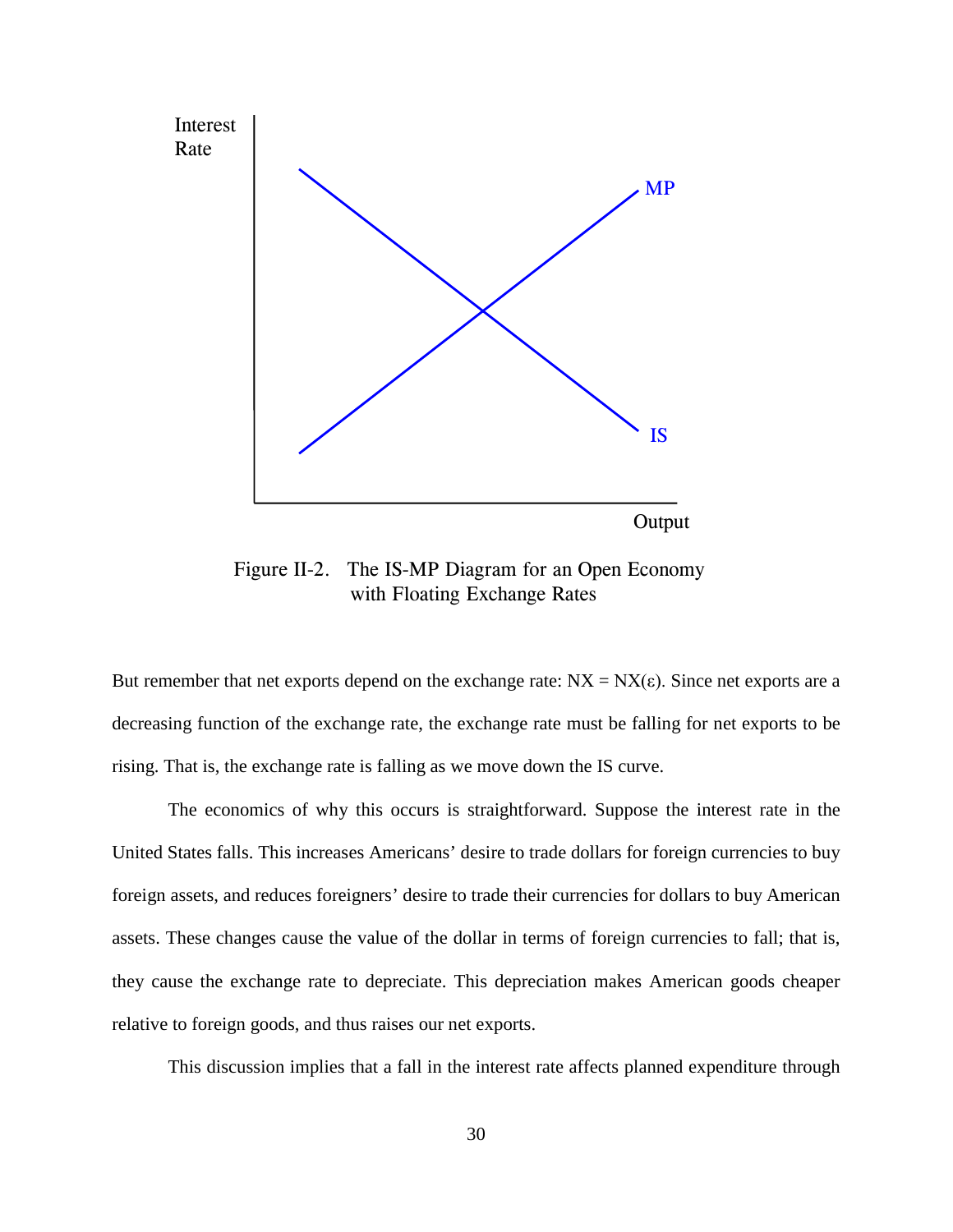two channels. As in a closed economy, it increases investment. But it also increases the net capital outflow; equivalently, it causes the exchange rate to depreciate and thereby increases net exports. As a result, a change in the interest rate is likely to have a larger effect on equilibrium income than in a closed economy. It is for this reason that the open-economy IS curve in Figure II-2 is fairly flat.

#### **The Determination of Net Exports and the Exchange Rate**

The IS-MP diagram does not provide an easy way for us to tell how various developments affect net exports and the exchange rate. To see how these two variables are determined, we add two diagrams to the IS-MP diagram. The three diagrams are shown together in Figure II-3.

The first new diagram shows the net capital outflow as a function of the interest rate. This diagram is placed directly to the right of the IS-MP diagram. The vertical scales of both the new diagram and the IS-MP diagram measure the real interest rate. The intersection of the IS and MP curves determines the real interest rate. The dotted horizontal line connecting the two diagrams brings the real interest rate determined by this intersection over to the net capital outflow diagram. We can then use the CF schedule to see the level of the net capital outflow.

The second new diagram shows net exports as a function of the real exchange rate. It is placed directly below the net capital outflow diagram. The horizontal axis of this diagram measures net exports, while the horizontal axis of the diagram above measures the net capital outflow. Net exports must equal the net capital outflow. Thus we can bring the level of the net capital outflow from the top diagram down to show the level of net exports. This is shown by the dotted vertical line connecting the net capital outflow and net exports diagrams.

Finally, we can use the net exports schedule to find the exchange rate. We know the level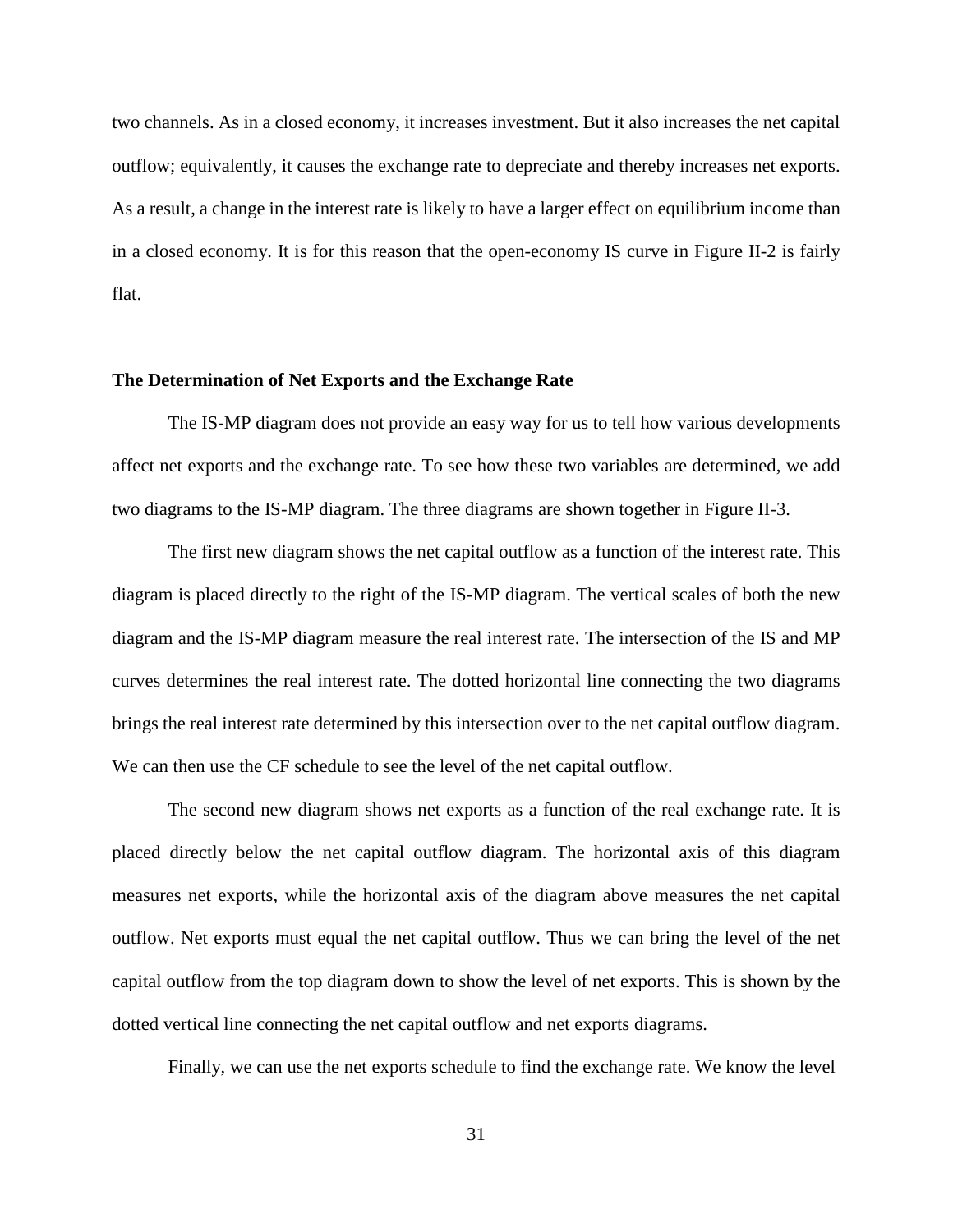

Figure II-3. The Determination of Net Exports and the Exchange Rate under Floating Exchange Rates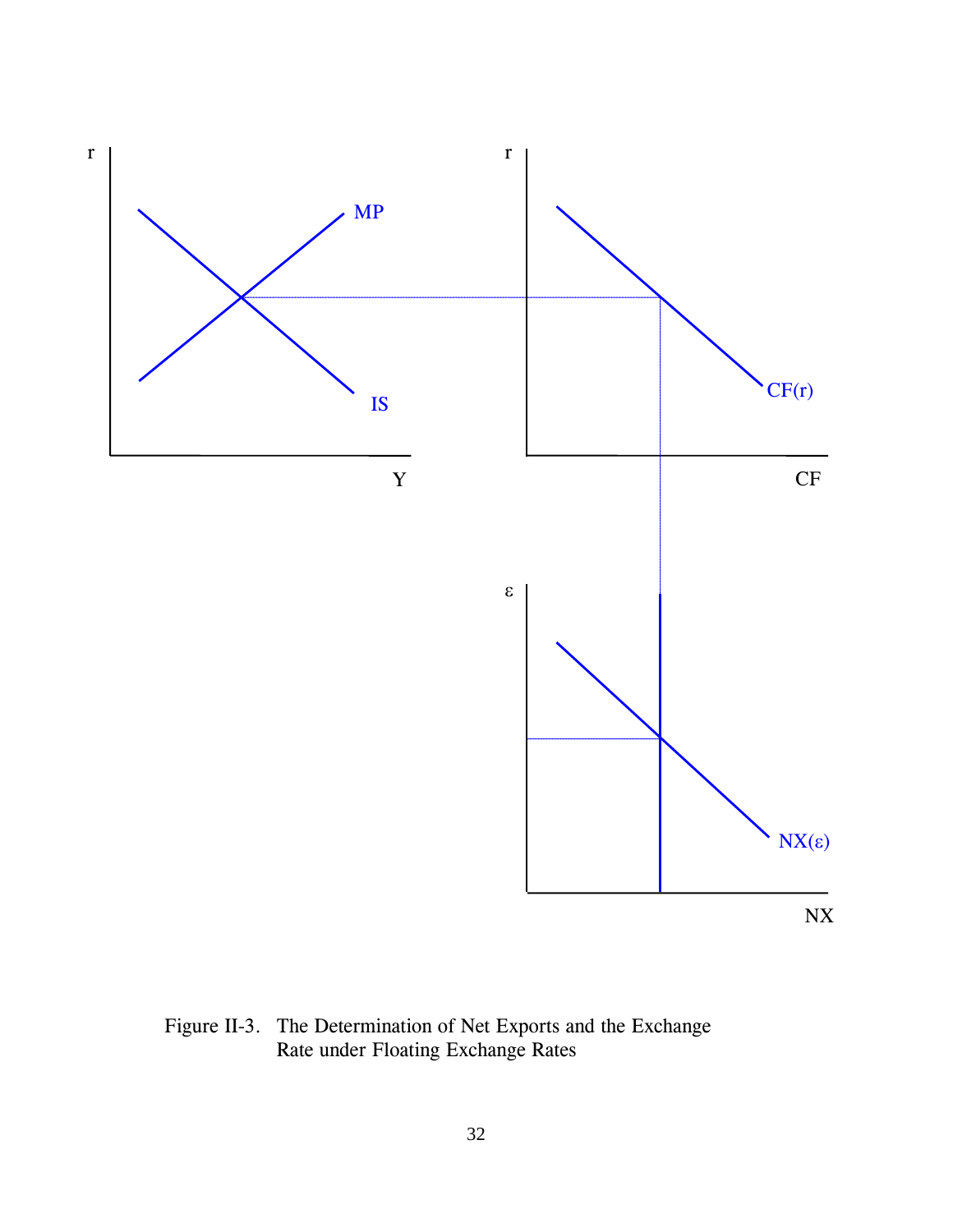of net exports from the fact that they must equal the net capital outflow. But the amounts of American goods that foreigners want to purchase, and of foreign goods that Americans want to purchase, depend on the exchange rate. Thus the exchange rate adjusts so that net exports equal the level of the net capital outflow determined by the interest rate. That is, ε adjusts so that  $NX(\epsilon) = CF(r)$ . This is shown by the dotted horizontal line in the net exports diagram.

The key rule in using the three diagrams is always to start with the IS-MP diagram, then proceed to the net capital outflow diagram, and finally to use the net exports diagram. The IS and MP curves determine the interest rate and output. This interest rate and the CF schedule then determine the net capital outflow. Finally, the net capital outflow determines the level of net exports, and the level of net exports and the NX schedule determine the exchange rate. Changes in the later diagrams do not affect the earlier ones.<sup>[4](#page-40-0)</sup>

# **II-2 Using the Model of Floating Exchange Rates**

## **Fiscal Policy**

Let us begin by considering the effects of fiscal policy. Specifically, as in Section I-2, suppose there is a rise in government purchases. This development is analyzed in Figure II-4.

Government purchases are a component of planned expenditure. As a result, an increase in government purchases shifts the IS curve to the right. The reasoning is the same as for a closed economy. The rise in government purchases increases planned expenditure at a given interest rate and output; that is, it shifts the planned expenditure line in the Keynesian cross diagram up. Thus

<span id="page-40-0"></span> $<sup>4</sup>$  Note, however, that CF(r) appears both in the IS curve in the first diagram and in the CF schedule in the second.</sup> Thus a development that changes the net capital outflow at a given real interest rate changes both the first and second diagrams.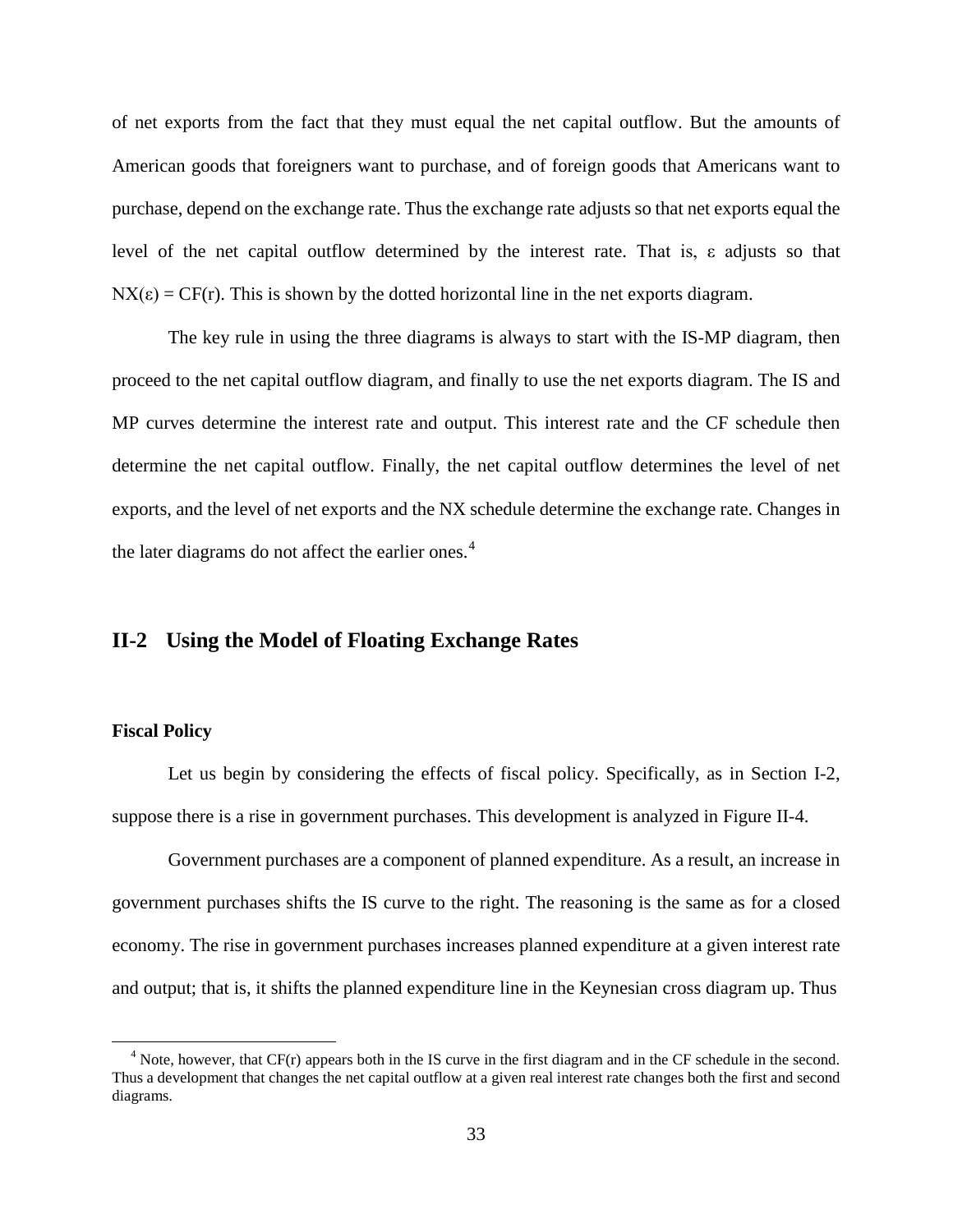

Figure II-4. The Effects of an Increase in Government Purchases with Floating Exchange Rates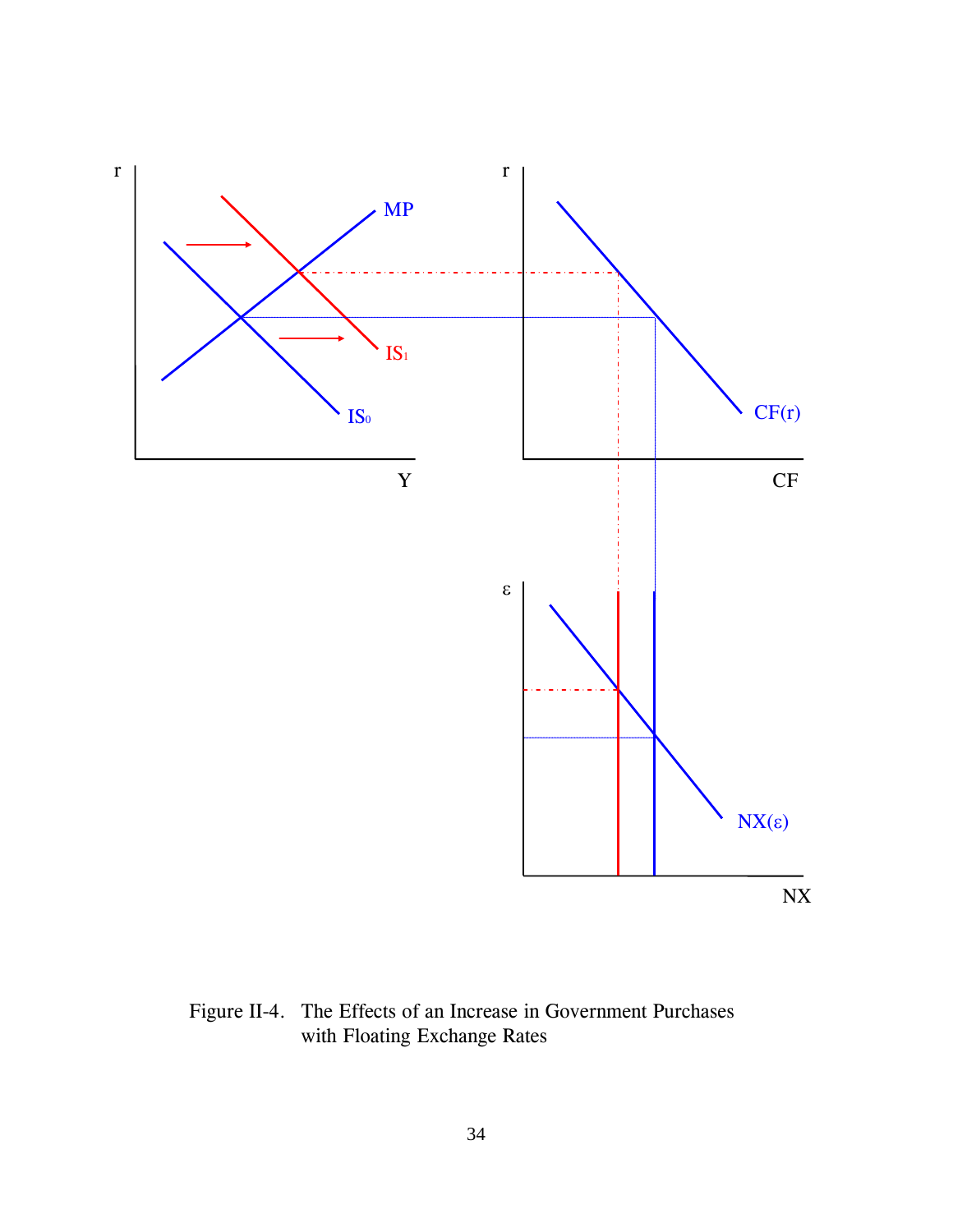equilibrium income at a given interest rate is higher than before. The rightward shift of the IS curve moves the economy up along the MP curve. Thus, just as in a closed economy, the increase in government purchases raises both output and the interest rate. And the fact that the interest rate rises means that government purchases again crowd out investment.

To see how the rise in government purchases affects the net capital outflow, we draw a horizontal line from the new level of the interest rate in the IS-MP diagram over to the net capital outflow diagram. As that diagram shows, because the net capital outflow is a decreasing function of the interest rate and the interest rate rises, the net capital outflow falls.

One way to think about this result is to remember that the net capital outflow necessarily equals the difference between saving and investment.<sup>[5](#page-42-0)</sup> Equivalently, we can write

$$
S=I+CF.
$$

This equation tells is that there are two possible uses of national saving: it can be used to finance domestic investment, and it can be used to purchase foreign assets. When government purchases rise, national saving falls. This fall in national saving leads to falls in both uses of saving, investment and the net capital outflow.

The final step is to see what happens to net exports and the exchange rate. To do this, we draw a vertical line down from the new level of the net capital outflow to the net exports diagram. Since the net capital outflow falls, net exports fall too. That is, government purchases crowd out not just investment, but also net exports. And, as the net exports diagram shows, for net exports to fall the exchange rate must rise. That is, expansionary fiscal policy causes the exchange rate to

<span id="page-42-0"></span><sup>5</sup> See Mankiw, Section 5-1.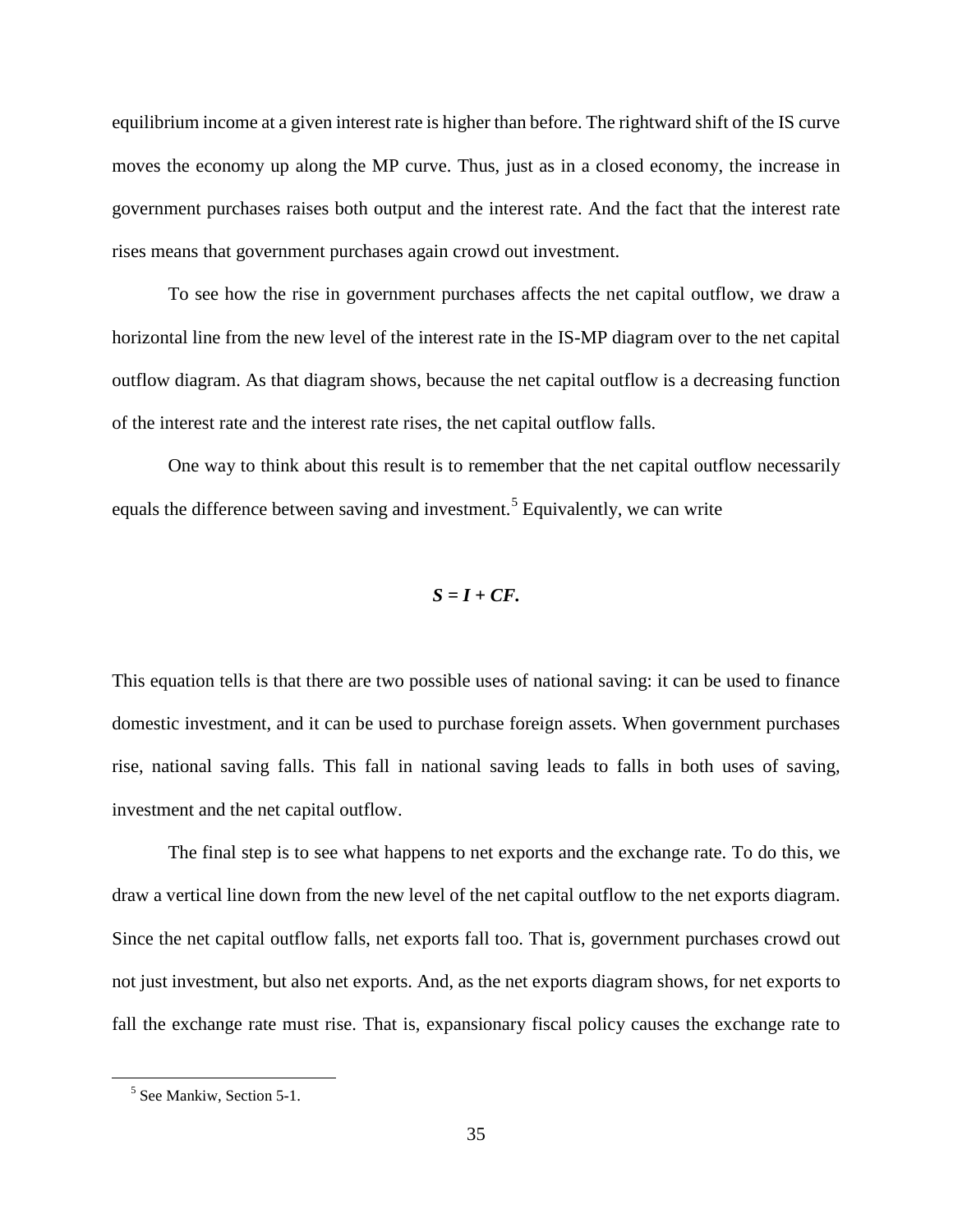appreciate. In terms of the foreign-exchange market, the rise in the interest rate makes foreigners more willing to trade their currencies for dollars to buy American assets, and Americans less willing to trade dollars for foreign currencies to buy foreign assets. Thus the value of the dollar in terms of foreign currencies rises. This appreciation reduces net exports.

### **Monetary Policy**

Figure II-5 analyzes the effects of a decision by the central bank to adopt a tighter monetary policy rule. That is, the central bank sets a higher real interest rate at a given level of output than before.

This change in monetary policy corresponds to an upward shift of the MP curve. Thus, as the IS-MP diagram in the figure shows, the interest rate rises and output falls. These effects of tighter monetary policy are the same as in a closed economy.

The net capital outflow diagram shows that the rise in the interest rate reduces the net capital outflow. The net exports diagram then shows that because the net capital outflow is lower, net exports are lower as well. Finally, the fact that the NX schedule is downward-sloping means that when net exports fall, the exchange rate rises.

This analysis shows us that monetary policy works through two channels in an open economy. First, as in a closed economy, an increase in the interest rate reduces investment. Second, the increase raises the value of the dollar, and thus reduces net exports.

#### **Trade Policy**

It is often proposed that governments adopt various types of protectionist policies – policies that restrict imports through tariffs, quotas, and other means. It is therefore natural to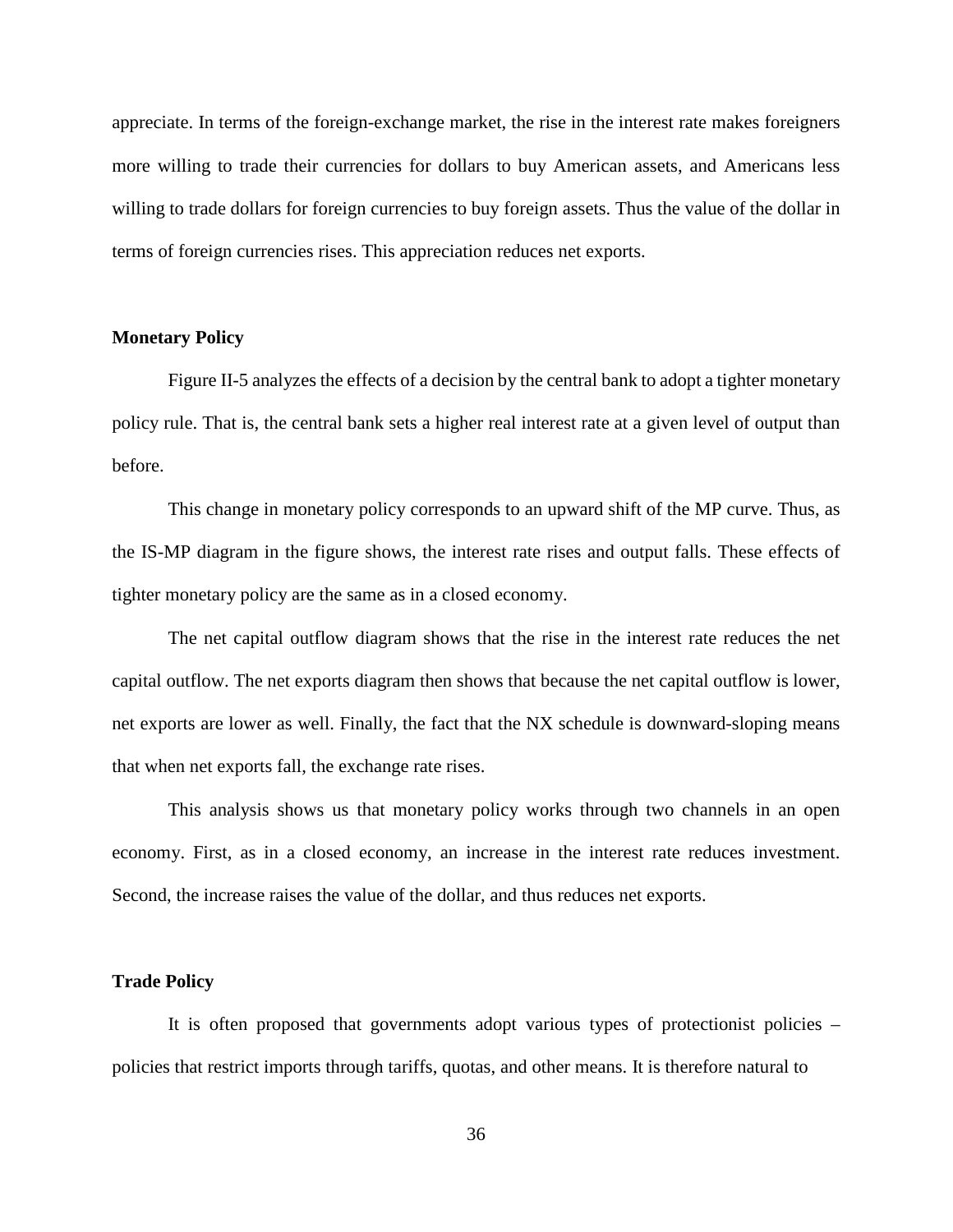

Figure II-5. The Effects of a Shift to Tighter Monetary Policy with Floating Exchange Rates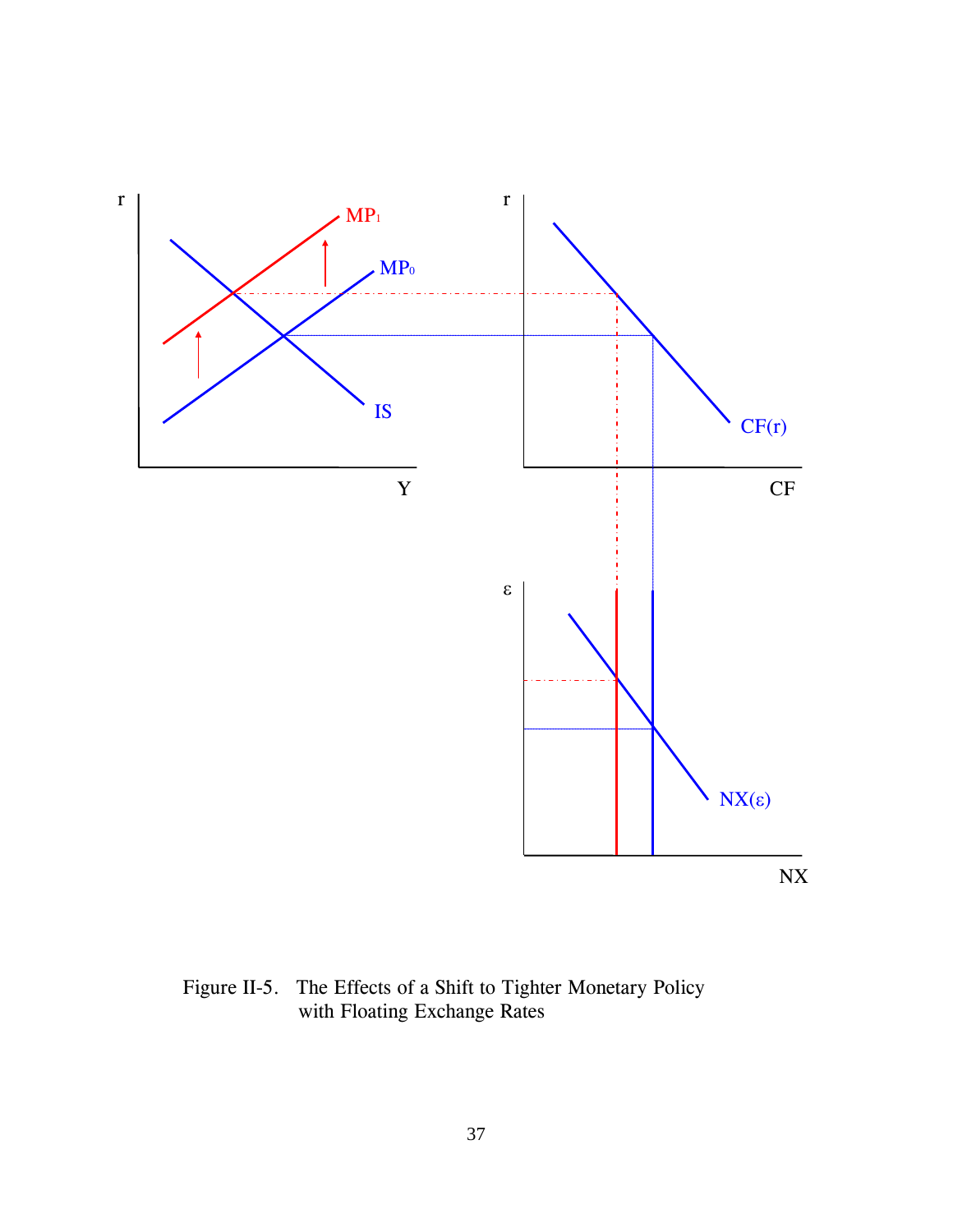examine the macroeconomic effects of such policies. Of course, this will not be a complete analysis of protection: as you have no doubt learned in other economics courses, protection has important microeconomic effects as well.

Suppose that the government restricts imports of certain types of goods. This means that at a given exchange rate, imports are lower than before. Since net exports equal exports minus imports, it follows that net exports are higher than before at a given exchange rate. That is, the net exports schedule shifts to the right. This is shown in the net exports diagram in Figure II-6.

The figure shows that the only effect of the protection is to cause the exchange rate to appreciate. Output, the interest rate, and even net exports are unaffected. In terms of the mechanics of the model, this is an illustration of the rule that changes in the later diagrams of our three-diagram analysis do not affect the earlier ones. In terms of the economics, what lies behind this surprising result is the fact that net exports must equal the difference between saving and investment. Trade policies do not change either saving or investment, and so they do not affect net exports. Instead, they affect the exchange rate. At the old exchange rate, foreigners' desire to trade their currencies for American dollars is the same as before, since American goods and assets are just as attractive as before. But the amount of dollars Americans want to exchange for foreign currencies is lower, since there are now restrictions on their ability to buy certain foreign goods. Thus the value of the dollar in terms of foreign currencies increases. It rises to the point where the downward impact of the higher exchange rate on net exports just offsets the upward effect from the protection. Net exports remain at their initial level.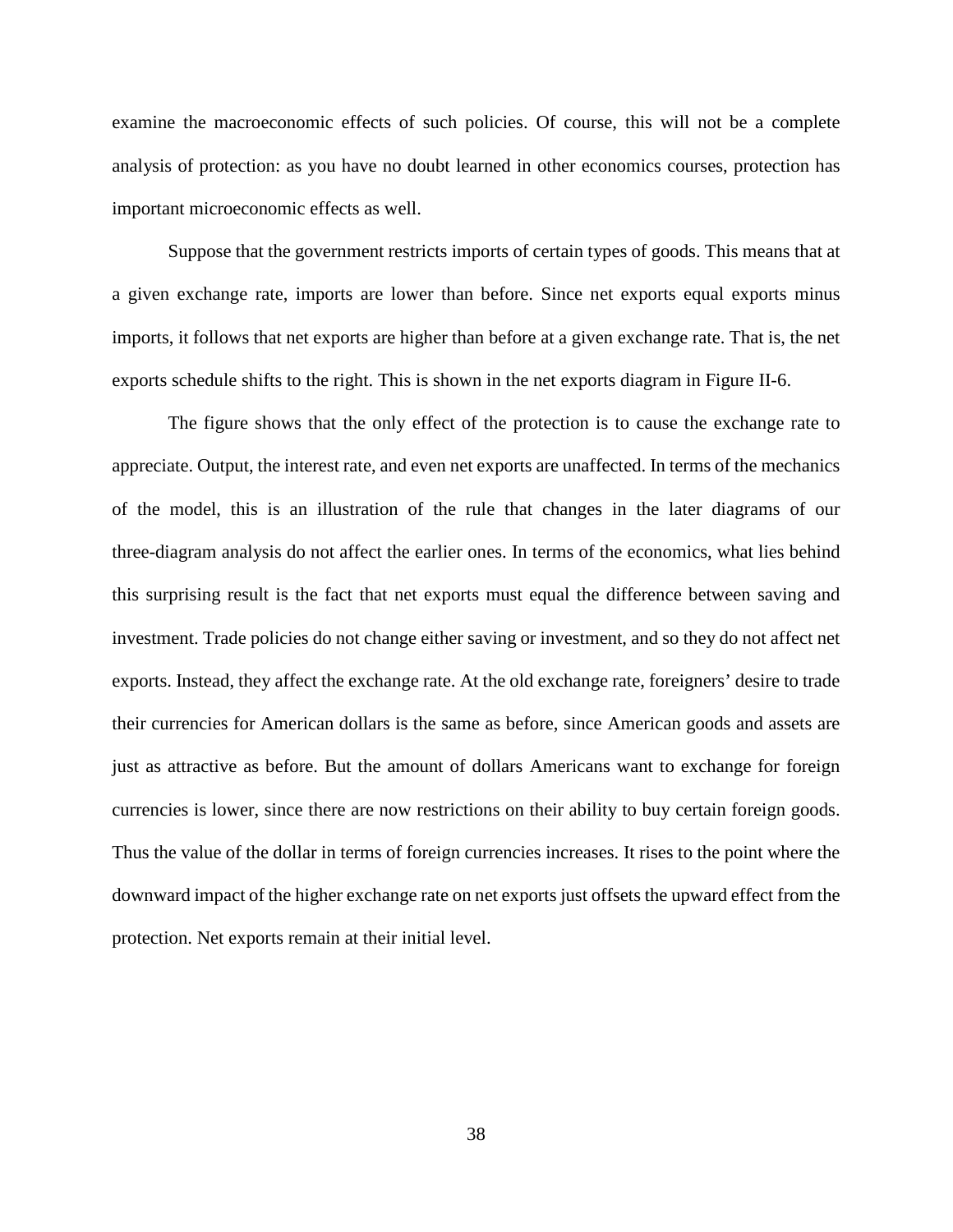

Figure II-6. The Effects of Protectionist Policies with Floating Exchange Rates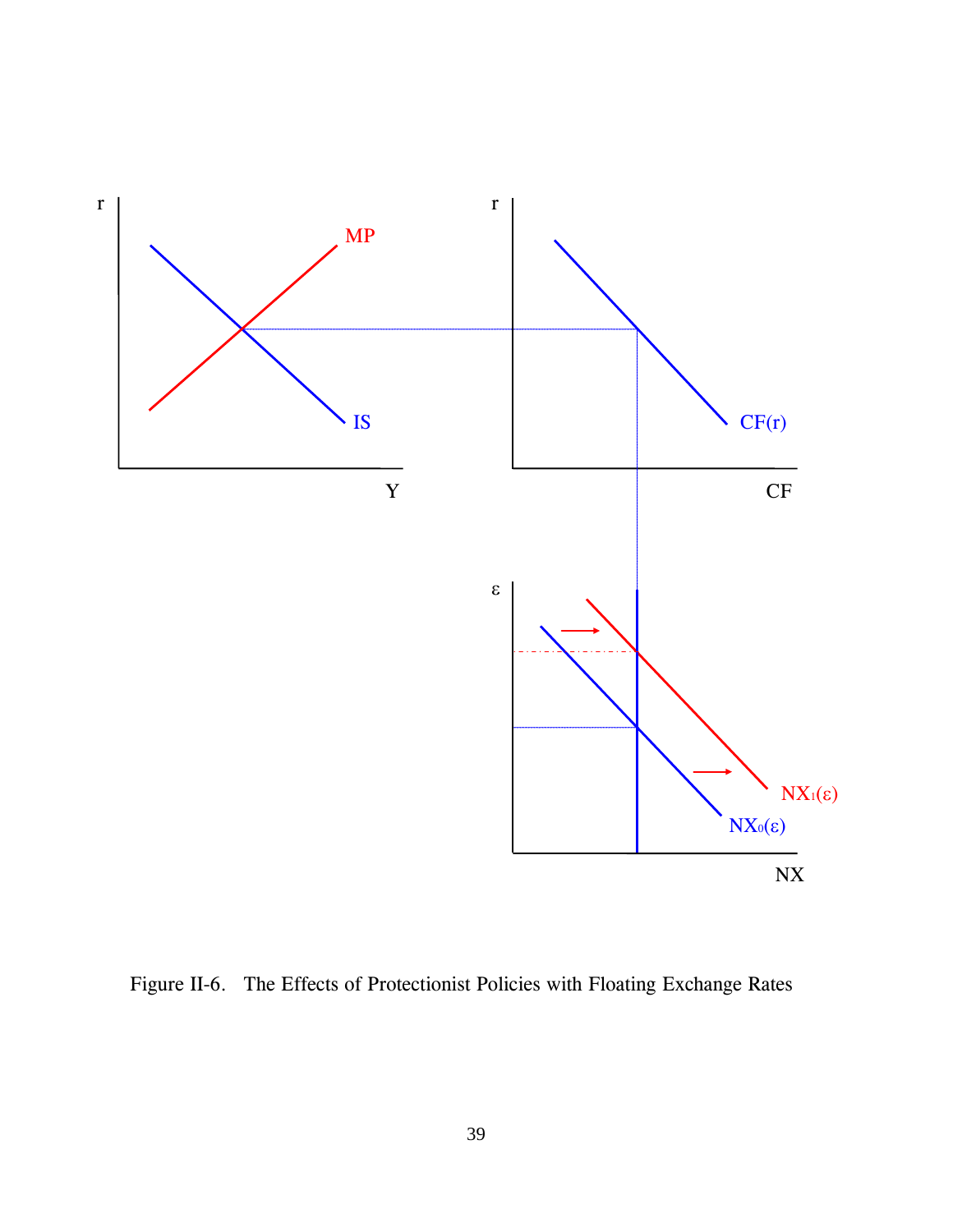## **II-3 Short-Run Fluctuations with Fixed Exchange Rates**

#### **The Mechanics of Fixing the Exchange Rate**

Some countries choose to keep their exchange rates constant rather than letting them adjust in response to economic developments. Governments do not fix their exchange rates by fiat. Instead, they participate in the foreign exchange market in a way that keeps their exchange rates at the desired level.

Specifically, the way a country fixes its exchange rate is by having its central bank stand ready to either buy or sell domestic for foreign currency at the desired exchange rate. For example, suppose the United States wants to fix its exchange rate with Japan at 100 yen per dollar. To do this, the Federal Reserve must be willing to trade dollars for yen at this exchange rate. The Federal Reserve's willingness to trade at this rate would keep the exchange rate at this level. No one would pay more than 100 yen for a dollar, since the Federal Reserve would sell dollars at this rate. And no one would sell a dollar for less than 100 yen, since the Federal Reserve would buy at this rate.

When a currency trader wants to trade yen for dollars with the Federal Reserve under this system, the Federal Reserve has no difficulty in providing the dollars. Since the Federal Reserve controls the U.S. money supply, it can just issue new dollars to meet the trader's demand. But the Federal Reserve cannot issue Japanese yen. Thus if the currency trader wants to trade dollars for yen, the Federal Reserve must have reserves of yen available (or be able to borrow yen). If traders' desire for yen becomes too great, the Federal Reserve is unable to meet it, and so must abandon the fixed exchange rate. We will see in a moment how the fact that a central bank cannot supply unlimited amounts of foreign currency limits its choices under fixed exchange rates.

The difference between the central bank's purchases and sales of foreign currency is called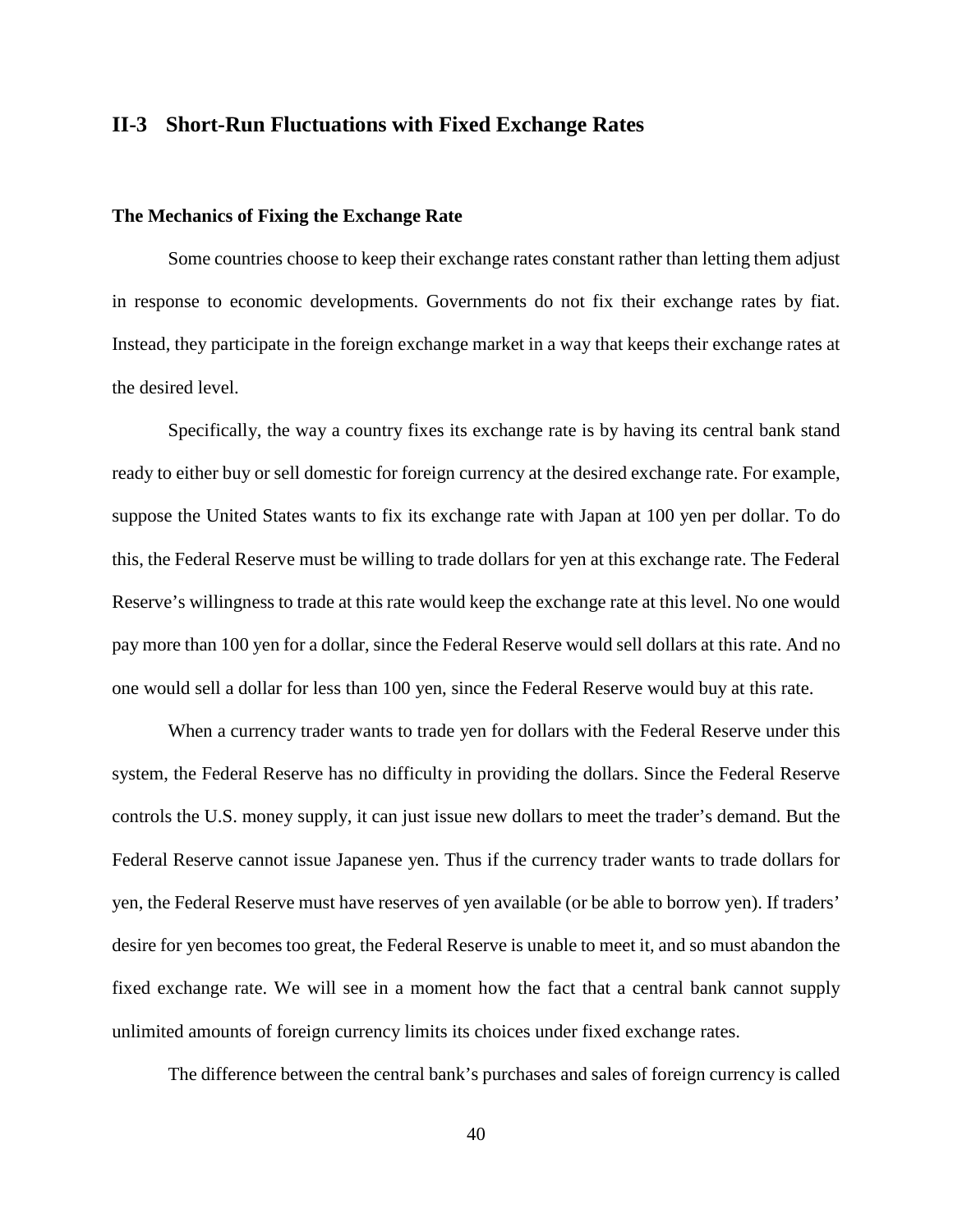the *reserve gain*, which we denote RG. If the bank is selling more reserves than it is purchasing, RG is negative – that is, the central bank is losing reserves of foreign currency.

The central bank's purchases and sales of foreign currency are purchases and sales of foreign assets. Thus they enter into the overall net capital outflow. Specifically, since the net capital outflow equals our purchases of foreign assets minus our sales of assets to foreigners, and since RG equals the central bank's purchases of foreign currency minus sales, RG enters into the overall net capital outflow positively.

Because the reserve gain is a part of the net capital outflow, it is useful to divide the overall net capital outflow into two components. The first component is all of the net capital outflow other than the reserve gain. For simplicity, we will refer to this as the "private" net capital outflow (although it includes some transactions in foreign assets involving governments), and denote it PCF. As discussed before, the private net capital outflow depends negatively on the real interest rate. That is,  $PCF = PCF(r)$  – the private net capital outflow is a decreasing function of the real interest rate.

The second component of the net capital outflow is the reserve gain. Thus the overall net capital outflow is

$$
CF = PCF + RG.
$$

We know from our earlier analysis that the overall net capital outflow equals net exports. Since the overall net capital outflow is *PCF + RG*, it follows that

$$
RG = NX - PCF.
$$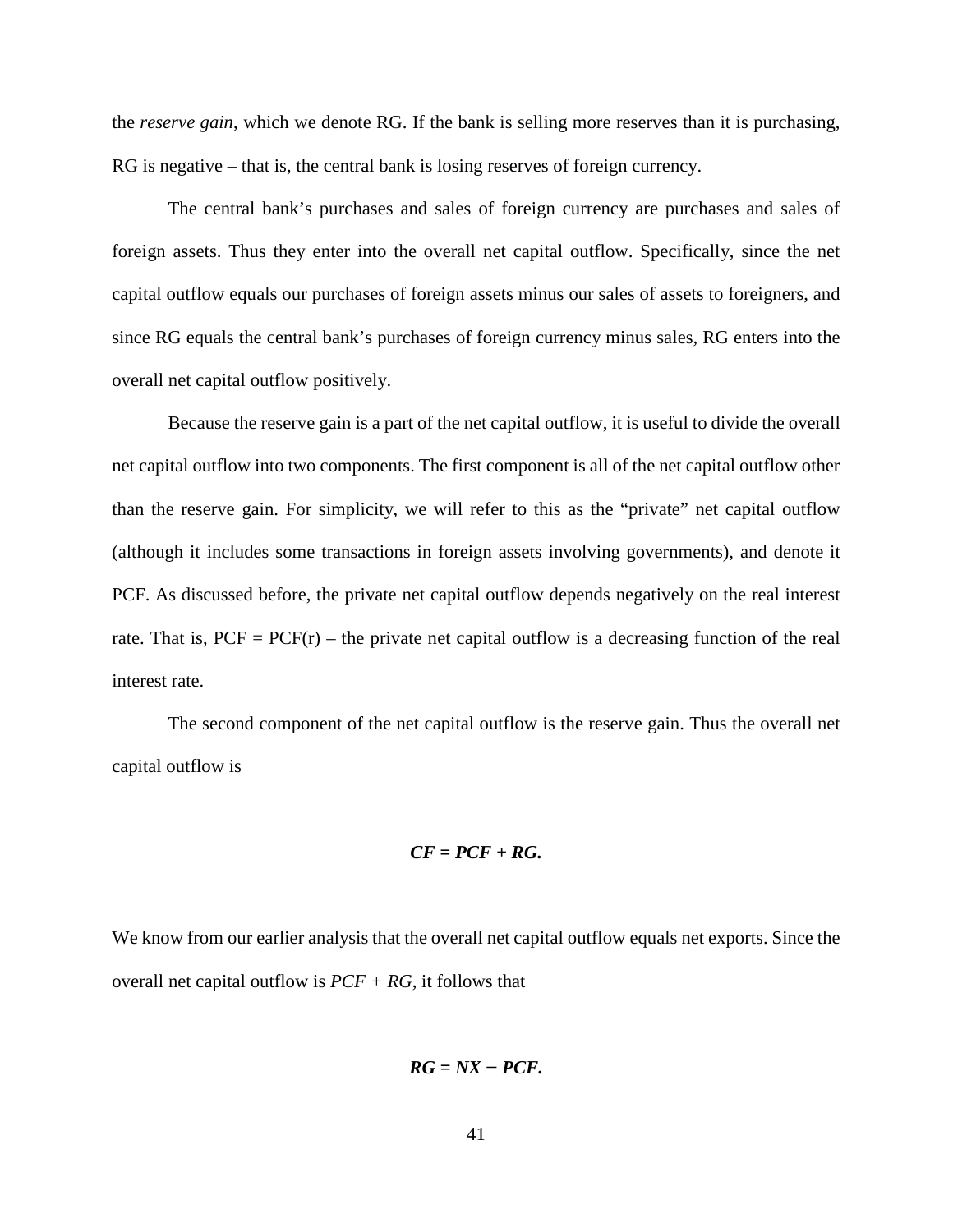This relationship is easiest to understand by starting with the case where PCF is zero and net exports are negative. The combination of negative net exports and no PCF means that the amount of dollars Americans are trading to obtain foreign currency exceeds the amount of dollars foreigners are obtaining in exchange for their currency. The only way this can come about is if some of the foreign currency Americans are obtaining for their dollars is coming from the central bank. That is, when PCF is zero and net exports are negative, the central bank is losing reserves, and so RG is negative.

More generally, *NX − PCF* equals the difference between total sales to foreigners (not only goods and services, but also assets) and total purchases from foreigners (again, of goods, services, and assets). If this difference is positive, the central bank must be gaining reserves. If it is negative, the central bank must be losing reserves.

#### **The IS Curve with Fixed Exchange Rates**

With the exchange rate fixed, our expression for planned expenditures becomes

$$
E=C(Y-T)+I(r)+G+NX(\overline{\varepsilon}),
$$

where  $\bar{\epsilon}$  denotes the fixed level of the exchange rate. Since the reserve gain need not be zero, net exports need not equal PCF. Thus we can no longer substitute for net exports in the equation for planned expenditure and have the exchange rate change as we move along the IS curve. Instead, we now draw the IS curve for the fixed value of the exchange rate.

To see how equilibrium output in the goods market depends on the interest rate, we again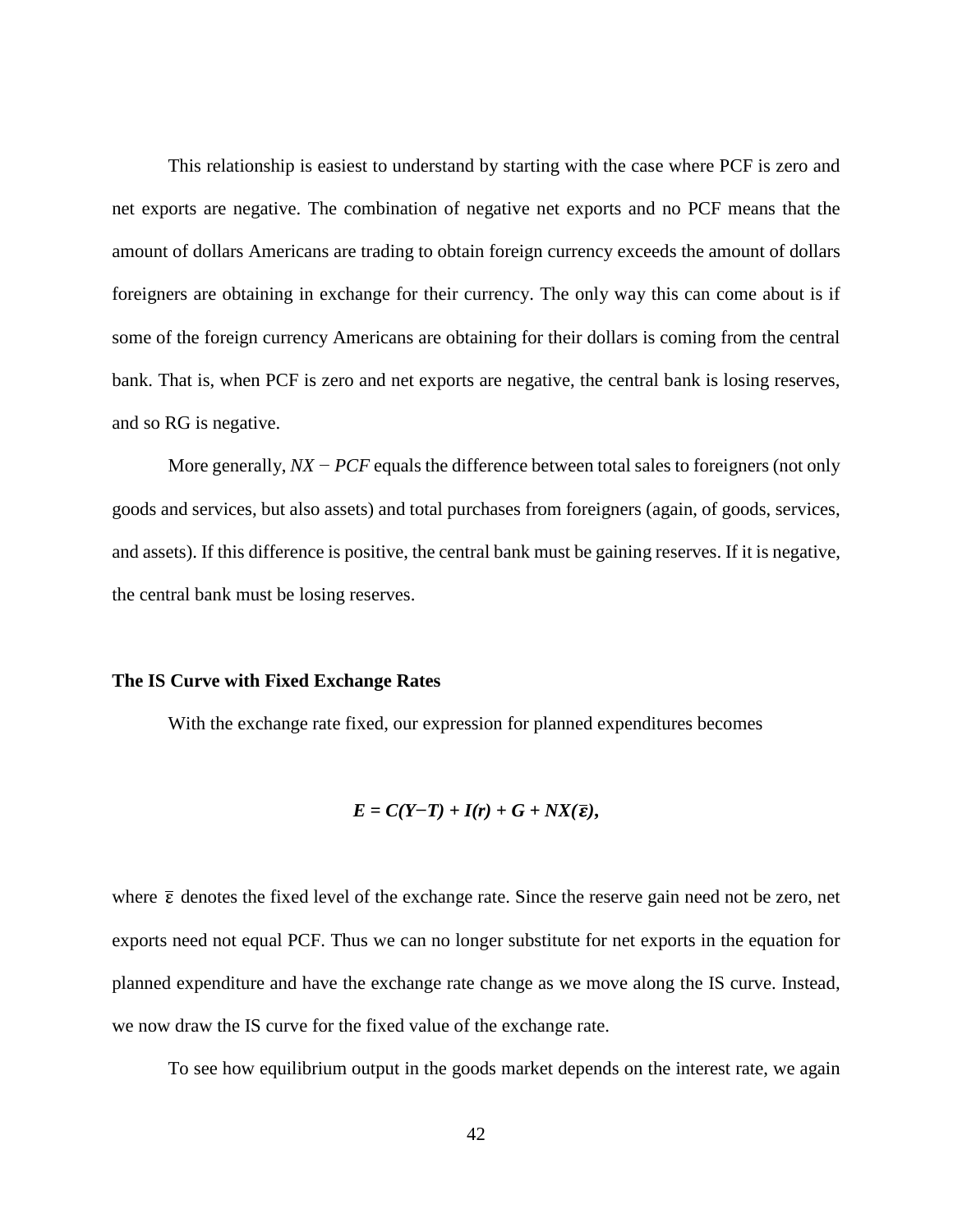consider the effects of a rise in the interest rate. This change lowers investment, and therefore reduces planned expenditure at a given level of income. Thus equilibrium output falls. That is, there is again a negative relation between the interest rate and equilibrium output – a downward-sloping IS curve.

The fact that the exchange rate is fixed eliminates one of the two channels through which the interest rate influences equilibrium output under flexible exchange rates: a rise in the interest rate no longer leads to an appreciation of the exchange rate and a fall in net exports. Thus, moving to fixed exchange rates makes the IS curve steeper.<sup>[6](#page-50-0)</sup>

## **Monetary Policy with Fixed Exchange Rates**

As always, the central bank would like to raise the real interest rate when output rises and lower it when output falls. With a fixed exchange rate, however, there are limits on its ability to do this: the desire to keep the exchange rate fixed limits its choices. In particular, there is some limit to the reserve losses a central bank can sustain. It simplifies the analysis to assume that the central bank starts with no reserves at all, and thus that its reserve gain cannot be negative. That is, it faces the constraint

#### $RG \geq 0$ .

<span id="page-50-0"></span><sup>6</sup> Note that we have implicitly assumed that the central bank is holding the *real* exchange rate fixed. (We did this by writing the real exchange rate,  $\varepsilon$ , as  $\bar{\varepsilon}$  in the expression for planned expenditure.) Like all assumptions in our models, this one is not completely accurate. Most countries that have a fixed exchange rate hold the nominal rather than the real exchange rate fixed. But assuming that they fix the real exchange rate captures the essence of the difference between fixed and floating exchange rates: both nominal and real exchange rates are dramatically less volatile under fixed exchange rates. The alternative assumption that the central bank holds the nominal exchange rate fixed makes the model very hard to use. Every time the price level changes, the real exchange rate changes, and so net exports change and the IS curve shifts. Thus for most questions, the assumption that it is the real exchange rate that is fixed is preferable: it simplifies the analysis greatly without affecting the model's main messages.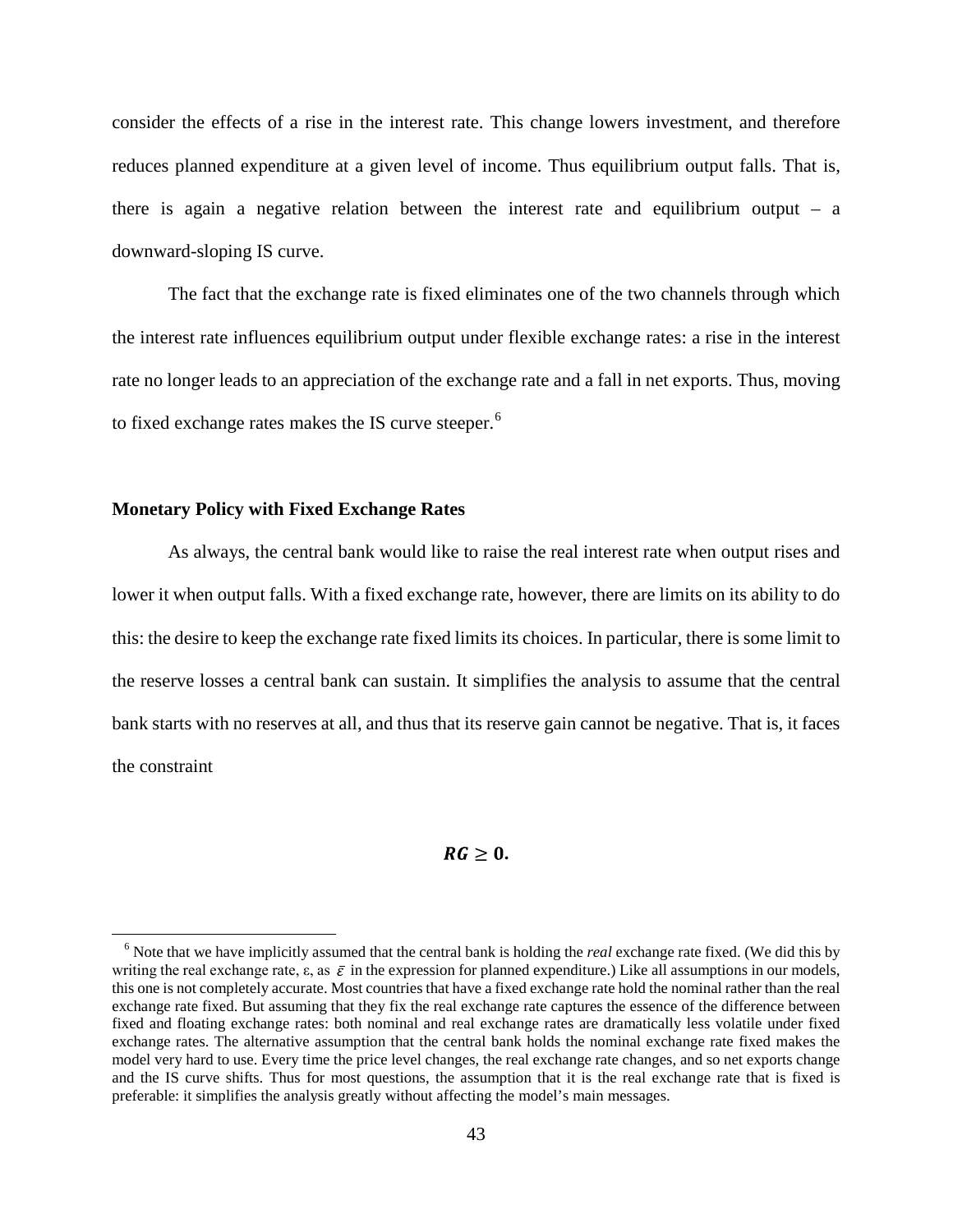Recall that *RG = NX − PCF*, and that PCF is a decreasing function of the real interest rate. Thus as the real interest rate falls, the reserve gain falls. Intuitively, a fall in the interest rate makes domestic assets less attractive relative to foreign assets. Thus domestic residents want to trade more domestic currency for foreign currency in order to buy foreign assets, and foreign residents want to trade less of their countries' currencies for the domestic currency to buy domestic assets. To prevent these changes from causing the exchange rate to depreciate, the central bank must provide foreign currency in exchange for domestic currency – that is, its reserve gain must fall.

At some point, the interest rate becomes sufficiently low that the reserve gain reaches zero. Once this point is reached, the central bank cannot lower the real interest rate further. We let  $\bar{r}$ denote the interest rate that results in a reserve gain of zero.

Because the central bank cannot set the interest rate freely under a fixed exchange rate, our assumption about how it conducts monetary policy has two parts. First, if the central bank can set the real interest rate according to the usual MP relationship,  $r = r(Y)$ , it does so. Second, if following its usual rule is not feasible – that is, if it would lead to  $RG < 0$  – the central bank sets the real interest rate to the lowest feasible level,  $\bar{r}$ . We can express this as:

$$
r = \begin{cases} r(Y) & \text{if } NX(\overline{\varepsilon}) - PCF(r(Y)) \ge 0 \\ \overline{r} & \text{otherwise.} \end{cases}
$$

This discussion shows how fixing the exchange rate constrains monetary policy. The central bank is free to set a high interest rate, since this only leads foreigners to want to purchase domestic currency to obtain high-yielding domestic assets, and it can meet this demand by printing money. But it faces a limit to its ability to lower interest rates. When domestic interest rates are low, people want to convert domestic to foreign currency. And since the central bank cannot print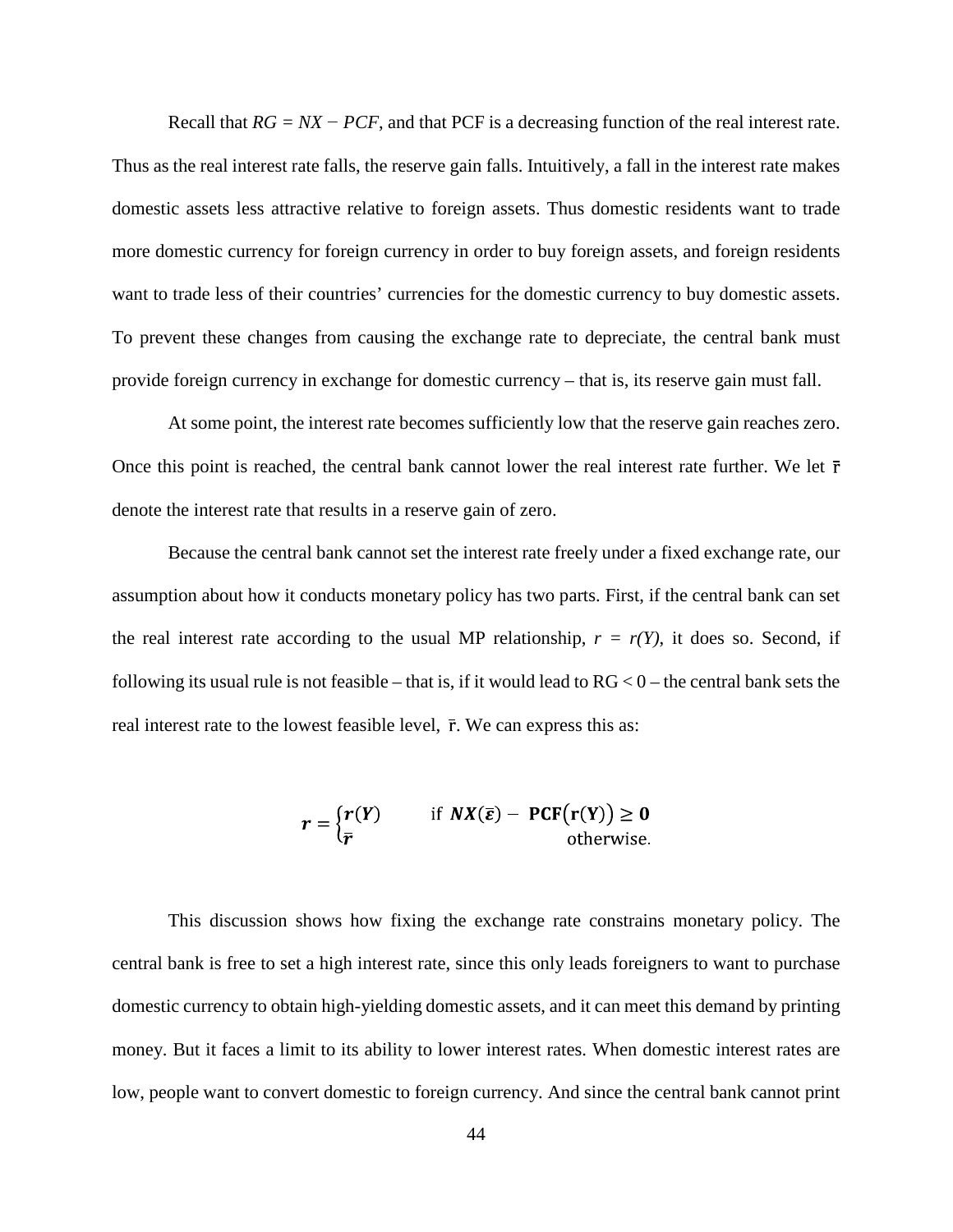foreign currency, it has a limited ability to meet this demand.

Figure II-7 shows the derivation of the modified MP curve. The left-hand diagram plots the reserve gain as a function of the real interest rate; we refer to this as the RG curve. Recall that the reserve gain equals NX minus PCF. Thus

$$
RG(r) = N X(\overline{\epsilon}) - PCF(r).
$$

Since PCF is a decreasing function of r, the RG curve slopes up.  $\bar{r}$  is the interest rate that leads to a reserve gain of zero.

The right-hand panel of the figure shows how the central bank sets the real interest rate as a function of real output. When Y is very low, the central bank would like to set the real interest rate below  $\bar{r}$ ; this is shown by the dashed line in the figure. It cannot do this, however, because this would lead to  $RG < 0$ . It therefore sets the real interest rate to  $\bar{r}$ . This is the flat portion of the function. Once Y becomes high enough, however, the central bank would like to set r above  $\bar{r}$ , and it is free to do so; thus in this case it follows its usual rule. This is the upward-sloping portion of the function. We call the curve showing the central bank's entire rule – first flat, then upward-sloping – the  $\widetilde{MP}$  curve.

#### **The Determination of Output and the Interest Rate**

Figure II-8 brings the IS curve back into the analysis by adding it to the diagram with the  $\overline{MP}$  curve. As before, the key rule in using the diagrams is to begin with the diagram on the left. The point where RG is zero determines  $\bar{r}$ . We can then bring  $\bar{r}$  over the right-hand diagram to find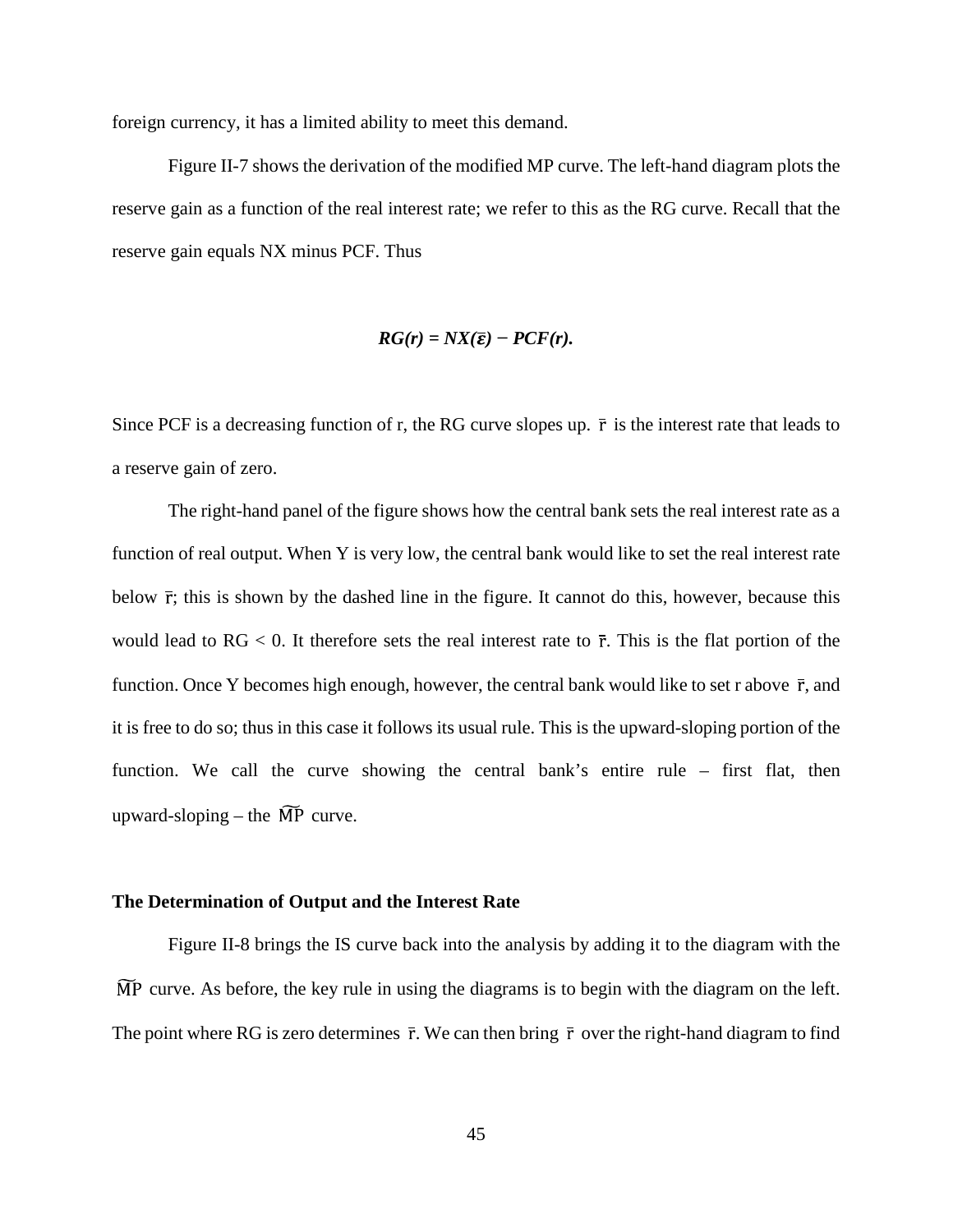

Figure II-7. Monetary Policy with Fixed Exchange Rates



Figure II-8. The Determination of Output and the Interest Rate in an Open Economy with Fixed Exchange Rates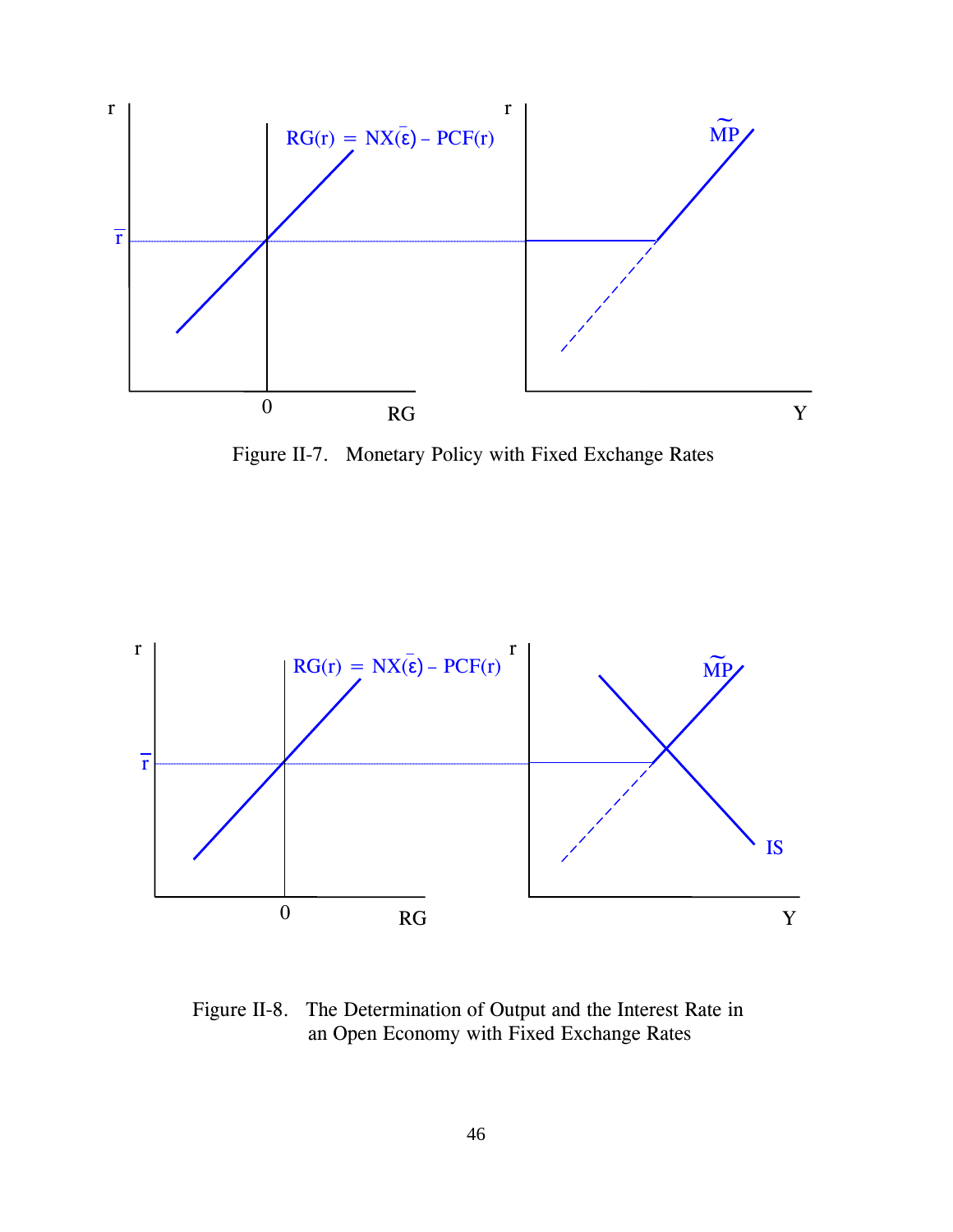the position of the  $\widetilde{MP}$  curve. The intersection of the IS and  $\widetilde{MP}$  curves determines r and Y. If the intersection is in the flat part of the  $\widetilde{MP}$  curve, the interest rate is  $\overline{r}$  and the reserve gain is zero. If the intersection is in the upward-sloping part, the interest rate is above  $\bar{r}$  and the reserve gain is positive. In the case shown in Figure II-8, the intersection is in the upward-sloping part.

## **II-4 Using the Model of Fixed Exchange Rates**

## **Fiscal Policy**

To see how the model works, we begin with our standard example of an increase in government purchases. The effects of this change are shown in Figure II-9. The rise in purchases has no effect on the reserve gain for a given r; that is, it does not affect the RG curve, and so it does not affect  $\bar{r}$ . It does, however, shift the IS curve to the right for the usual reasons. Thus, as the IS- $\widetilde{MP}$  diagram in the figure shows, output and the interest rate rise. The rise in the interest rate increases the central bank's reserve gain; thus the desire to keep the exchange rate fixed is not a barrier to expansionary fiscal policy.

#### **Monetary Policy**

The next change we consider is a fall in the interest rate the central bank desires to set for a given level of output. That is, we consider a downward shift of the  $r(Y)$  function. This change is analyzed in Figure II-10. The change corresponds to a downward shift of the upward-sloping portion of the  $\widetilde{MP}$  curve. For values of Y where the central bank wanted to set an interest rate above  $\bar{r}$ , it can now set a lower interest rate than before. But the central bank still cannot set the interest rate below  $\bar{r}$ . Thus the flat portion of the curve is unchanged.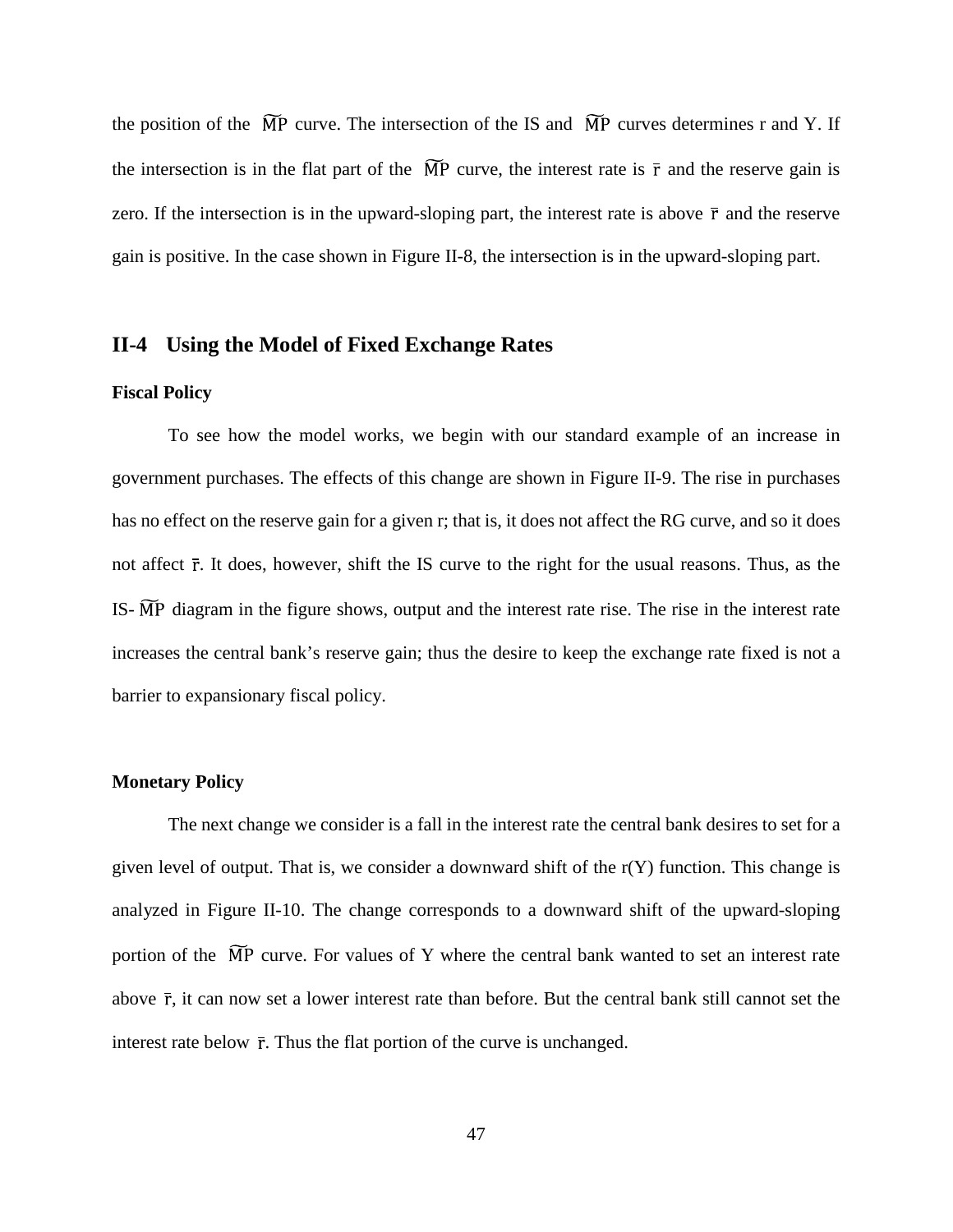

Figure II-9. The Effects of an Increase in Government Purchases with Fixed Exchange Rates



Figure II-10. The Effects of Expansionary Monetary Policy with Fixed Exchange Rates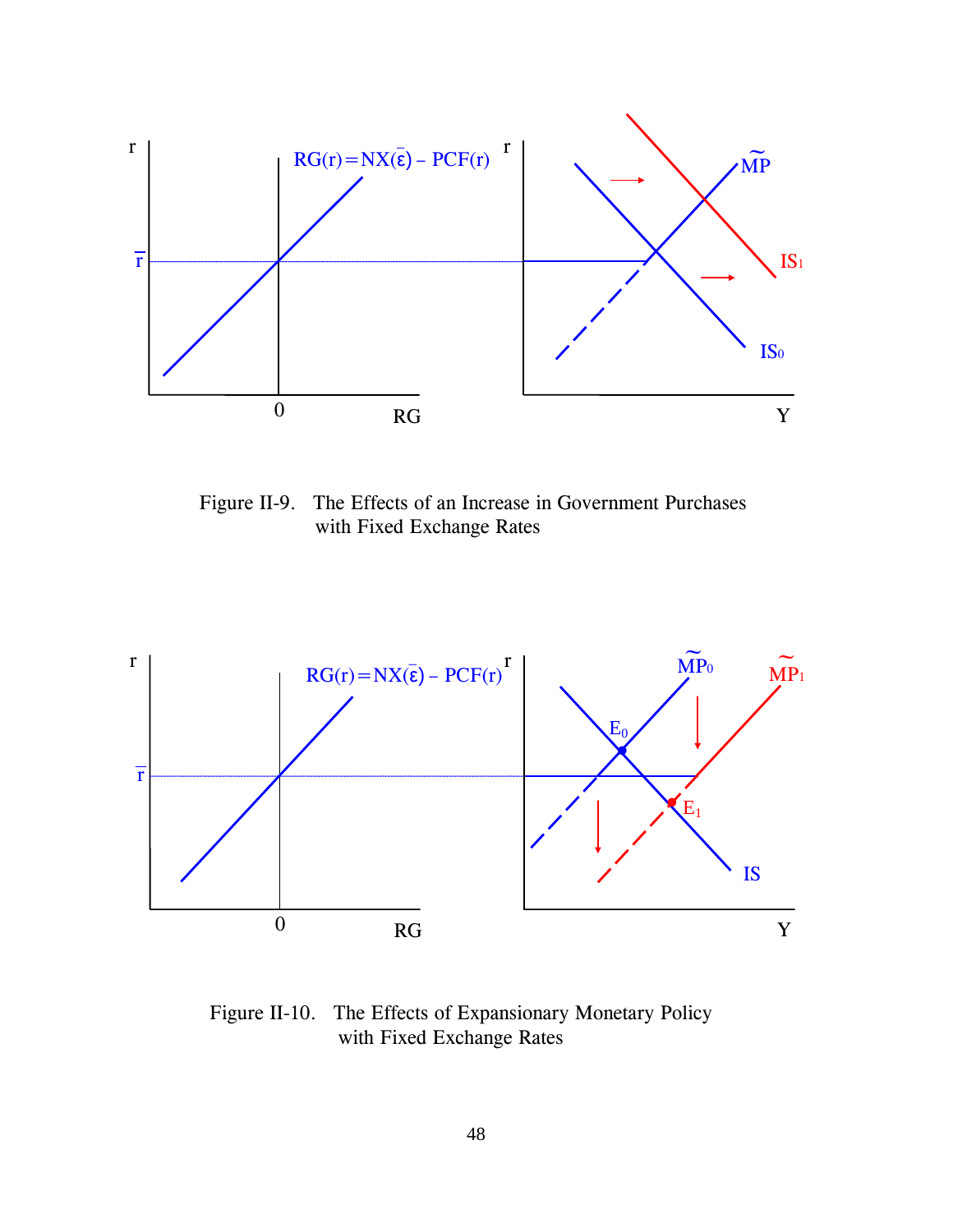If the central bank is starting from a situation where it is gaining reserves, the change lowers the interest rate and increases output. As the interest rate falls, however, so does the reserve gain. Thus there is a limit on the central bank's ability to conduct expansionary monetary policy: it can expand only to the point where the reserve gain equals zero. This is the case shown in the figure.

#### **Trade Policy**

We saw in Section II-2 that protection shifts the demand for net exports: if the government limits imports, net exports at a given exchange rate increase. With floating exchange rates, the exchange rate rises to offset this, and output, the interest rate, and net exports are unaffected. But with fixed exchange rates, the exchange rate cannot change. As a result, protection has macroeconomic effects.

These effects are shown in Figure II-11. With net exports higher at a given exchange rate and the exchange rate fixed, the reserve gain,  $NX(\bar{\varepsilon}) - PCF(r)$ , is higher than before at a given interest rate. Thus the RG curve in the first diagram shifts to the right, and so  $\bar{r}$  falls. In addition, the rise in net exports shifts the IS curve to the right. The result is that output rises. What happens to the interest rate is unclear. In the case shown in the figure, r is initially above  $\bar{r}$ ; in this case r unambiguously rises. In the case where the central bank is initially constrained by the need to fix the exchange rate, however, it is possible for r to fall.

The fact that protection increases output in the short run does not imply that it is desirable. As you will see in Section III, there are disadvantages as well as advantages to raising output. And if policymakers do want to raise output, they can use monetary and fiscal policy (or, as we will see momentarily, a change in the fixed exchange rate). Those policies, unlike protection, do not create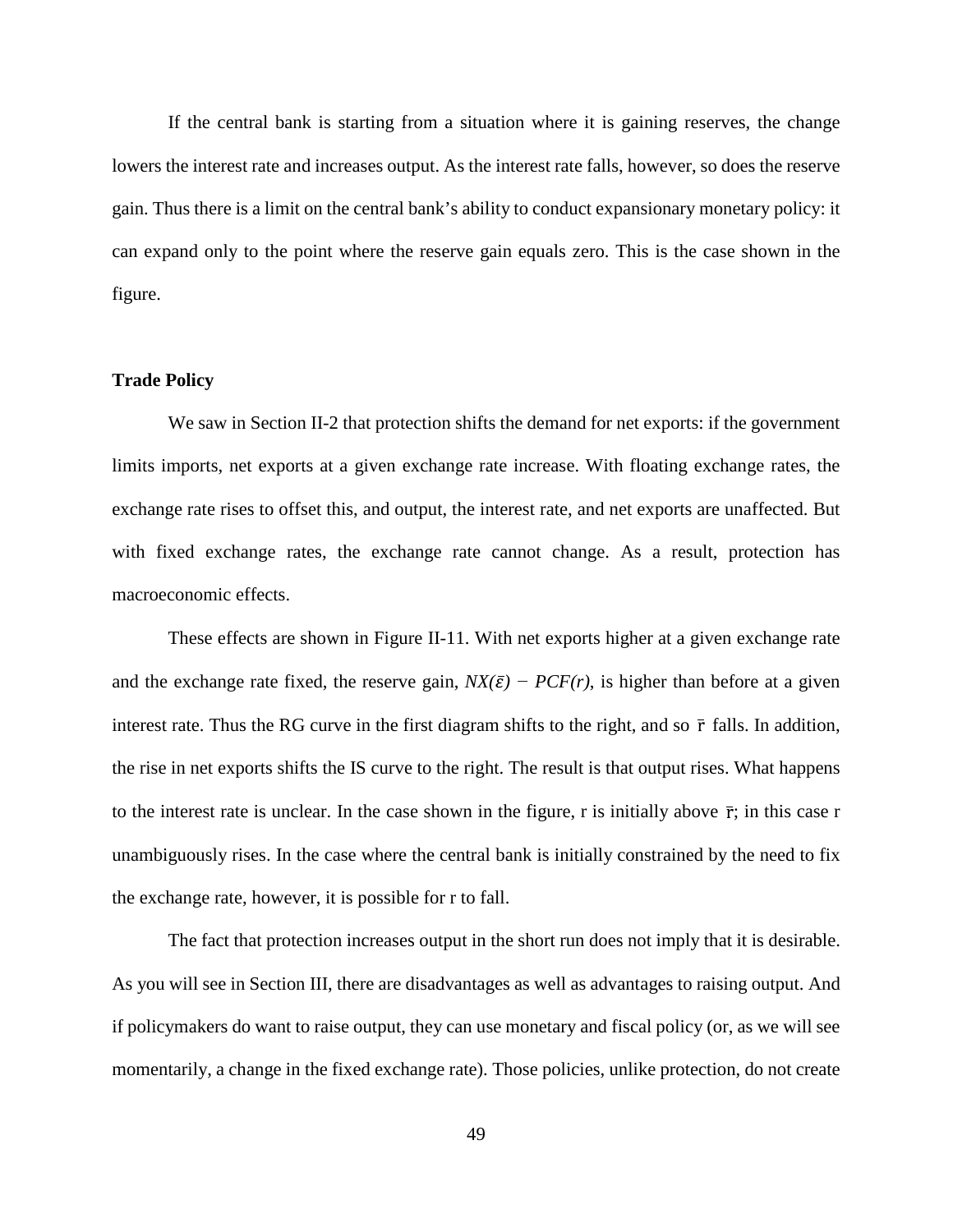

Figure II-11. The Effects of Protectionist Policies with Fixed Exchange Rates Note:  $RG_0(r) = NX_0(\bar{\varepsilon}) - PCF(r)$ ;  $RG_1(r) = NX_1(\bar{\varepsilon}) - PCF(r)$ 

microeconomic distortions.

# **A Fall in Export Demand**

In many third world countries, most exports consist of just a few commodities. Bolivia exports mainly tin, for example, and Venezuela exports mainly oil. As a result, developments in the market for a single commodity can have a large effect on the demand for a country's exports. Thus our next example is a decline in the demand for a country's exports.

This development is analyzed in Figure II-12. Initially, the IS and  $\widetilde{MP}$  curves intersect at point  $E_0$ . The fall in export demand means that exports are lower at a given exchange rate. Both the RG curve in the first diagram and the IS curve in the second diagram shift to the left. These changes raise  $\bar{r}$  and cause output to fall. The intersection of the new IS and  $\bar{MP}$  curves is at point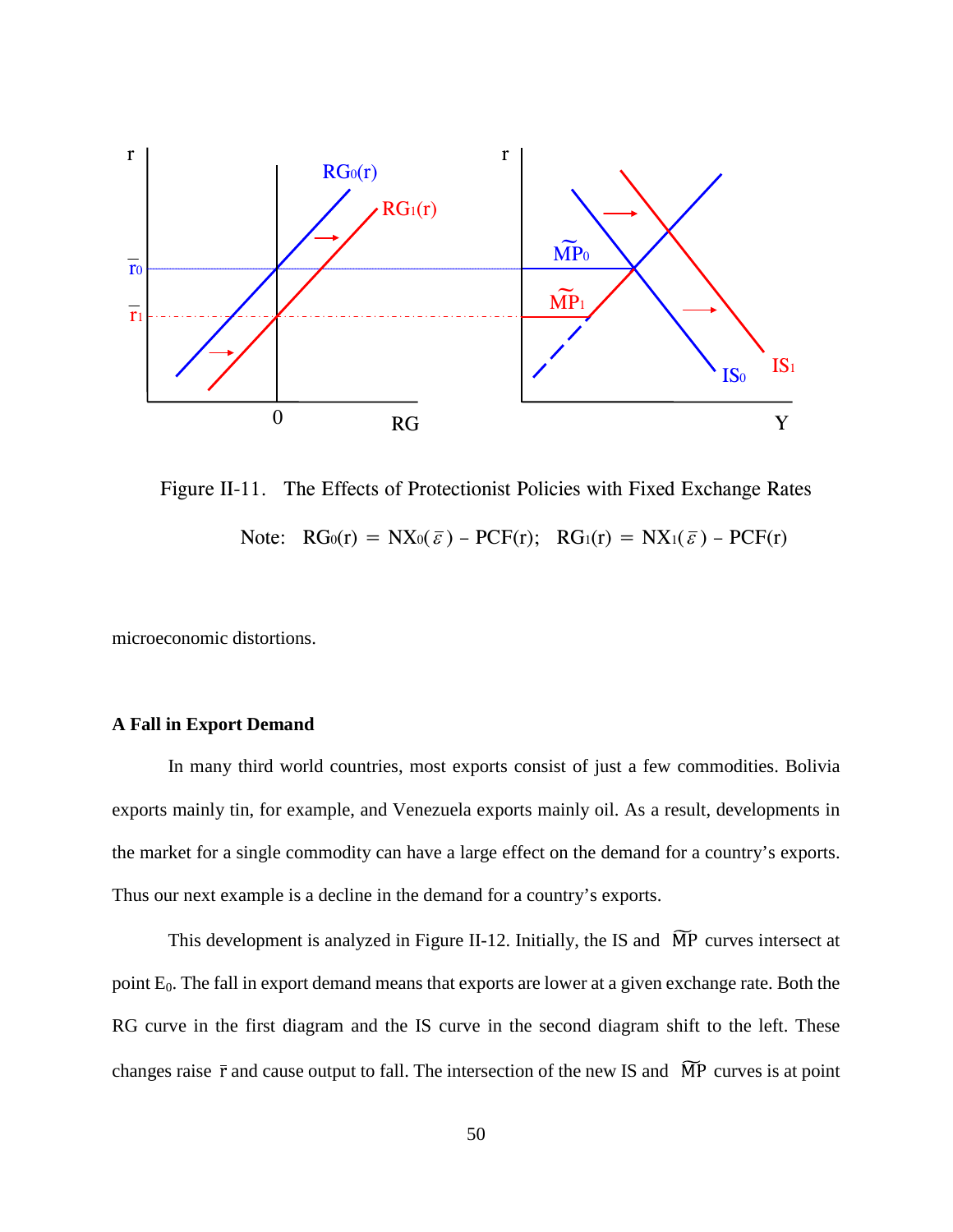

Figure II-12. The Effects of a Fall in Export Demand with Fixed Exchange Rates Note:  $RG_0(r) = NX_0(\bar{\varepsilon}) - PCF(r); RG_1(r) = NX_1(\bar{\varepsilon}) - PCF(r)$ 

 $E_1$ . In the case considered in the figure, the rise in  $\bar{r}$  forces the central bank to raise the real interest rate. This preserves the fixed exchange rate, but makes the decline in output greater.

## **Devaluation**

With a fixed exchange rate, the government has another type of macroeconomic policy available: it can change the exchange rate. Figure II-13 shows the effects of a *devaluation* – that is, a reduction in the fixed exchange rate. The reduction in  $\bar{\epsilon}$  increases net exports. Thus both the RG curve and the IS curve shift to the right. Output rises, and the interest rate can either rise or fall.

In situations where a government wants to expand the economy, devaluation is often a reasonable policy. For example, if a country faces a fall in demand for its net exports and must raise the interest rate if it is to maintain its exchange rate, devaluation is often a highly attractive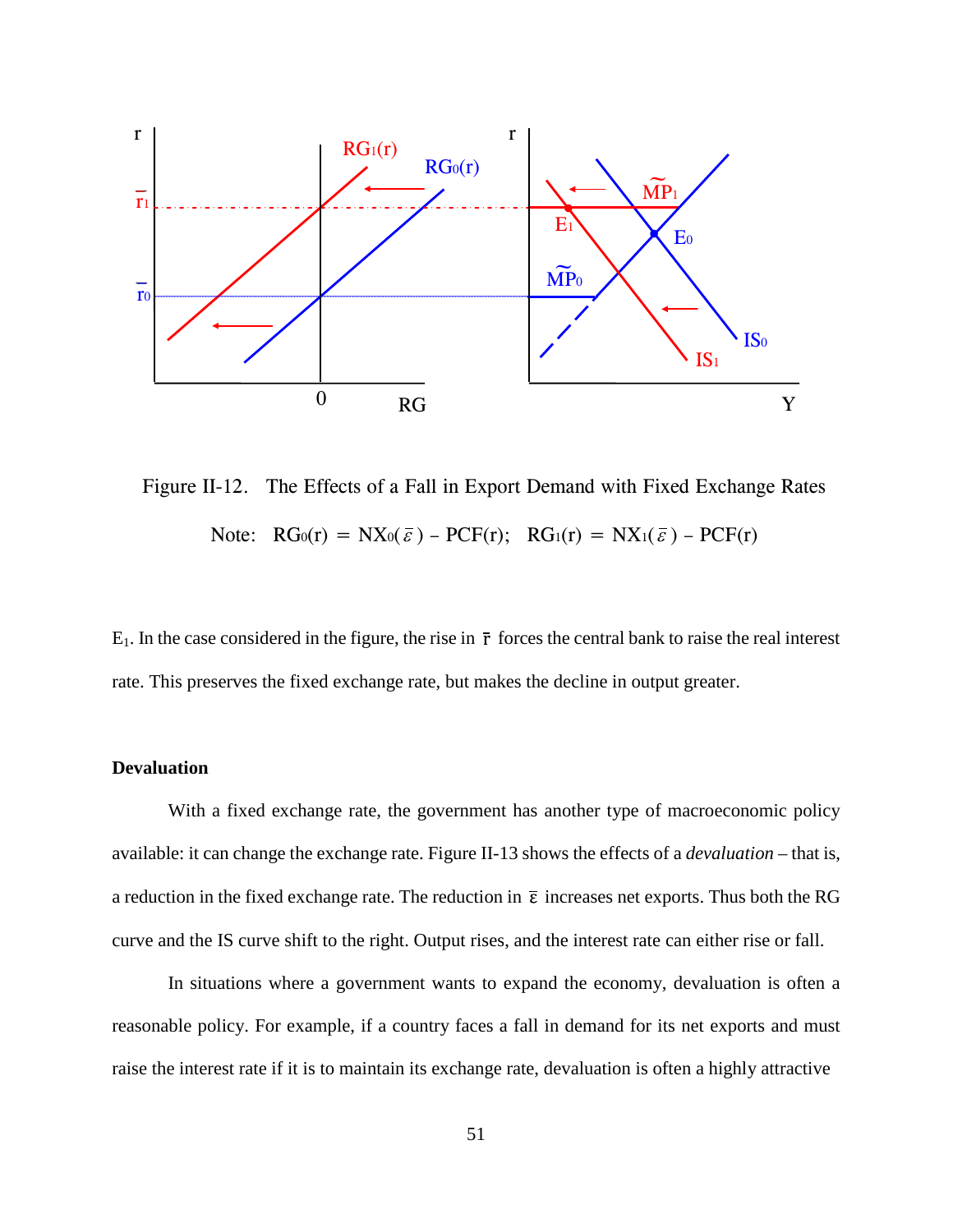

Figure II-13. The Effects of a Devaluation

Note:  $RG_0(r) = N X(\bar{\varepsilon}_0) - PCF(r);$   $RG_1(r) = N X(\bar{\varepsilon}_1) - PCF(r)$ 

alternative. Such a policy dampens rather than magnifies the fall in output stemming from the decline in export demand. Likewise, devaluation has macroeconomic effects that are similar to protection, but without the microeconomic costs.

Devaluation does have a cost, however. A lower real exchange rate means that the country's residents must give up more domestically produced goods in order to buy foreign goods. This effect of devaluation acts to reduce standards of living.

An increase in the fixed exchange rate is known as *revaluation*. Its effects are the opposite of a devaluation's.

## **PROBLEMS**

1. Describe how, if at all, each of the following developments affects income, the exchange rate, and net exports in an open economy with floating exchange rates:

a. The discovery of new investment opportunities causes investment demand to be higher at a given interest rate than before.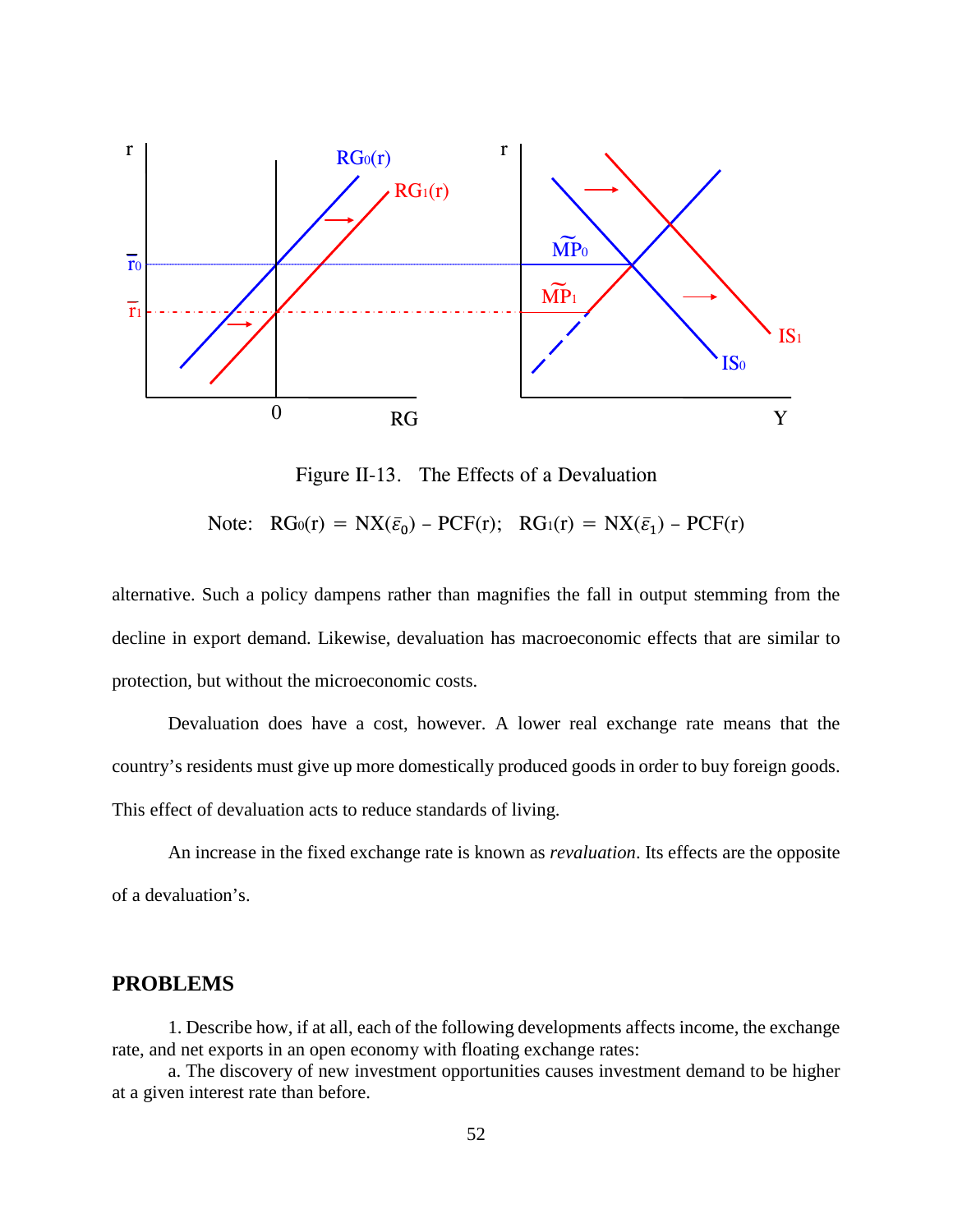b. The central bank changes its monetary policy rule so that it sets a lower real interest rate at a given level of output than before.

c. Foreign goods become more fashionable – that is, American demand for foreign goods at a given exchange rate increases.

d. Foreigners become more confident about America's future. Specifically, the CF function changes so that CF is lower at a given r than before.

e. The demand for money decreases (that is, consumers' preferences change so that at a given level of i and Y they want to hold fewer real balances than before).

2. Suppose the government wishes to lower the exchange rate, ε, but not to change real output, Y. What monetary or fiscal policy, or combination of the two, does it need to use to do this? Assume that exchange rates are floating.

3. Suppose that capital mobility increases (that is, that a given change in r has a larger impact on CF than before). Does this change increase, decrease, or not affect the power of monetary policy – that is, does it cause a given change in r to have a larger, smaller, or the same impact on Y than before? Assume that exchange rates are floating.

4. We found in Section II-2 that protection does not affect net exports under floating exchange rates. Can you determine how it affects each of the two components of net exports, exports and imports?

5. In many third world countries, foreign investors are concerned about whether the country's government and firms will repay their debts. As a result, foreign purchases of domestic assets depend not just on the domestic interest rate (r), but also on the government's budget deficit (G − T). Specifically, a higher budget deficit reduces foreign purchases of domestic assets. Suppose the government in such an economy reduces government purchases. Assume that exchange rates are floating.

a. What happens to output, consumption, and investment?

b. Can you tell what happens to the net capital outflow, net exports, and the exchange rate?

6. Describe how, if at all, each of the following developments affects the IS and/or  $\overline{MP}$ curves in an open economy with fixed exchange rates:

a. The discovery of new investment opportunities causes investment demand to be higher at a given interest rate than before.

b. The central bank's preferences change so that it wants to set a higher interest rate at a given level of output than before.

c. Foreigners become more confident about the country's future. Specifically, the CF function changes so that CF is lower at a given r than before.

7. Consider an open economy with fixed exchange rates. Suppose that foreign goods become more fashionable – that is, the demand for foreign goods at a given exchange rate increases. Describe how this change affects output and the interest rate if:

a. The reserve gain is initially zero.

b. The reserve gain is initially substantially positive.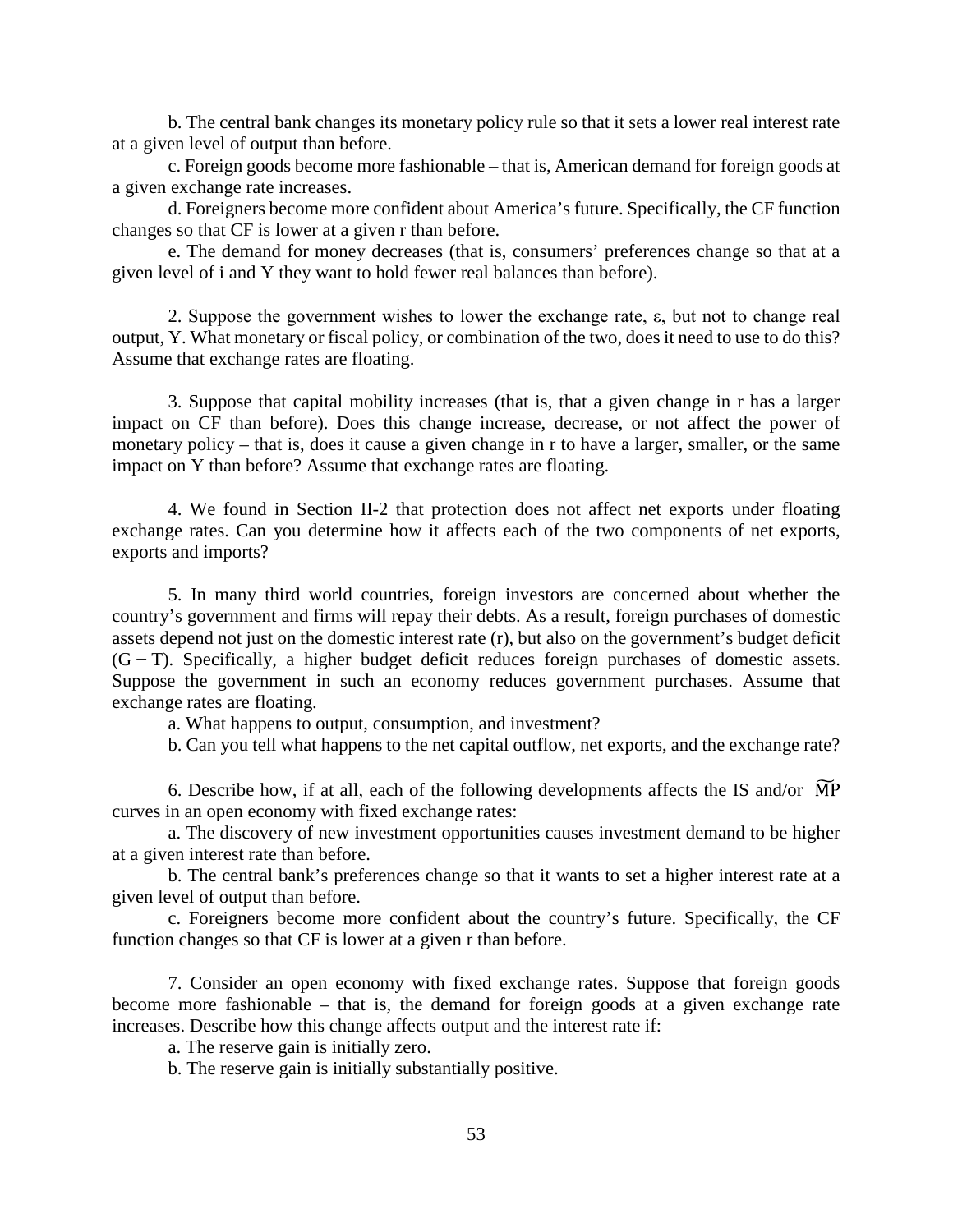# **III Aggregate Supply**

So far, our analysis of short-run fluctuations has focused on the factors that determine output, the interest rate, the exchange rate, and net exports at a point in time. This analysis goes under the heading of *aggregate demand*, since it is based on the idea that output is determined by the overall demand for goods and services.

We now want to extend the analysis to incorporate inflation. The behavior of inflation stems from how firms respond to the demand for their goods and services. This behavior therefore goes under the heading of *aggregate supply*. Together, aggregate demand and aggregate supply determine not only output and inflation at a point in time, but how they change over time.

# **III-1 Extending the Model to Include Aggregate Supply**

## **The Behavior of Inflation**

Our basic assumption about the behavior of inflation is:

*At a point in time, the rate of inflation is given. When output is above its natural rate, inflation rises. When output is below its natural rate, inflation falls. When output equals its natural rate, inflation is constant.*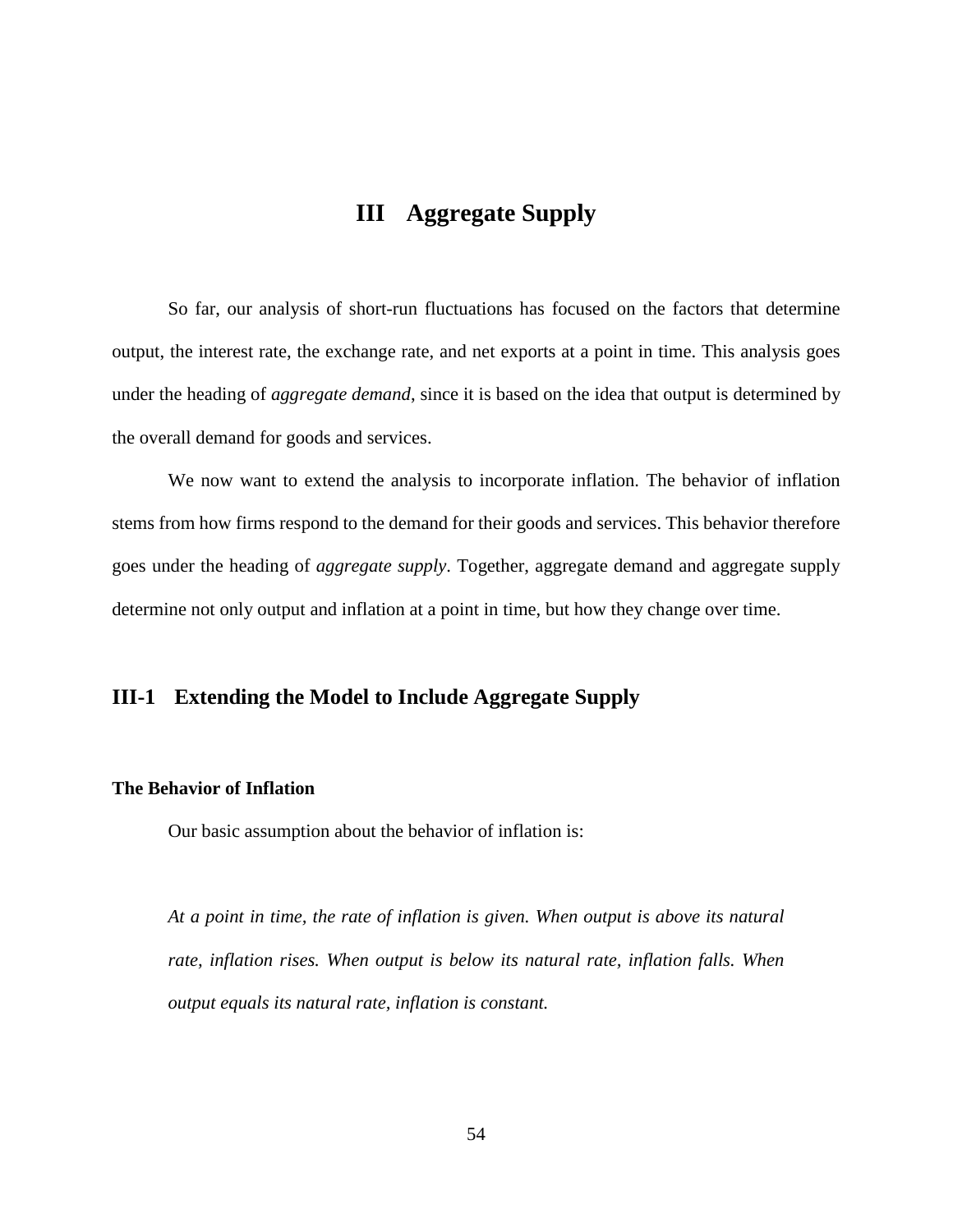Recall that the natural rate of output,  $\overline{Y}$ , is the level of output that prevails when prices are completely flexible; it is the level of output that is produced when the unemployment rate is at its natural rate,  $\bar{u}$ . In the short run, however, prices are not completely flexible. As a result, output does not always equal its natural rate. But prices are not completely rigid either. When output is below its natural rate, firms have idle capacity and little trouble finding new workers and retaining their current ones. As a result, they raise their prices by less than they were raising them before. Similarly, when output is above its natural rate, firms must run extra shifts and have difficulty finding and retaining workers. As a result, they raise their prices by more than before.

This description of how inflation behaves is not only intuitively appealing, but a good description of how actual economies usually function. In the United States, inflation has generally fallen when output has been below its natural rate and risen when output has been above its natural rate. During the severe recession of 1981–1982, for example, when unemployment rose to almost 11 percent and output was far below its natural rate, inflation fell from close to 10 percent to under 4 percent. During the boom of the 1960s, when unemployment fell below 4 percent, inflation rose from around 1 percent to over 4 percent.

This pattern does not just hold in the United States. Laurence Ball identified 65 episodes in 19 industrialized countries in which inflation fell substantially. He found that in a large majority of the episodes, output was below its natural rate. That is, periods of below-normal output are associated with falling inflation.<sup>[2](#page-62-1)</sup>

Two aspects of our assumption about aggregate supply are very important. First, inflation at a point in time is given – that is, inflation does not respond immediately to disturbances. If, for

 $<sup>1</sup>$  See Mankiw, Chapter 3.</sup>

<span id="page-62-1"></span><span id="page-62-0"></span><sup>2</sup> Laurence M. Ball, "What Determines the Sacrifice Ratio?" in N. Gregory Mankiw, editor, *Monetary Policy* (Chicago: University of Chicago Press, 1994), pp. 155–182.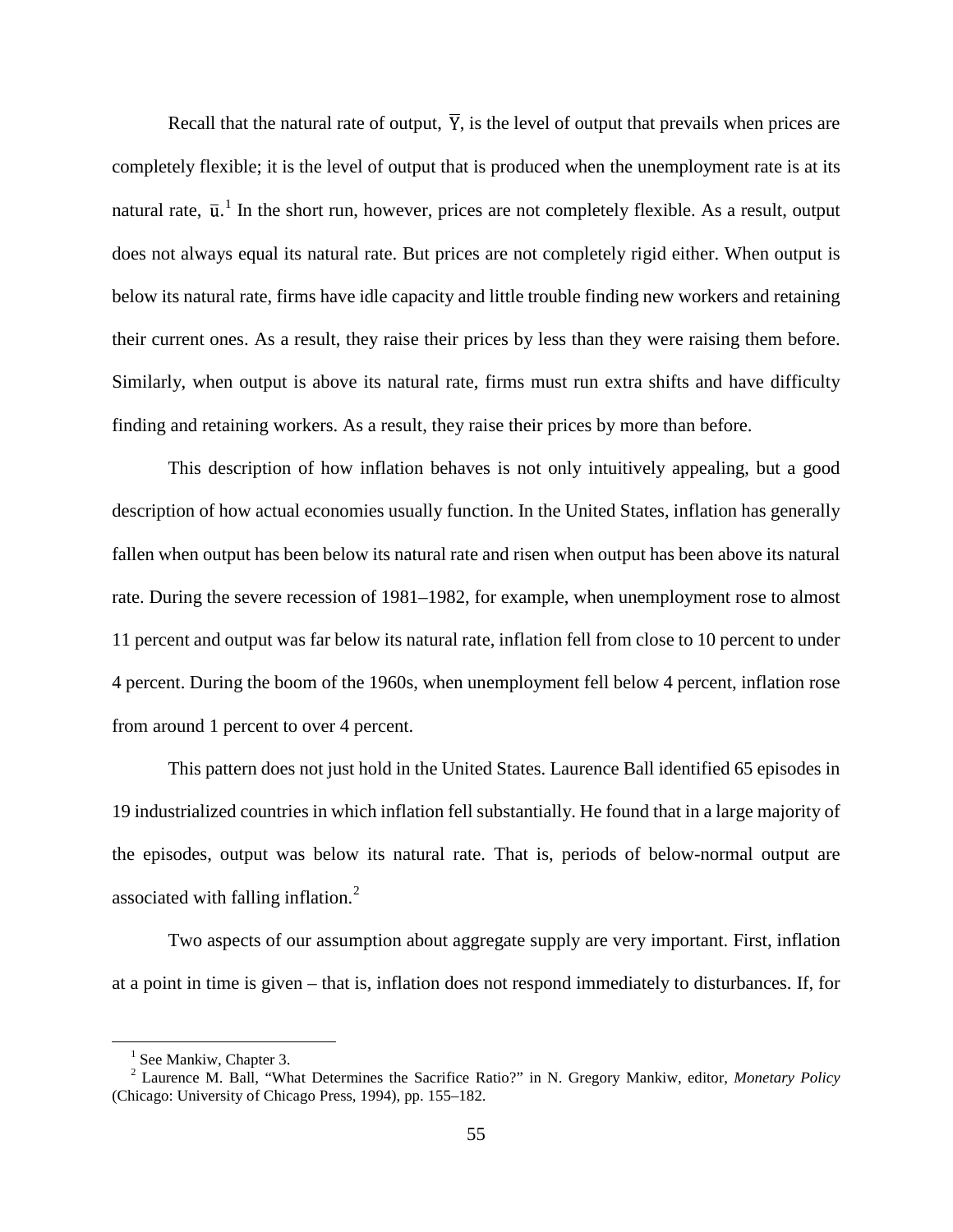example, the government uses fiscal policy to increase aggregate demand, the immediate effect of the policy is to raise output with no change in inflation. Only later does the above-normal output cause inflation to rise. This process will be clearer shortly, when we consider the rest of the model and some examples.

Second, our assumption concerns the behavior of inflation, not prices. Below-normal output does not cause most firms to actually reduce their prices. For example, inflation remained positive – that is, the price level continued to rise – during the 1981–1982 recession. Instead, below-normal output causes firms to raise their prices by less than before. Although inflation remained positive in the 1981–1982 recession, it fell substantially from what it had been before the recession.

Of course, like all of our assumptions, our assumption about inflation is not a perfect description of what actually happens. Sometimes inflation does not fall when output is below its natural rate, and sometimes it does not rise when output is above the natural rate. The behavior of inflation in the United States from 2009 to 2011 is a prominent example of such exceptions. Output was far below its natural rate, but inflation barely fell. We will incorporate such exceptions into our analysis by allowing for *inflation shocks* and *anchored expectations*. These possibilities are the subject of Section III-3.

#### **The Effect of Inflation on Monetary Policy**

The analysis in Sections I and II concerned the economy at a point in time. Thus it was reasonable to take inflation as given, and not to concern ourselves with how the central bank responds to inflation. But now we want to incorporate inflation into our analysis. We do not have a complete understanding of inflation's effects. But there is some evidence that it may have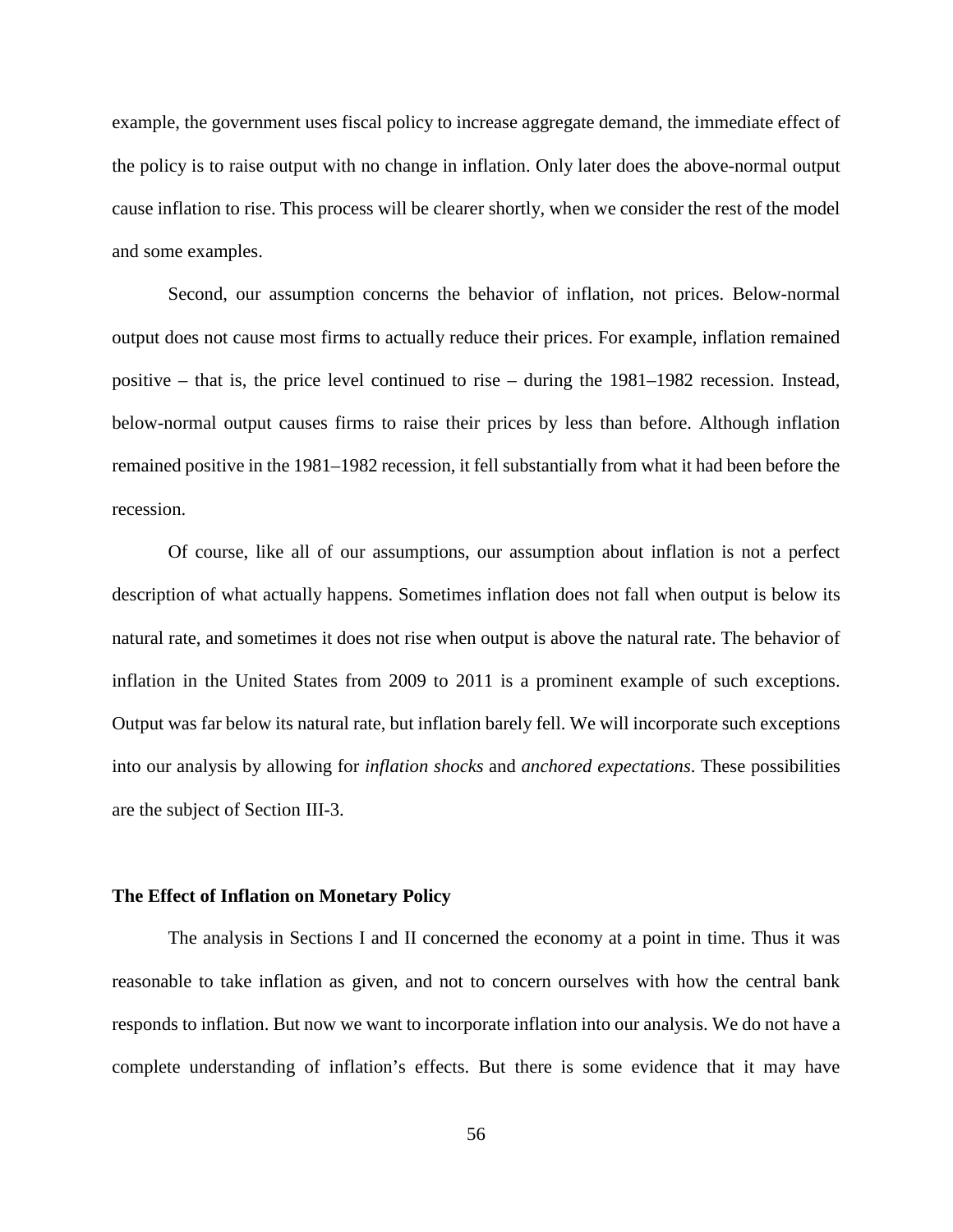substantial harms. It appears to lower investment of all kinds by creating uncertainty and reducing confidence in future government policies, to divert some of the economy's productive capacity into such activities as forecasting inflation and trying to offset its effects, and to magnify the microeconomic distortions created by the tax system. Because of these harms, central bankers dislike inflation. When it rises, they raise the real interest rate to reduce output and thereby control it. When it falls, their need to restrain output is smaller, and so they cut the real interest rate. In terms of the IS-MP diagram, this means that the MP curve shifts up when inflation rises and shifts down when it falls.

This discussion implies that we must extend our assumption about monetary policy:

*The central bank's choice of the real interest rate depends not only on output, but also on inflation. When inflation rises, the central bank raises the real interest rate. When inflation falls, the central bank lowers the real interest rate.*

We can state this assumption in terms of an equation:

$$
r=r(Y,\pi).
$$

The function  $r(Y,\pi)$  is increasing in both Y and  $\pi$ .

#### **The AD-IA Diagram**

The two key variables in our analysis are output and inflation. It is therefore useful to summarize our model using a diagram in terms of these variables.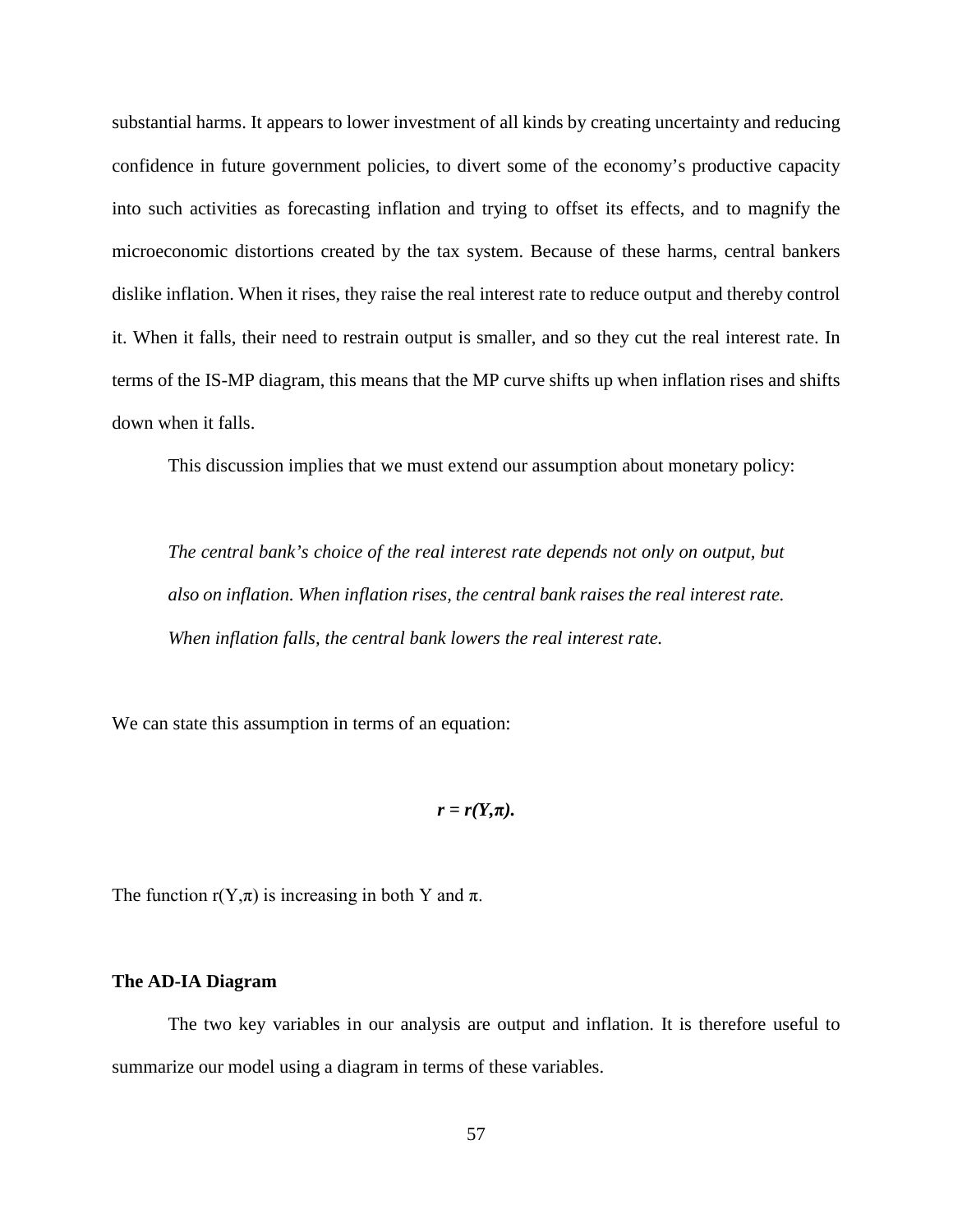

Figure III-1. The Inflation Adjustment Line

We start with aggregate supply. Inflation at a point in time is given. This is shown by the horizontal line in Figure III-1. This line shows that inflation at a point in time does not depend on output at that time.

Instead, output affects inflation by causing it to rise or fall gradually over time. That is, the line shifts up or down depending on whether output is above or below its natural rate. Because the line determines how inflation behaves over time, we call it the inflation adjustment, or IA, line.

Now consider aggregate demand. When inflation is higher, the real interest rate that the central bank sets at a given level of output is higher. That is, a rise in inflation shifts the MP curve up. This is shown in the top diagram of Figure III-2. When inflation rises from  $\pi_0$  to  $\pi_1$ , the MP shifts up from  $MP_0$  to  $MP_1$ . The economy moves up along the IS curve, and so output falls. Thus, as the bottom diagram in the figure shows, there is a downward-sloping relationship between inflation and output. It is labeled AD (for aggregate demand).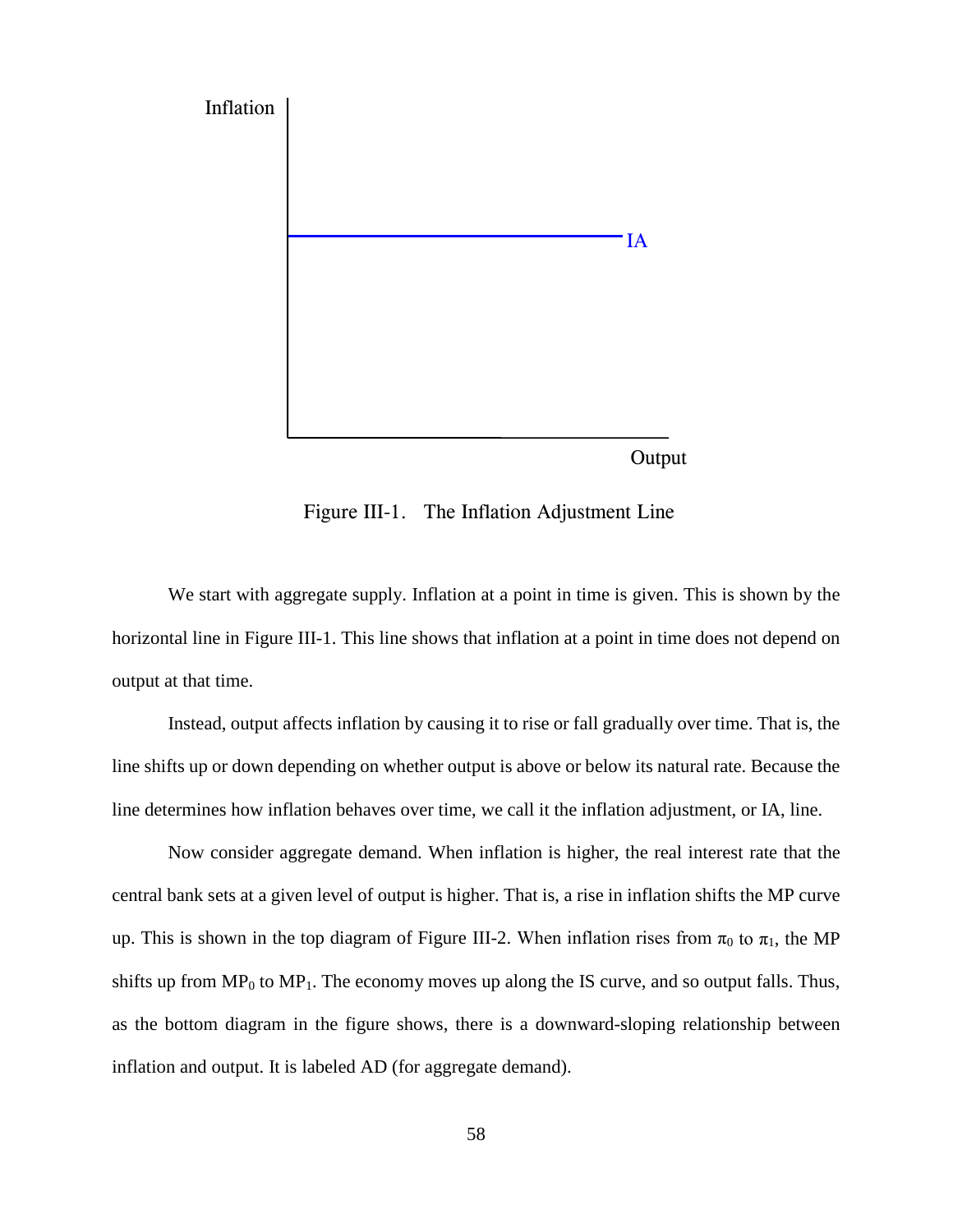

Figure III-2. The Aggregate Demand Curve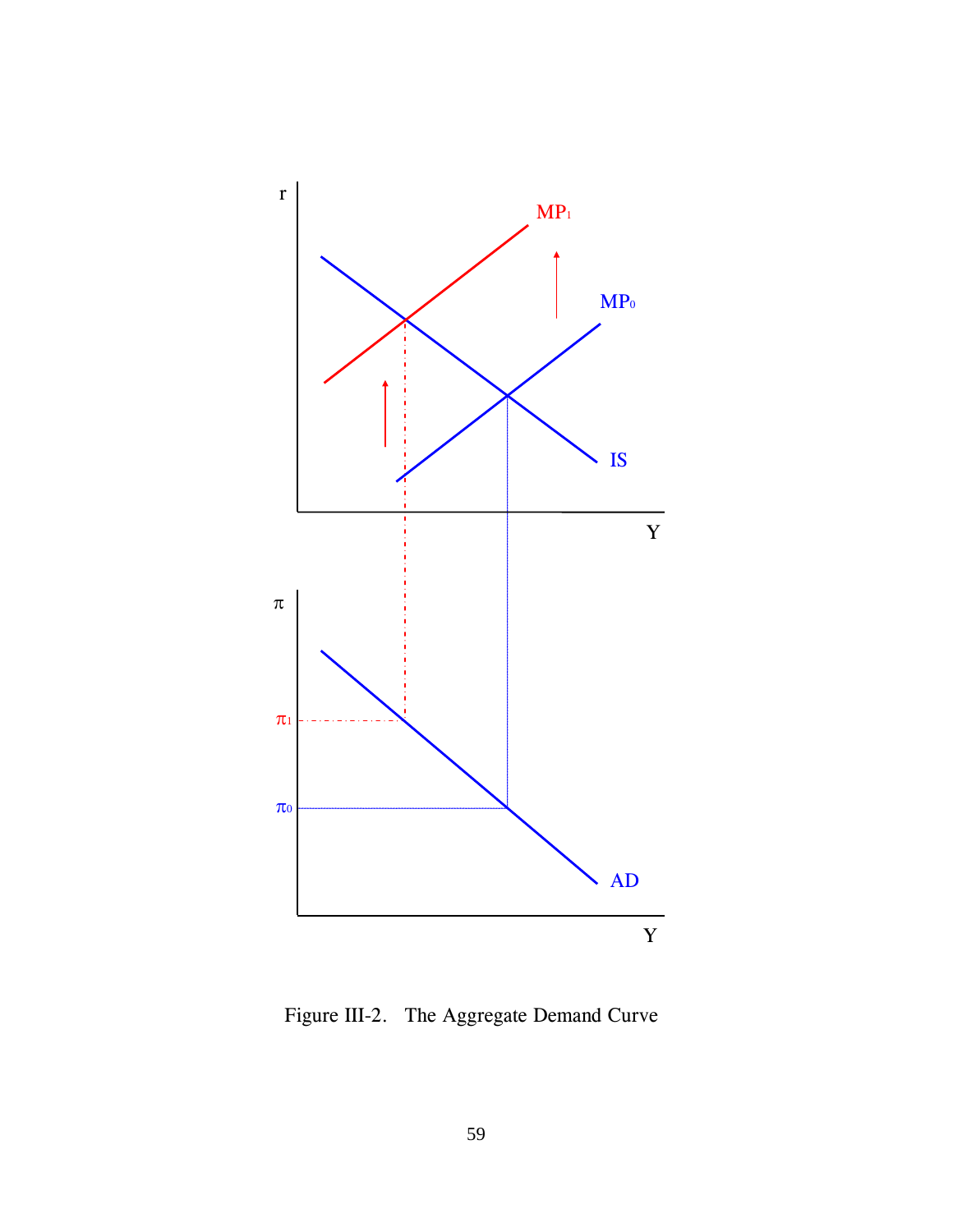The AD and IA curves are shown together in Figure III-3. The curves determine output and inflation at a point in time. The AD curve tells us what output is given inflation, and the IA curve tells us what inflation is. Notice that we can use the AD-IA diagram both for a closed economy and for an open economy with floating exchange rates. In both cases, the AD curve is downward-sloping, and the IA curve is horizontal and moves up or down depending on whether output is above or below its natural rate.<sup>[3](#page-67-0)</sup>

#### **The Behavior of Output and Inflation over Time**

The final step in our analysis is to describe how inflation and output change. To address this issue, we must bring in the rest of our assumption about aggregate supply: although inflation at a point in time is given, it rises if output is above its natural rate and falls if it is below. This is shown in Figure III-4, which adds a dashed vertical line at the natural rate of output to the AD-IA diagram. Output is determined by the intersection of the AD and IA curves (point A in the diagram). Thus to see if output is above or below its natural rate, we need to look at whether this intersection is to the right or the left of the  $Y = \overline{Y}$  line. In the case shown, it is to the right; that is, output is above its natural rate. According to our assumption about aggregate supply, this means that inflation is rising. This is shown by the arrows above the IA line.<sup>[4](#page-67-1)</sup>

As the IA line shifts up, inflation and output move along the AD curve. Thus inflation is

<span id="page-67-0"></span><sup>&</sup>lt;sup>3</sup> The case of fixed exchange rates is slightly more complicated, because the central bank cannot set the real interest rate freely. But analyzing the long-run equilibrium of an open economy with fixed exchange rates is not very interesting. If the economy's reserve gain in the long run is zero, this means the long-run equilibrium is the same as it would be if the central bank were letting exchange rates float. And if the economy's long-run reserve gain is positive, this means that the central bank is accumulating reserves of foreign currencies indefinitely, which is rarely realistic. We will therefore devote little attention to the case of fixed exchange rates in this section.

<span id="page-67-1"></span><sup>&</sup>lt;sup>4</sup> Throughout our analysis of the short run, we will neglect the fact that technological progress and increases in the labor force and the capital stock cause the natural rate of output to be rising over time. Thus we will keep the  $\bar{Y}$  line fixed rather than showing it as shifting gradually to the right. Accounting for changes in  $\bar{Y}$  makes the analysis more complicated without giving us important additional insights.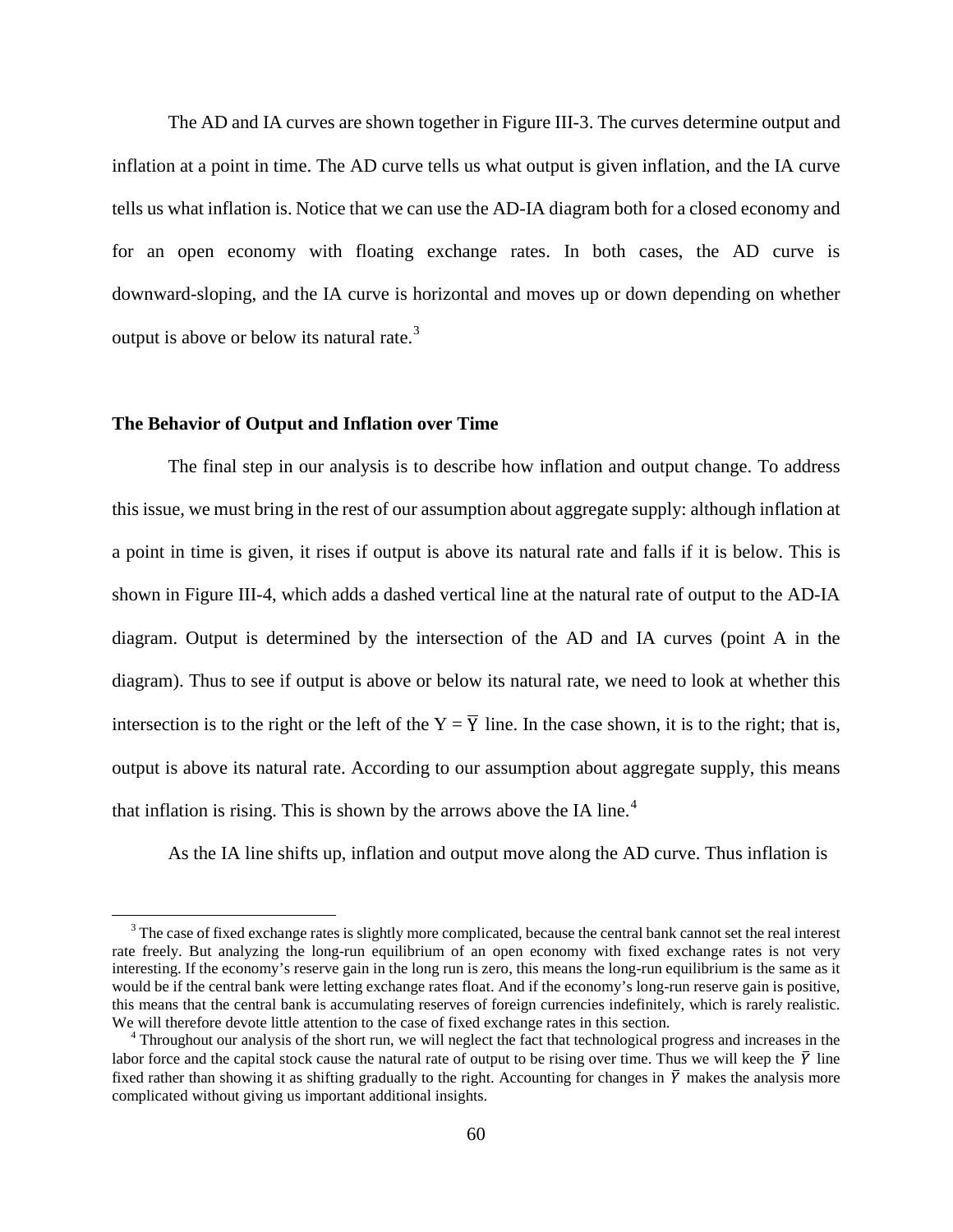

Figure III-3. The AD-IA Diagram



Figure III-4. Adjusting to Long-Run Equilibrium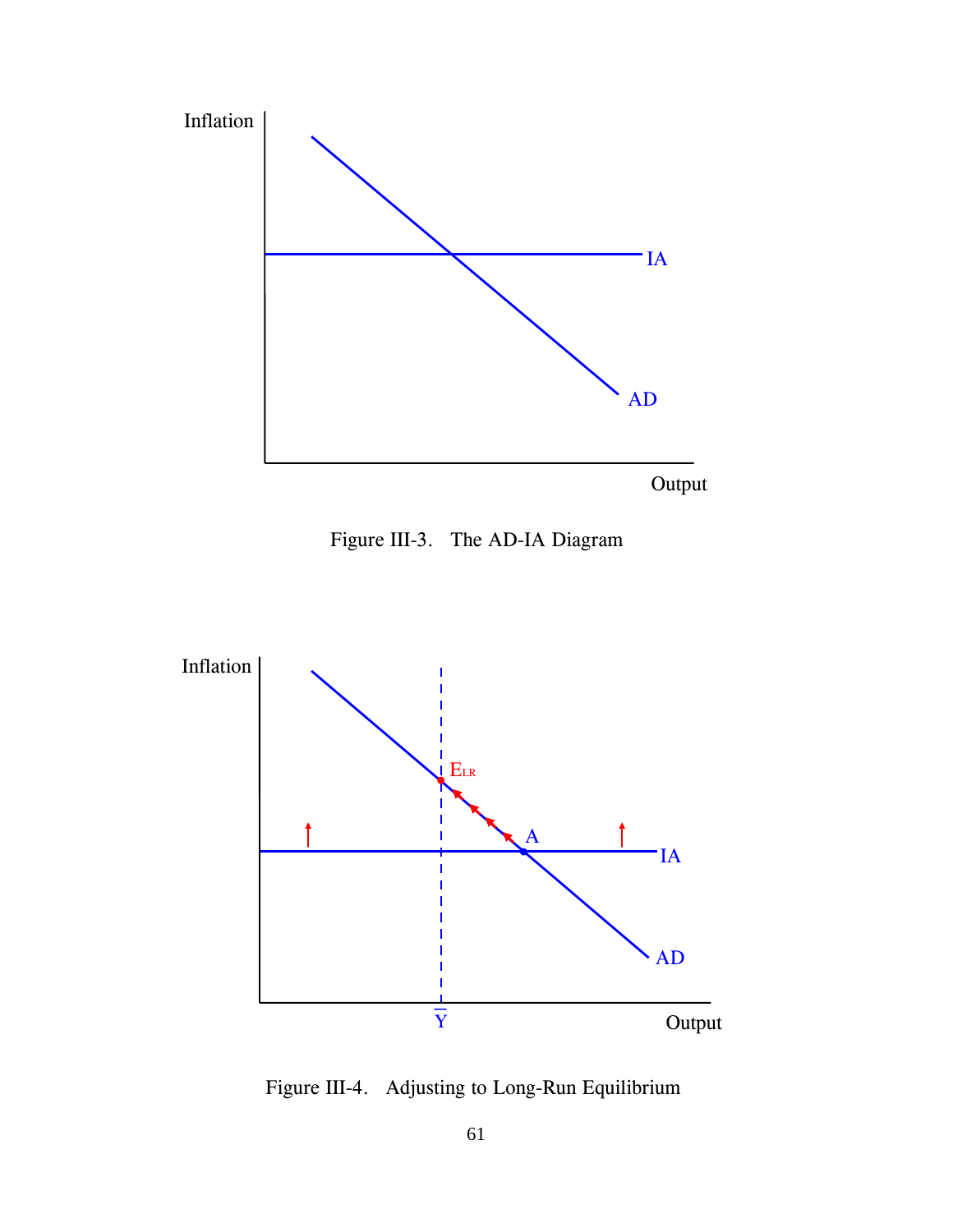rising and output falling. This is shown by the arrows on the AD curve. In the background, the increases in inflation are causing the central bank to raise the real interest rate for a given level of output, and these changes in monetary policy are causing output to fall. These *shifts of* the MP curve in response to changes in inflation in the IS-MP diagram correspond to *movements along* the AD curve in the AD-IA diagram.

Since output was initially greater than its natural rate, it remains above even after it has fallen somewhat. Thus inflation continues to rise. The process continues until output reaches its natural rate. This is the point labeled  $E_{LR}$  (for long run) in the diagram. Once the economy reaches that point, our assumption about inflation implies that inflation remains steady. Thus, there is no further change in inflation or output until some type of disturbance occurs.

Figure III-5 shows the long-run equilibrium. The IA curve comes to rest at the point where it intersects the AD curve at  $Y = \overline{Y}$ . Since output is at its natural rate, inflation is steady – that is, the IA curve is no longer shifting.

Finally, one can use the IS-MP diagram to see what the real interest rate is at the long-run equilibrium. Output equals its natural rate. Thus the IS and MP curves must intersect at  $Y = \overline{Y}$ . This is shown in Figure III-6. As that diagram shows, the real interest rate in a long-run equilibrium is the value of r on the IS curve at  $Y = \overline{Y}$ . This is labeled  $r_{LR}$  in the diagram.

As one would expect, the level of the real interest rate in the long run implied by the analysis is the same as the level we would find if we just assumed that prices are flexible, and that output therefore equals its natural rate. Another way of thinking about the IS curve is that it shows, as a function of output, the real interest rate at which the market for loans is in equilibrium. That is, if we are considering a closed economy, the IS curve shows the real interest rate at which saving and investment are equal as a function of output. If we are considering an open economy with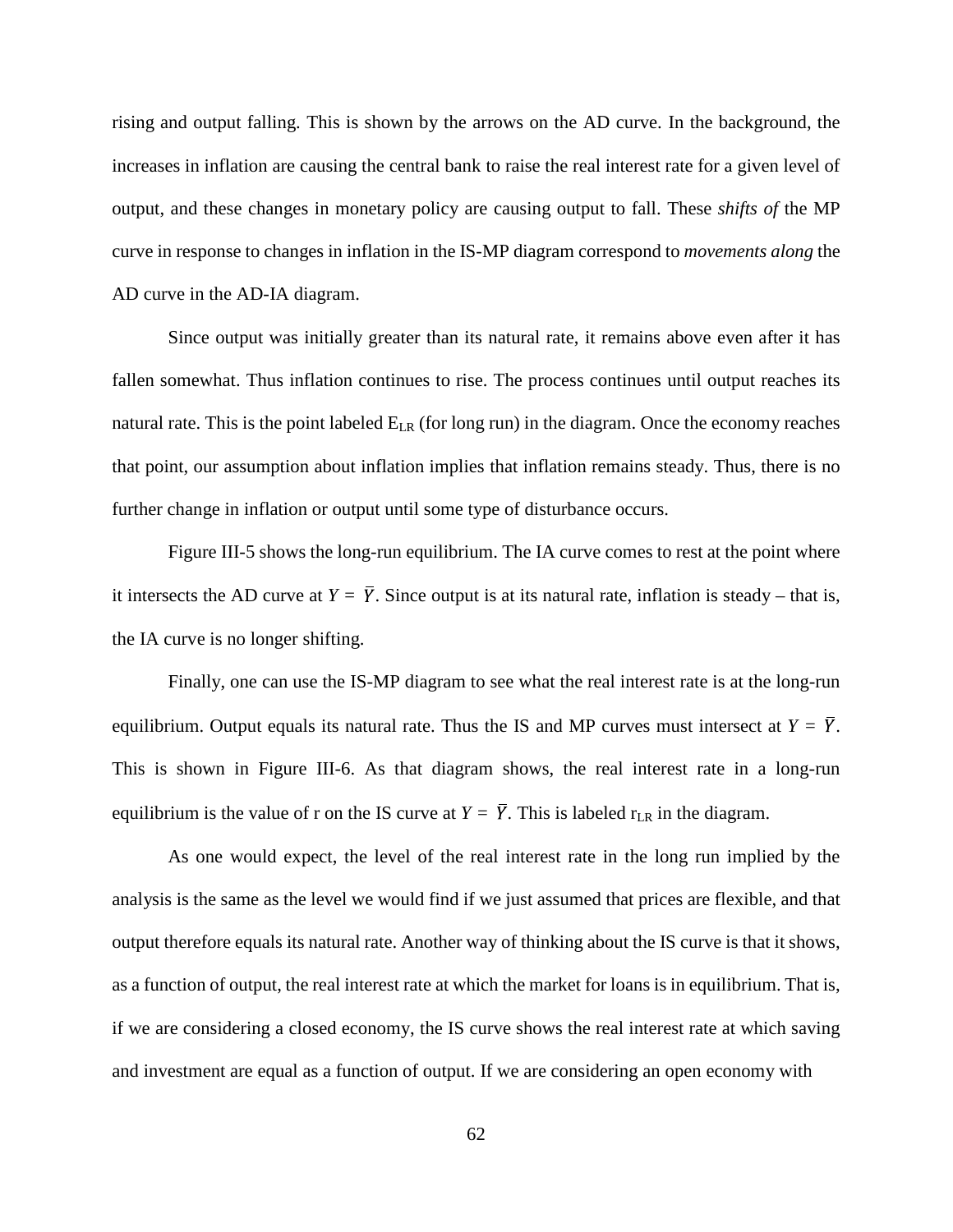

Figure III-5. Long-Run Equilibrium



Figure III-6. The Real Interest Rate When the Economy is in Long-Run Equilibrium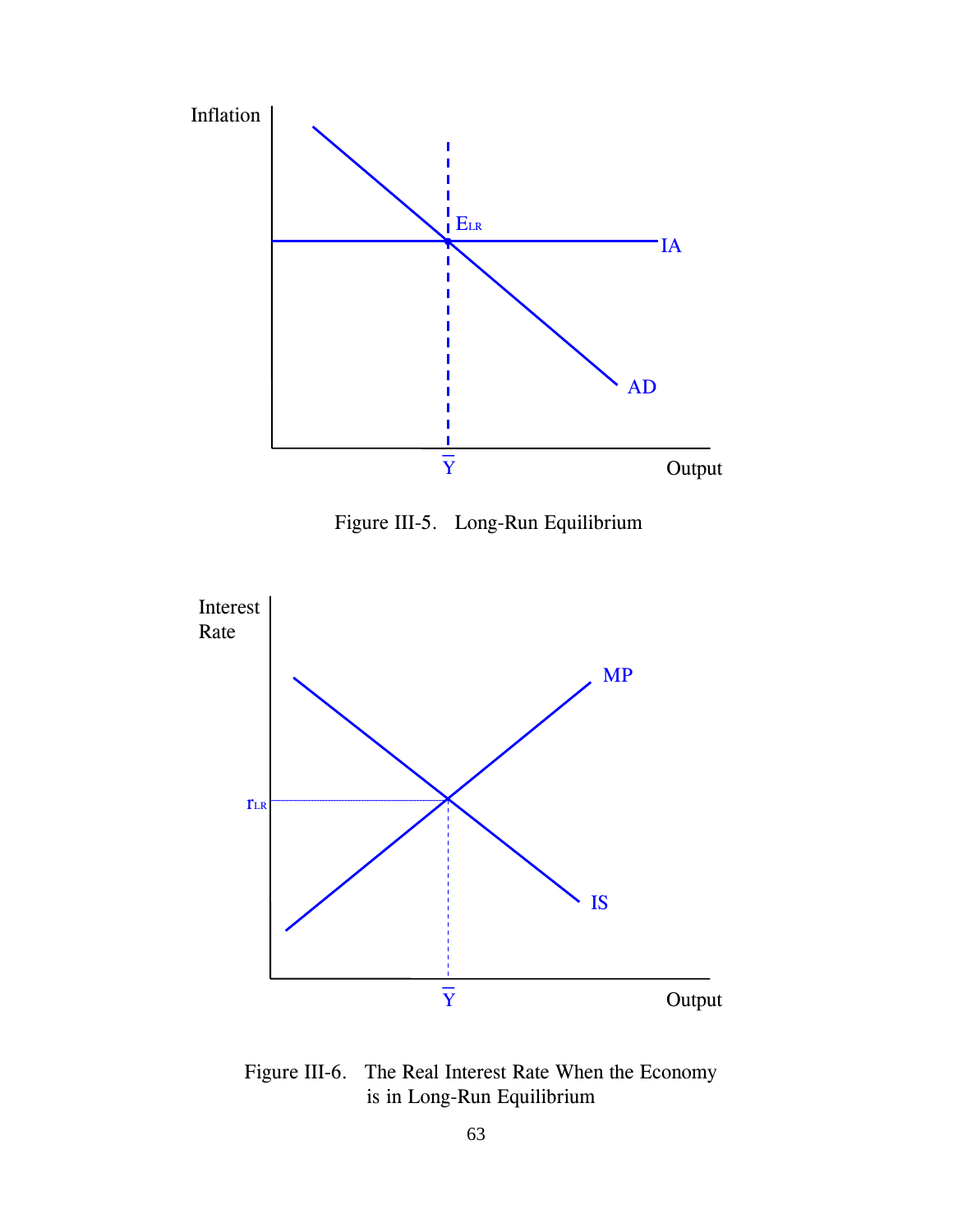floating exchange rates, the curve shows, as a function of output, the real interest rate at which saving equals the sum of investment and the net capital outflow. Thus, the long-run real interest rate shown in Figure III-6 is simply the real interest rate that equilibrates the market for loans when output is at its natural rate.

## **III-2 Changes on the Aggregate Demand Side of the Economy**

Now that we have developed our model, we can use it to understand how various developments affect the economy. This section considers changes involving aggregate demand. The next section considers changes involving aggregate supply.

## **Fiscal Policy**

Our first example is the one we usually start with: an increase in government purchases. Specifically, consider a situation where the economy starts in a long-run equilibrium. That is, output equals its natural rate, and as a result inflation is steady at some level. There is then an increase in government purchases. Specifically, government purchases rise from their initial level to a higher level, and then remain at that higher level. Because this is our first example, we will work through it in detail.

We begin by considering the immediate effects of the increases – that is, the effects before inflation starts to change. To do this, we use the IS-MP model from Section I. The increase in government purchases shifts the IS curve to the right. The result, as Figure III-7 shows, is that output and the interest rate both rise.

The IS-MP diagram shows that at the initial level of inflation, output is higher than before.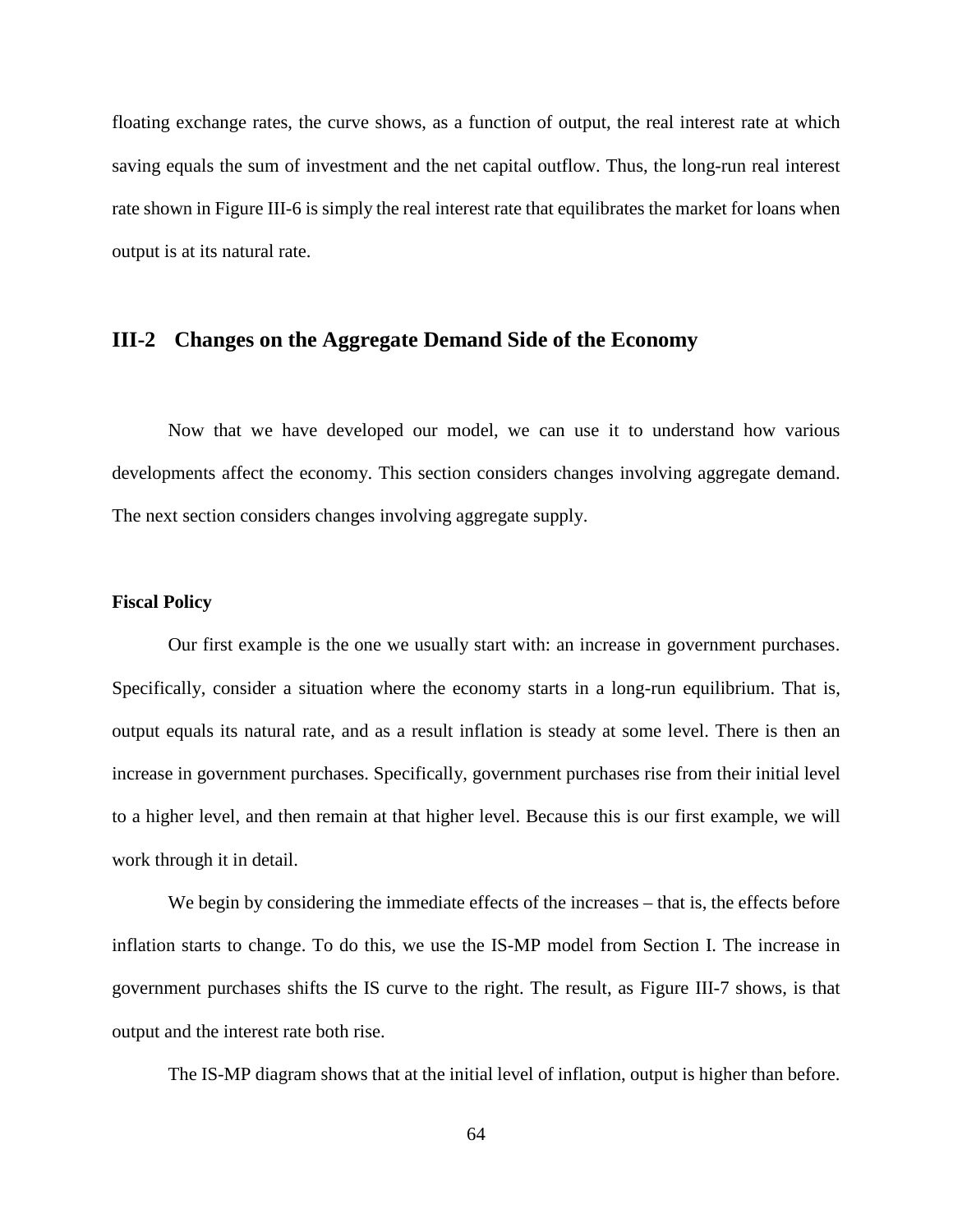

Figure III-7. The Immediate Effects of an Increase in Government Purchases

We could repeat this analysis for other inflation rates. Our choice of the inflation rate would affect where we drew the MP curve, because inflation affects the real interest rate the central bank sets for a given level of output. But each time, the increase in government purchases would shift the IS curve to the right, and so output would be higher at that inflation rate than before.

What this analysis is telling us is that the rise in government purchases shifts the AD curve to the right: at a given inflation rate, output is higher than before. This is shown together with the IA line in Figure III-8. The figure confirms what we already know from the IS-MP diagram and the fact that inflation does not respond immediately to economic developments: the immediate effect of the increase in government purchases is to raise output and leave inflation unchanged.

The importance of the AD-IA diagram is that it allows us to trace out the effects of the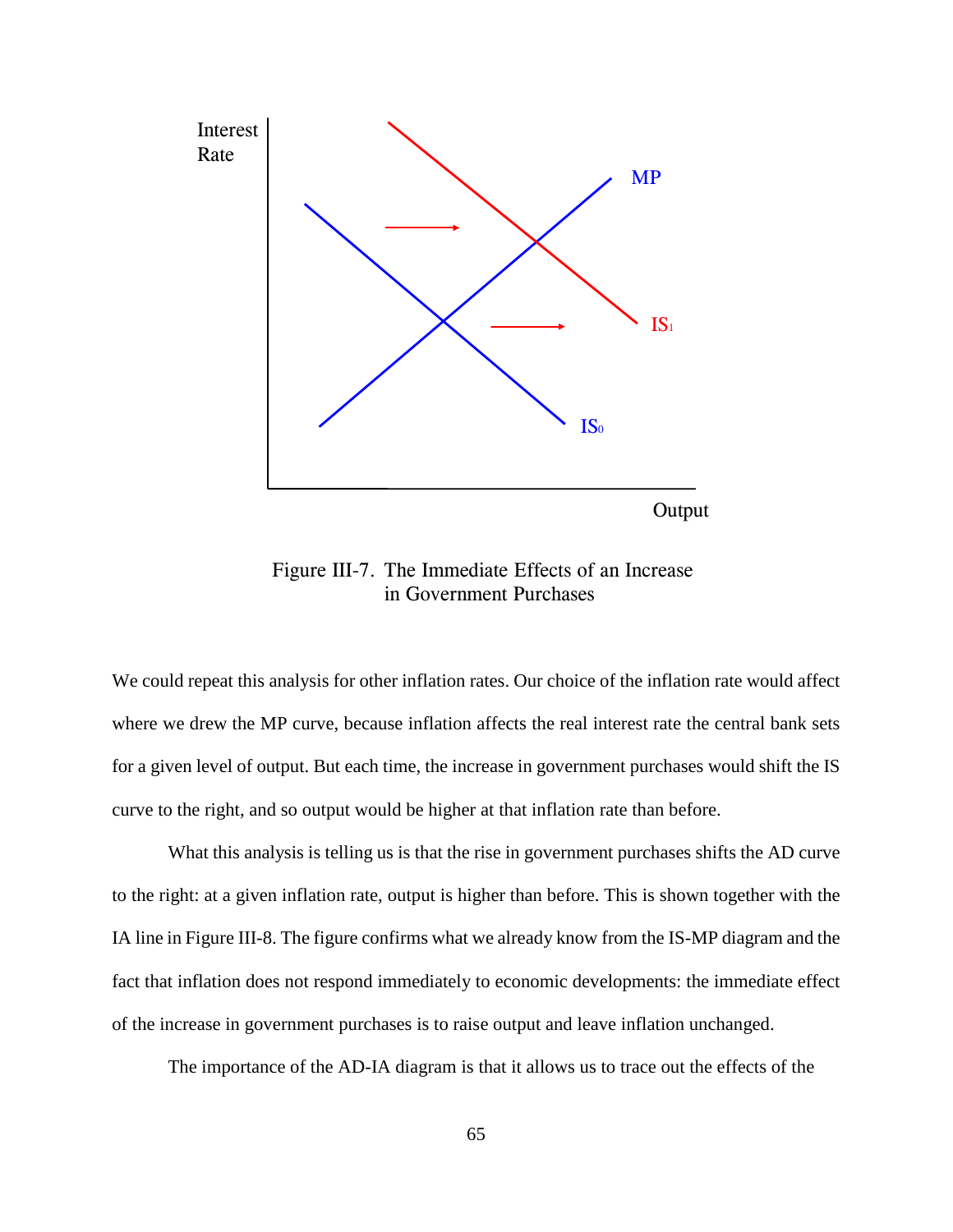

Figure III-8. The Immediate Effects of an Increase in Government Purchases in Terms of the AD-IA Diagram

increase in government purchases after its immediate impact. Since government purchases remain at their higher level, there are no additional shifts of the AD curve. But output is now above its natural rate. Thus inflation rises; that is, the IA curve begins to shift up. Output falls back toward the natural rate and inflation increases as the economy moves up along the AD curve. This process is depicted in Figure III-9.

The process continues until output returns to its natural rate; this is shown as point  $E_{LR}^1$  in the figure. At that point, there are no further changes in inflation. Thus inflation is steady at a higher level than it began. That is, the IA curve stops moving when it intersects the new AD curve at  $Y = \overline{Y}$  (point  $E_{LR}^1$ ).

In the background, the increases in inflation are causing the central bank to raise the real interest rate at a given level of output. That is, the MP curve is shifting up. The economy moves up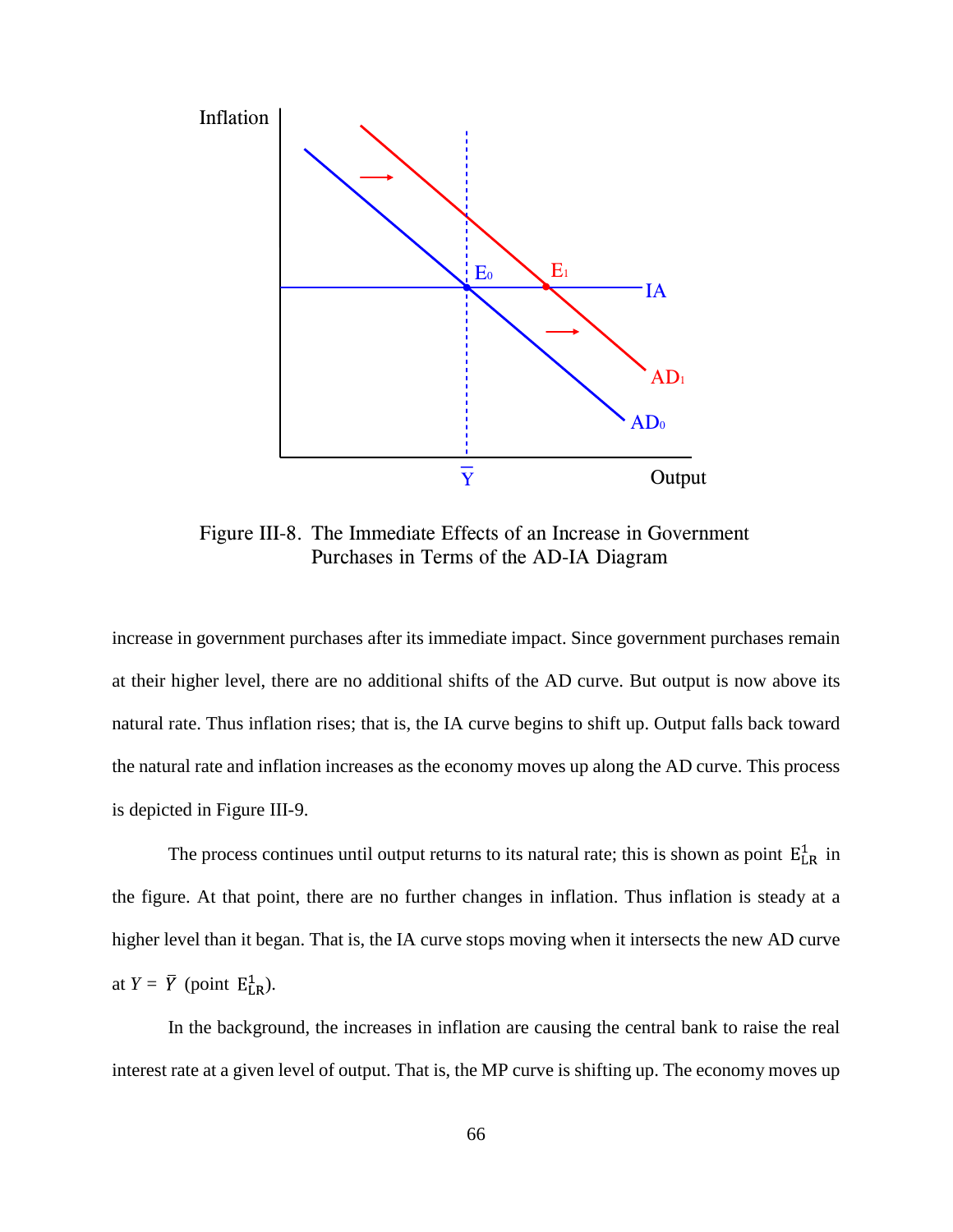

Figure III-9. The Effects of an Increase in Government Purchases over Time

along the downward-sloping IS curve, so the real interest rate rises and output falls. The process continues until output returns to its natural rate. Thus, the real interest rate increases immediately because of the increase in government purchases, and then rises gradually further as the economy is moves to its new long-run equilibrium because inflation rises.

Figure III-10 shows the positions of the IS and MP curves in the new long-run equilibrium. The IS curve is to the right of where it was initially because of the increase in government purchases. The MP curve is above where it was initially because of the rise in inflation. Thus the diagram also shows us that the increase in government purchases raises the real interest rate in the long run. This result is consistent with what you have already learned about the long-run effects of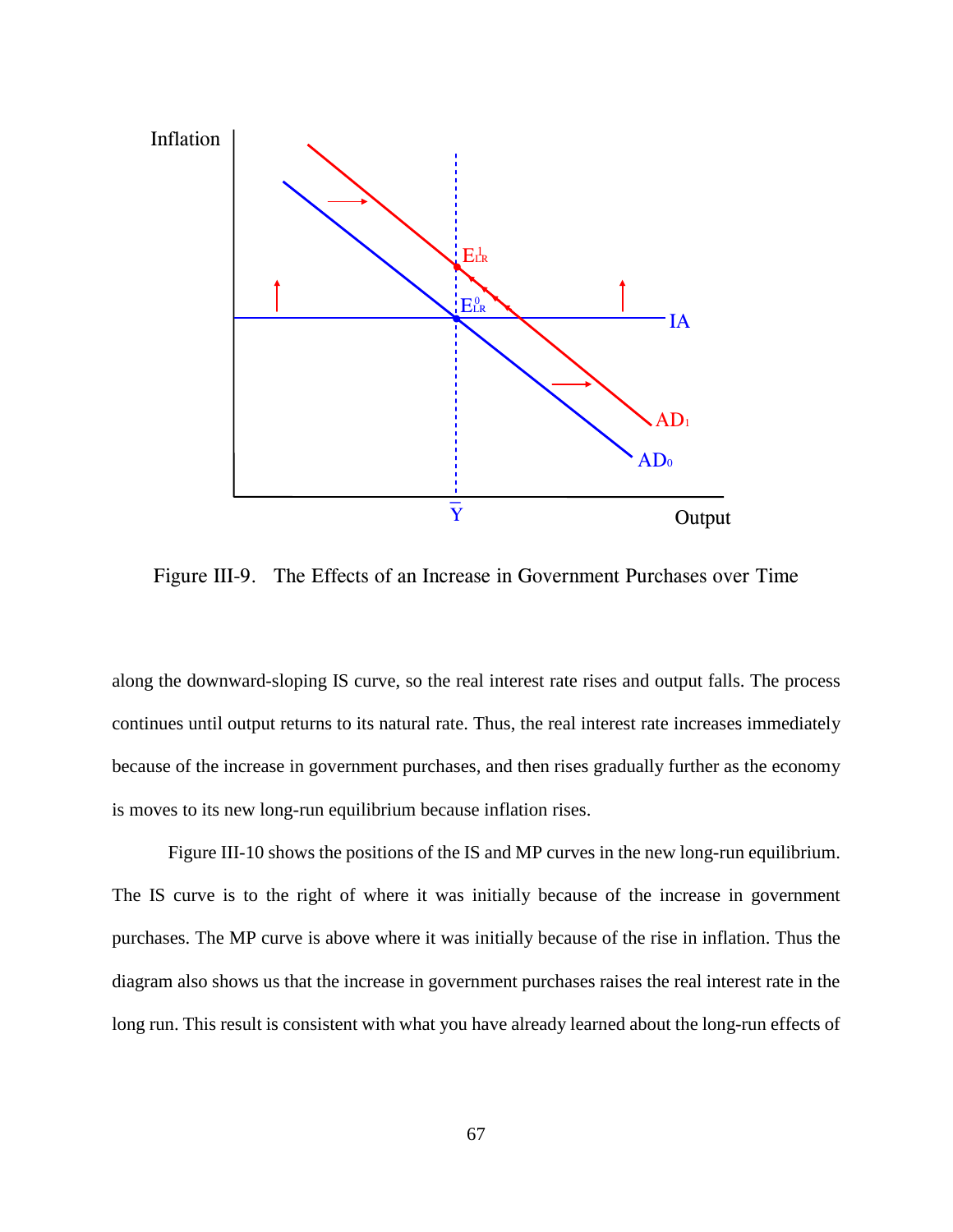

Figure III-10. The Long-Run Effects of an Increase in Government Purchases in Terms of the IS-MP Diagram

an increase in government purchases.[5](#page-75-0)

We can also see how the increase in government purchases affects the different components of output. Consumption depends on disposable income, Y − T. Since the event we are considering does not involve any changes in taxes, the behavior of consumption is similar to the behavior of output. Consumption rises at the time of the increase in government purchases because of the increase in output, and then declines gradually back to its initial level as output returns to its natural rate.

Investment is determined by the real interest rate; the higher is the real interest rate, the lower is investment. Thus investment falls at the time of the increase in government purchases

<span id="page-75-0"></span><sup>5</sup> See Mankiw, Section 3-4.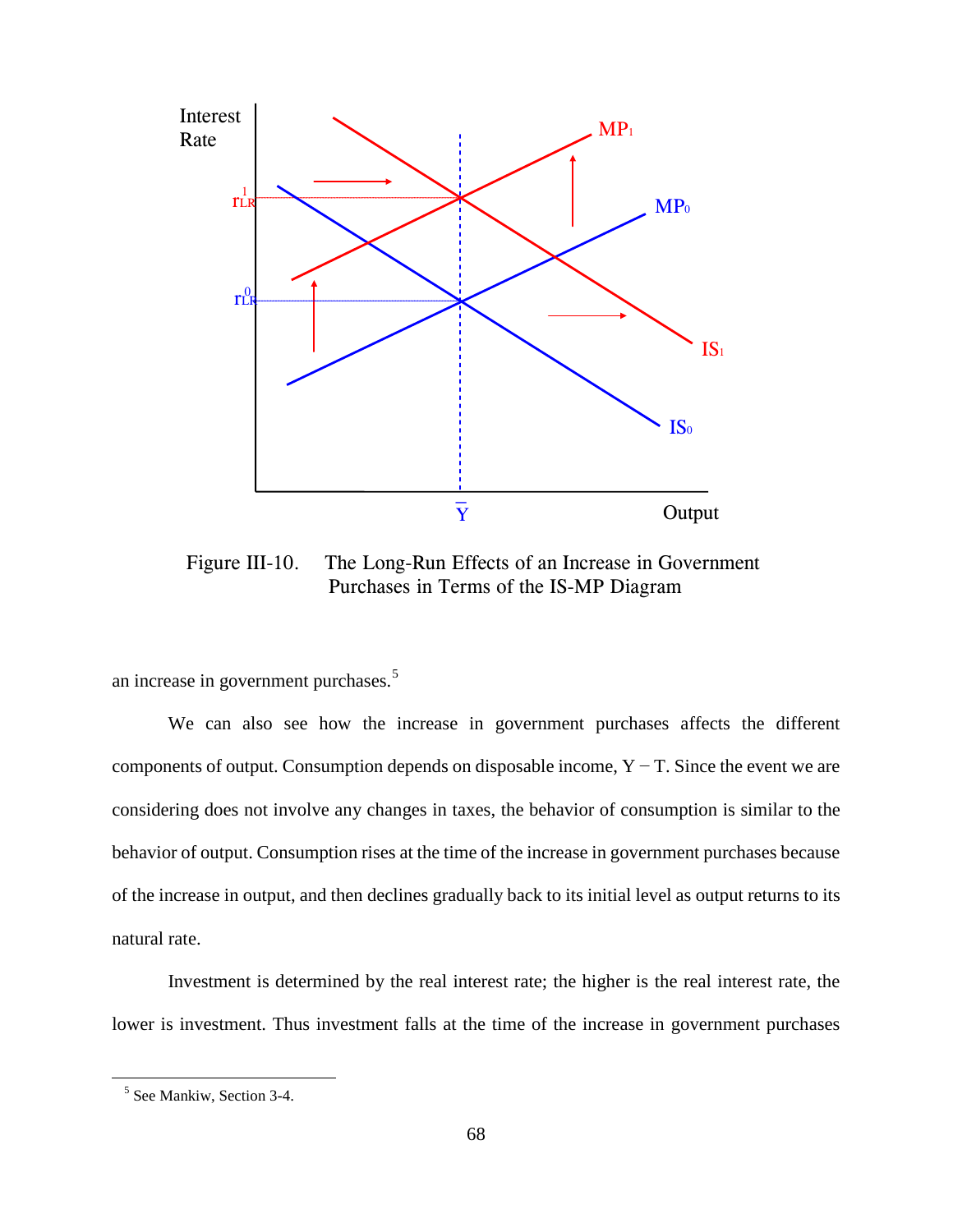(because of the initial rise in the interest rate), and then falls more as the economy adjusts to its new long-run equilibrium (because of the additional increases in the interest rate).

We can also find the behavior of net exports exchange rates if exchange rates are floating.<sup>[6](#page-76-0)</sup> The key is to use the fact that net exports must equal the net capital outflow (see Section II-1). The net capital outflow is a decreasing function of the real interest rate. Thus the net capital outflow – and hence net exports – falls at the time of the increase in government purchases, and falls further as the economy moves to its new long-run equilibrium. In the background, the exchange rate is adjusting so that net exports equal the level of the net capital outflow determined by the real interest rate at each point in time. Thus the exchange rate appreciates at the time of the increase in government purchases, and increases more after that. If we wanted to, we could show all of this using a three-diagram figure like that in Figure II-3.

In practice, of course, the economy is never exactly in a long-run equilibrium when a change occurs, and there are always other developments as the economy is adjusting to the change. The reason for making the unrealistic assumption that the increase in government purchases is the only force influencing the economy is that it allows us to see the effects of the increase clearly. If the economy begins away from a long-run equilibrium or there are other shocks while the economy is adjusting to the increase in government purchases, the analysis we have done shows how an increase in purchases would cause the path of the economy to differ from what it would have been otherwise. Suppose, for example, that the rise in government purchases occurs when output is already above its natural rate. In the absence of the increase, inflation would have risen gradually and output would have returned gradually to its natural rate. In this case, the increase in government purchases causes output to rise farther above its natural rate and to take longer to

<span id="page-76-0"></span><sup>&</sup>lt;sup>6</sup> As discussed above, for the most part we are not considering the case of fixed exchange rates in this section. See n. 3.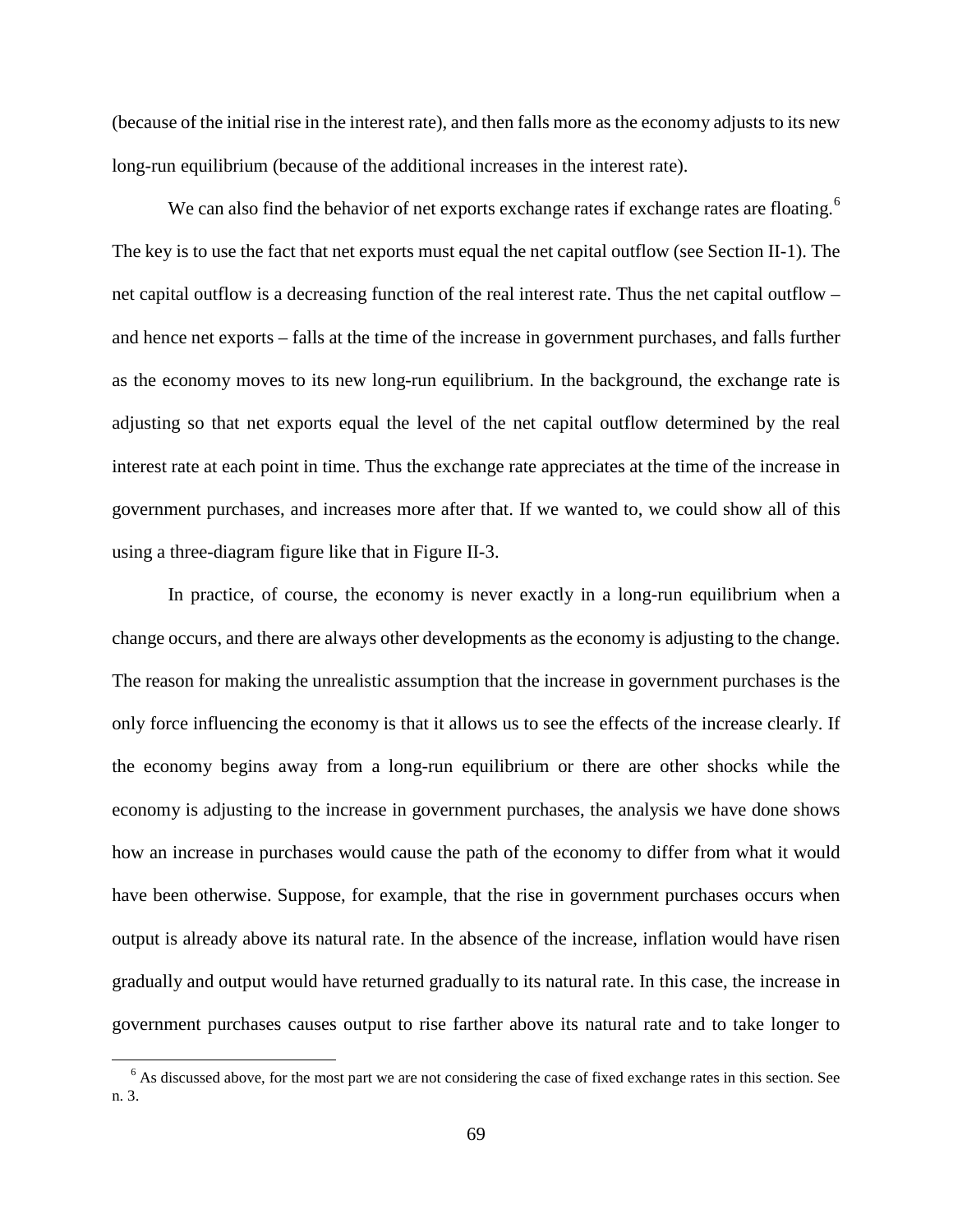return to the natural rate than it would have otherwise, and causes inflation to rise by more than it would have otherwise. To avoid cluttering up the discussion with endless references to what would have happened otherwise, we focus on the case where the only development affecting the economy is the increase in government purchases.

## **Monetary Policy**

The government's other major tool for influencing the macroeconomy in the short run is monetary policy. To see how monetary policy affects the economy, suppose there is a shift to a tighter monetary policy rule. That is, suppose the central bank changes its rule so that at a given level of output and inflation, it sets a higher real interest rate than before. Its reason for doing this might be to reduce inflation. Again, to see the effects of this development clearly, we assume that the economy is initially in a long-run equilibrium and that there are no additional disturbances while the economy is moving to its new long-run equilibrium.

As before, we use the IS-MP diagram to find the immediate effects of the change. At the initial inflation rate, the central bank is setting a higher interest rate at a given level of output than before. Thus the MP curve shifts up. The interest rate rises and output falls. This is shown in Figure III-11.

This analysis tells us that at a given level of inflation, output is lower than before. That is, the AD curve shifts to the left. Since output started at its natural rate, it is now below. Thus inflation starts to fall; that is, the IA line begins to shift down. Since the central bank makes no additional changes in its rule for setting the interest rate, the AD curve does not shift again. The economy moves down along the new AD curve, with output rising back towards its natural rate. As long as output is below  $\overline{Y}$ , inflation continues to fall. All of this is shown in Figure III-12. The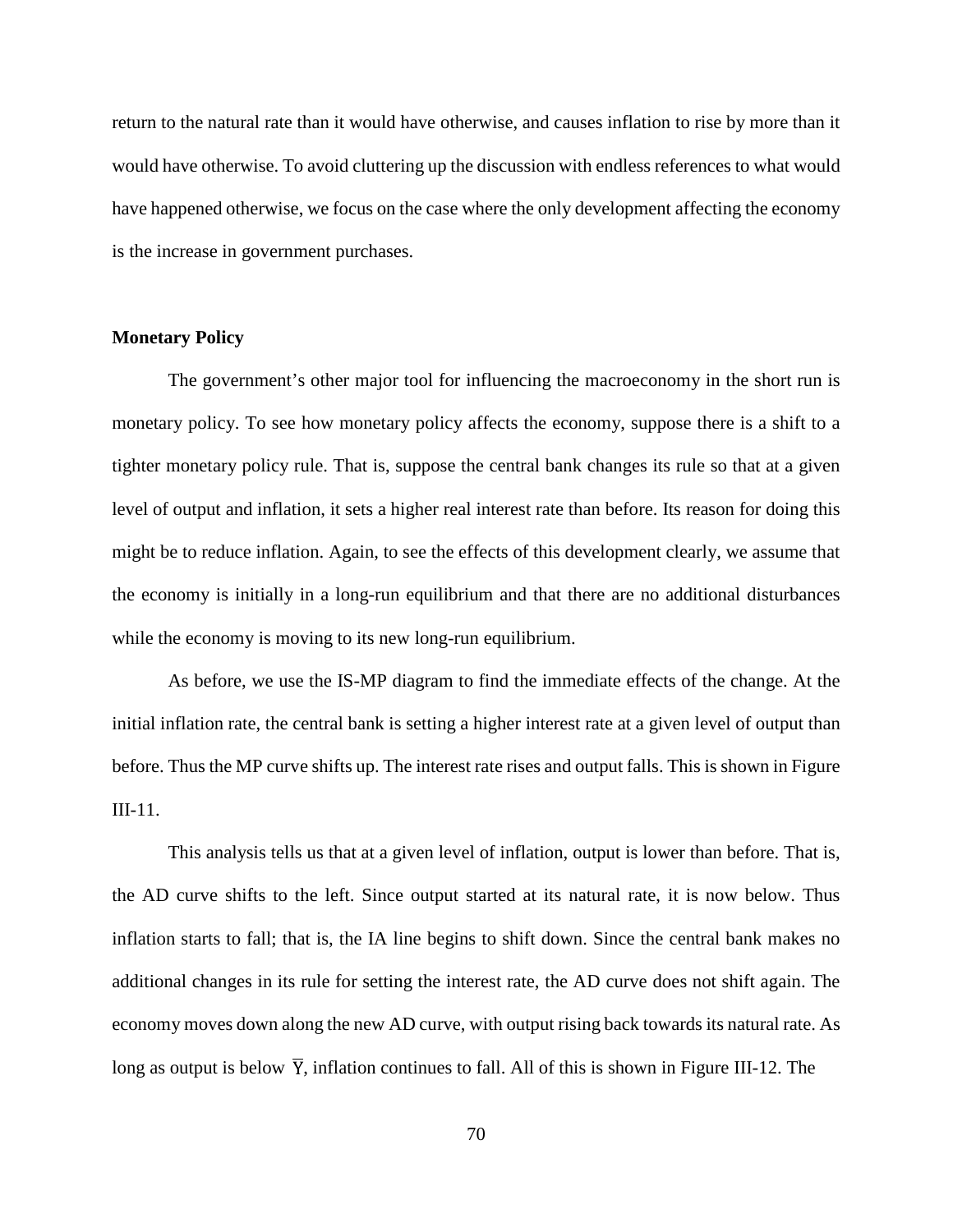

Figure III-11. The Immediate Effects of a Shift to Tighter Monetary Policy



Figure III-12. The Effects of a Shift to Tighter Monetary Policy over Time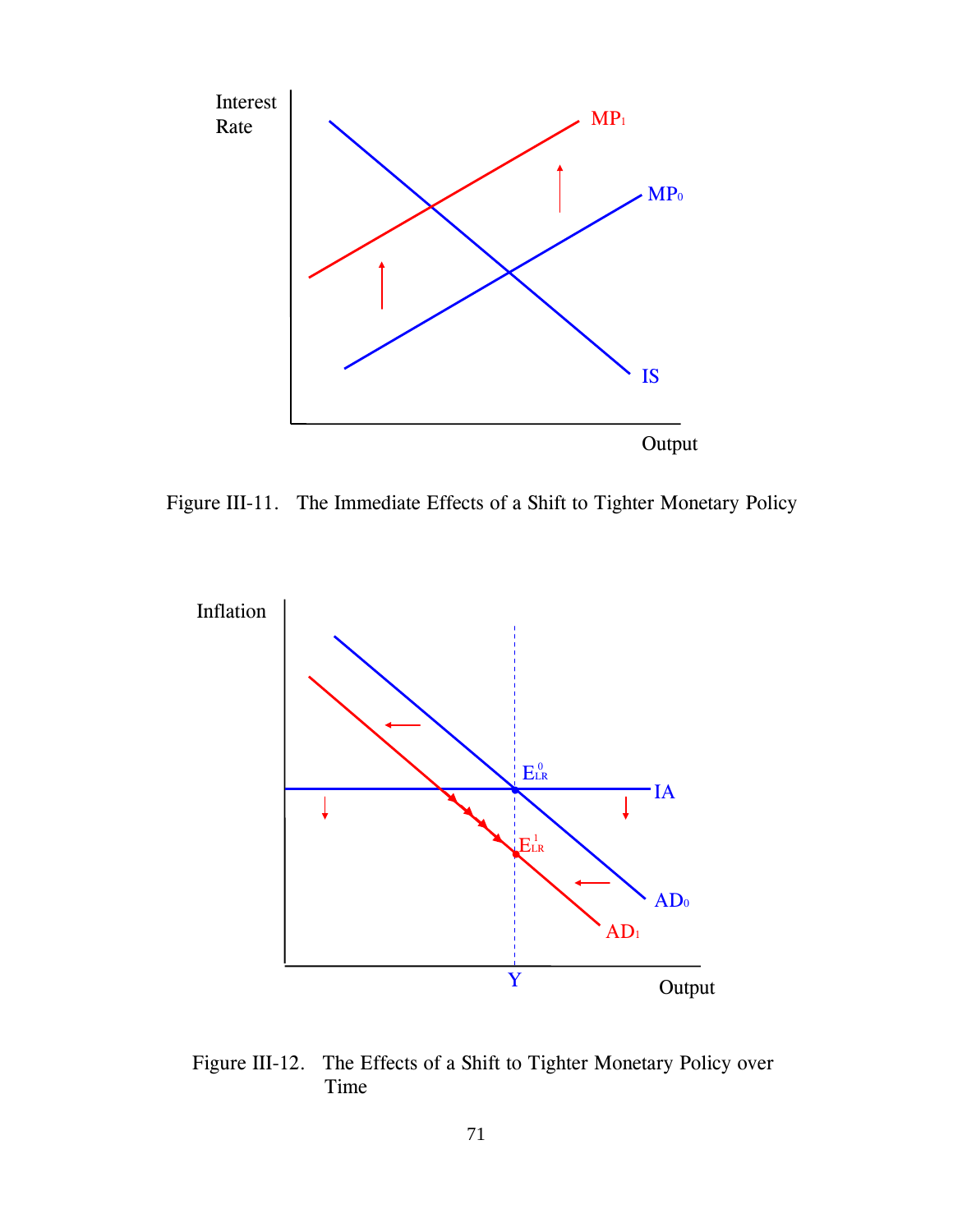economy comes to rest at point  $E_{LR}^1$ . Once it is there, inflation is steady at a lower level than it began. Thus the central bank has succeeded in reducing inflation – though at the cost of putting the economy through a period when output is below its natural rate.

We can again use IS-MP analysis to find the long-run effect of the change on the interest rate. The change in the monetary policy rule corresponded to an upward shift of the MP curve. This is shown as the move from  $MP_0$  to  $MP_1$  in Figure III-13. This change produced the *shift* of the AD curve. Then as inflation fell, the MP curve shifted down. These changes corresponded to the *movements along* the AD curve: the reason the AD curve slopes down is that when inflation is lower, the central bank sets a lower real interest rate at a given level of output. Throughout the process, there is no change in the IS curve. Thus when Y returns to  $\overline{Y}$ , the MP curve must be back in its original position. This is shown by the fact that  $MP_{LR}$  is in the same place as  $MP_0$  in the diagram. It follows that in the new long-run equilibrium, the real interest rate is the same as it was before the change in policy.

Notice that the change in monetary policy does not affect any real variables in the long run. Output and the real interest rate both return to their initial values; only inflation changes permanently. This is consistent with what you have already learned: in the long run, monetary changes do not affect real variables (like output), only nominal ones (like inflation).<sup>[7](#page-79-0)</sup>

There have been many actual episodes like this one. In the United States, the clearest example is the "Volcker disinflation" of the early 1980s. In October 1979, under the leadership of Paul Volcker, the Federal Reserve made a major shift to tighter monetary policy because it believed that inflation was much too high. The result was a period of very high interest rates, below-normal output, and high unemployment. The unemployment rate peaked at 10.8 percent at

<span id="page-79-0"></span><sup>7</sup> See Mankiw, Chapter 4.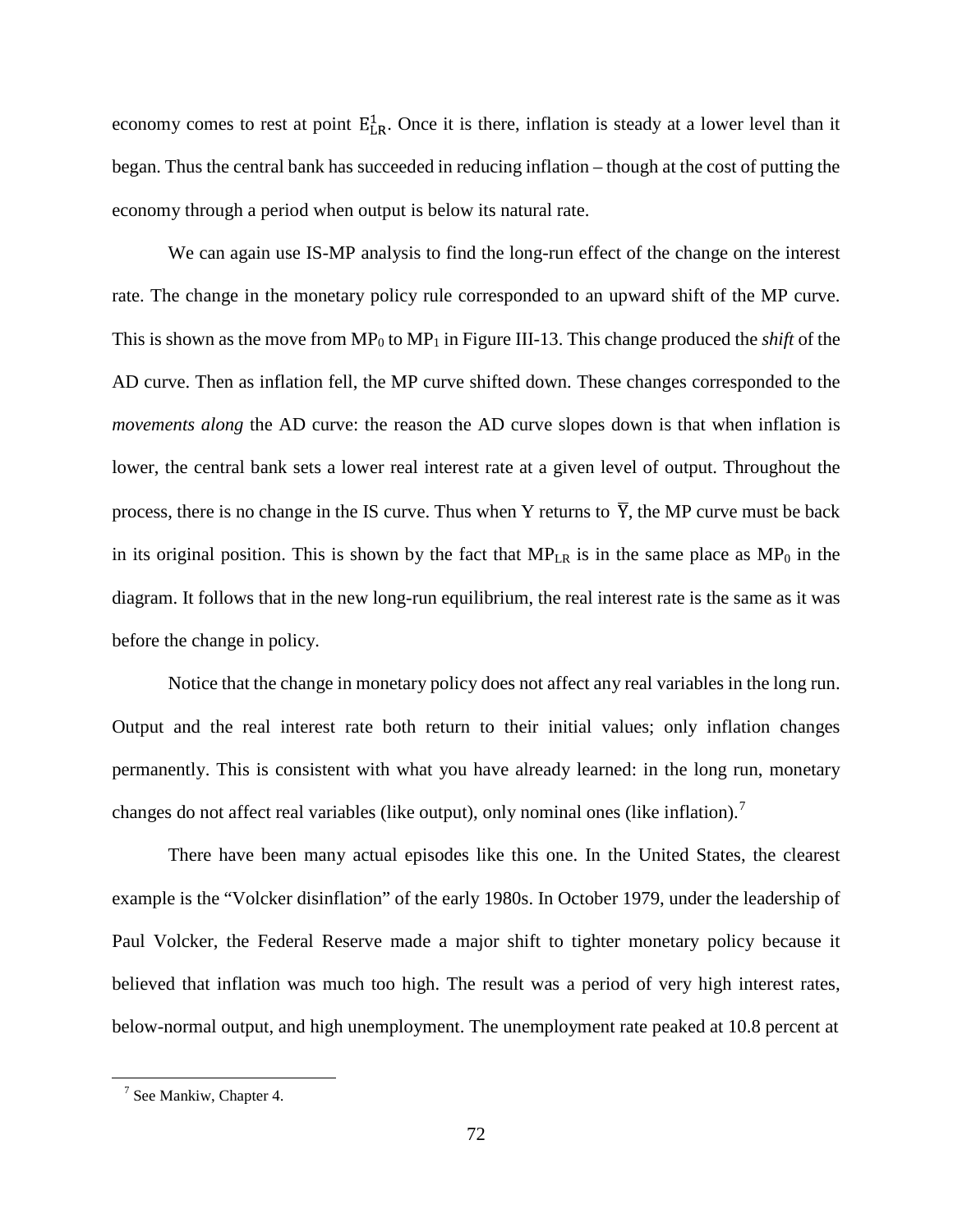

Figure III-13. The Long-Run Effects of a Shift to Tighter Monetary Policy in Terms of the IS-MP Diagram

the end of 1982. Inflation fell rapidly. As it fell, the Federal Reserve reduced the real interest rate. By 1986, output and unemployment had returned to roughly their natural rates, and inflation had fallen from almost 10 percent to below 4 percent.

## **Monetary Policy and Inflation in the Long Run**

This analysis shows that monetary policy is a critical determinant of inflation in the long run. Suppose the central bank follows a fairly loose monetary policy rule – that is, a rule that sets a relatively low real interest rate when inflation is low or moderate unless output is well above its natural rate. With such a rule, monetary policy tends to push output above the natural rate when inflation is low or moderate. The result is that inflation rises, and thus that it is high in the long run. If the central bank follows a fairly tight policy rule, on the other hand, inflation is low in the long run.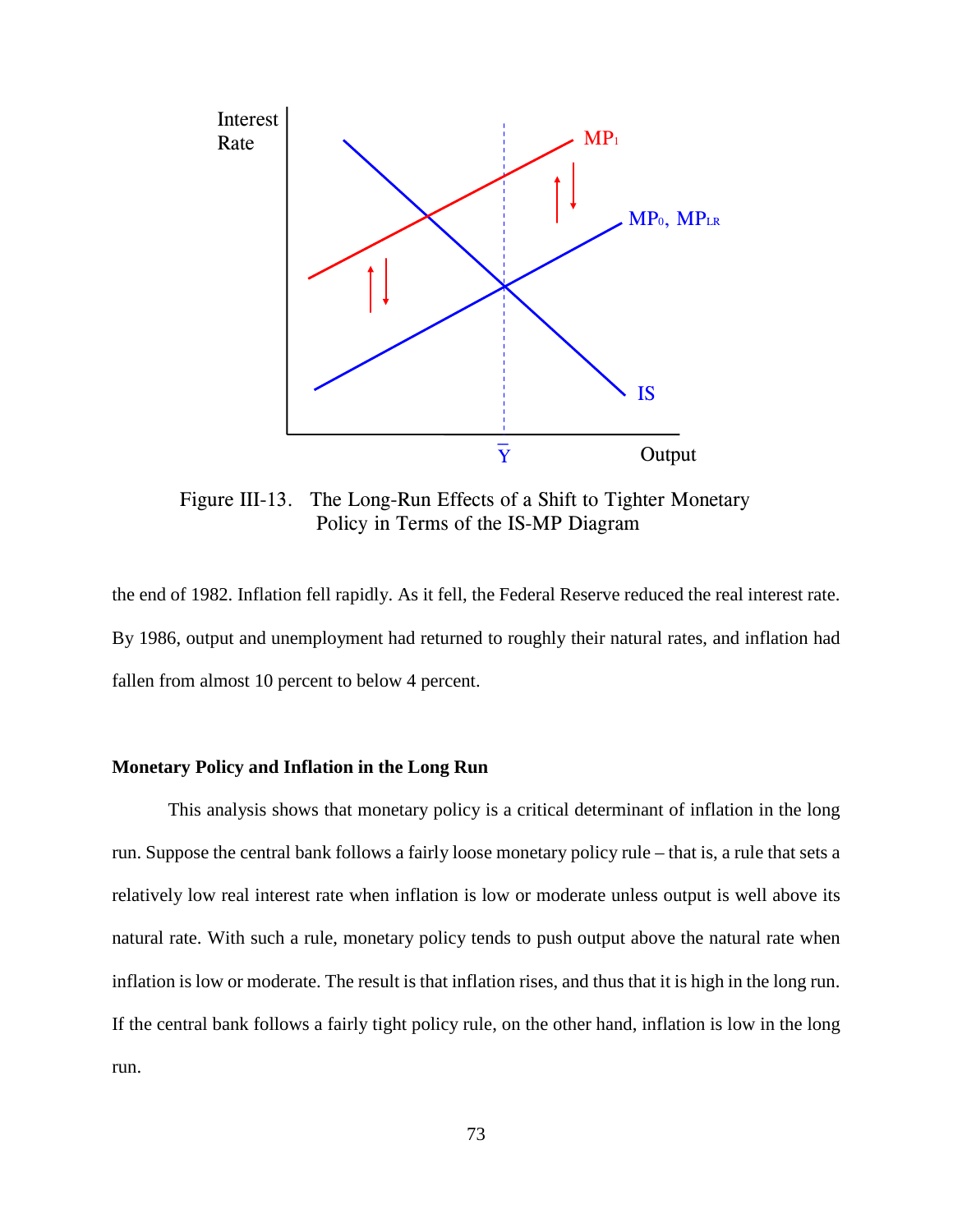We can be more specific about the relation between the central bank's rule and inflation in the long run. Monetary policy does not affect either output or the real interest rate in the long run. Output equals its natural rate, and the real interest rate equals the value that brings the loan market into equilibrium when output is at that level. The inflation rate in the long run is therefore the inflation rate that causes the central bank to set the real interest rate to the level that equilibrates the loan market when output equals its natural rate. In other words, the inflation rate in the long run is the rate that causes the MP curve to cross the IS curve at  $Y = \overline{Y}$ .

An example may clarify this point. Suppose the central bank's rule for the real interest rate is linear. Specifically, suppose the function  $r = r(Y, \pi)$  takes the form

$$
r=a+b\pi+c[Y-\overline{Y}].
$$

Here *b* is a parameter showing how the central bank responds to inflation: if inflation rises by a percentage point, the central bank raises the real interest rate by *b* percentage points. Similarly, *c* shows how it responds to departures of output from normal. If  $Y - \overline{Y}$  rises by one unit, the central bank raises r by *c* percentage points. Both *b* and *c* are positive. Finally, *a* is the intercept term of this linear rule. It shows what real interest rate the central bank would set if inflation were zero and output equaled its natural rate.

Let  $r_{LR}$  denote the value of the real interest rate given by the IS curve when output equals its natural rate. We know that in the long run,  $Y = \overline{Y}$  and  $r = r_{LR}$ . Thus if the central bank follows the rule given above, inflation in the long run, which we will call  $\pi_{LR}$ , is the solution to the equation

$$
r_{LR}=a+b\pi_{LR}+c[0].
$$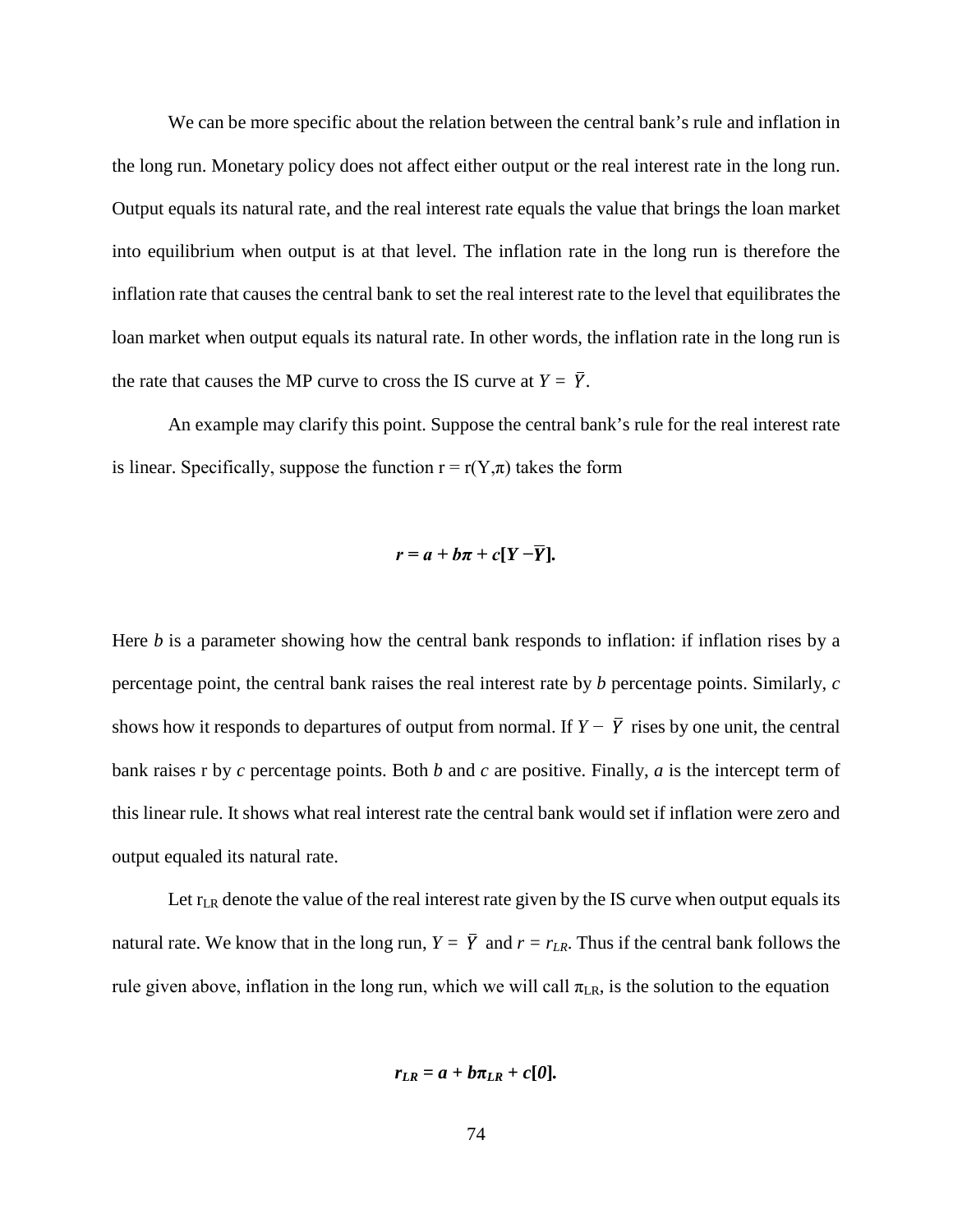Solving this equation for  $\pi_{LR}$  gives us

$$
\pi_{LR} = \frac{r_{LR} - a}{b}
$$

A higher value of *a* – which corresponds to a rule that sets a higher real interest rate at a given level of inflation and output – produces lower inflation in the long run. Likewise, suppose that  $r_{LR} - a$  is positive; this is what is needed for inflation to be positive in the long run. Then a rule that responds more to increases in inflation (that is, that has a higher *b*) produces lower inflation in the long run. Finally, because output equals its natural rate in the long run, inflation is not affected in the long run by how the central bank responds to departures of output from its natural rate (that is, it is not affected by the parameter *c*).

Because of monetary policy's crucial role in determining inflation in the long run, most central banks today design their policies with a focus on their implications for inflation. In some countries, such as the United Kingdom and Canada, this is done through formal *inflation targeting*. The central bank begins by choosing a long-run goal for inflation. It then adjusts the real interest rate in response to output and inflation with that goal in mind. <sup>[8](#page-82-0)</sup> Because many different interest rate policies produce the same level of inflation in the long run, inflation targeting takes many forms. The central bank can change the real interest rate more or less aggressively in response to departures of inflation from the target, and more or less aggressively in response to departures of output from its natural rate. In terms of our example of a linear rule, the level of inflation in the

<span id="page-82-0"></span><sup>&</sup>lt;sup>8</sup> Of course this is not done by mechanically following a rule like those we have discussed. Instead the central bank adjusts the interest rate in response to economic developments in a way that is intended to keep inflation close to the long-run goal. One consequence is that policy is well described by a rule of the sort we have been discussing.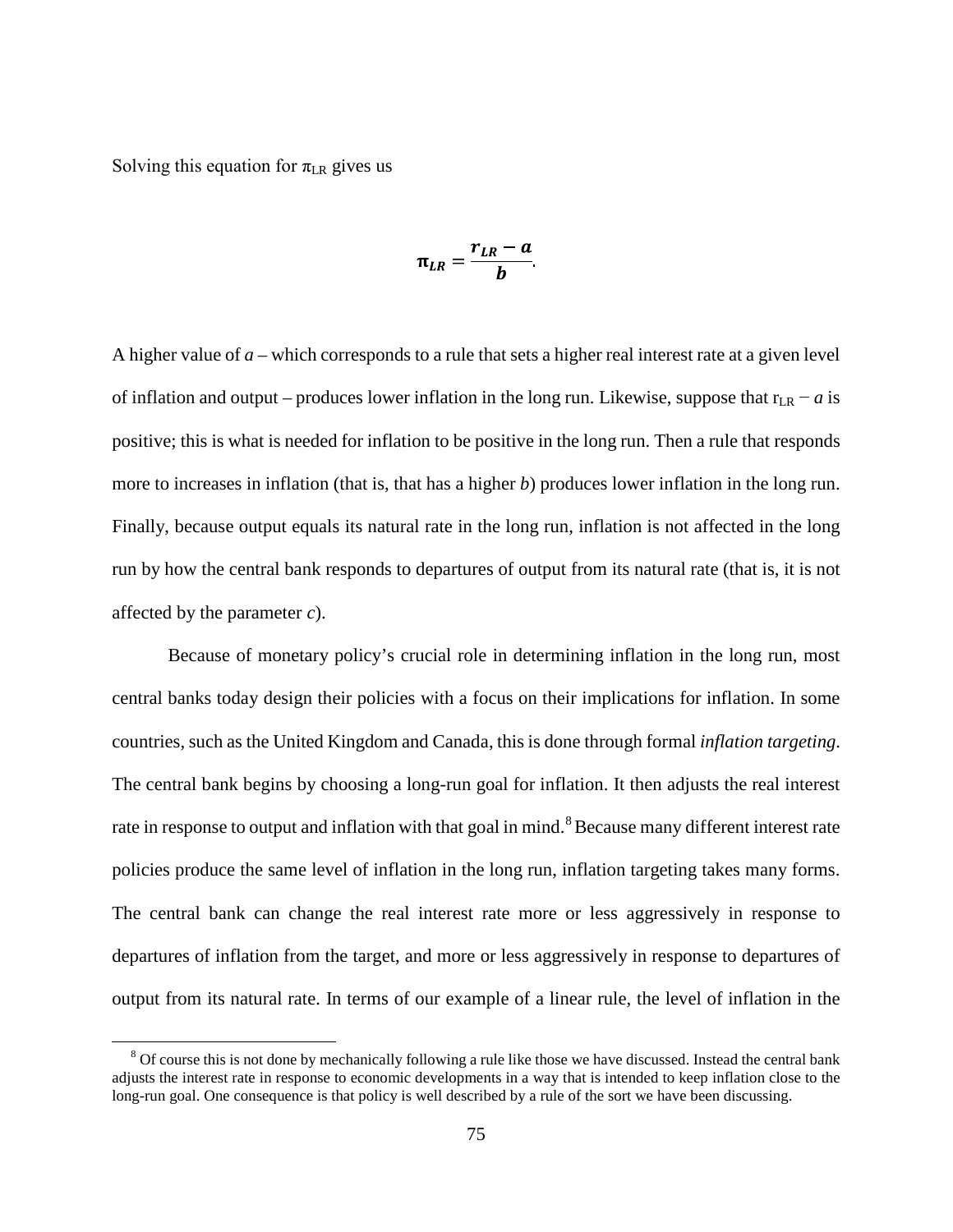long run,  $\pi_{LR}$ , does not dictate the exact values the parameters *a*, *b*, and *c* must take. But by conducting policy with a focus on the level of inflation in the long run, over the last few decades central banks in many countries have succeeded in bringing inflation down to low levels and keeping it there.<sup>[9](#page-83-0)</sup>

## **III-3 Changes on the Aggregate Supply Side of the Economy**

### **Inflation Shocks and Supply Shocks**

We now turn to the effects of changes in aggregate supply. There are two main types of changes: inflation shocks and supply shocks. Since the distinction between them is important, the first step is to define them:

*An inflation shock is a disturbance to the usual behavior of inflation that shifts the inflation adjustment line. A supply shock is a change in the natural rate of output.*

Let us consider each of these in turn. An inflation shock occurs when some development causes firms to set their prices in a way that differs from the usual pattern. Recall that normally the

<span id="page-83-0"></span> $9$  This analysis shows that the central bank's real interest rate rule is a crucial determinant of inflation in the long run. You learned earlier that the growth rate of the money stock is a crucial determinant of inflation in the long run (see Mankiw, Chapter 4). The way these two conclusions are related involves how the central bank controls the real interest rate. Recall from Section I-3 that it does this by adjusting the money supply. Thus when it sets the real interest rate, in the background it is choosing the money growth rate. Since the condition for equilibrium in the money market – M/P  $= L(i,Y) - i$  is the same here as in your earlier analysis of inflation in the long run, the same long-run relationship between money growth and inflation holds here as in your earlier analysis. For example, suppose the central bank is following a real interest rate rule that produces low inflation in the long run. To carry out such a rule, the central bank needs to keep money growth low. When inflation is low and output equals its natural rate, for example, high money growth would raise the supply of real money balances, and thus lower the real interest rate; this in turn would raise output above normal and hence cause inflation to start to rise. As in Section I-3, the details of how the central bank adjusts the money supply to carry out its rule are not important. The important point is simply that the earlier conclusions about money growth and inflation in the long run continue to hold.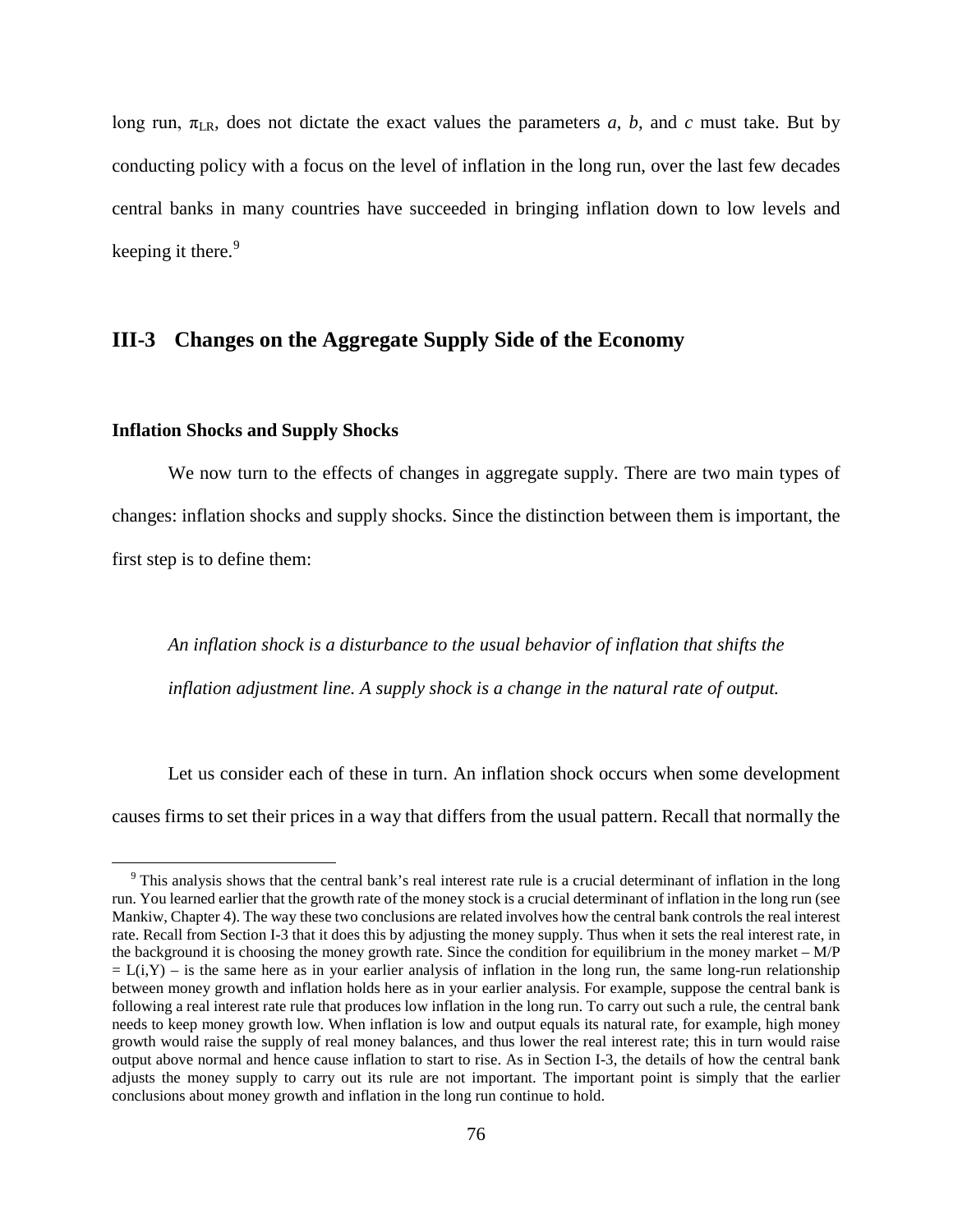rate at which firms raise their prices – that is, the inflation rate – rises when output is above its natural rate and falls when output is below its natural rate. An unfavorable inflation shock is an event that causes inflation to jump to a higher level; a favorable inflation shock is an event that causes it to jump to a lower level. The classic example of an inflation shock is an oil shock  $-$  a sudden change in oil prices. In the winter of 1973–1974 and again in 1979, the Organization of Petroleum Exporting Countries (OPEC) raised the price of oil dramatically. Since oil prices are a component of firms' costs, these increases caused firms to raise the prices of their products by more than before. That is, they caused inflation to jump to a higher level. In terms of our model, they caused an upward shift of the IA line. And these increases in inflation had nothing to do with the level of output; they were a result of the increases in oil prices.

To think about inflation shocks more systematically, it is helpful to list the ingredients that go into firms' choices of their prices:

○ The first ingredient is the wages that firms pay. All else equal, the higher are wages, the higher are firms' costs, and thus the higher are the prices they charge.

○ The second ingredient is labor costs other than wages. Employing workers involves not just the wages they are paid, but payroll taxes, fringe benefits like health insurance, and so on.

○ The third ingredient is the costs of inputs other than labor, such as oil, other raw materials, and goods purchased from other firms.

○ The fourth ingredient is productivity. When firms can produce more using a given amount of labor and a given quantity of other inputs, their costs are lower, and so (all else equal) their prices are lower.

77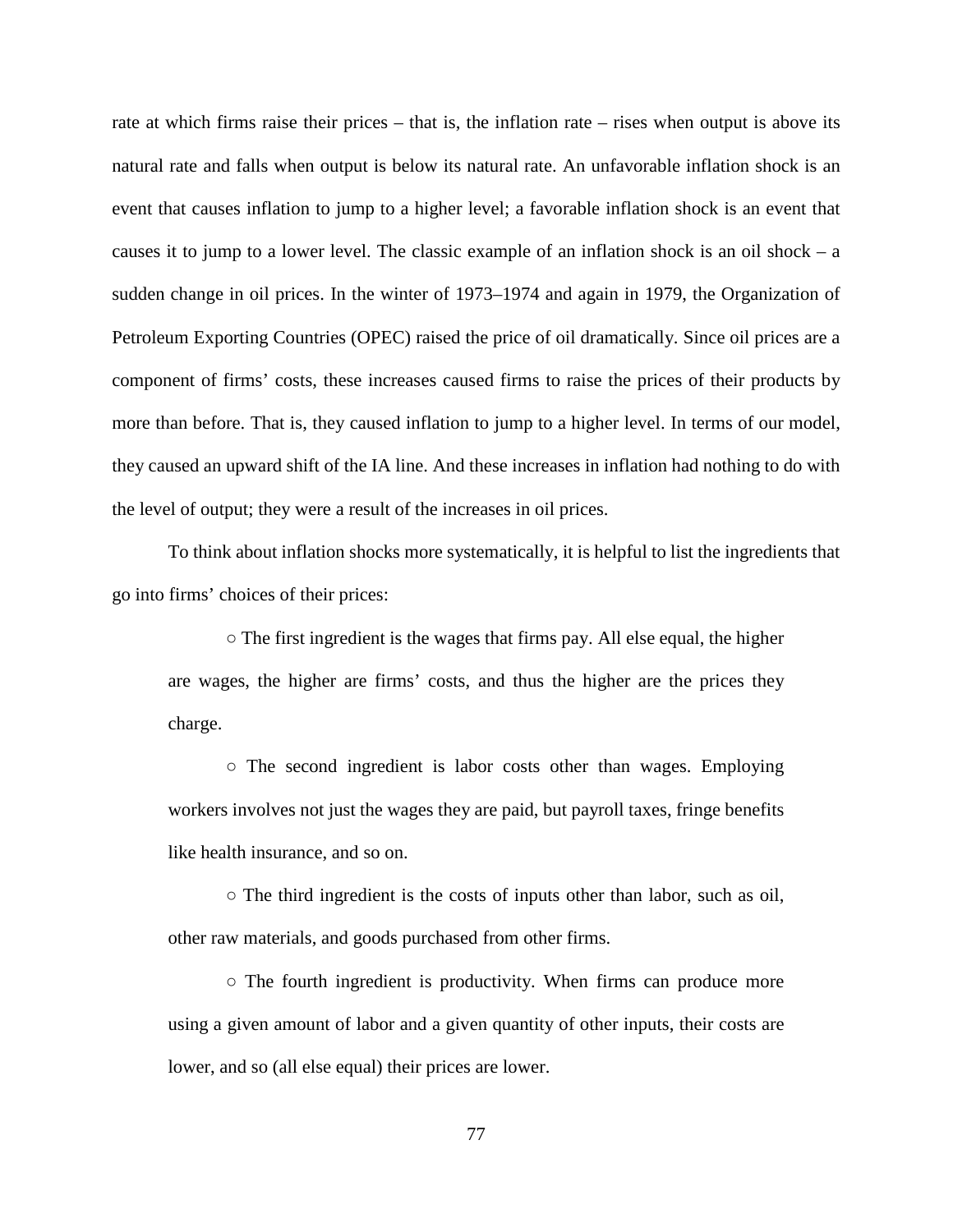$\circ$  The final ingredient is the relationship between prices and costs. In a perfectly competitive market, firms set their prices equal to their marginal costs. But actual markets are not perfectly competitive; prices usually exceed marginal costs. The greater is this gap, the higher are prices (again, all else equal).

This list of ingredients allows us to see what kinds of developments cause inflation shocks. An inflation shock can arise from any of these ingredients. For example, wages might rise unusually fast because of a change in labor laws that increases unions' bargaining power; this would cause an unfavorable inflation shock stemming from the first ingredient of firms' pricing decisions. Rises in the cost of health insurance are an important example of unfavorable inflation shocks involving the costs of hiring labor other than wages. Increases in oil prices are a type of unfavorable inflation shock involving the costs of inputs other than labor. And declines in productivity (which lead to higher costs) and increases in monopoly power (which increase the gap between prices and costs) are also potential sources of unfavorable inflation shocks.

Of course, inflation shocks can be favorable as well. In the United States, inflation failed to rise over the second half of the 1990s despite the fact that output was almost certainly well above its natural rate. The reason is that there were a series of favorable inflation shocks. The prices of oil and other raw materials plummeted. Rises in health insurance costs were less than the overall inflation rate. And increased competition from foreign firms appears to have reduced the average gap between firms' prices and their marginal costs.

It is also important to remember that not all changes in inflation are inflation shocks. If firms raise wages, and thus prices, more than before because unemployment is very low, this is the usual response of inflation to above-normal output, not an inflation shock. The same is true if firms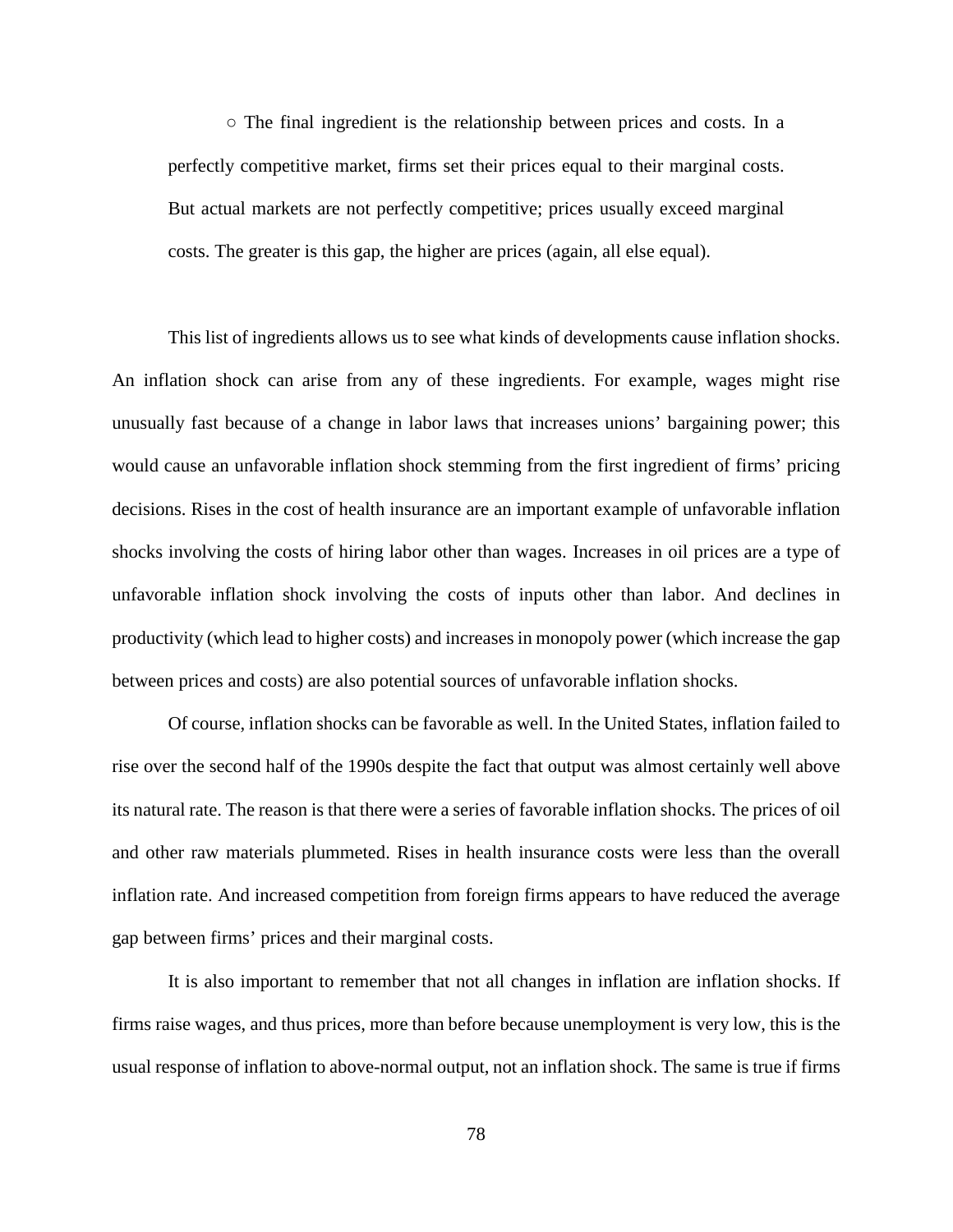find that their costs are high because they are operating close to maximum capacity.

Supply shocks are easier to describe that inflation shocks. A supply shock is a change in the natural rate of output,  $\overline{Y}$ . There are two sources of supply shocks. The first is changes in the inputs that would be available if the economy were operating at its natural rate. Two examples of this type of supply shock are a change in the labor force and a change in the natural rate of unemployment. Both of these changes affect the number of workers when the economy is operating at its normal level, and thus affect  $\overline{Y}$ . The second source of supply shocks is changes in output for a given level of inputs – that is, a change in productivity. Notice that this means that a change in productivity leads to both an inflation shock and a supply shock. That is, it both shifts the inflation adjustment line and alters the natural rate of output.

## **The Effects of an Inflation Shock**

Now that we have described possible sources of disturbances on the supply side of the economy, we can analyze their effects. We begin with an unfavorable inflation shock. For concreteness, suppose that initially the economy is in a long-run equilibrium, and that there is a sudden rise in oil prices.

The immediate effects of this change are shown in Figure III-14. The inflation shock shifts the inflation adjustment line up. In terms of the figure, at the time of the shock the IA line shifts from  $IA<sub>0</sub>$  to  $IA<sub>1</sub>$ . The economy moves up along the aggregate demand curve. Output falls and inflation rises – a combination that was dubbed "stagflation" in the 1970s. In the background, the central bank is raising the real interest rate in response to the rise in inflation.

Changes in oil prices have little impact on the economy's natural rate of output. Thus output is now below its natural rate. And since the event we are considering is a one-time rise in oil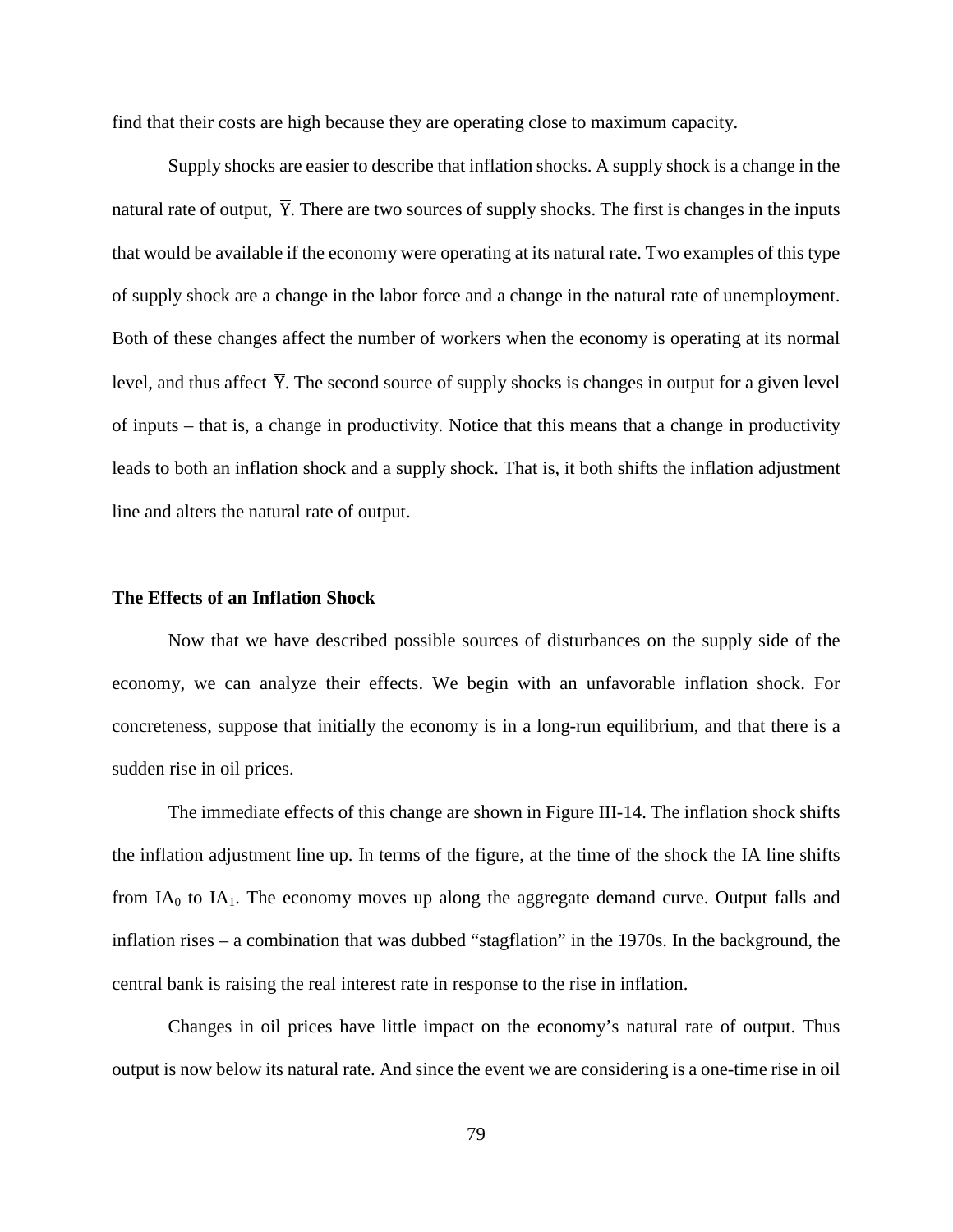

Figure III-14. The Immediate Effects of an Unfavorable Inflation Shock

prices, there are no further inflation shocks. Thus inflation begins to fall; that is, as Figure III-15 shows, the IA line begins to move down. Inflation falls and output rises. The process continues until output returns to its natural rate. When it does, inflation is back at its initial level. Thus, the unfavorable inflation shock causes a period of high inflation and below-normal output.

### **The Effects of a Supply Shock**

Our second example is a fall in the natural rate of unemployment,  $\bar{u}$ . With a lower natural rate of unemployment, the economy's normal level of employment is higher, and so its natural rate of output is higher. Again, we assume that the economy begins in a long-run equilibrium.

The immediate effect of this development is a little surprising: neither output nor inflation change. In the absence of an inflation shock, inflation at a point in time is given. Thus inflation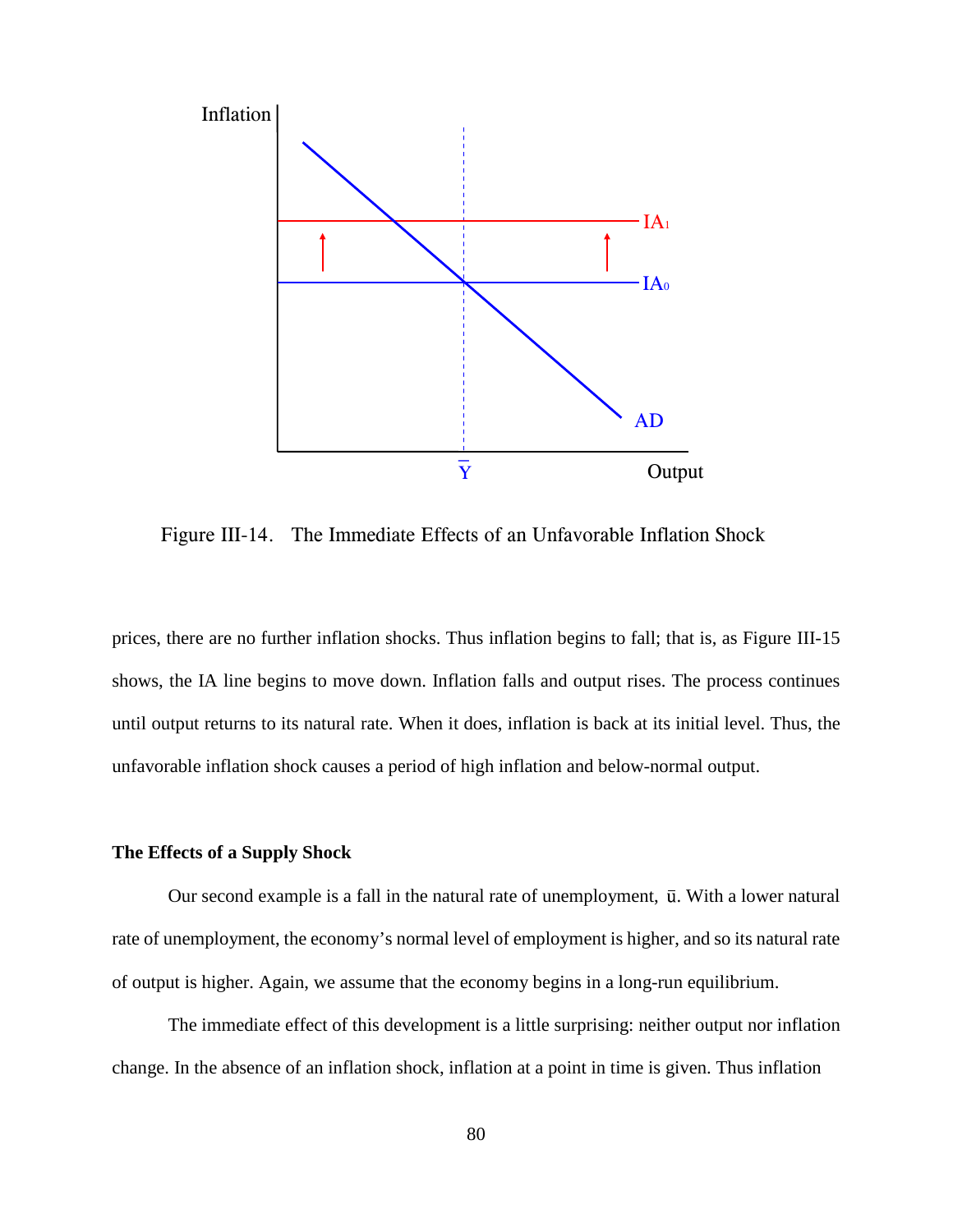

Figure III-15. The Effects of an Unfavorable Inflation Shock over Time

does not change immediately. And since neither the IS nor the MP curve is affected by the change, output does not change either.

Nonetheless, the fall in the natural rate of unemployment does matter. Because the natural rate of output is higher than before and actual output is unchanged, output is now below its natural rate. Thus inflation begins to fall. As it falls, output rises. This continues until output equals its new natural rate. At that point, inflation is steady at a lower level than it began, and there are no further changes in output. Figure III-16 summarizes this analysis. It shows the gradual downward shift of the IA line and the economy's movement down along the AD curve from its initial position (point  $E_{LR}^{0}$ ) to the new long-run equilibrium (point  $E_{LR}^{1}$ ).

A fall in the natural rate of unemployment appears to be another reason for the U.S. economy's excellent performance over the second half of the 1990s. In the early 1990s, the natural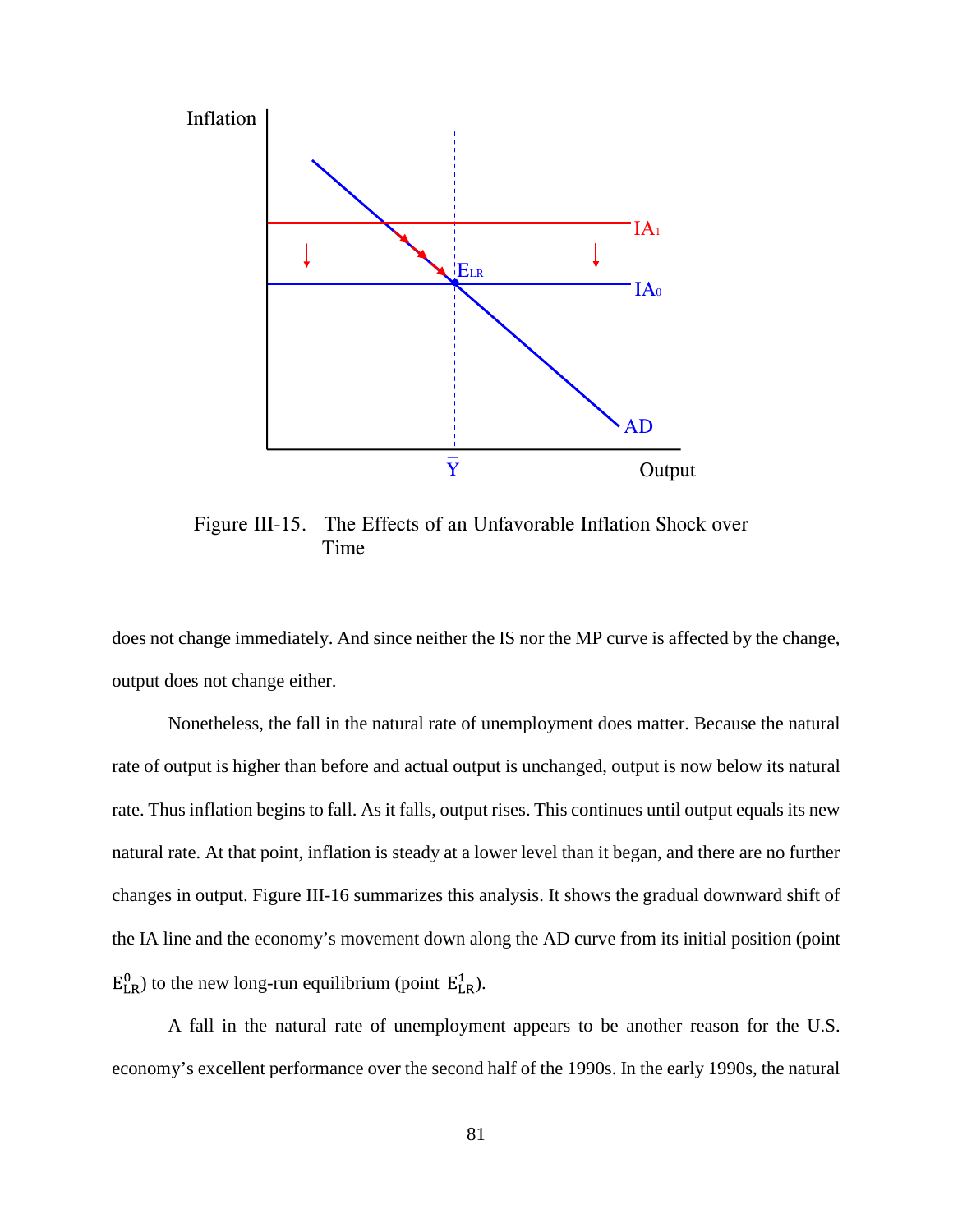

Figure III-16. The Effects of a Fall in the Natural Rate of Unemployment

rate of unemployment appears to have been slightly over six percent. But various developments, including changes in the demographic composition of the labor force, appear to have reduced it to between five and six percent. This decline in the natural rate was accompanied by rising output and falling inflation, just as our model predicts.

## **Inflation Expectations and Inflation Shocks**

One possible source of inflation shocks that is somewhat different from the others we have considered. Think about a firm deciding what wage to pay for the coming year. One factor it will consider is the amount of inflation it expects during the year. If, for example, it expects a great deal of inflation, it will want to set a fairly high wage to make sure that it is paying an adequate amount at the end of year. And when the firm sets a higher wage, it will charge a higher price for its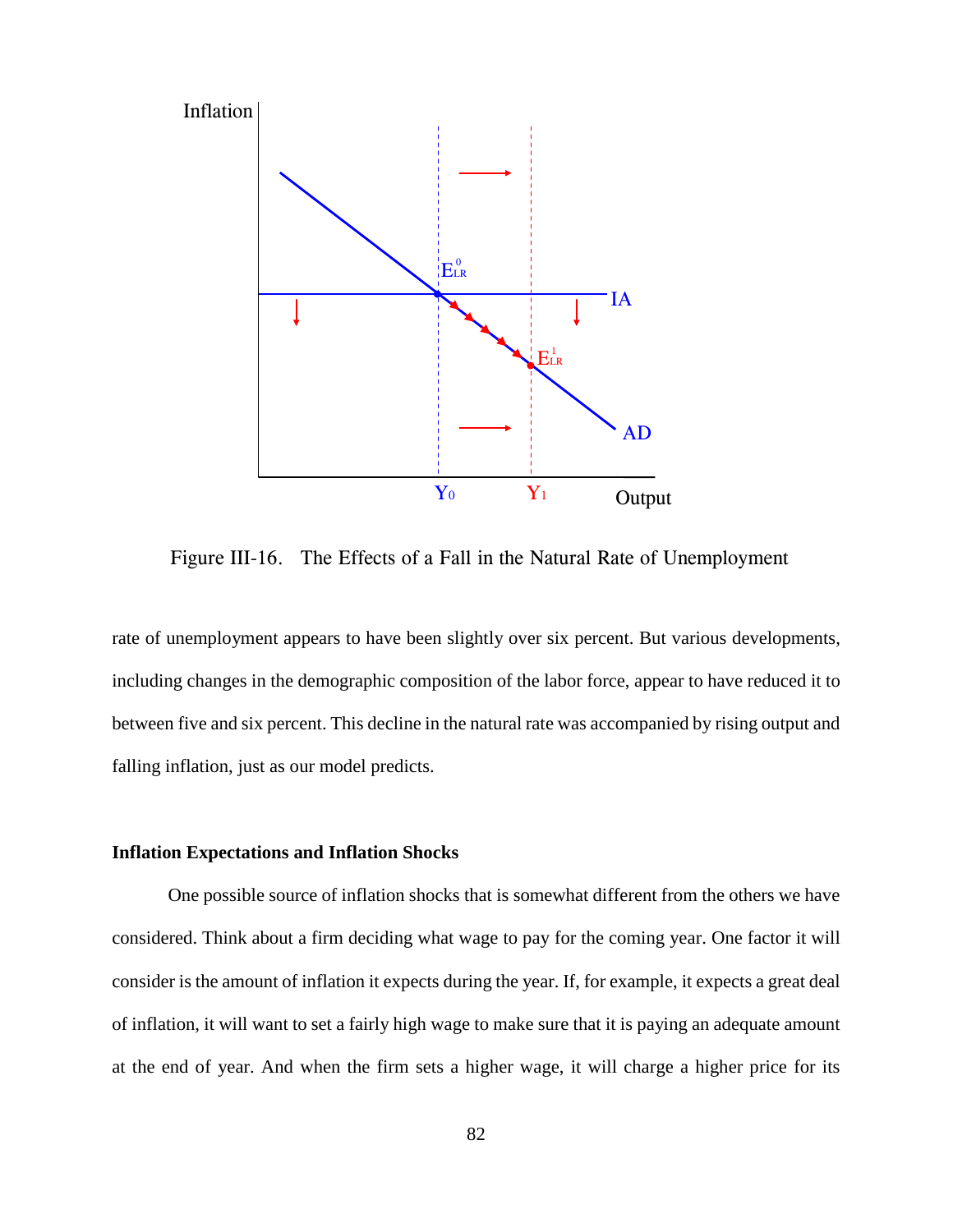product. The same analysis applies to a firm and a union bargaining over what wage the firm will pay over the next few years, or to a firm deciding what price to charge for its product for the next year: the higher is expected inflation, the higher are the wages and prices that are set now. What this analysis is telling us is that changes in expected inflation cause inflation shocks: they cause a change in the behavior of prices that is not simply a response to whether output is above or below its natural rate.

One implication of this discussion is that the *credibility* of a policy to reduce inflation can have important effects on the costs of getting inflation down. Consider first a central bank with a poor record of fighting inflation and of carrying out its announced policies. Suppose this central bank announces that it is changing its policy rule to set a higher interest rate at a given level of output and inflation than it did before in order to bring inflation down. Given the bank's track record, firms and workers are not likely to expect it to stick with the new policy for long. Thus their expectations of inflation change little. If the bank then carries through with its plan, the resulting shift of the AD curve leads to a fall in output. The central bank succeeds in reducing inflation, but only at the cost of a recession. That is, the analysis we did in Section III-2 applies.

Now consider a central bank with a strong record of fighting inflation and of sticking with its announced policies. When this central bank announces a shift to a tighter rule, expected inflation is likely to fall. Thus the announcement of the policy change generates a favorable inflation shock. This development is analyzed in Figure III-17. The bank's policy shift causes a leftward shift of the AD curve, as before; this is shown as the shift from  $AD_0$  to  $AD_1$ . But the favorable inflation shock shifts the IA curve; this is shown as the shift from  $IA_0$  to  $IA_1$ . The result is an immediate fall in inflation and a smaller fall in output. In terms of the diagram, the immediate effect of the change is to move the economy from point  $E_{LR}^0$  to point A. In contrast, without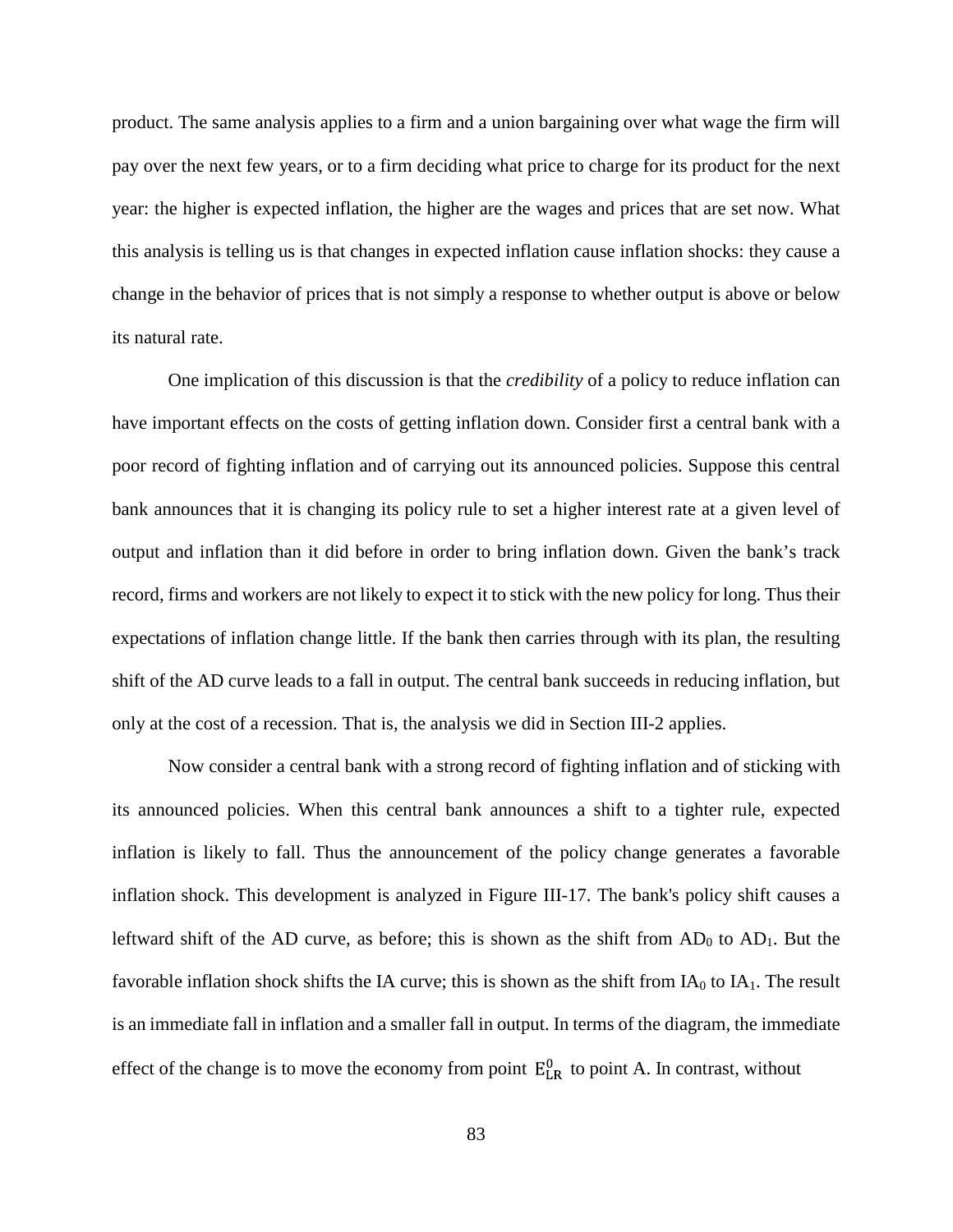

Figure III-17. The Effects of a Credible Shift to Tighter Monetary Policy

credibility there is no immediate effect on inflation, and so the economy moves to point B. After the initial move, the economy moves down the new AD curve to the new long-run equilibrium (point  $E_{LR}^1$ ). Thus credibility reduces the cost of getting inflation down.

The importance of changes in expected inflation in causing inflation shocks is controversial. As a result, there is disagreement about how important credibility is to the costs of reducing inflation. One view is that expected inflation is a crucial determinant of the behavior of actual inflation. In this case, a fully credible policy can reduce inflation at almost no cost in terms of lost output: when a credible central bank announces its plan to bring inflation down, actual inflation drops almost immediately to the level it will attain in the new long-run equilibrium. The opposing view is that firms and workers rely mainly on past inflation and the current state of the economy in setting prices and wages. In this view, even a very credible policy change has little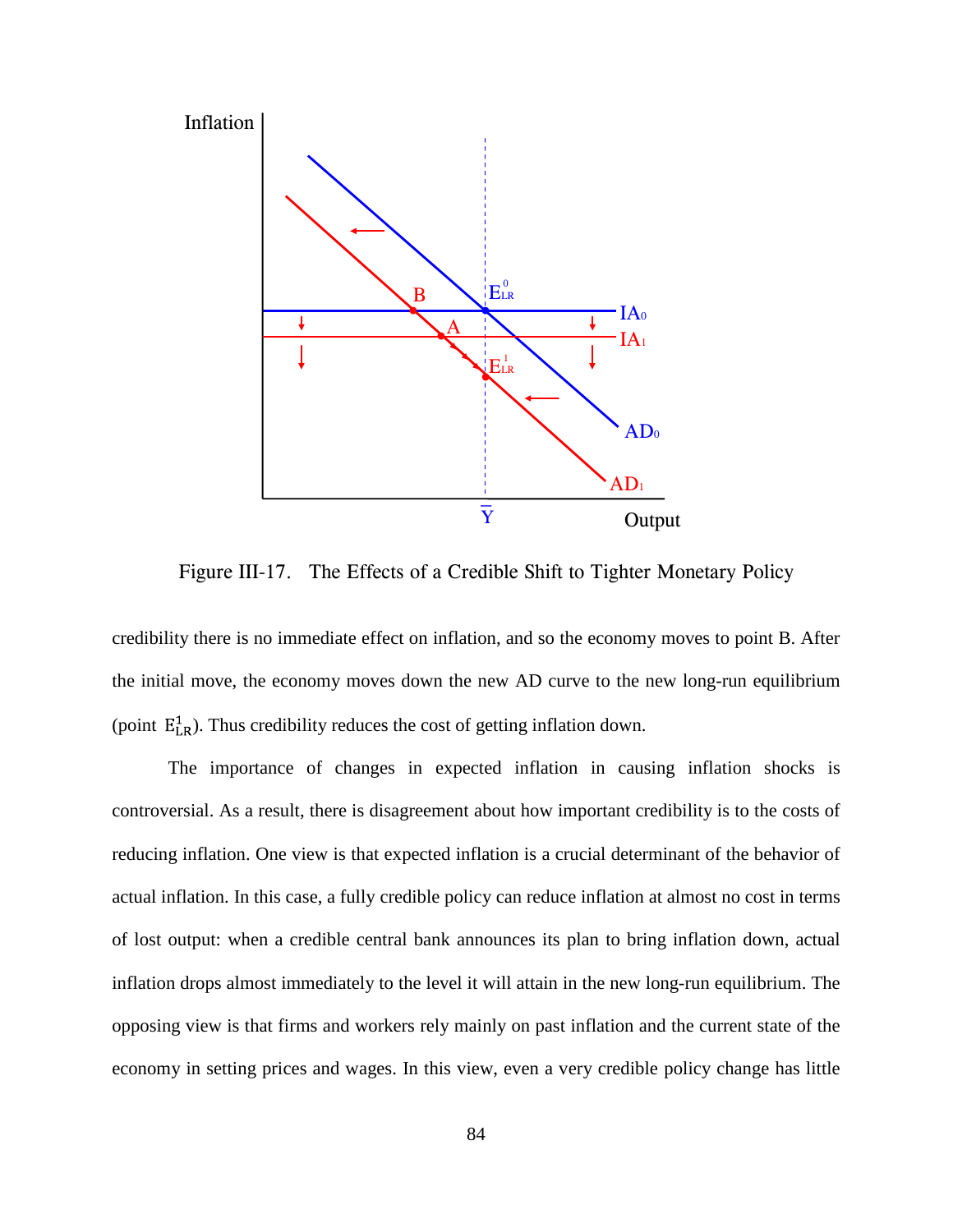immediate impact on how prices and wages are set, and so our usual assumption that inflation falls only when output is below normal is still a good first approximation.<sup>[10](#page-92-0)</sup>

## **Anchored Expectations**

The United States entered into a prolonged period of below-normal output in 2008. As of this writing (January 2012), the unemployment rate has been over 7 percent for more than 3 years. Nonetheless, inflation has not fallen sharply. Excluding the effects of food and energy prices, which are volatile in the short run, it fell from around 2.5 percent in 2008 to between 1.5 and 2 percent in 2009 and has remained around that level.

From the perspective of our model, this behavior is puzzling. Output is far below its natural rate and there have been no evident large inflation shocks. Thus the model implies that inflation should have fallen greatly.

The leading candidate resolution of this puzzle is based on the importance of inflation expectations. In the quarter century before 2008, the Federal Reserve kept inflation low and stable. And by 2008, keeping inflation close to 2 percent was a central and highly visible focus of its policy. Thus when firms were setting wages and prices in 2010 and 2011, they likely expected that the Federal Reserve would conduct policy in a way that would bring inflation back to around 2 percent.

We saw above that inflation expectations affect price-setting and wage-setting – that is, that they affect actual inflation. Thus when output is less than its natural rate but inflation is below a target that the central bank is strongly and publicly committed to, there are two competing forces

<span id="page-92-0"></span> $10$  For some evidence on the merits of the two positions, see Thomas J. Sargent, "The Ends of Four Big Inflations," in Robert E. Hall, ed., *Inflation* (Chicago: University of Chicago Press, 1982), pp. 41–98; and Guy Debelle, "The Ends of Three Small Inflations: Australia, New Zealand, and Canada," *Canadian Public Policy* 22 (March 1996), pp. 56–78.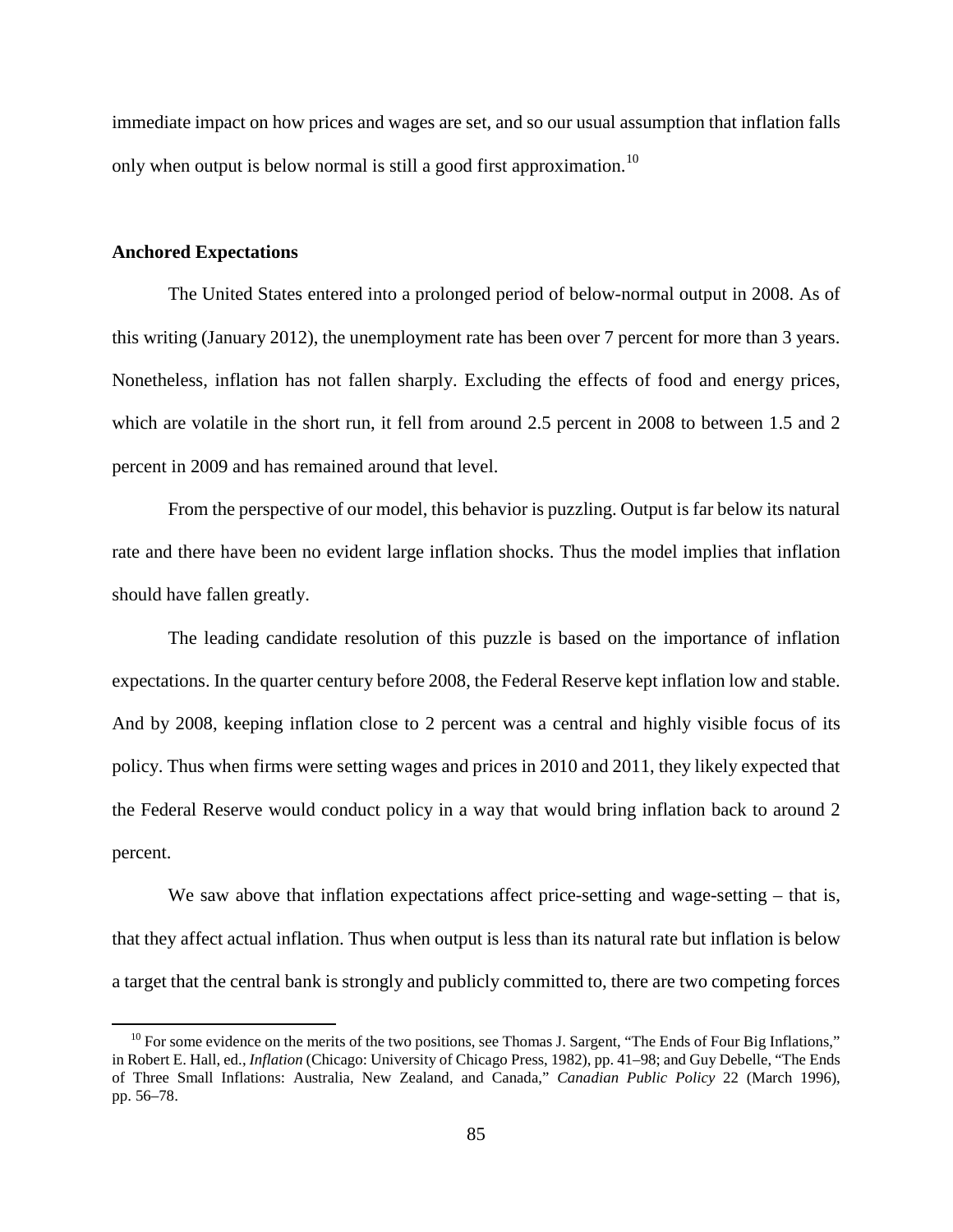affecting inflation. On the one hand, the below-normal output makes firms want to raise wages and prices by less than before. This acts to push inflation down. On the other, the fact that firms expect that inflation will eventually rise makes them want to raise prices by more than before. This acts to push inflation up. The end result may be that inflation can stabilize at a level somewhat below the central bank's target, at least for a while.

It may be helpful to express these ideas mathematically. What we are saying is that the rate of change of inflation – that is, the rate at which inflation is rising or falling – depends on two factors: the departure of output from normal, and the departure of inflation from the central bank's target. We can express this as:

Rate of change of inflation = 
$$
\lambda[Y - \overline{Y}] + \theta[\pi^* - \pi]
$$
. (III-1)

Here  $\pi^*$  is the central bank's target level of inflation, and  $\lambda$  and  $\theta$  are parameters that are positive. The two terms of this expression capture the two factors influencing inflation.

Suppose that for some reason, output is persistently below normal. For concreteness, suppose that  $Y - \overline{Y}$  is constant at some level, which we will denote  $[Y - \overline{Y}]_{STEADV}$ . Our assumption is that  $[Y - \overline{Y}]_{\text{STEAPY}}$  is negative. Thus, this force will be tending to cause inflation to fall. For inflation to not fall, we need the other term of expression (III-1) to offset this influence; that is, we need  $\theta[\pi^* - \pi]$  to be equal and opposite to  $\lambda [Y - \overline{Y}]_{STEADV}$ . Let us denote the inflation rate that does this  $\pi_{\text{STEADV}}$ . That is,  $\pi_{\text{STEADV}}$  is the inflation rate for which

$$
\lambda[Y-\overline{Y}]_{STEADV} + \theta[\pi^* - \pi_{STEADV}] = 0.
$$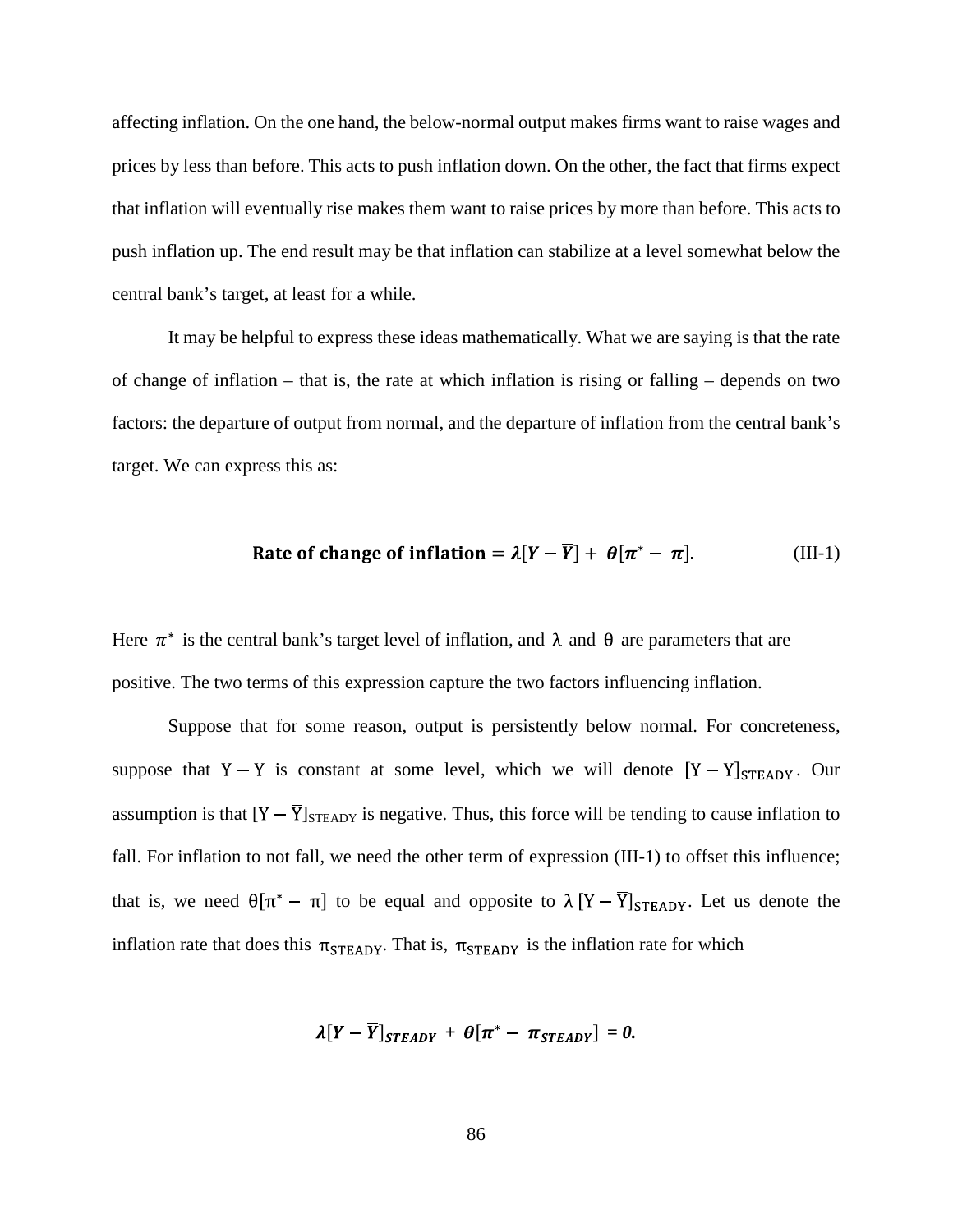To find  $\pi_{\text{STEADY}}$ , first subtract  $\lambda[Y - \overline{Y}]_{\text{STEADY}}$  from both sides, and then divide by  $\theta$ . This gives us:

$$
\pi^* - \pi_{STEADV} = -\frac{\lambda}{\theta} [Y - \overline{Y}]_{STEADV}.
$$

Now multiply by  $-1$  and add  $\pi^*$  to both sides. The result is:

$$
\pi_{STEADV} = \pi^* + \frac{\lambda}{\theta} [Y - \overline{Y}]_{STEADV}
$$

Since our assumption is that  $[Y - \overline{Y}]_{\text{STEAPY}}$  is negative (and that  $\lambda$  and  $\theta$  are positive),  $\pi_{\text{STEAPY}}$ is less than  $\pi^*$ . That is, inflation stabilizes at a level below the central bank's target. That appears to be what happened in the United States in 2010 and 2011. A situation where beliefs about the central bank's inflation target influence actual inflation is known as one of *anchored expectations.*

It seems unlikely that such a situation can continue indefinitely, however. The reason that  $\pi^*$  influences the behavior of inflation is that firms believe that the central bank will return inflation to  $\pi^*$ . If output is persistently below normal and inflation is consistently less than  $\pi^*$ , those beliefs are being repeatedly proven wrong. Thus at some point, firms would likely abandon those beliefs. When that happened, the usual dynamics of inflation would take over, and so the below-normal output would cause inflation to start to fall. An important question about the United States going forward from 2011 is how long output can remain less than its natural rate before that happens.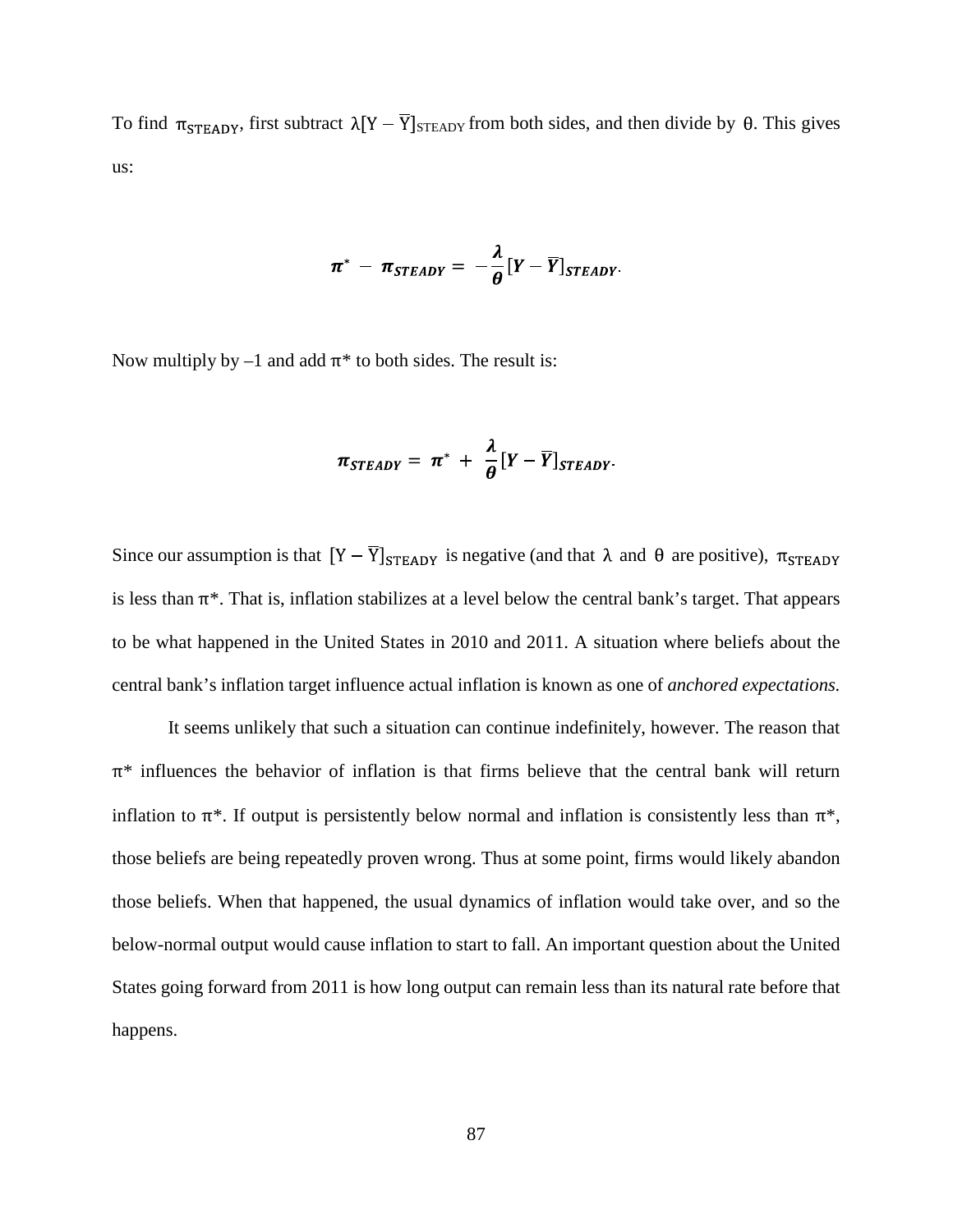## **PROBLEMS**

1. Describe how, if at all, each of the following developments affects the AD and/or IA curves:

a. Individuals become more optimistic about their future incomes, and therefore consume more out of a given amount of disposable income than before.

b. Exchange rates are floating, and American goods become more fashionable – that is, foreign demand for American goods at a given real exchange rate increases.

c. Anti-trust laws are relaxed, so firms charge higher prices for a given level of costs.

d. The demand for money increases (that is, consumers' preferences change so that at a given level of i and Y they want to hold more real balances than before).

e. Investment demand becomes less sensitive to changes in the interest rate.

f. Oil prices increase, and at the same time consumption for a given level of disposable income falls.

2. Suppose that output is initially at its natural rate, and that there is a tax cut. Describe how output, inflation, the real interest rate, consumption, and investment respond to the tax cut, both immediately and over time.

3. Consider the shift to a tighter monetary policy rule analyzed in Section III-2. What are the immediate effects of the shift on consumption and investment? How do consumption and investment behave as the economy is moving to its new long-run equilibrium?

4. Again consider the shift to a tighter monetary policy rule analyzed in Section III-2. Assume that exchange rates are floating.

a. What is the immediate effect of the shift to a tighter monetary policy rule on net exports and the exchange rate?

b. How do net exports and the exchange rate behave as the economy is moving toward its new long-run equilibrium?

5. Suppose that there is a technological disaster that makes workers less productive than before. Assume that initially output is at its natural rate.

a. How, if at all, does this affect the IA curve?

b. How, if at all, does this affect  $\overline{Y}$ ?

c. In light of your answers to (a) and (b), what is the immediate effect of the disaster on output and the real interest rate?

d. Can you tell how the long-run effect of the disaster on output compares with the short-run effect? Explain.

6. Suppose the central bank, instead of following the rule  $r = r(Y,\pi)$ , has a target level of inflation. Specifically, it sets r according to  $r = r_{LR} + b[\pi - \pi^*]$ . Here  $r_{LR}$  is the real interest rate when the economy is in long-run equilibrium; that is, it is the real interest rate that causes the loan market to be in equilibrium when  $Y = \overline{Y}$ . In addition,  $\pi^*$  is the central bank's target level of inflation, and *b* is some positive parameter. This rule states that the central bank raises the real interest rate above its long-run level when inflation is above its target and lowers it below its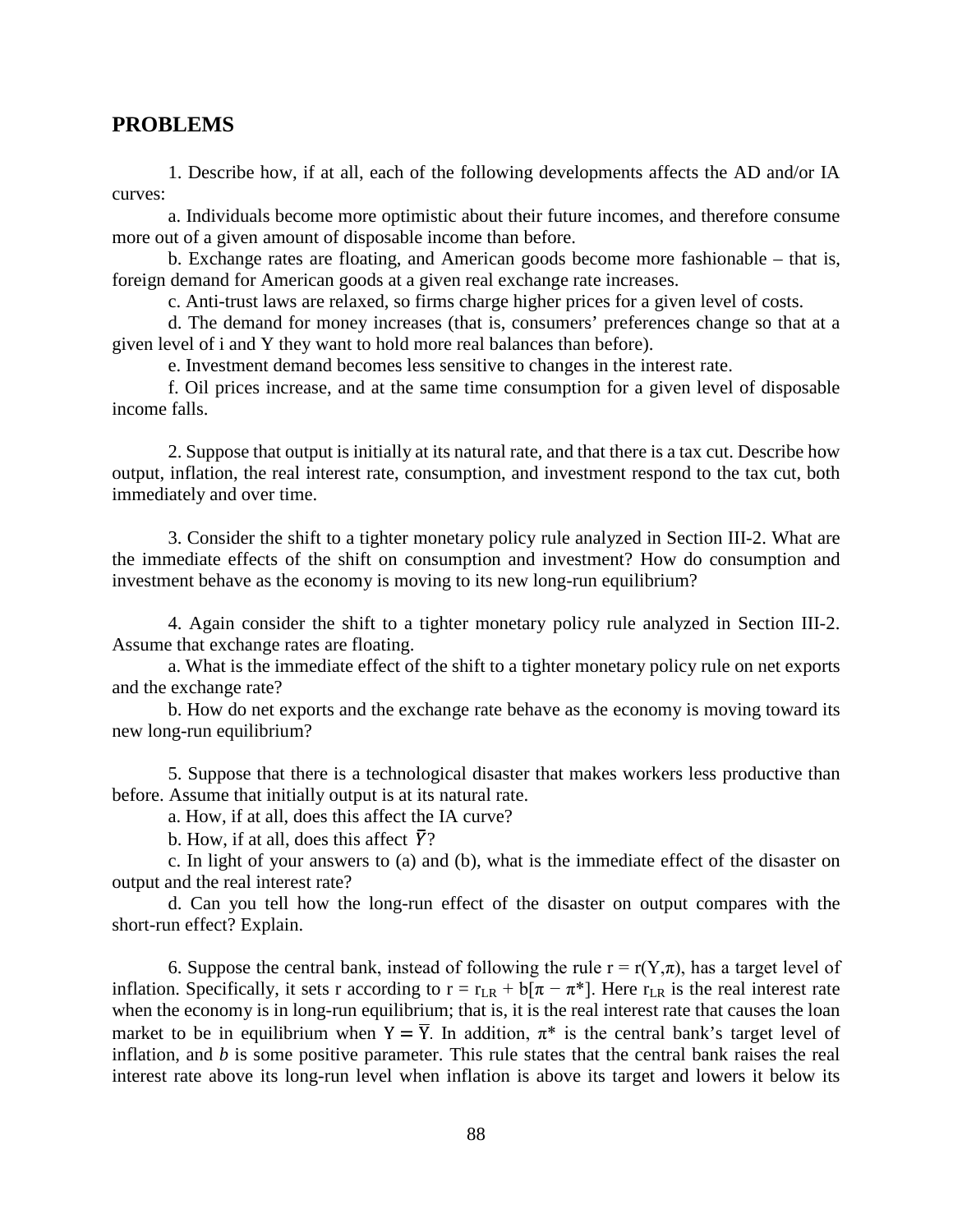long-run level when inflation is below its target.

a. With this monetary policy rule, is the MP curve upward-sloping, flat, or downward-sloping? Explain.

b. Is the AD curve upward-sloping, flat, or downward-sloping? On the AD curve, what level of Y is associated with  $\pi = \pi^*$ ? Explain.

c. Suppose some development raises  $r_{LR}$  but does not change  $\overline{Y}$ . How, if at all, does this affect the AD curve?

d. Assume the economy starts in a situation where  $\pi = \pi^*$  and  $Y = \overline{Y}$ . Describe the immediate effects of each of the following developments on output, inflation, and the real interest rate:

i. Government purchases rise.

ii. There is an unfavorable inflation shock.

iii. The central bank reduces its inflation target,  $\pi^*$ .

7. Suppose that initially output equals its natural rate, and that inflation is therefore steady. Now suppose that there is a sudden loss of investor confidence in a country, so that there is a large increase in the net capital outflow at a given real interest rate. Further, suppose that, in addition to our usual assumptions, the real exchange rate matters for aggregate supply. Specifically, suppose that a rise in the real exchange rate (because it lowers the costs of firms that import some of their inputs) is a favorable inflation shock, and that a fall is an unfavorable shock. Finally, assume that exchange rates are floating.

a. How, if at all, does the loss of confidence affect the AD curve?

b. How, if at all, does the loss of confidence affect the IA line?

9. Multiple choice: Our baseline assumption about the behavior of inflation is:

a. When output is above normal, inflation is rising.

b. When output is rising, inflation is rising.

c. When output is above normal, inflation is positive.

d. When output is rising, inflation is positive.

10. Multiple choice: When the economy is in long-run equilibrium:

a. Output is equal to potential output.

b. Inflation is steady.

c. The real interest rate is given by the point on the IS curve where  $Y = \overline{Y}$ .

 $d.$  (a) and (b) only.

e. All of the above.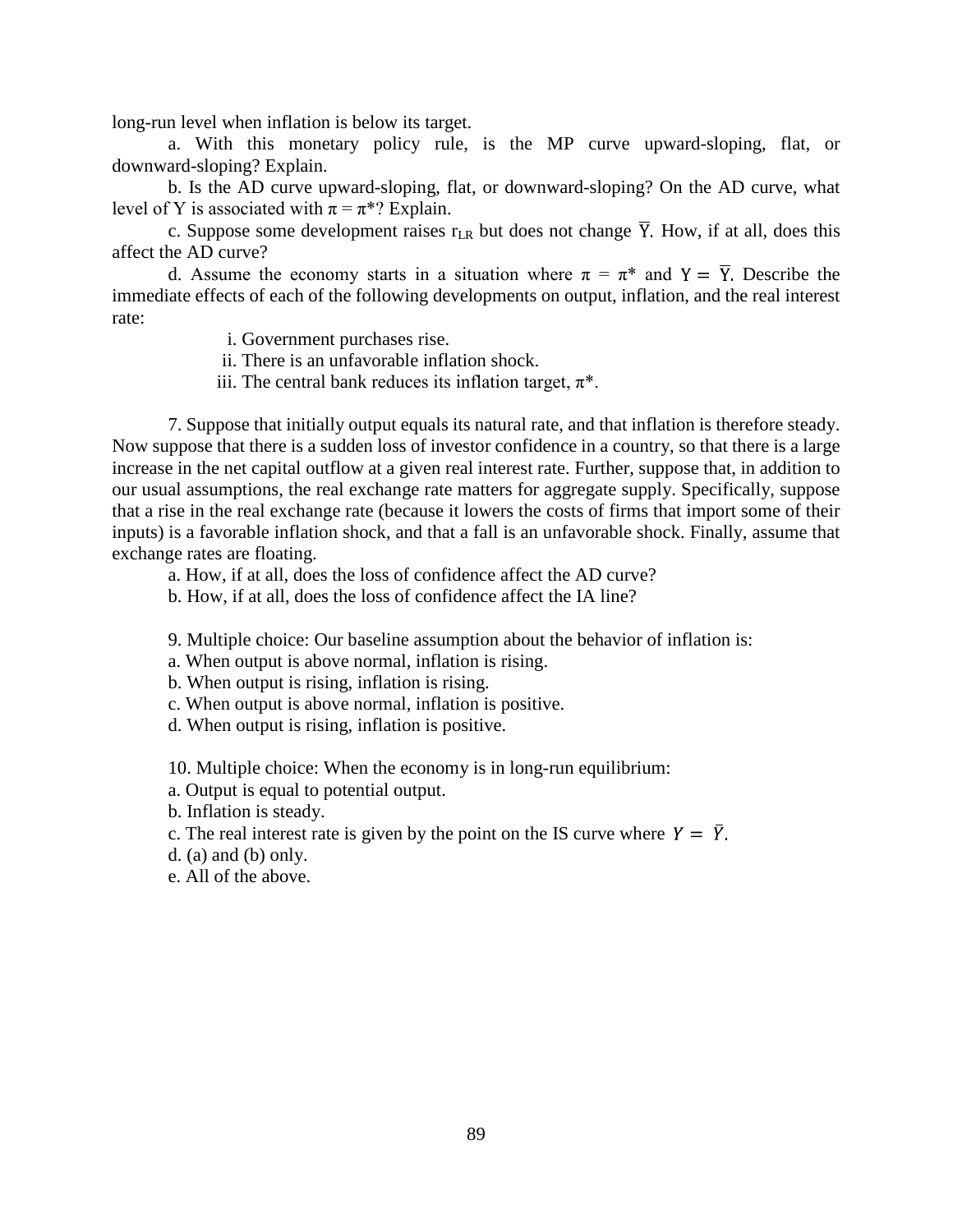# **IV The Liquidity Trap**

The central bank's ability to control the real interest rate plays a critical role in the model of Section III. Actions by the central bank to raise the real interest rate when output is above its natural rate restrain demand, and so bring output back in line with its normal capacity. As a result, inflation does not rise to higher and higher levels. Likewise, moves by the central bank to stimulate the economy by cutting the real interest rate when output is below normal prevent the economy from spiraling off to depression and deflation.

The most straightforward channel through which changes in the money supply by the central bank affect the real interest rate is by changing the nominal interest rate. An increase in the money supply generally leads to a lower nominal rate. And since monetary expansion does not lower expected inflation, the real interest rate falls as well.

But the nominal interest rate cannot be negative. Thus if the nominal rate is zero, the first and most direct step in the process through which increases in the money supply lower the real interest rate is gone. Such a situation is known as a *liquidity trap*.

The liquidity trap was long thought to be an unusual possibility that was important mainly for understanding the Great Depression. But nominal interest rates have been close to zero in Japan since the late 1990s. And, crucially, from late 2008 to the present writing (January 2012), they have been close to zero in many of the world's advanced economies—including the United States, the United Kingdom, and the Euro area, as well as Japan. Thus the liquidity trap is no longer a historical curiosity. As we will see, it raises complicated issues and is essential to understanding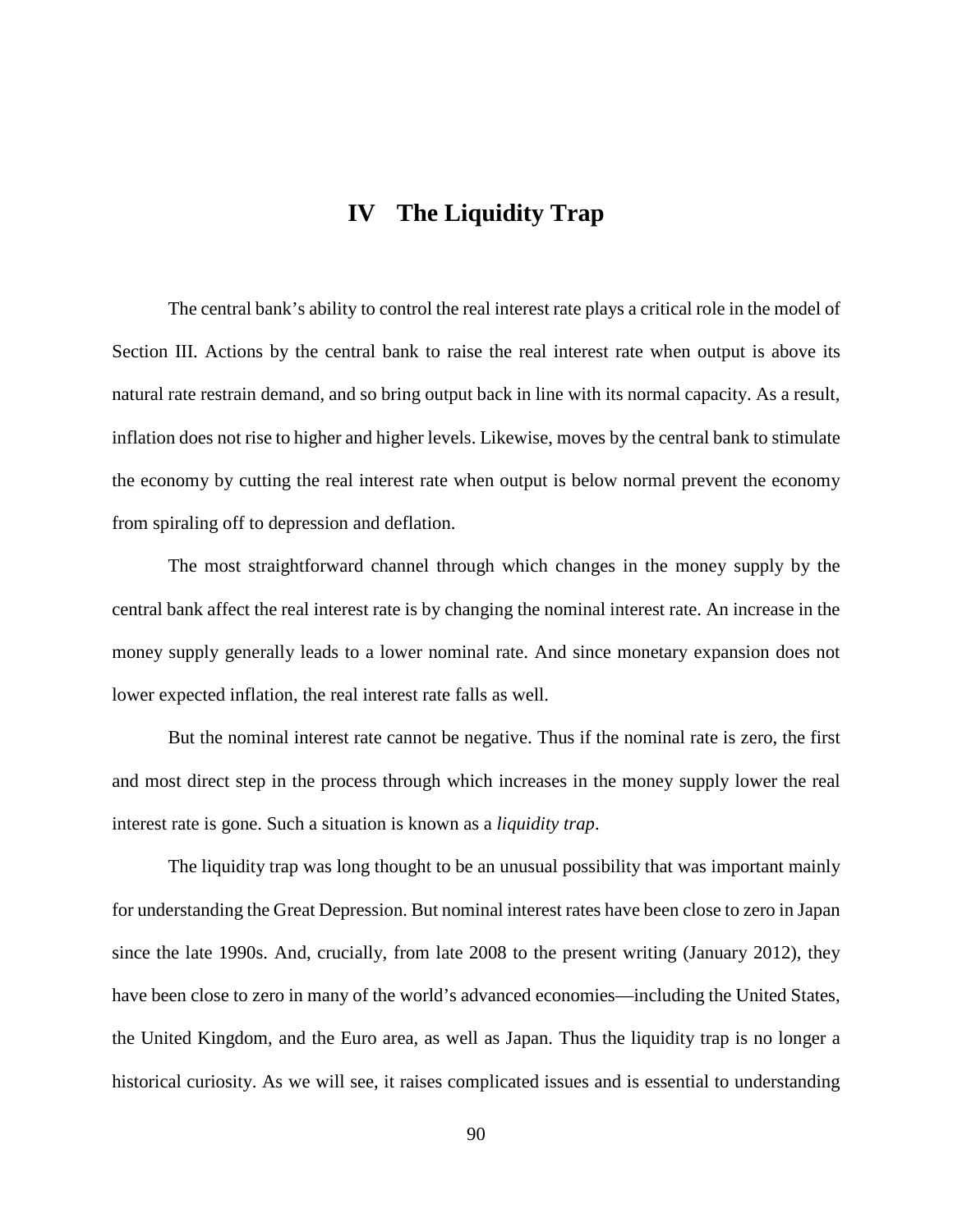the prolonged and severe slump we are currently experiencing.

## **IV-1 A Model of the Liquidity Trap**

## **The Zero Lower Bound on Nominal Interest Rates**

Think about what would happen if every bank was offering a nominal interest rate on deposits of negative 5 percent. If you deposited \$1000 and left it untouched, at the end of the year, your balance would be \$950. Since no bank was offering a higher return, would you go ahead and make the deposit? The answer is almost surely no, because you have a way of earning a zero nominal return for sure: instead of making the deposit, you could hold onto your assets in the form of currency. A year from now, the nominal value (that is, the value measured in dollars) of a thousand dollars of currency will still be a thousand dollars. Thus you would not make the deposit. It follows that the prevailing nominal interest rate cannot be negative 5 percent.

This discussion suggests that, realistically, nominal interest rates could be *slightly* negative: you might be willing to accept a small negative return to avoid the costs of keeping your currency holdings safe (such as buying a safe or renting a safety deposit box) and for the convenience of easy access to your assets. The key implication of this discussion, however, is that there is *some* lower bound on the nominal interest rate.

To analyze the consequences of this lower bound, it is easiest to model the lower bound as being at exactly zero. Making the more realistic assumption that it is a small negative number would complicate the analysis without generating any important additional insights.

Thus, we have a key assumption: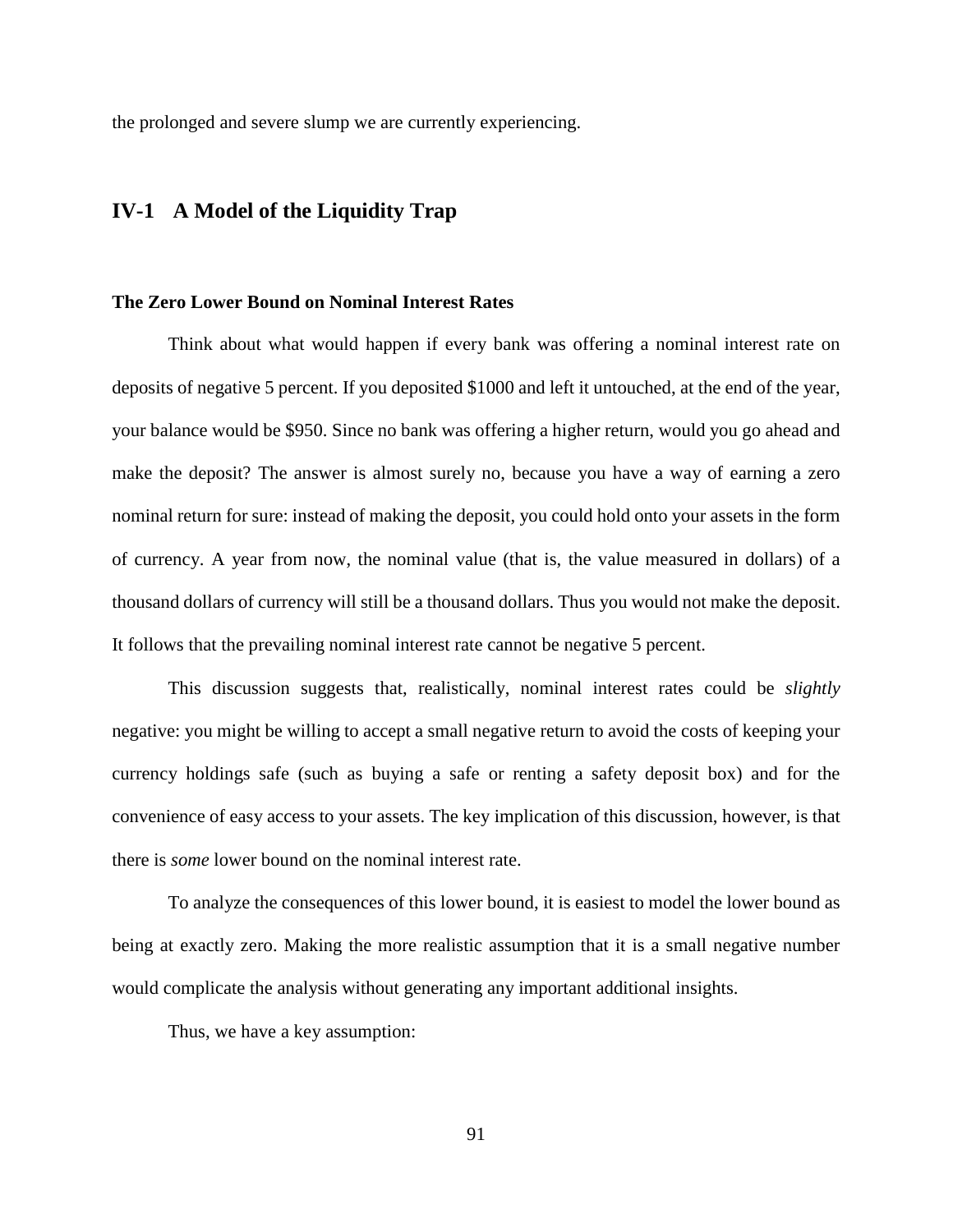*The nominal interest rate cannot be negative*.

The zero lower bound on the nominal interest rate affects the behavior of the real interest rate. Recall that our baseline assumption is that the central bank sets the real interest rate as an increasing function of output and inflation:  $r = r(Y,\pi)$ . By definition, the real interest rate is the nominal rate minus expected inflation:  $r = i - \pi^e$ . Since the nominal rate cannot be negative, it follows that the real rate cannot be less than  $-\pi^e$ . If the central bank wants to set the real interest rate below this level, it will not be able to. In short, the zero lower bound on the nominal interest rate may prevent the central bank from setting the real interest rate at the level it desires.

It is natural to assume that if the central bank's desired real interest rate is below the lowest possible level, the central bank will make the real rate as low as it can. That is, we assume that if the central bank's real interest rate rule calls for a negative nominal interest rate, it will set the nominal rate to zero.

Thus we have:

*If the central bank is able to set the real interest rate according to its rule,*  $r = r(Y, \pi)$ *, it will do so. But if achieving the desired real interest rate would require a negative nominal interest rate, it will set the nominal interest rate to zero, and so set the real interest rate to –π<sup>e</sup> .* 

We can express this mathematically as:

$$
r = \begin{cases} r(Y, \pi) & \text{if } r(Y, \pi) + \pi^e \ge 0. \\ -\pi^e & \text{otherwise.} \end{cases}
$$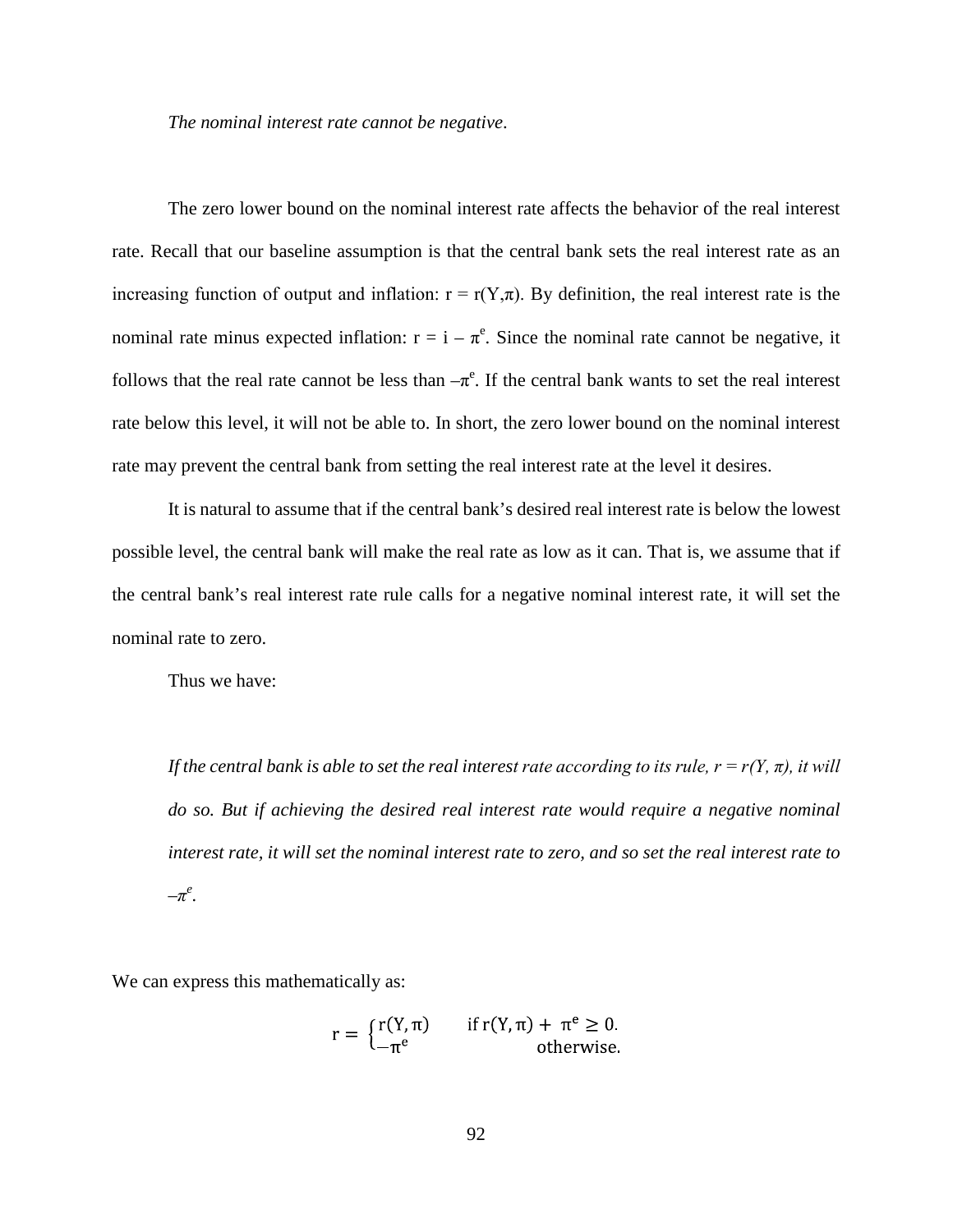## **The Behavior of Expected Inflation**

This discussion implies that when monetary policy is constrained by the zero lower bound, the real interest rate is determined by expected inflation. Thus we need to consider the determination of expected inflation.

Our basic assumptions about actual inflation is that inflation at a point in time is fixed, and that it rises, falls, or holds steady over time depending on whether output is above, below, or equal to its natural rate. Because inflation changes smoothly, a natural starting point for modeling expected inflation is to assume that it equals actual inflation. That will be our baseline assumption:

*At any point in time, expected inflation equals actual inflation*.

Later, we will consider what happens if expected inflation differs from actual inflation.

### **The MP Curve in the Presence of the Zero Lower Bound**

We are now in a position to analyze the effects of the zero lower bound. Since the bound affects the central bank's control of the real interest rate, the place it will enter the model is the MP curve, and from there the AD curve. Thus we will start by considering the MP curve.

The effect of the zero lower bound is shown in Figure IV-1. Recall that the MP curve is drawn for a given inflation rate. The dashed line in the figure shows the real interest rate the central bank would like to set at the given inflation rate as a function of output. It has its usual upward-sloping form. The zero lower bound, however, means that there is a lower limit to the real interest rate at the given inflation rate: because the nominal interest rate cannot be negative (and because expected inflation is assumed to equal actual inflation), the real rate cannot be less than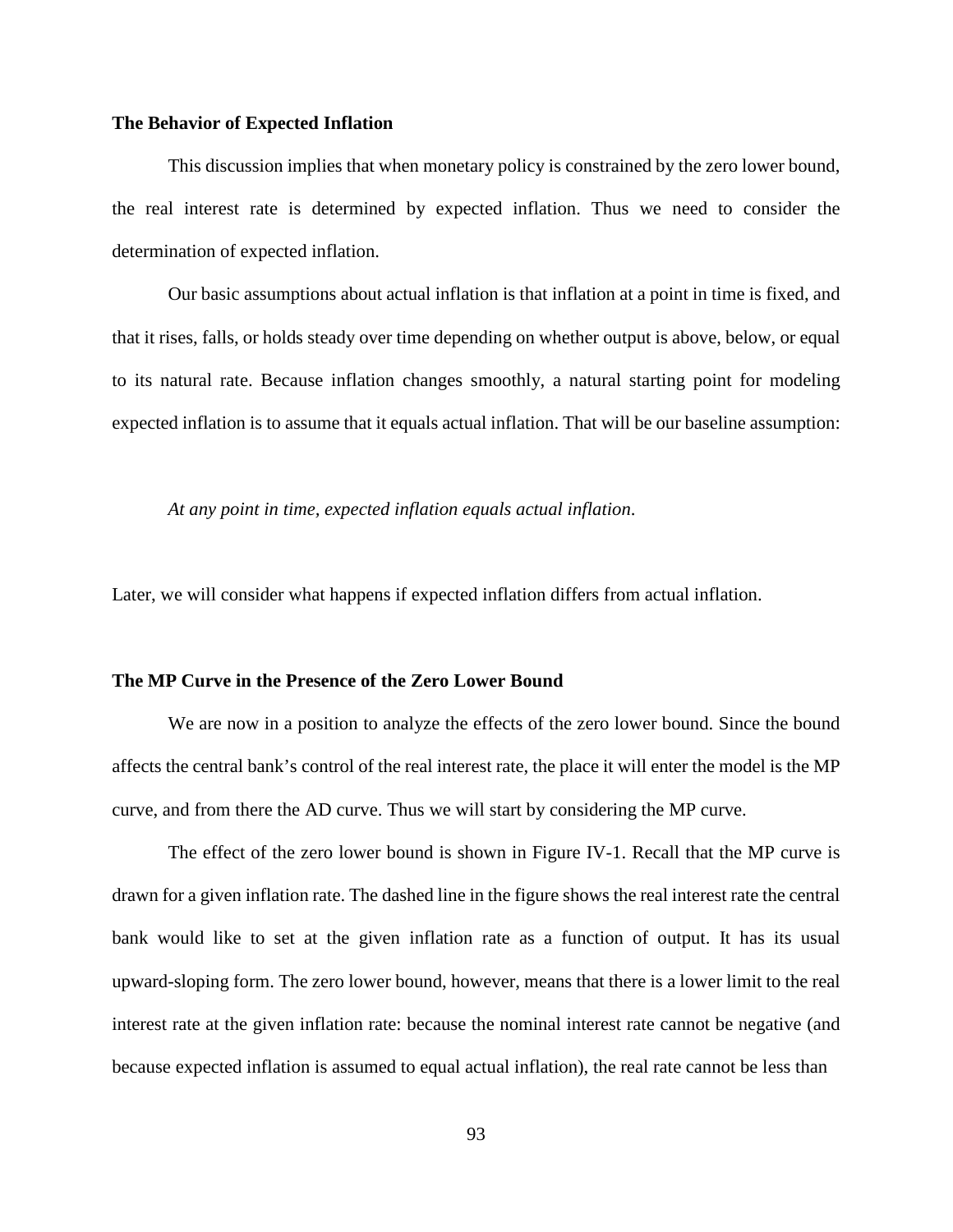

Figure IV-1. The Derivation of the MP Curve in the Presence of the Zero Lower Bound

 $0 - \pi$ . This lower limit is shown by the dotted line in the figure.

When the real rate the central bank would like to set is above  $0 - \pi$ , the zero lower bound causes no problems. In this case the central bank sets the real rate to the desired level. Thus for higher values of Y, the real interest rate is given by the point on the dashed line. But when the central bank's desired real rate would require a negative nominal rate, it cannot do this, and so it sets the nominal rate to zero. Thus for lower values of Y, the real interest rate is given by the point on the dotted line. The information is summarized in Figure IV-2. It shows that the zero lower bound makes the MP curve flat for low values of Y, then upward-sloping as usual.

Notice the strong resemblance between the MP curve here and the  $\widetilde{MP}$  curve in the model of fixed exchange rates in Section II-4. Both curves are first flat, then upward-sloping. And in both cases, the reason is that there is a lower bound on the real interest rate. Here, it comes from the fact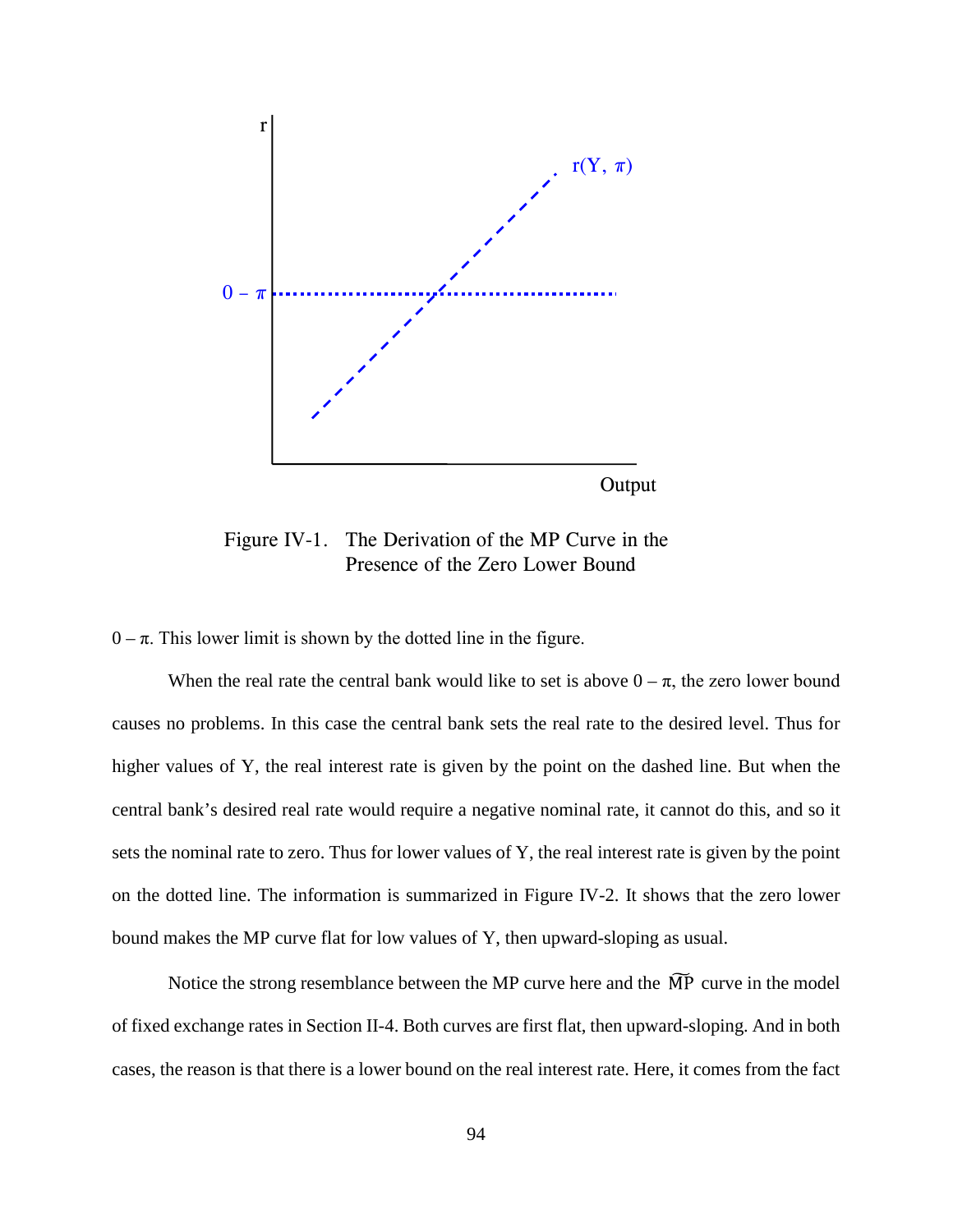

Figure IV-2. The MP Curve in the Presence of the Zero Lower Bound

the nominal interest rate cannot be negative and expected inflation is given; in Section II-4, it comes from the fact that too low a real interest rate would cause reserve losses for the central bank, and so make maintaining the fixed exchange rate impossible.

There is, however, a crucial difference between the two cases. Under fixed exchange rates, the central bank can eliminate the lower bound on the real interest rate by abandoning its exchange rate peg. But the central bank cannot eliminate the lower bound on the nominal interest rate. As a result, the zero lower bound raises much more challenging issues.

#### **The AD Curve in the Presence of the Zero Lower Bound**

The AD curve comes from considering the IS and MP curves for different inflation rates. Specifically, it shows the level of Y at the intersection of the IS and MP curves as a function of the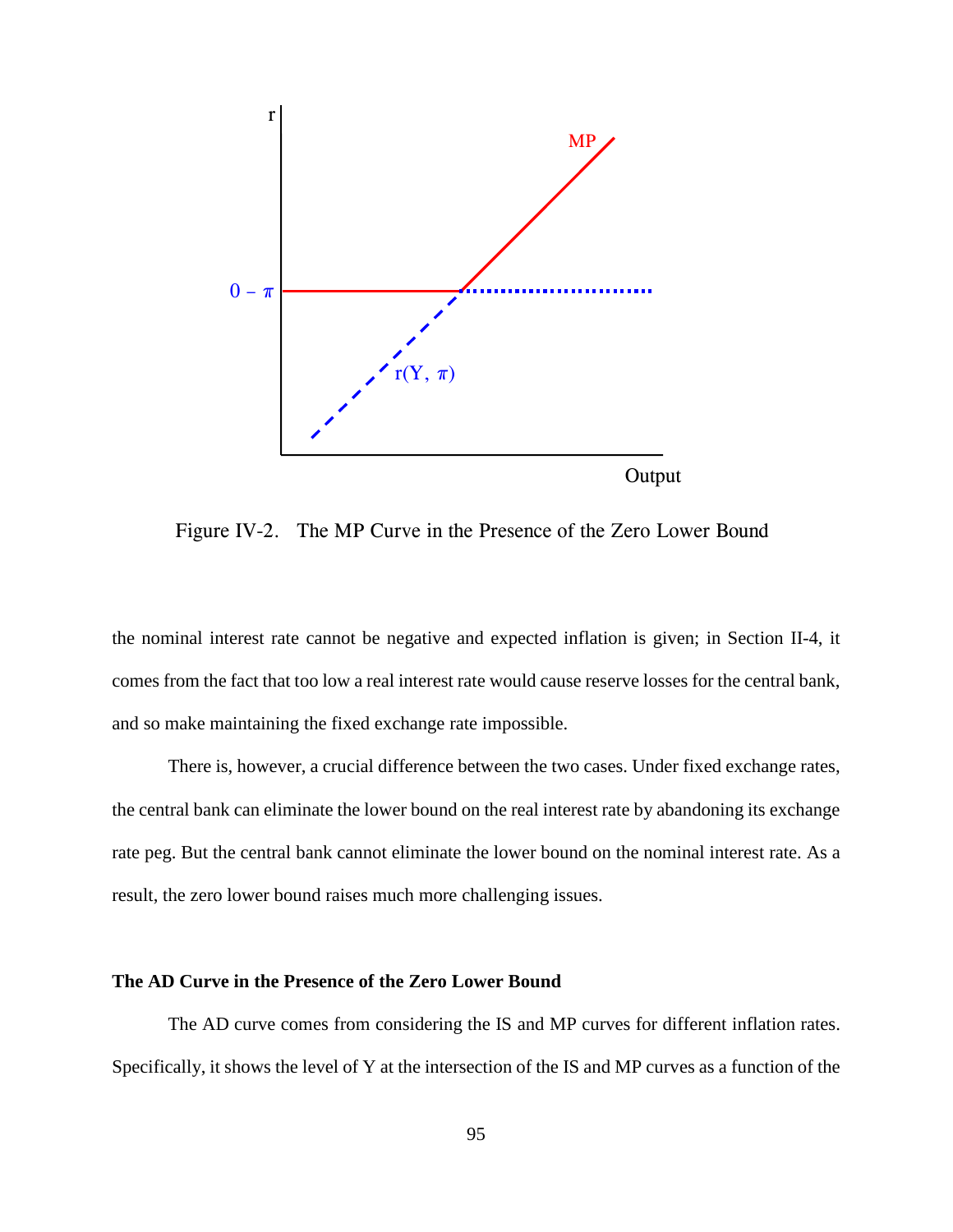inflation rate. Thus to figure out how the zero lower bound on the nominal interest rate affects the AD curve, we need to bring in the IS curve and consider different inflation rates.

The zero lower bound affects how the real interest rate is determined, but it does not affect the demand for goods at a given real rate. Thus it does not affect the IS curve, and so that curve retains its usual downward-sloping form.

Suppose that the first inflation rate we consider, which we will call  $\pi_0$ , implies that the IS and MP curves intersect in the upward-sloping part of the MP curve. This is shown in the upper panel of Figure IV-3. We denote the MP curve corresponding to this inflation rate by MP( $\pi_0$ ). (The IS curve, in contrast, is unaffected by inflation, and so does not need a special label.) The intersection of the IS and MP curves determines output at the assumed inflation rate, which we will call Y<sub>0</sub>. The fact that output equals Y<sub>0</sub> when  $\pi = \pi_0$  is shown in the bottom panel of the figure.

Now consider what happens with a slightly lower inflation rate,  $\pi_1$ . This affects the IS-MP diagram via the MP curve. To see how, consider each part of the MP curve separately. The lower inflation rate means, as usual, that the real interest rate the central bank *wants* to set at a given level of output is lower than before. Thus the upward-sloping portion of the MP curve shifts down. But when inflation is lower,  $0 - \pi$  is higher. Thus the lowest possible interest rate rises, and so the flat portion of the MP curve shifts up. Intuitively, when inflation is lower, the real interest rate corresponding to a zero nominal rate is less negative – that is, it is higher.

The MP curve corresponding to an inflation rate of  $\pi_1$  is shown as MP( $\pi_1$ ) in Figure IV-3.  $MP(\pi_1)$  and the IS curve (which is unaffected by inflation) intersect on the upward-sloping portion of the MP curve. The resulting level of output,  $Y_1$ , is greater than  $Y_0$ . All of this is shown in the figure.

As the level of inflation we consider falls, the upward-sloping part of the MP curve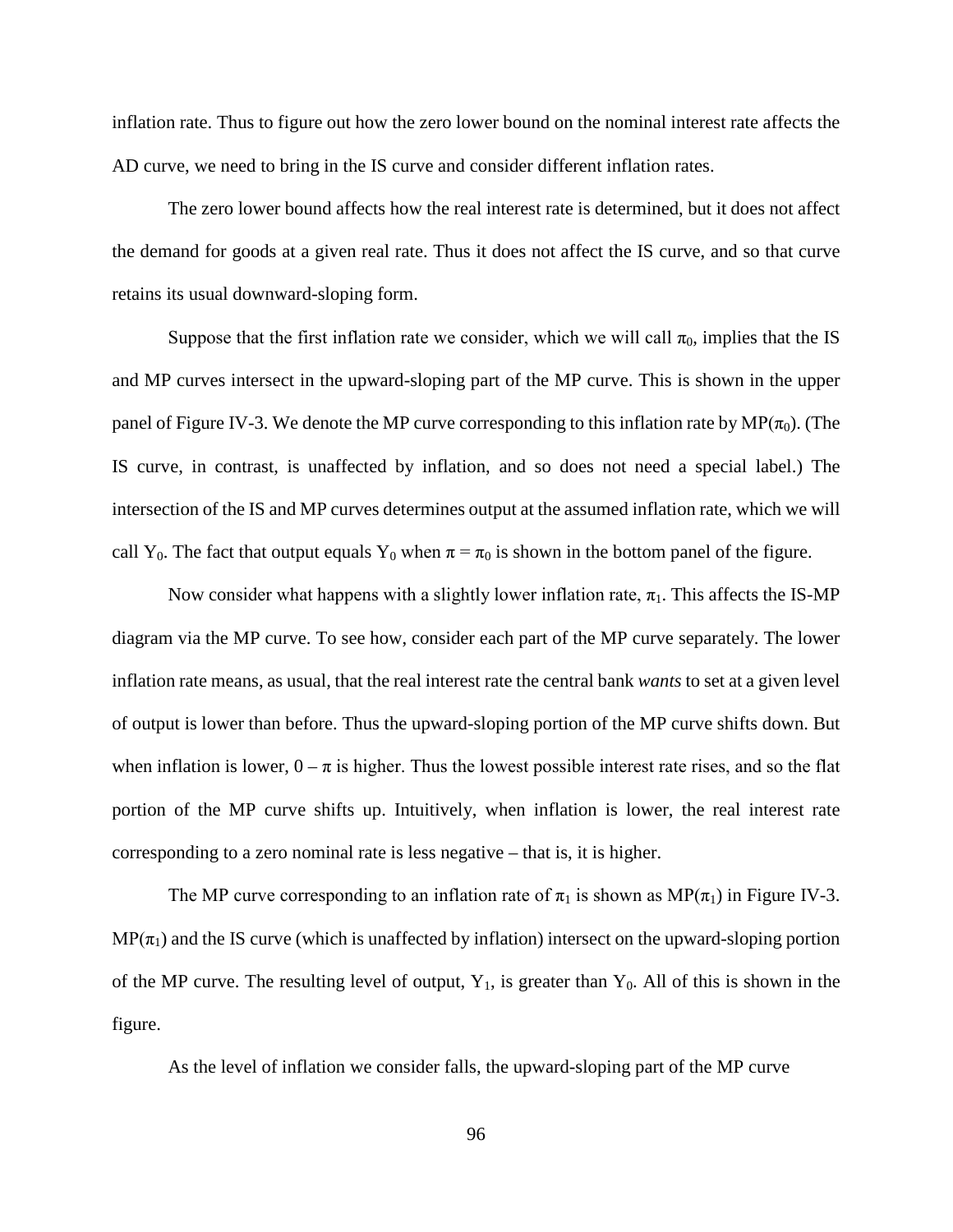

Figure IV-3. The Derivation of the AD Curve in the Presence of the Zero Lower Bound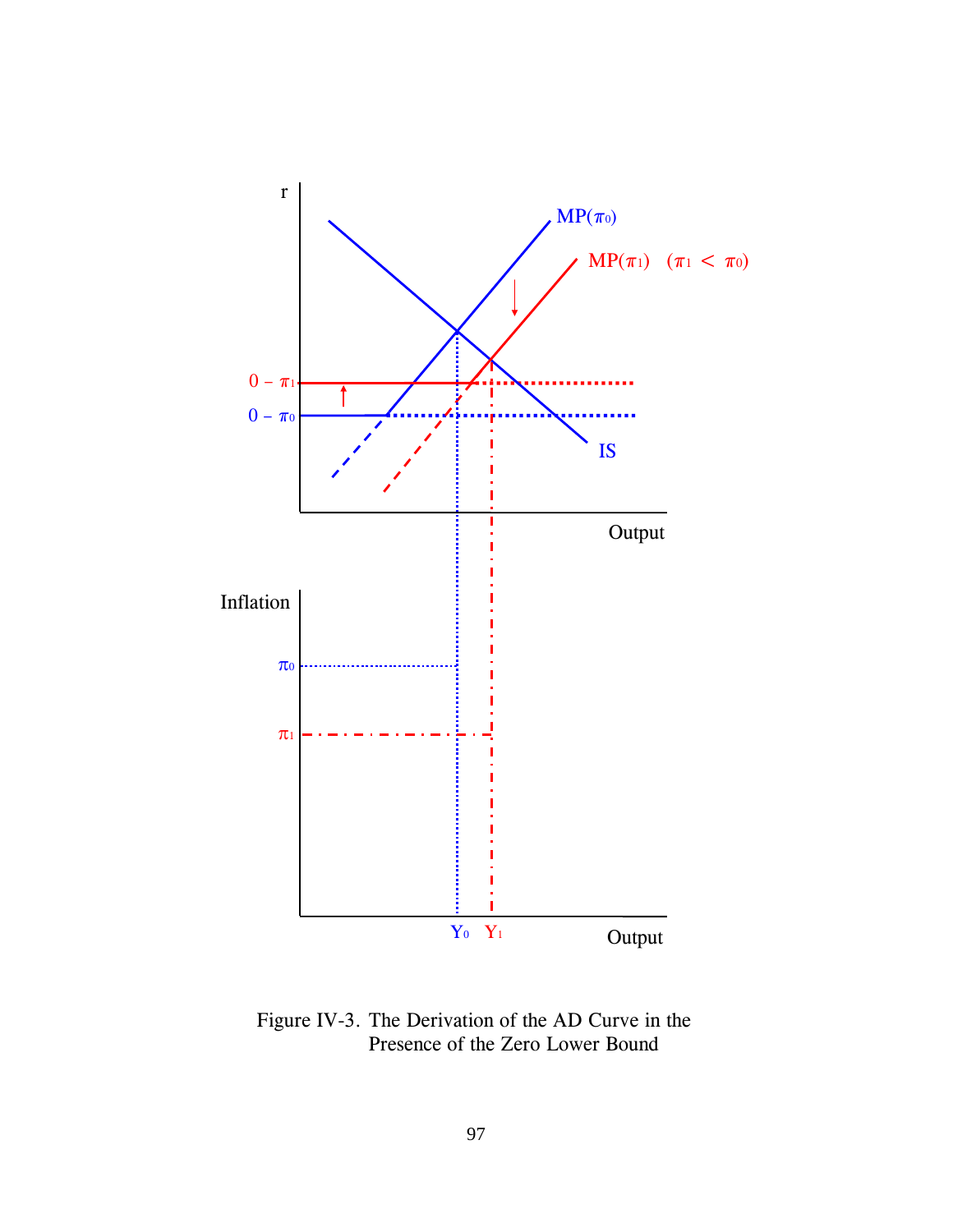continues to shift down and the flat part continues to shift up. Eventually we reach an inflation rate, which we call  $\pi_2$ , such that the IS and MP curve meet at the kink of the MP curve. This is shown in Figure IV-4. The corresponding level of output is  $Y_2$ . For all inflation rates above  $\pi_2$ , the zero lower bound does not prevent the central bank from doing what it wants, and so we have the conventional downward-sloping relationship between inflation and output. This is shown in the bottom panel of Figure IV-4.

But now consider an inflation rate that is less than  $\pi_2$ , which we will call  $\pi_3$ . Figure IV-5 shows what happens. Again, the lower level of inflation means that the upward-sloping part of the MP curve shifts down and the flat part shifts up. But now this means that the IS and MP curves intersect on the flat part of the MP curve. As a result, output when inflation is  $\pi_3$  is less than when inflation is  $\pi_2$ . This is shown in the bottom panel of the figure. It shows that once the inflation rate we consider falls below  $\pi_2$ , the AD curve slopes up. And if we considered an inflation rate less than  $\pi_3$ , the flat portion of the MP curve would be even higher, and so output at the intersection of the IS and MP curves would be even lower.

Figure IV-6 summarizes what we have found about the AD curve when we account for the fact that the nominal interest rate cannot be negative. For higher levels of inflation, it has its usual downward-sloping form. But at some level of inflation, it turns and becomes upward-sloping. Intuitively, as long as inflation is not too low, the real interest rate is determined by the central bank's usual rule for its desired interest rate, and so the real interest rate falls when inflation falls. But when inflation is sufficiently low, the zero lower bound prevents the central bank from following its rule. Instead, it sets the real interest rate at the lowest level it can, which is minus the inflation rate. As a result, a fall in the inflation rate (which corresponds to a rise in minus the inflation rate) forces the central bank to raise the real interest rate, and thus to reduce demand.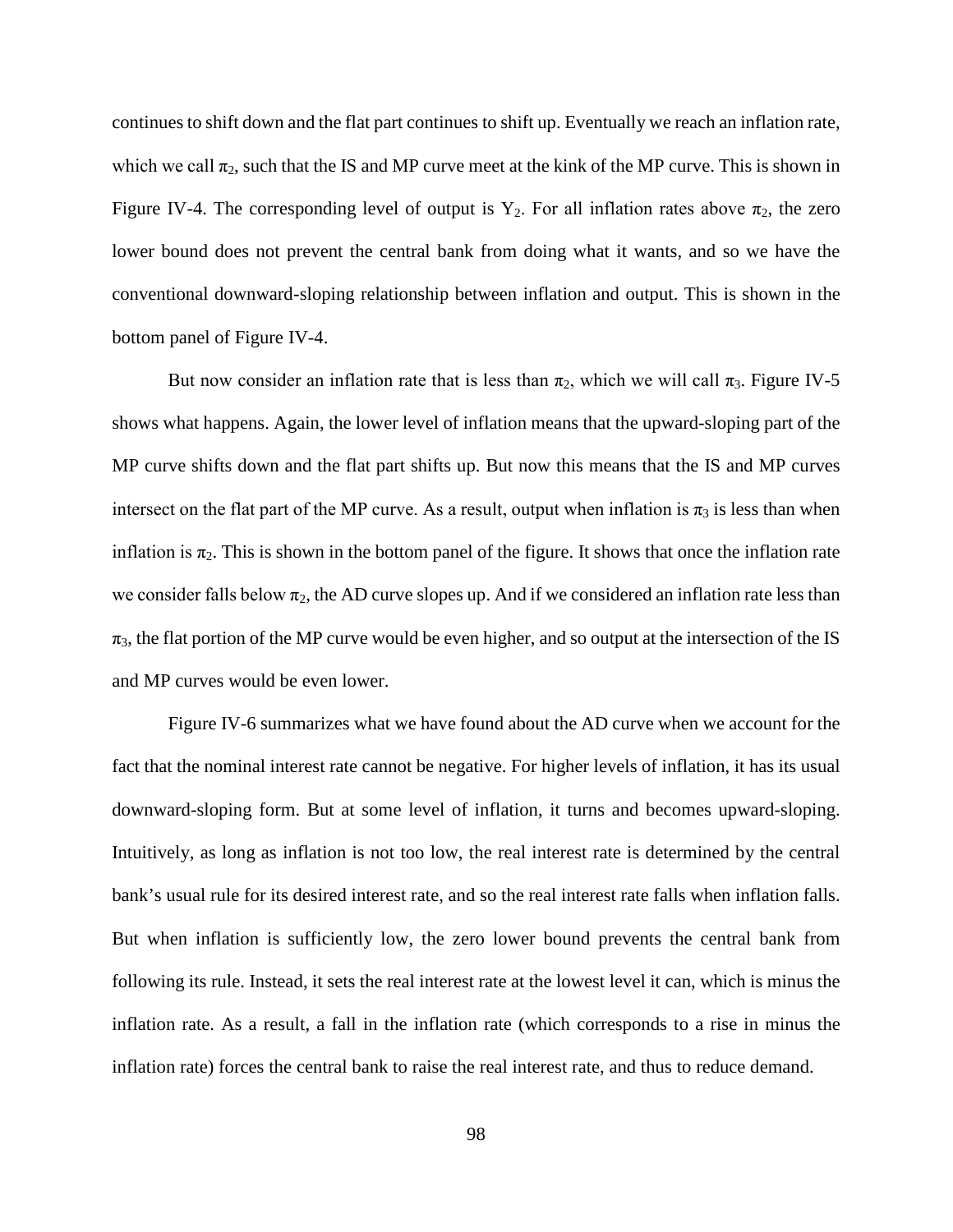

Figure IV-4. The Derivation of the AD Curve in the Presence of the Zero Lower Bound (Continued)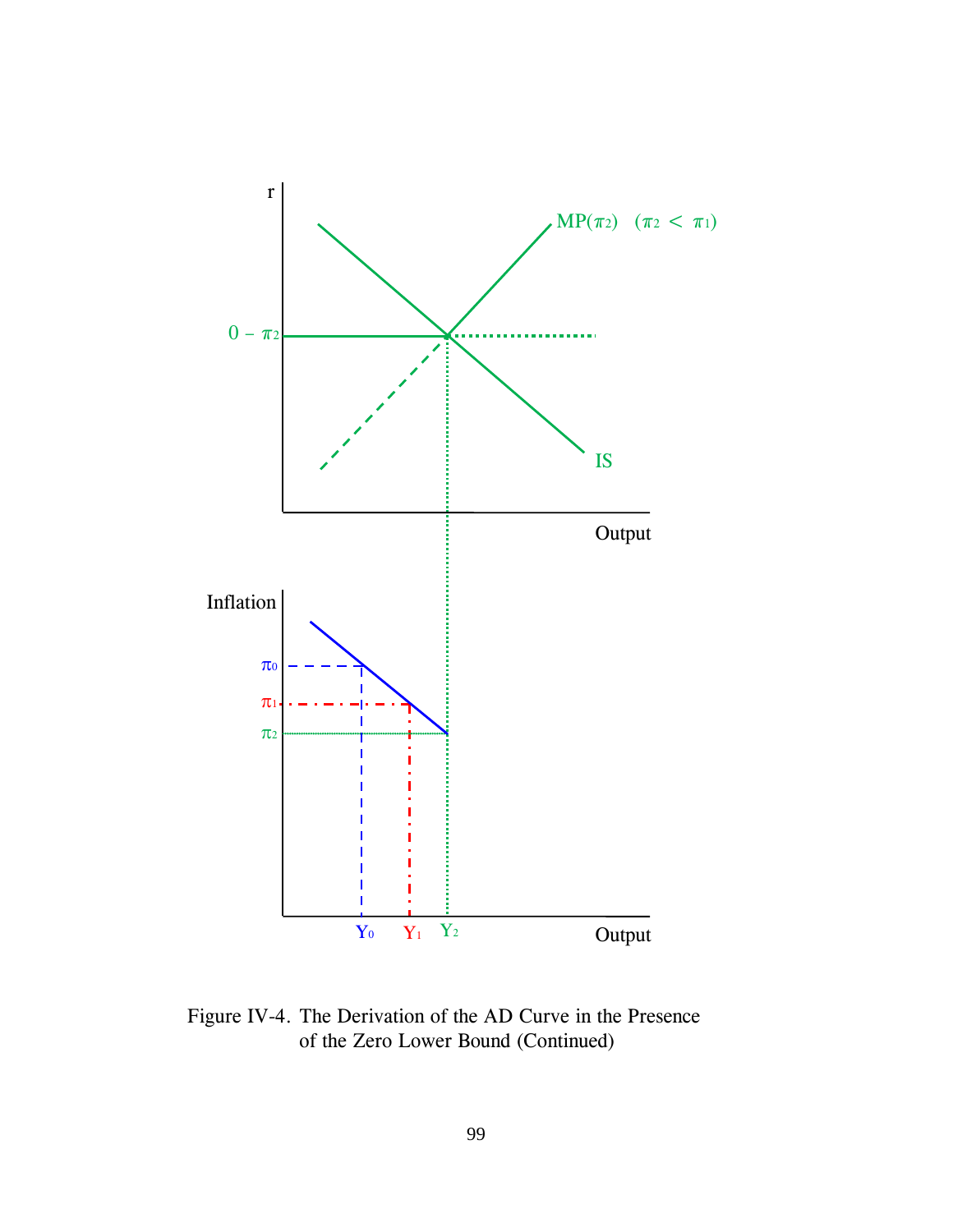

Figure IV-5. The Derivation of the AD Curve in the Presence of the Zero Lower Bound (Concluded)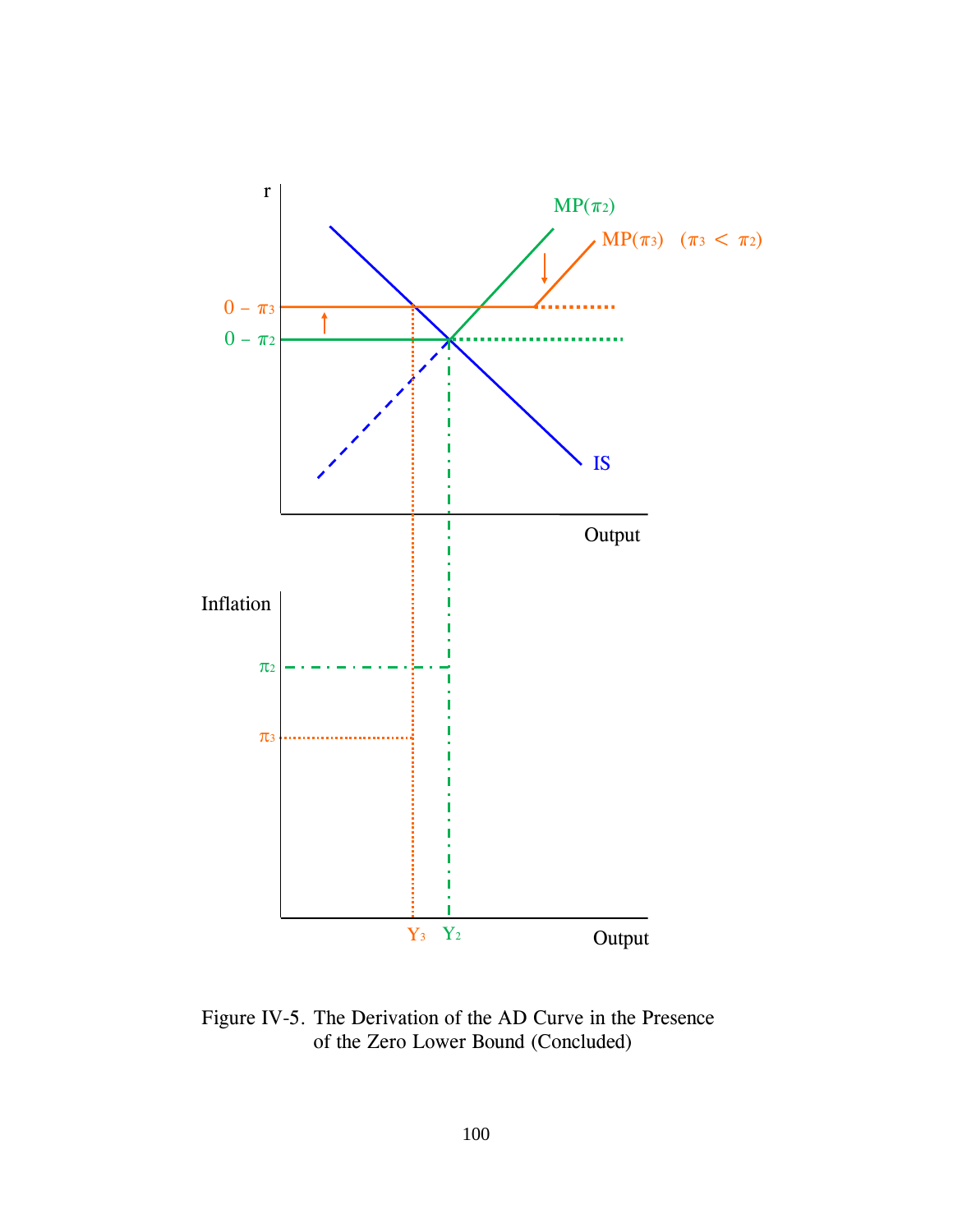

Figure IV-6. The AD Curve in the Presence of the Zero Lower Bound

## **Aggregate Supply**

The zero lower bound affects how the central bank conducts monetary policy, and so it affects the aggregate demand side of the economy. But it does not affect aggregate supply. Thus the behavior of inflation and of the IA curve is the same as before: inflation at a point in time is given, and it rises, falls, or stays the same over time depending on whether output is above, below, or equal to its natural rate.

# **IV-2 The Effects of a Large, Long-Lasting Fall in Aggregate Demand**

We are now ready to put our model to work. We will focus on an example that is essential to understanding the economic downturns of the Great Depression, Japan in the 1990s and 2000s,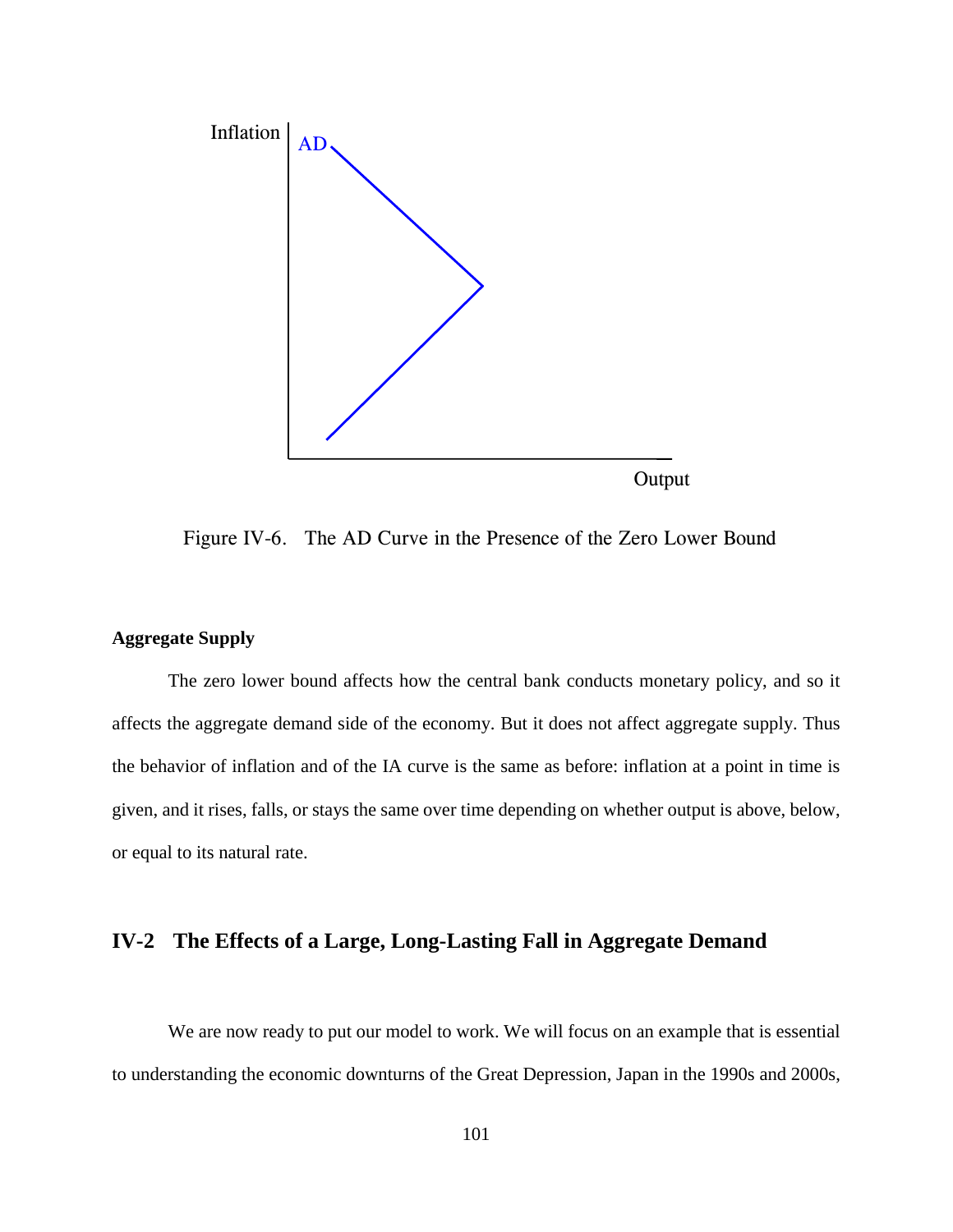and many countries in the past few years.

Suppose that initially the economy is in a conventional long-run equilibrium. Output is equal to its natural rate, and so inflation is steady. And, by assumption, at that combination of output and inflation the zero lower bound is not a binding constraint. This situation is shown in Figure IV-7. The fact that the initial situation is conventional implies that the economy is on the upward-sloping part of the MP curve and the downward-sloping part of the AD curve.

Notice that the diagram shows the flat portions of the MP curve and the upward-sloping portion of the AD curve. Since the zero lower bound always exists (even when it is not constraining monetary policy), those portions of the curves always exist. For most issues we are interested in (such as those that we discussed in Sections I through III), however, we are not concerned about the effects of the zero lower bound, and so for simplicity we do not show those parts of the curves. But here we are interested in how the zero lower bound will affect the economy, and so we show those portions of the curves from the outset.

In this situation, suppose there is a large leftward shift of the IS curve – so large that it now intersects the MP curve in its flat portion. In the United States, such a shift occurred as a result of a series of events over the course of 2007 and 2008. A sharp fall in house prices put large strains on financial institutions that had invested heavily in mortgage-backed securities and other housing-related assets, culminating in the bankruptcy of Lehman Brothers in September 2008. The resulting disruptions of credit markets, loss of credit availability, and the collapses of confidence led to very large falls in consumption at a given level of disposable income and in investment at a given level of the real interest rate – that is, to a very large leftward shift of the IS curve. By December, the Federal Reserve had cut its target for the nominal interest rate to essentially zero, where it remains three years later.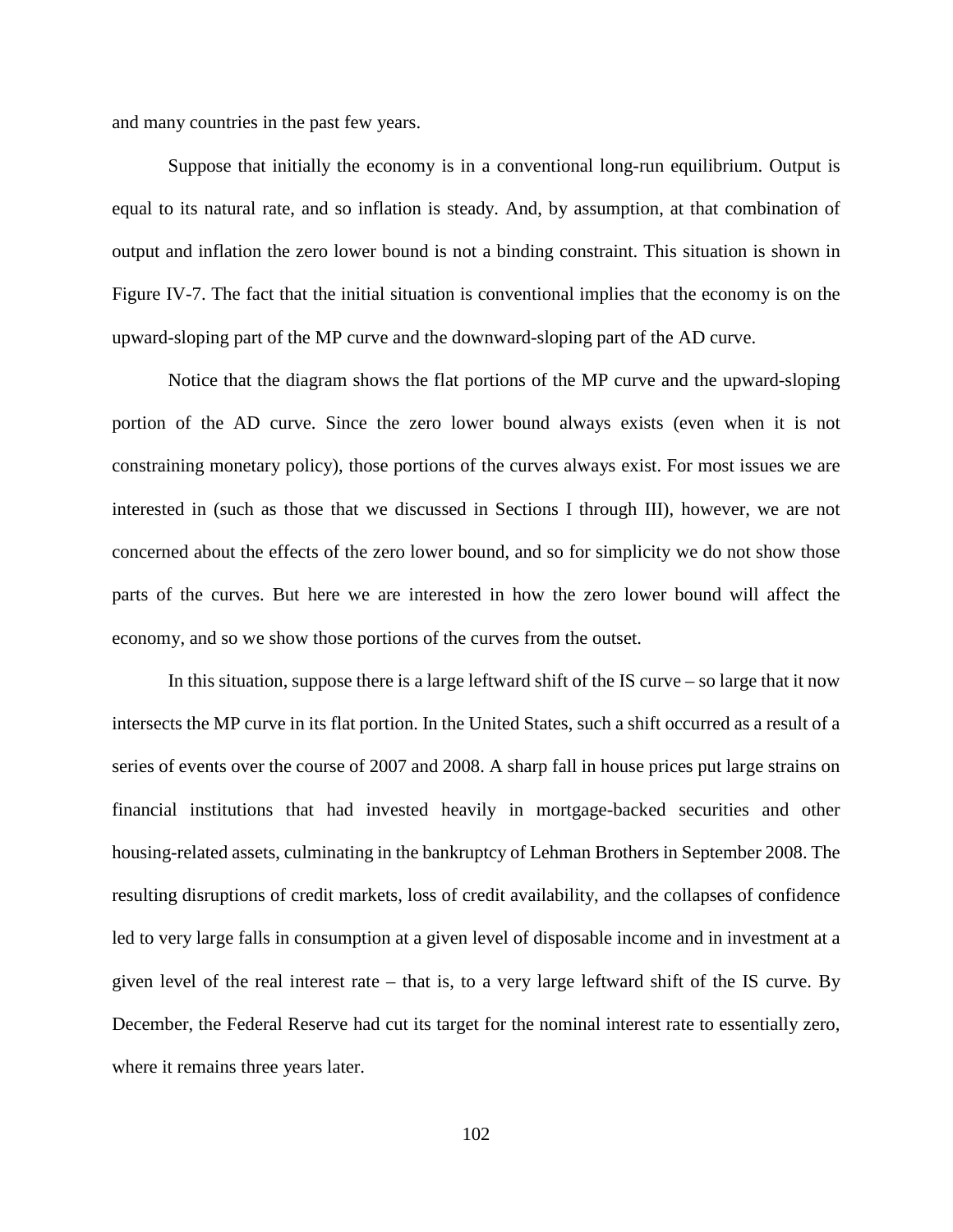

Figure IV-7. A Conventional Long-Run Equilibrium in the Presence of the Zero Lower Bound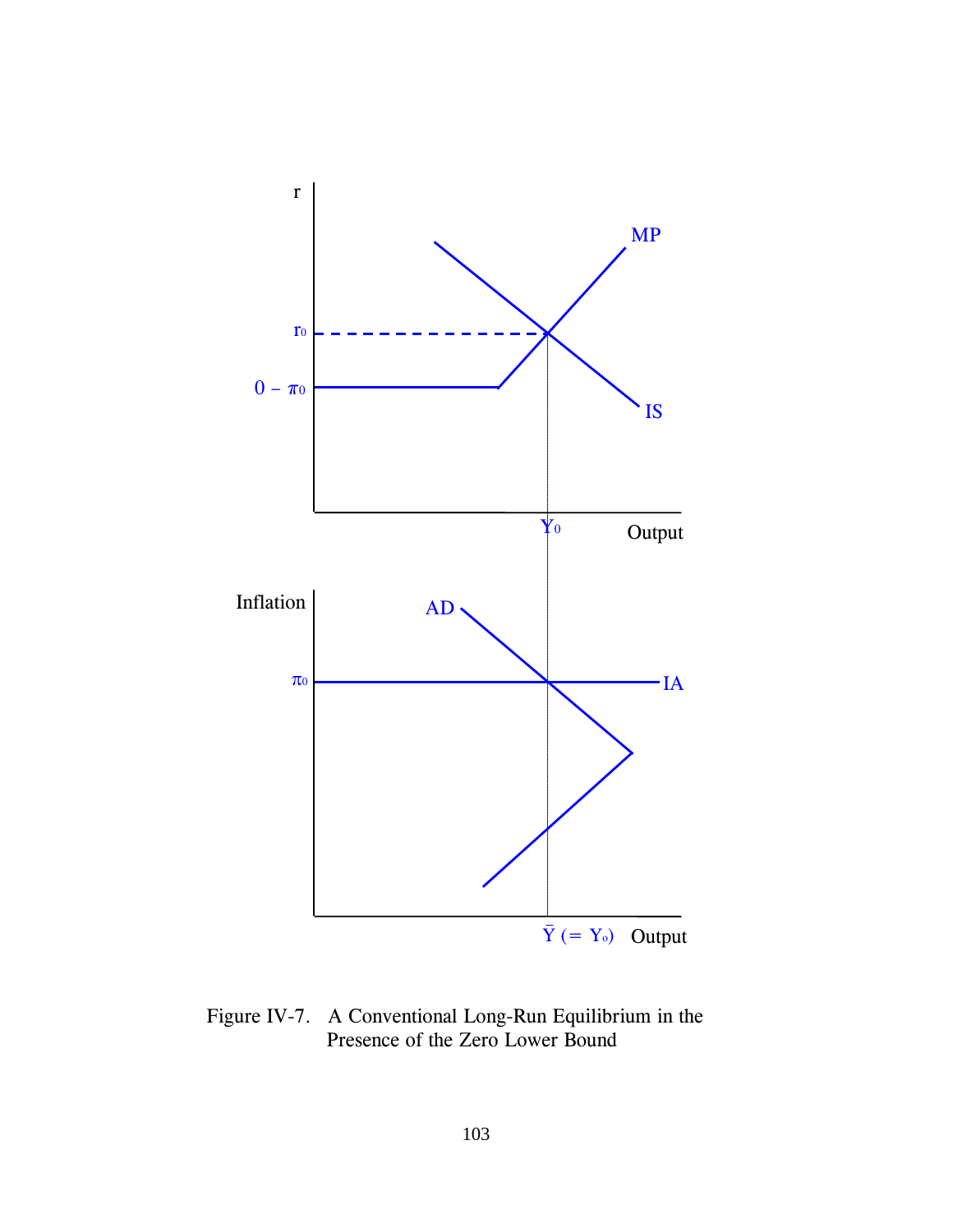For reasons that will become clear, we will focus on the case where the shift of the IS curve lasts for a substantial time but is not permanent. That is, we will assume that at some point the curve shifts back to the right by a substantial amount (the specifics of which we will discuss below).

#### **The Short Run**

Figure IV-8 shows the short-run effects of the large shift of the IS curve. The top part of the diagram shows two things. First, output at the initial inflation rate is lower than before; and second, for that inflation rate, the two curves now intersect in the flat part of the MP curve.

If we considered other inflation rates, we would find that at each rate, the leftward shift of the IS curve leads to lower output at that inflation rate. We would also find that if we considered high enough inflation rates,  $0 - \pi$  was sufficiently low, and the central bank's desired real interest rate for a given level of output was sufficiently high, that the new IS curve crossed the MP curve in its upward-sloping position.

The bottom panel of the figure shows the implications of this discussion for the AD curve and for output and inflation. First, the fact that output is lower at a given inflation rate means that the AD curve shifts to the left. Second, the fact that at the initial inflation rate the IS and MP curves cross on the flat position of the MP curve means that at that inflation rate, the AD curve is upward-sloping. Finally, the fact that for high enough inflation, the IS and MP curves intersect in the upward-sloping part of the MP curve means that the AD curve still has a downward-sloping piece.

Notice that the AD curve does not shift evenly to the left. Instead, the upward-sloping portion shifts more than the downward-sloping portion, and so the kink in the curve is now at a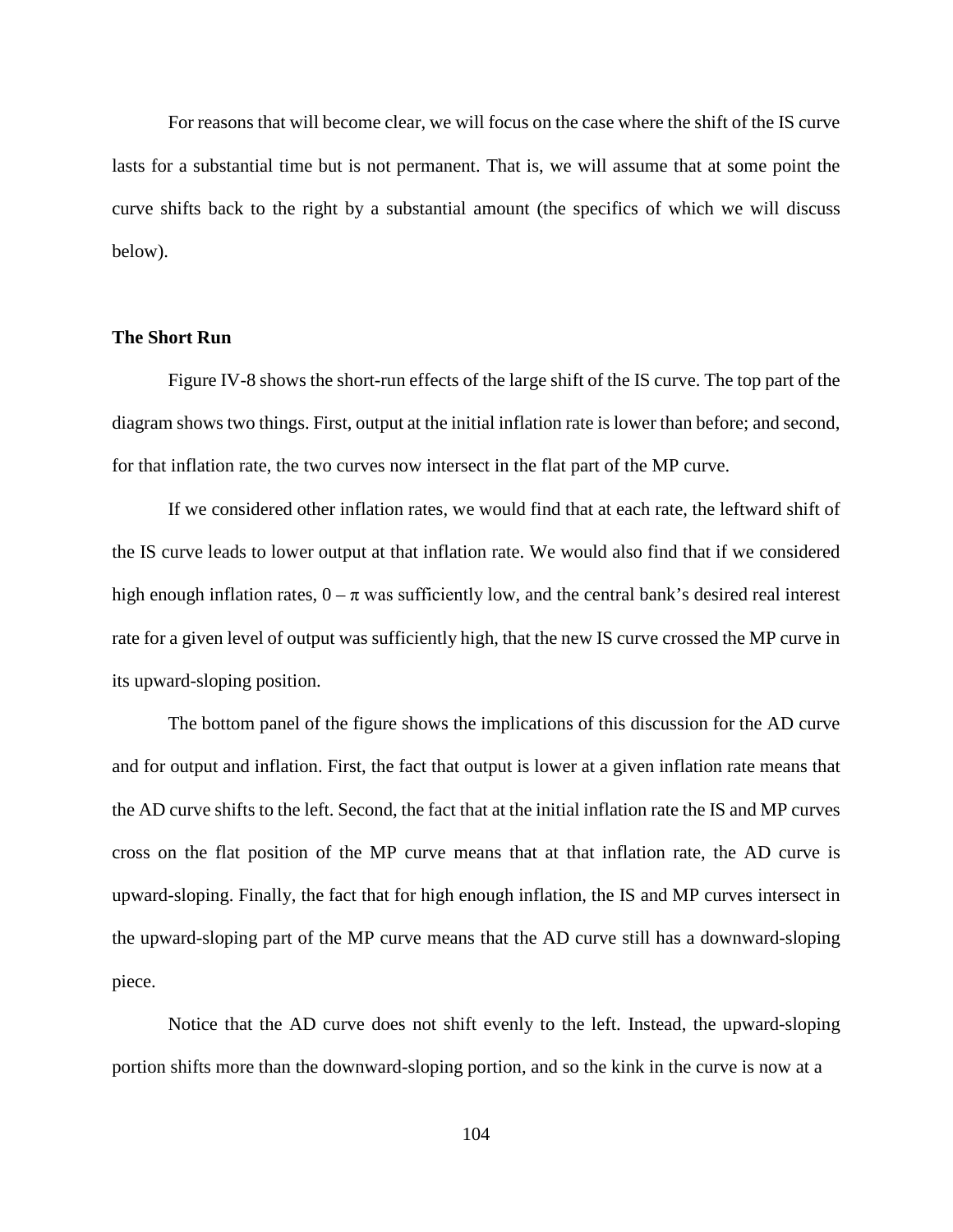

Figure IV-8. The Effects of a Large Shift of the IS Curve that Causes Monetary Policy to Hit the Zero Lower Bound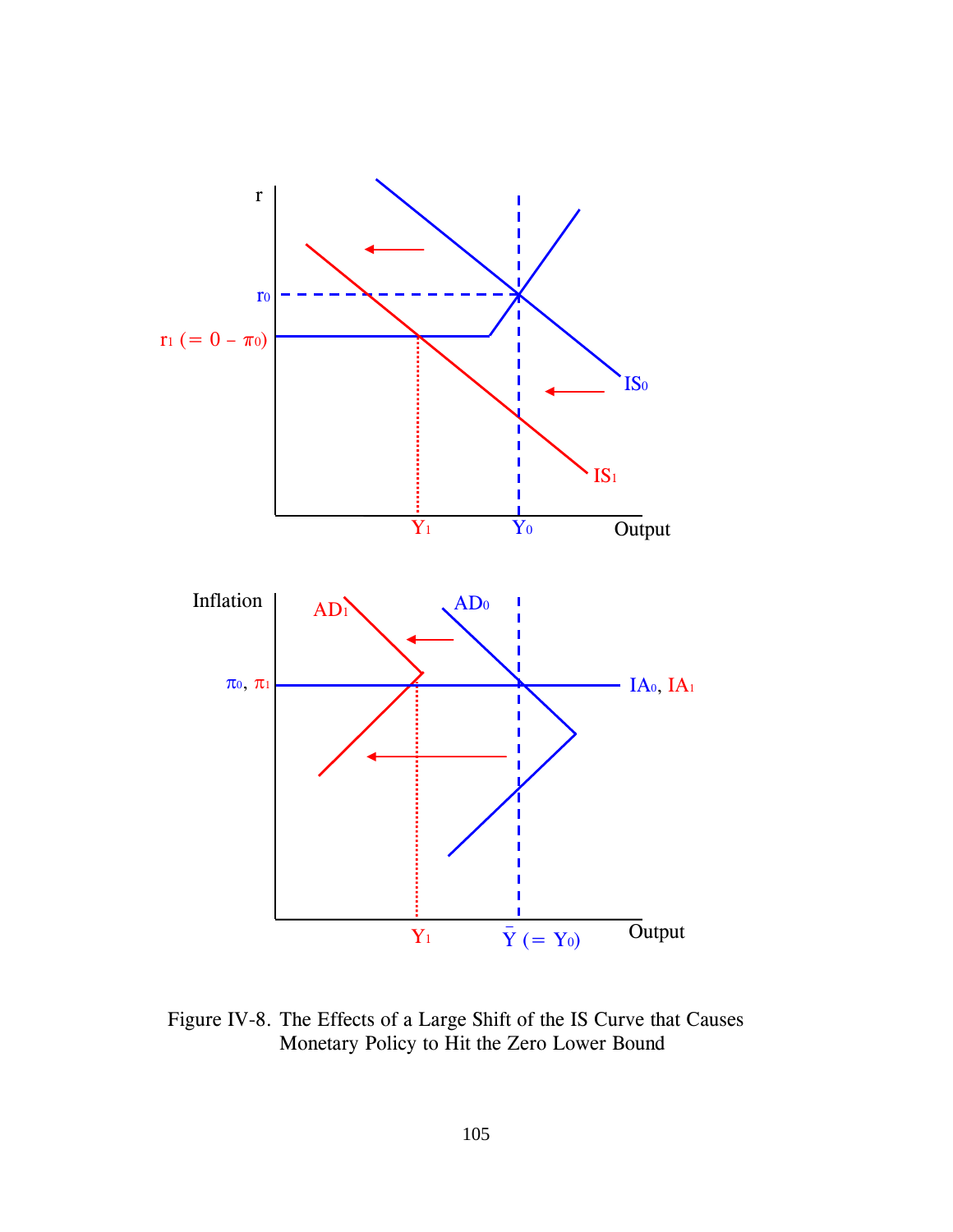higher inflation rate. This follows from the fact that at the initial inflation rate, the initial IS curve crosses the MP curve in its upward-sloping part, but the new IS curve crosses in the flat part.

Another way to see why the leftward shift of the AD curve is not uniform is to consider the upward-sloping and downward-sloping parts of the curve separately. In the upward-sloping part, the zero lower bound constrains monetary policy. Thus when the IS curve shifts, it moves along the flat part of the MP curve, and so output at the given inflation rate falls by the full amount of the leftward shift of the IS curve. In the upward-sloping part of the AD curve, in contrast, the central bank cuts the real interest rate when output falls. Thus output at a given inflation rate falls by less than the full amount of the shift in the IS curve. This analysis tells us that the upward-sloping piece of the AD curve shifts by more than the downward-sloping piece does. The result, as Figure IV-8 shows, is that the inflation rate where the two pieces meet is higher than before.

The bottom panel of Figure IV-8 shows what happens to output and inflation in the short-run. As usual, because inflation at a point in time is given, inflation is not affected in the short-run. The leftward shift of the AD curve, however, causes output to fall.

Recall that the top panel of the figure shows the situation at the initial level of inflation. Since inflation does not change in the short-run, it too shows the short-run fall in output. That panel shows that the zero lower bound makes the negative output effects of the shock larger. In the absence of the bound, the central bank would have cut the real interest rate by more, and so the output decline would have been smaller.

The critical importance of the zero lower bound, however, involves not the short-run impact of the shock, but the economy's behavior over time. We now turn to that subject.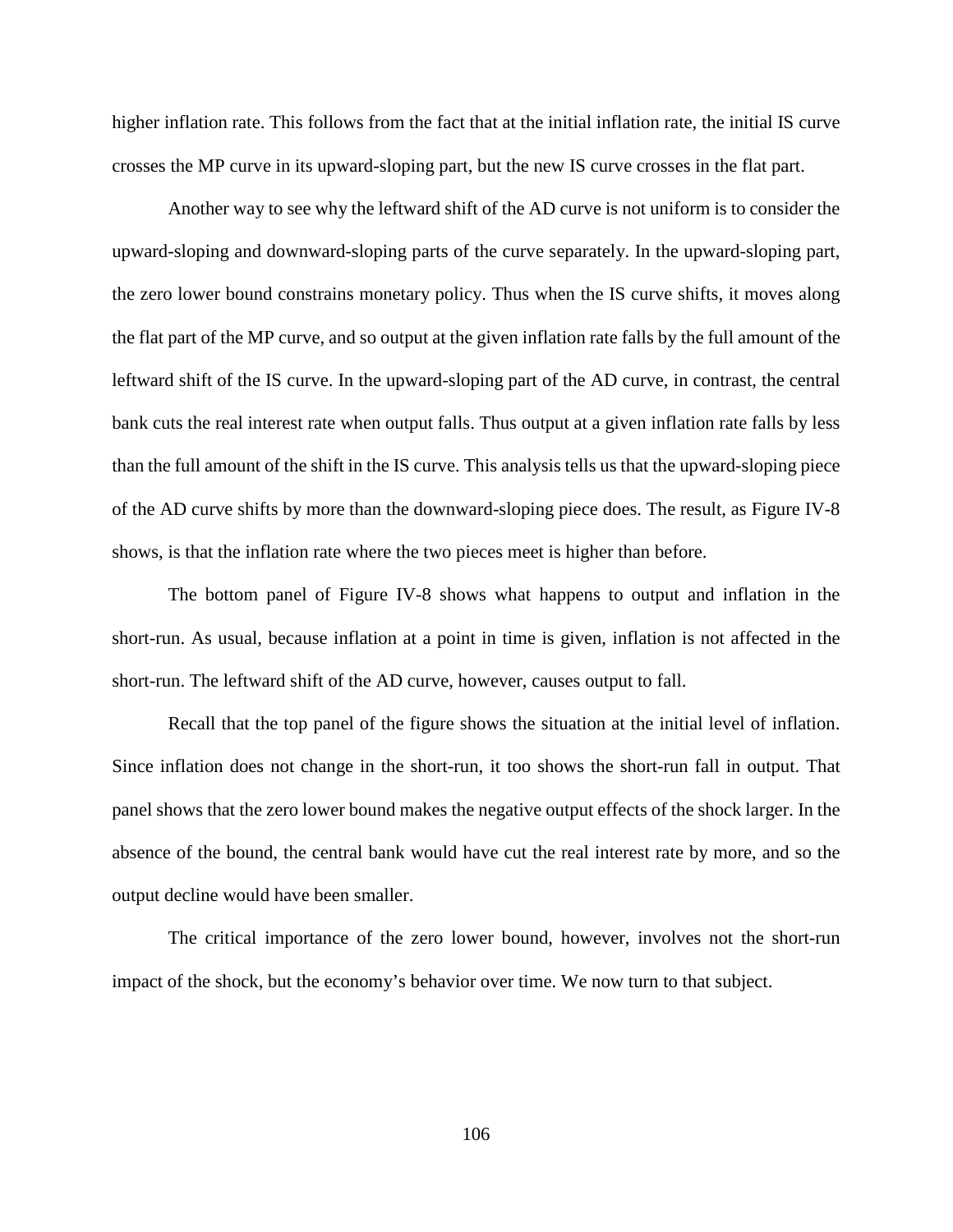#### **The Behavior of the Economy over Time**

Figure IV-9 shows what happens to the economy after the initial shock. Recall from Section III that our main tool for analyzing the dynamics of the economy is the AD-IA diagram. Thus the figure shows that diagram, leaving the IS-MP curve in the background.

The key fact about the adjustment of the economy is that the behavior of inflation is determined by whether output is above, below, or equal to normal. Here, output is below normal, and so inflation starts to fall. In terms of the diagram, the IA curve begins to shift down—for example, from  $IA<sub>1</sub>$  to  $IA<sub>2</sub>$ . But because we are on the upward-sloping part of the AD curve, the fall in inflation does not help to return output to normal. Instead, as the diagram shows, it causes output to fall further. The reason is that the real interest rate is no longer determined by what the central bank would like it to be. Instead, it is determined by the combination of inflation and the zero lower bound on the nominal interest rate. With the real interest rate equal to  $0 - \pi$ , a fall in inflation raises the real interest rate, and so causes output to fall further.

And, unfortunately, the process continues. With output still below normal, the IA curve shifts down further—for example, to  $IA<sub>3</sub>$ . The resulting fall in inflation moves the economy further down the upward-sloping part of the AD curve, and so output falls more. The process continues from there.

Thus, we have a crucial result. The zero lower bound eliminates a key force that usually helps to keep the economy stable. When the economy is functioning normally, below-normal output causes inflation to fall, leading the central bank to cut the real interest rate and push output back toward normal. At the zero lower bound, however, falls in inflation lead not to cuts but to rises in the real interest rate. As a result, they are destabilizing rather than stabilizing.

A premise of our example is that the shift of the IS curve is not permanent. At some point,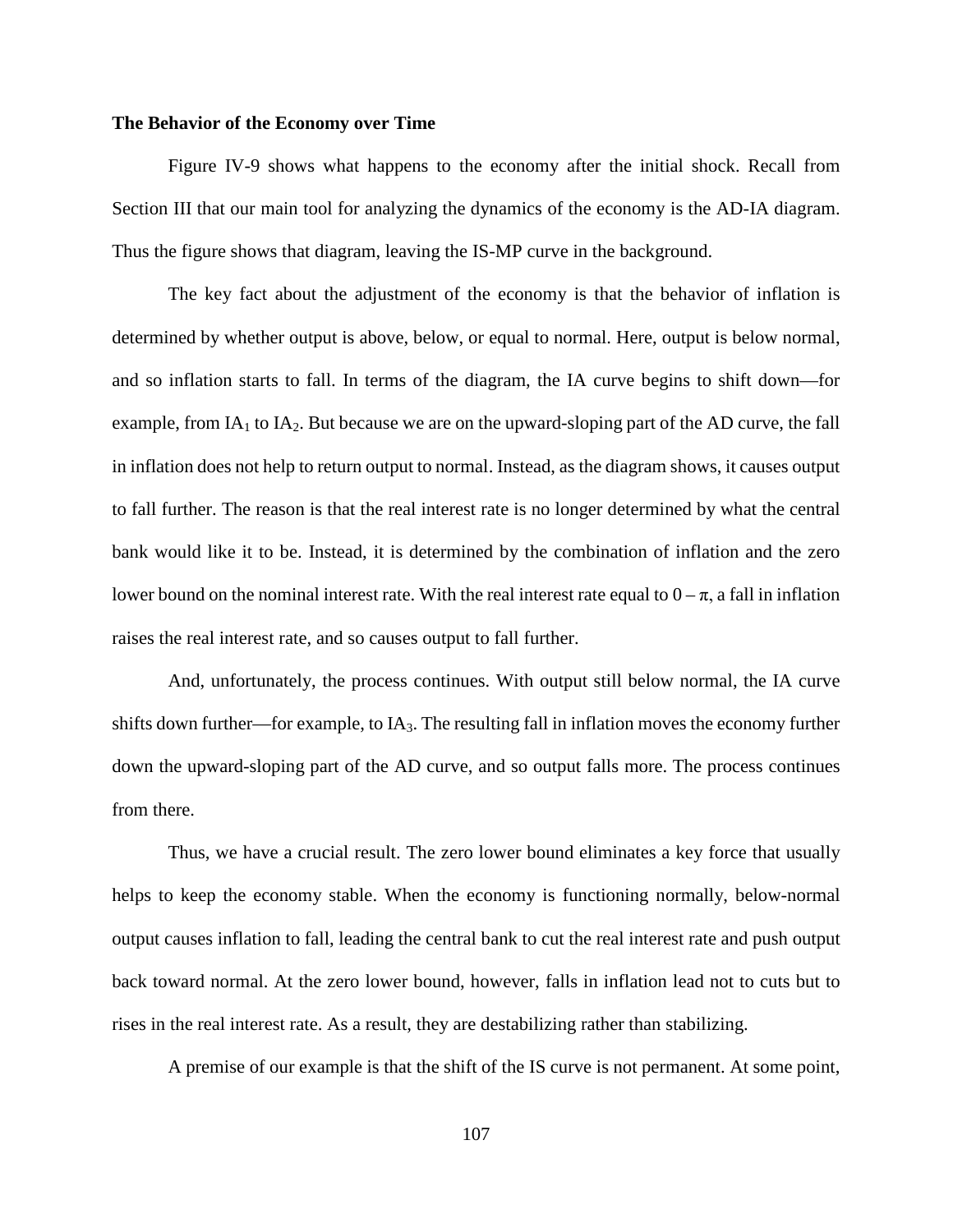

Figure IV-9. The Behavior of the Economy over Time When Monetary Policy is Constrained by the Zero Lower Bound

it shifts back to the right. In particular, we assume that it shifts to the right by enough that at the current level of inflation, the economy is once again on the upward-sloping portion of the AD curve, and that some portion of the new AD curve has  $Y > \overline{Y}$ .

The effects of this development are shown in Figure IV-10. To pick up where the previous figure left off, the inflation rate prevailing at the time of the bounceback of the IS curve is denoted  $\pi_3$ . Before the IS curve shifts to the right, output is below normal, monetary policy is constrained by the zero lower bound, and the economy is in a deflationary spiral. But the large rightward shift of the IS curve pulls the economy out of the spiral. In the case shown in the diagram, the shift is large enough that output is above natural.

From that point, the dynamics of the economy are conventional. The above-normal output causes inflation to rise, moving the economy up along the downward-sloping part of the AD curve.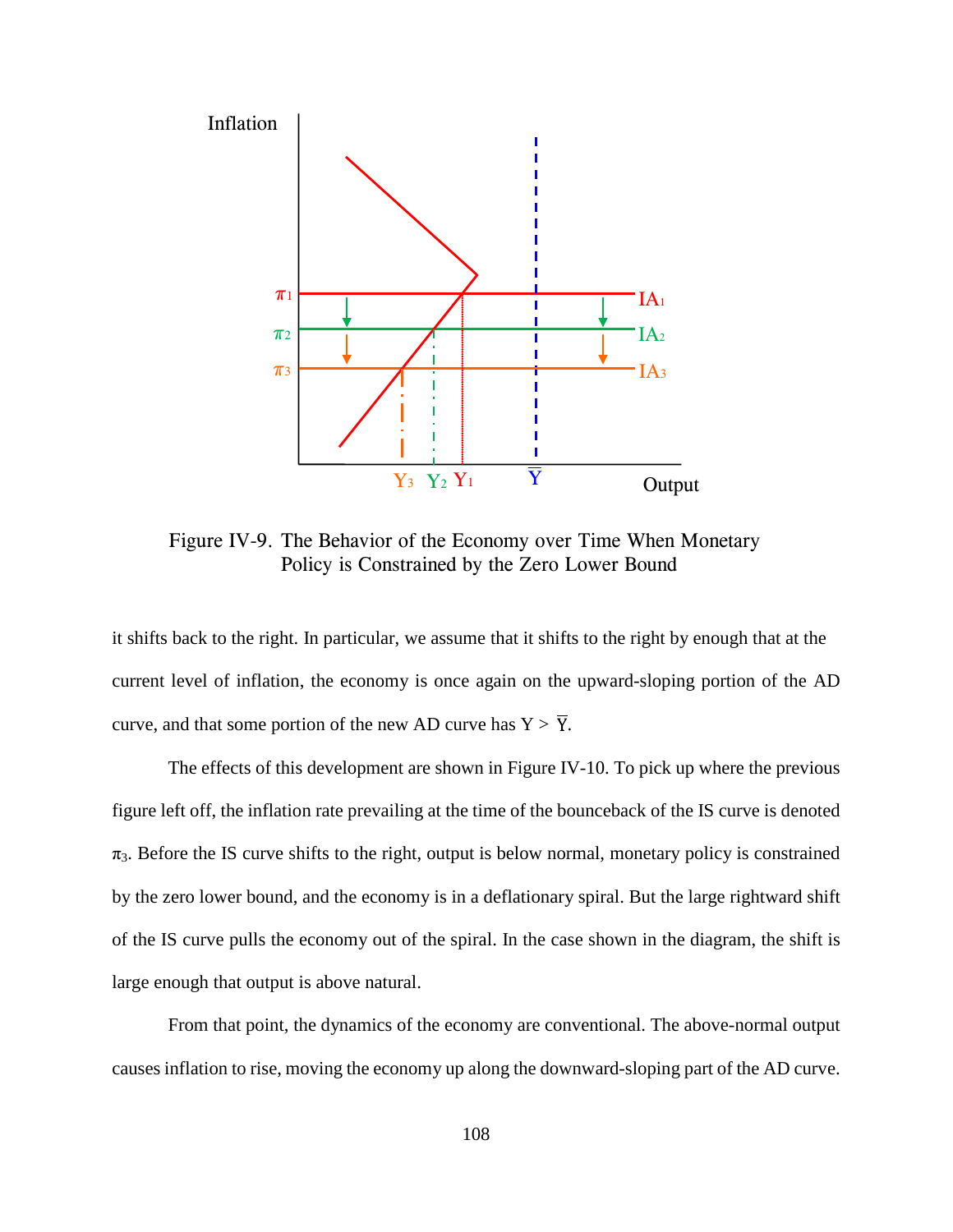

Figure IV-10. The Effects of a Large Rebound of the IS Curve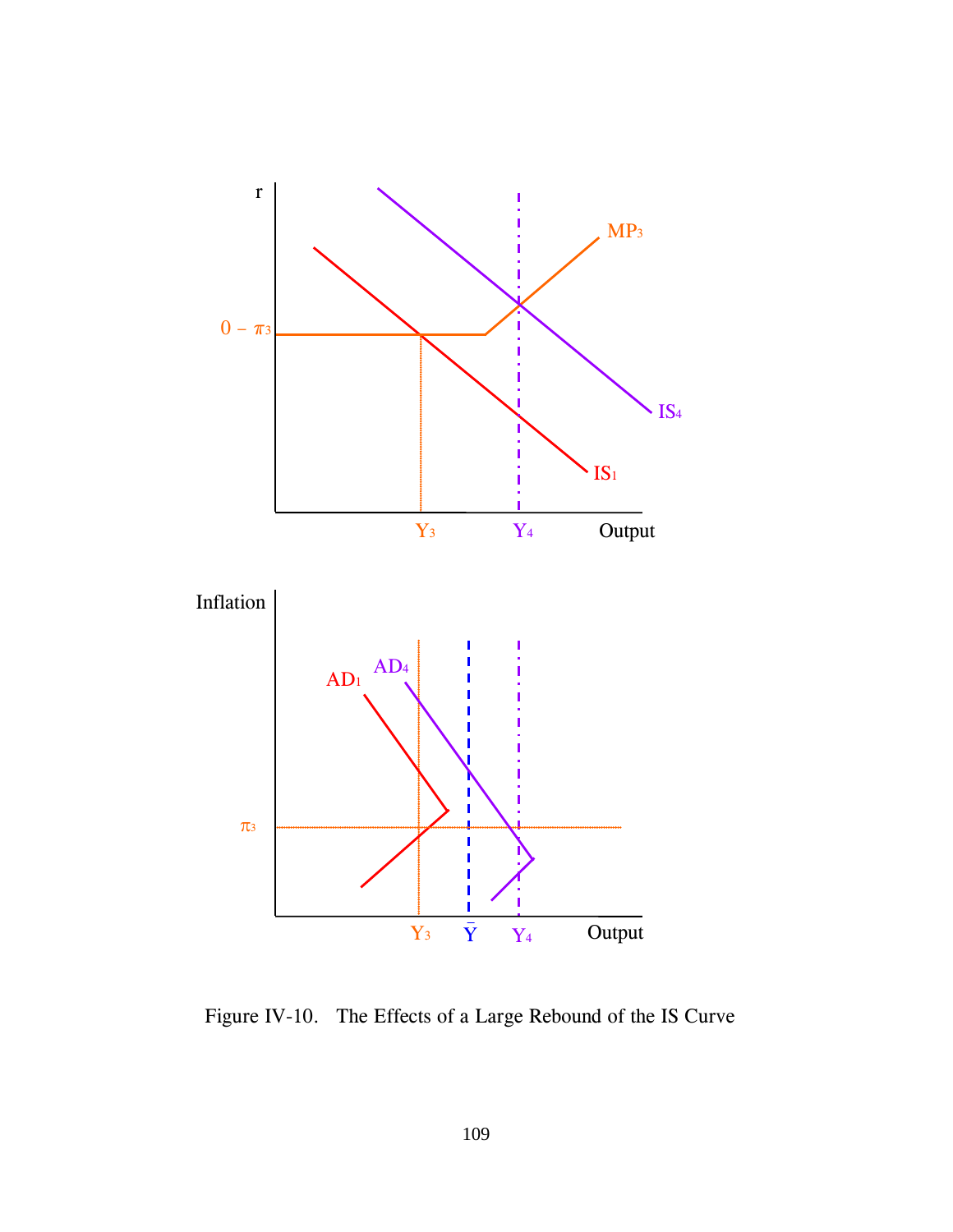Long-run equilibrium occurs when the IA curve has shifted up by enough that it intersects the AD curve at  $\overline{Y}$ . Since this part of the story should be familiar from Section III, it is not shown in the diagram.<sup>[1](#page-117-0)</sup>

#### **Discussion**

This example captures a central feature of what happened to many of the major world economies starting in 2008. A series of events led to a large fall in investment and consumption demand – so large that central banks cut interest rates to virtually zero. But those interest rate cuts were not enough to return output to normal. And once that happened, the key force that usually pushes output back to normal was gone: falls in inflation would no longer lead to reductions in the real interest rate. With that stabilizing factor absent, output languished far below its normal level for years.

While our example captures much of the essence of the disastrous economic outcomes in the wake of the 2008 financial crisis, in one key aspect it is off the mark. The major economies did not experience continually falling inflation and output. Instead, inflation tended to vary irregularly around some fairly low level. As described in Section III-3, for example, inflation in the United States for the most part stayed between 1 and 2 percent from 2009 to 2011. And output, rather than falling farther and farther below potential output, stayed a fairly steady amount below potential

<span id="page-117-0"></span><sup>&</sup>lt;sup>1</sup> It is natural to wonder why we made the assumption that at some point there is a large outward shift of the IS curve. The reason is that it captures something realistic. Taken literally, our model implies that if the leftward shift of the IS curve were permanent, the deflationary spiral would continue forever. Output would fall without limit – leading, presumably, to the eventual death by starvation of the entire population. This is surely not right. At some point, other forces would help to restore the economy to normal. For example, the simple fact that factories, cars, and durable goods were wearing out would eventually lead to higher demand at given  $r$  and  $Y$  – that is, to a rightward shift of the IS curve. More exotically, with the market economy breaking down, at some point individuals and firms would likely turn to other arrangements, such as barter or transacting in a foreign currency. In other words, in our model the central bank's real interest rate policy is the only force stabilizing the economy, and so when the zero lower bound vitiates it, the economy becomes completely unstable. In reality, however, there are other forces that would prevent complete instability. Rather than trying to incorporate those forces into the model (which would be difficult), we focus on an example where, by assumption, the economy eventually returns to normal conditions.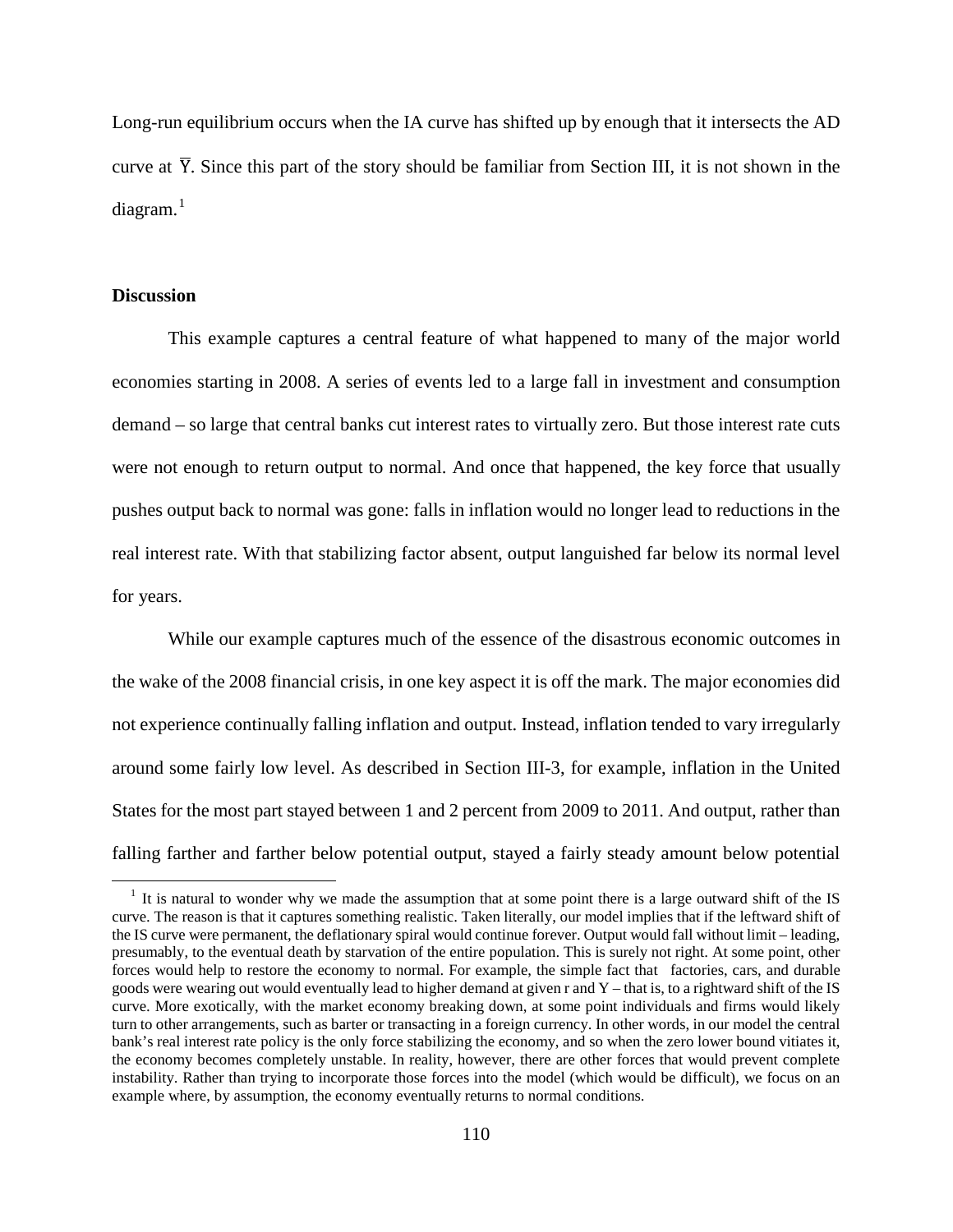output starting in late 2009.

The reason for the divergence between the predictions of our model and actual behavior appears to lie in the anchoring of inflation expectations, which we discussed at the end of Section III. With anchored expectations, the combination of below-normal output and below-target inflation creates countervailing influences on inflation: the fact that output is less than normal tends to push inflation down, but the fact that inflation is below the central bank's target tends to push inflation up. This can be enough to prevent a deflationary spiral. Problem 3 at the end of this section asks you to work out the implications of anchored expectations for the zero lower bound in more detail.

Despite this difference between the predictions of the model and actual developments, the model captures a central feature of the crisis: the zero lower bound eliminates the force that usually works to return output to normal when a shock pushes it below. As a result, a period when output is below normal can last a very long time. Sadly, that is exactly what is happening today.

# **IV-3 Policy in a Liquidity Trap**

An economy where the nominal interest rate is zero poses severe challenges for policymakers. If output is less than its natural rate, inflation will tend to fall. With the nominal interest rate stuck at zero, this will raise the real interest, and so depress the output further. Policymakers therefore face the risk of the economy spiraling off on a path of continually falling inflation and output, like what we just analyzed.

What can policymakers do to avoid such a disaster? This section discusses the main possibilities.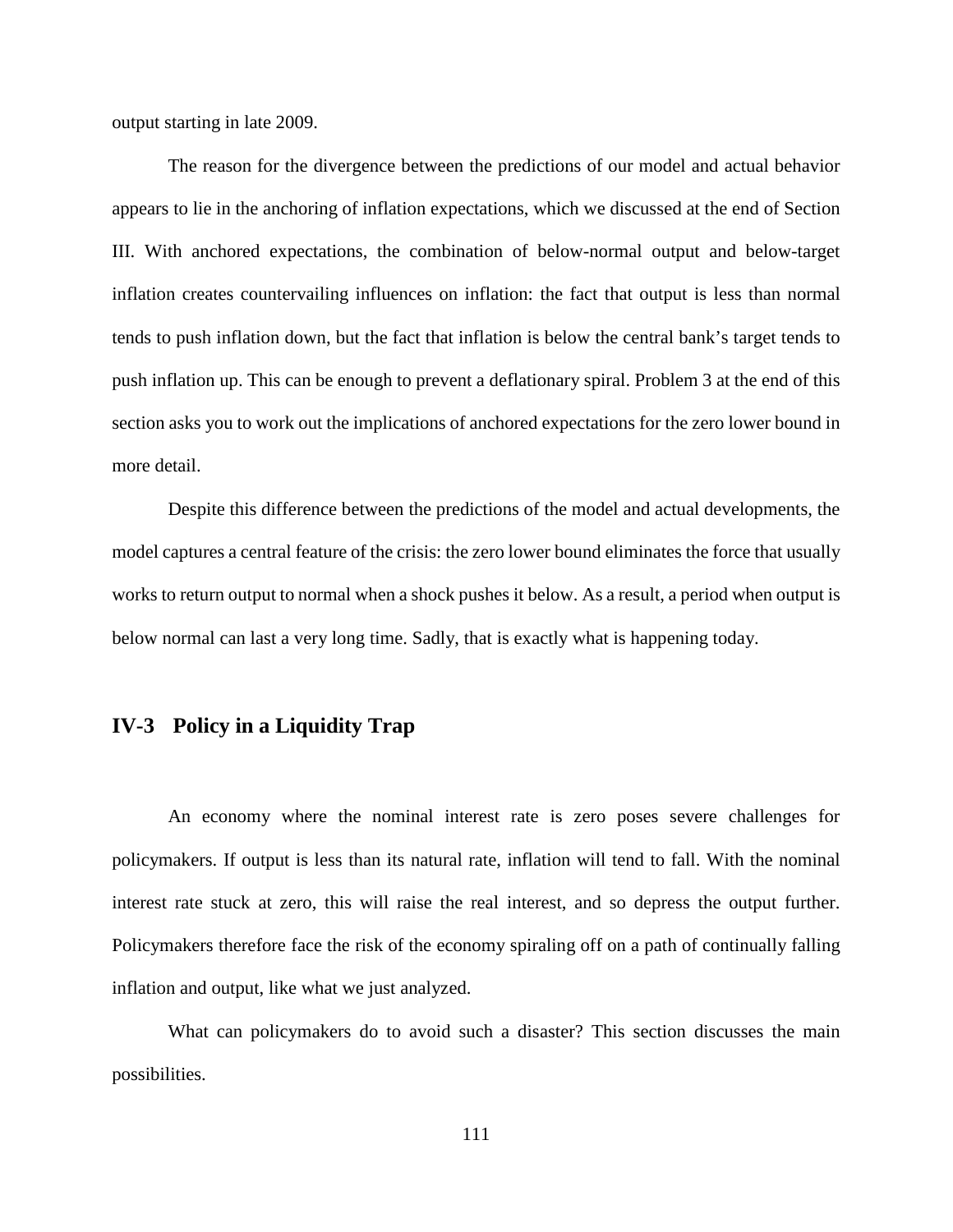#### **Fiscal Policy**

The obvious alternative to monetary policy is fiscal policy. And, fortunately, fiscal policy continues to be effective in a liquidity trap.

This is shown in Figure IV-11. Initially, the economy is in a liquidity trap with  $Y < \overline{Y}$ . Thus, the IS and MP curves intersect on the flat portion of the MP curve, and the IA and AD curves intersect on the upward-sloping portion of the AD curve at a point where output is less than its natural rate.

Now suppose the government undertakes expansionary fiscal policy by cutting taxes or increasing its purchases. Fiscal policy works through the IS curve, and the fact that the economy is in a liquidity trap does not affect that curve. Thus the policy shifts the IS curve to the right as usual. If the shift is large enough, it gets the economy out of the liquidity trap. In the case shown in the figure, the shift causes the new IS curve to intersect the MP curve on its upward-sloping part. Thus the nominal interest rate is now positive, and the economy is on the upward-sloping portion of the AD curve. The shift is also assumed to be large enough to push output above potential. That is, expansionary fiscal policy has moved the economy to a normal situation.

Unfortunately, expansionary fiscal policy is not a costless or surefire way to escape a liquidity trap. It increases the government's budget deficit, and so leaves the government with more debt than if it had been able to find some other way out of its predicament. This will eventually require higher taxes or lower government spending, or some combination of the two.

In extreme cases, concerns about government debt may prevent attempts at fiscal stimulus from being expansionary at all. Consider a country in a situation like Greece's in 2010 and 2011. Households and firms had severe doubts about whether the government would repay its debt, and they were worried about the possibilities of default, financial crisis, and widespread economic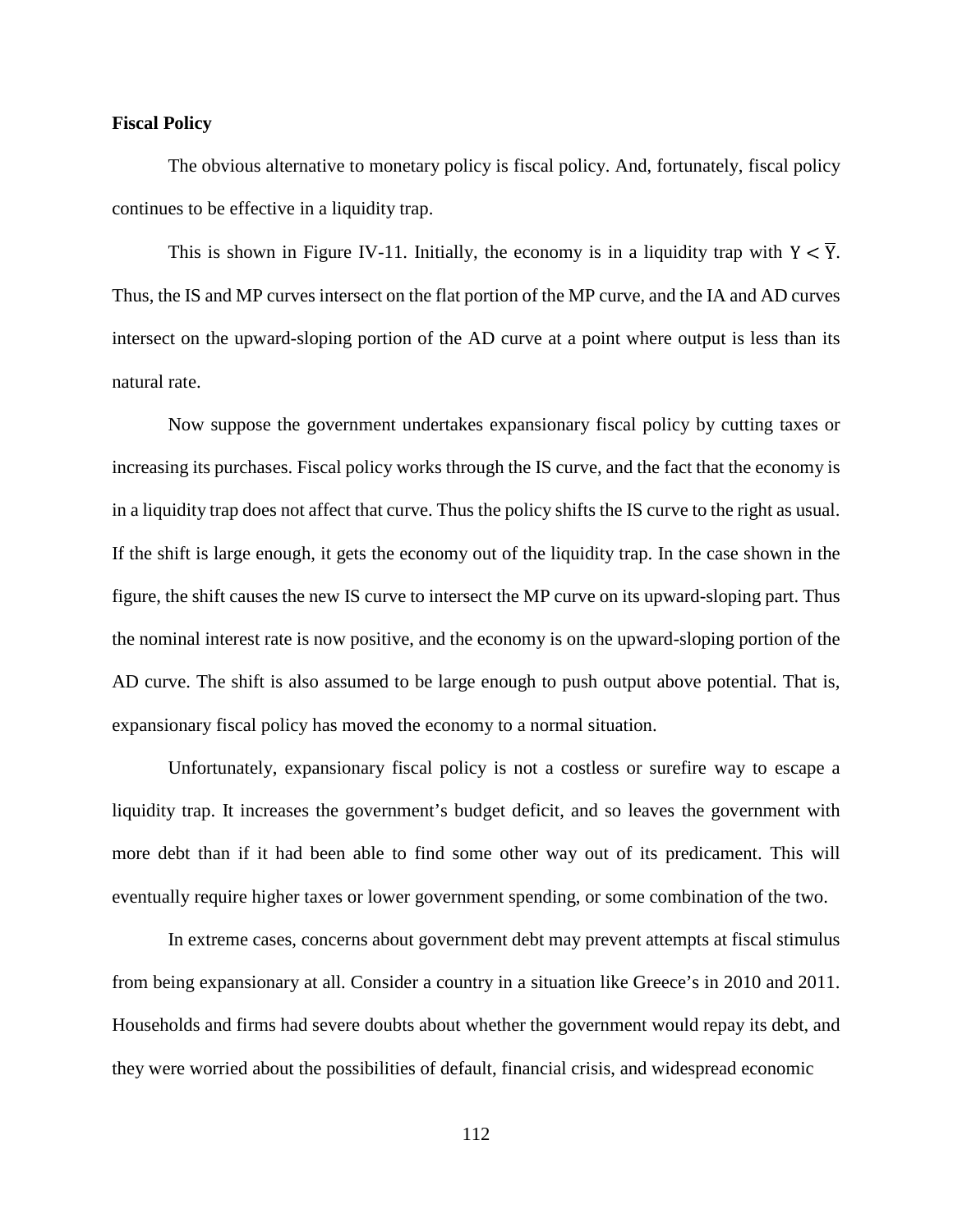

Figure IV-11. The Effects of an Expansionary Fiscal Policy in a Liquidity Trap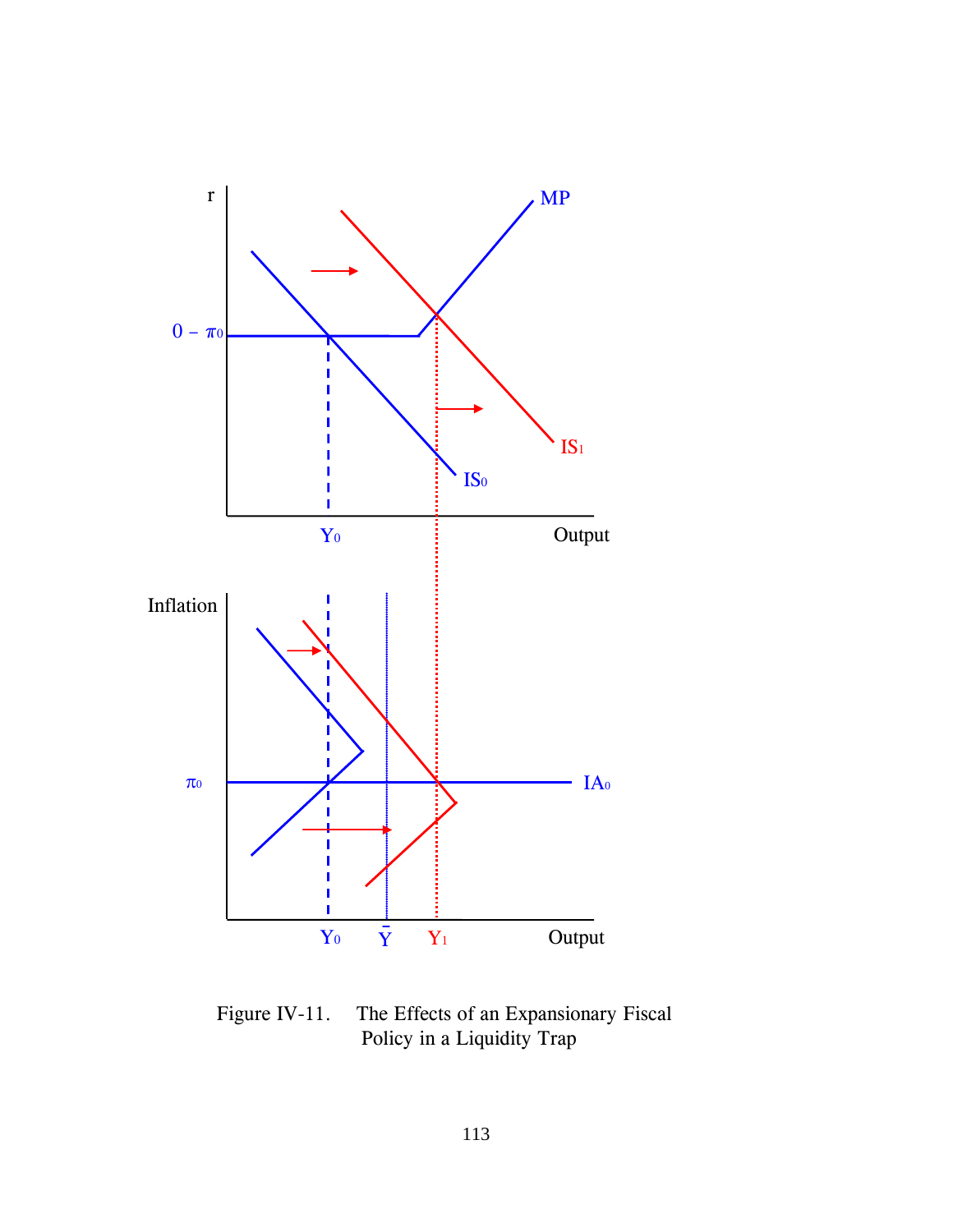disruptions. In such an extreme situation, tax cuts and increases in government spending might reduce consumption at a given level of disposable income and investment at a given real interest rate. In such a case, fiscal policy might fail to move the IS curve in the desired direction.

In addition, even in situations where fiscal stimulus could free the economy from a liquidity trap, it may not be politically feasible. In a deep recession, many individuals and households have little choice other than to cut back on their own spending. Often, they are paying off high levels of debt. Our model shows that in this situation, for the government to do exactly the opposite—increasing its spending and accumulating more debt—helps to heal the economy. But, not surprisingly, such policies are counterintuitive. Indeed, the recommendation that the government should be spending more and borrowing more when ordinary people have little choice but to reduce their spending and borrowing makes many voters angry.

For all of these reasons, it is important to consider alternatives to fiscal policy.

#### **Actions to Lower Other Interest Rates**

In all of our analysis, we have been acting as if there is only one interest rate in the economy. But, of course, there are many interest rates—rates on assets of many different maturities, and on loans to borrowers with different degrees of financial soundness and reputations.

In conducting monetary policy, central banks usually focus on a safe, short-term interest rate. The Federal Reserve, for example, normally conducts policy in terms of its target for the federal funds rate, which is the interest rate on very short-term loans between banks where the risk of default are very small. When the interest rate reaches zero, most other interest rates are still positive. For example, interest rates on very safe long-term assets (such as long-term U.S.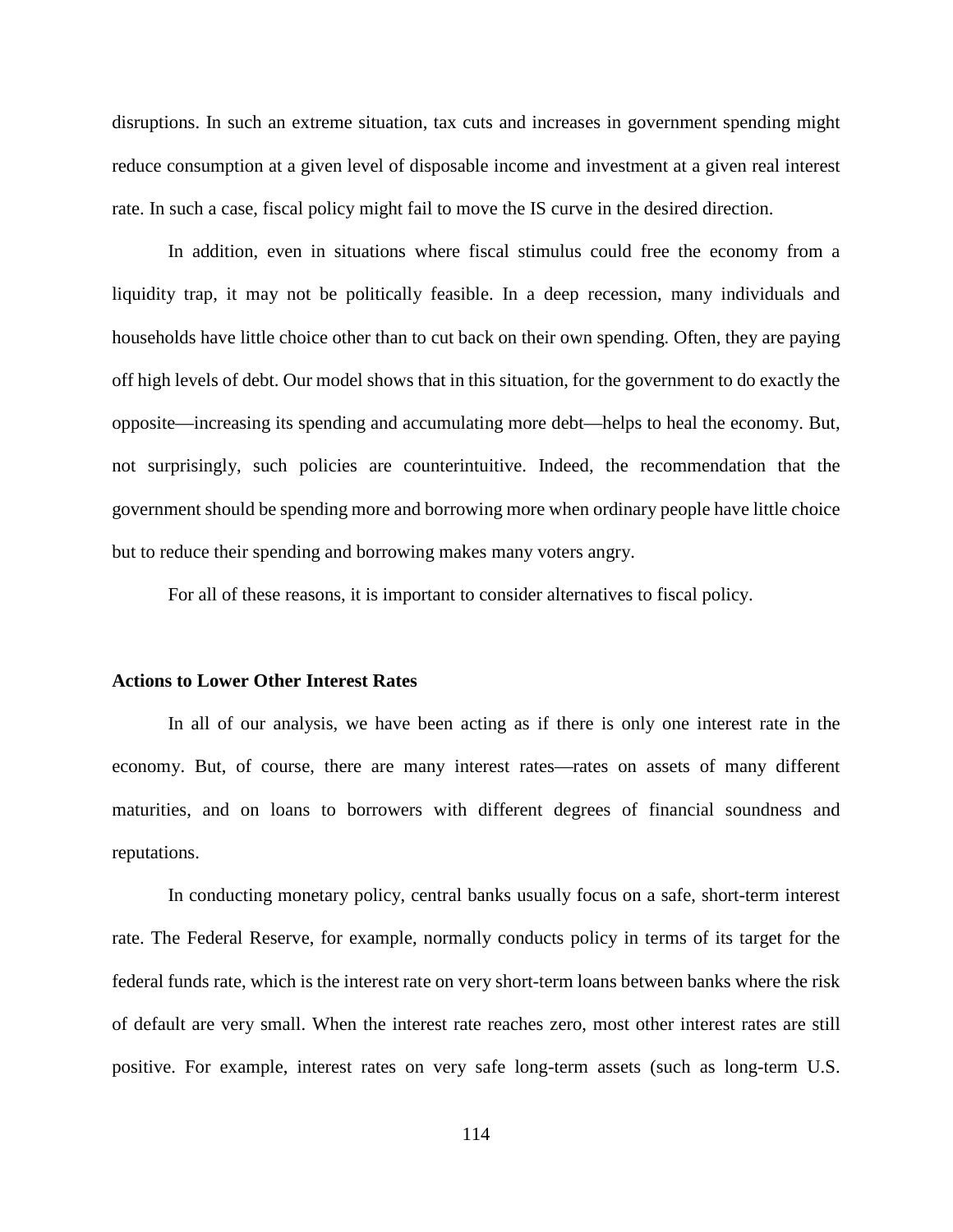government debt) were well above zero even after the federal funds rate fell to almost zero in late 2008. And interest rates on risky short-term loans (such as credit card debt) and risky long-term loans (such as mortgages and corporate bonds) were generally even higher.

Each of these interest rates affects someone's spending. The mortgage interest rate is relevant to someone thinking of taking out a mortgage to buy a new home; the corporate bond rate is relevant to a firm thinking of issuing debt to build a factory; and for a firm that is flush with cash thinking of undertaking an investment project, the opportunity cost of the funds that would finance the project may be the interest rate on long-term government debt.

Thus, one type of policy available when the short-term safe nominal interest rate is zero is actions that lower other interest rates. If, for example, the interest rate on 10-year government bonds is 2 percent, the central bank can adopt a target of 1 percent and buy long-term government debt until that interest rate is driven down to the target. Or, instead of targeting other interest rates, the central bank can buy various bonds and other debt-related assets, which will drive down their interest rates. This is what the Federal Reserve did with its policies of "quantitative easing" starting in 2009. By purchasing large amounts of long-term government debt and mortgage-backed securities, it reduced interest rates on those assets, and on assets that are close substitutes for them.

Fiscal policymakers can also take steps to reduce other interest rates. For example, they can provide various types of subsidies (such as tax benefits, guarantees, and direct subsidies) to particular types of loans.

Once we recognize that there are many different interest rates, we have to take a stand about which interest rate we are showing on the vertical axis of the IS-MP diagram. The natural choice is the real, safe, short-term interest rate, since that is the interest rate that monetary policy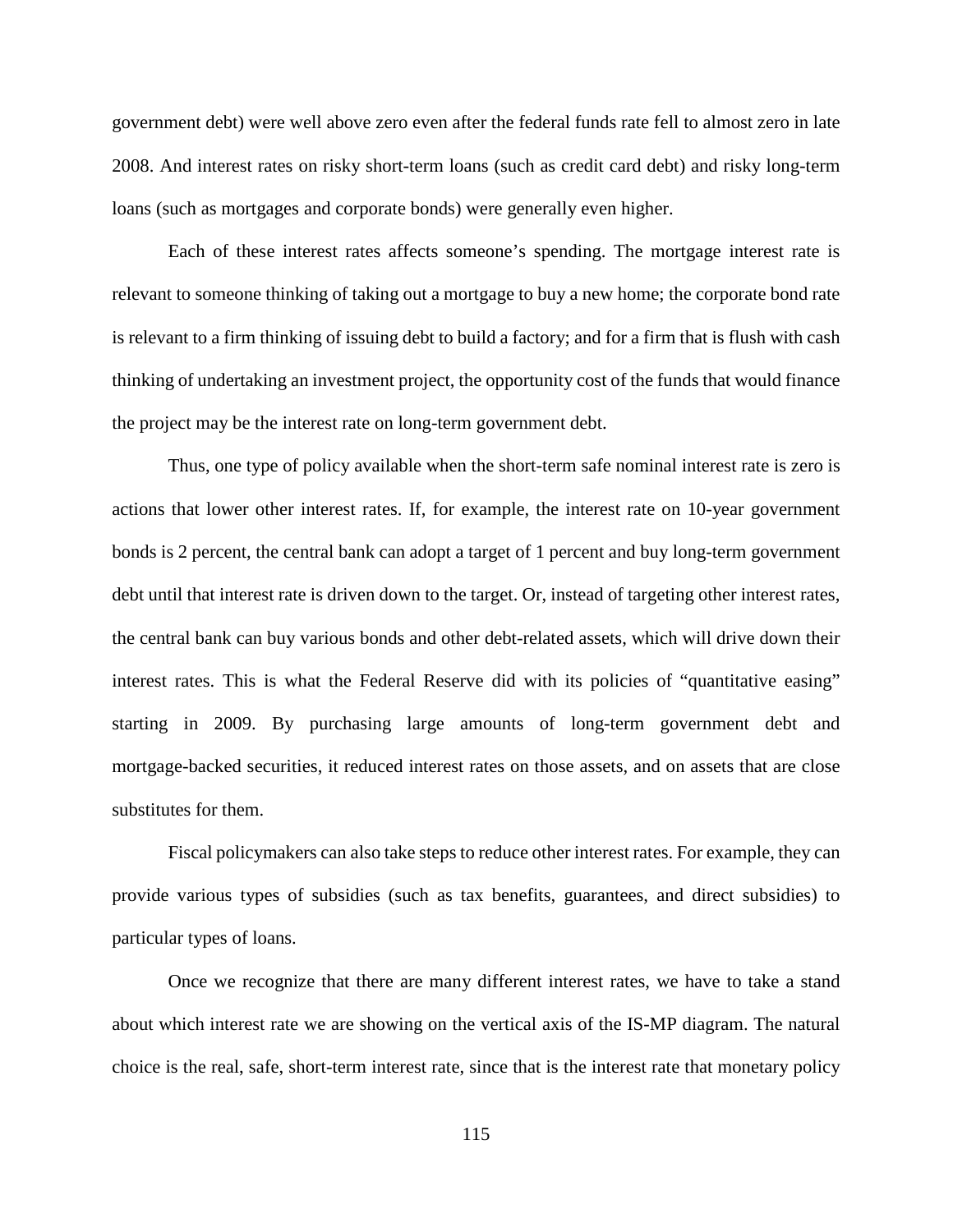usually emphasizes and the rate for which the zero lower bound on nominal interest rates becomes relevant first.

Given the choice of what interest rate to show on the diagram, policies that lower other interest rates shift the IS curve to the right. Such policies mean that for a given real, safe, short-term interest rate, some other real interest rates are lower than they otherwise would be. These lower interest rates lead to higher investment. As a result, output for a given real, safe, short-term rate is higher than before—that is, the IS curve has shifted to the right.

In terms of our diagrams, the effects of these policies are therefore like those of expansionary fiscal policy. This is shown in Figure IV-12; for simplicity, only the IS-MP diagram is shown. It follows that these policies can raise output in a liquidity trap; and if they shift the IS curve by enough, they can move the economy out of the liquidity trap altogether.

Section V will explore the implications of the multiplicity of interest rates further.

#### **Raising Expected Inflation: General Considerations**

The real interest rates that are relevant to investment decisions are nominal interest rates minus *expected* inflation. So far, we have assumed that expected inflation equals actual inflation. But this need not be true. Individuals and firms making decisions about various types of spending have a lot of information about future inflation in addition to its current level. For example, they may observe whether inflation is rising or falling, and they can observe how the central bank is conducting policy and what central bank officials are saying about how they plan to conduct policy in the future.

The fact that expected inflation need not equal actual inflation gives policymakers another way of influencing an economy in a liquidity trap. And since monetary policy determines inflation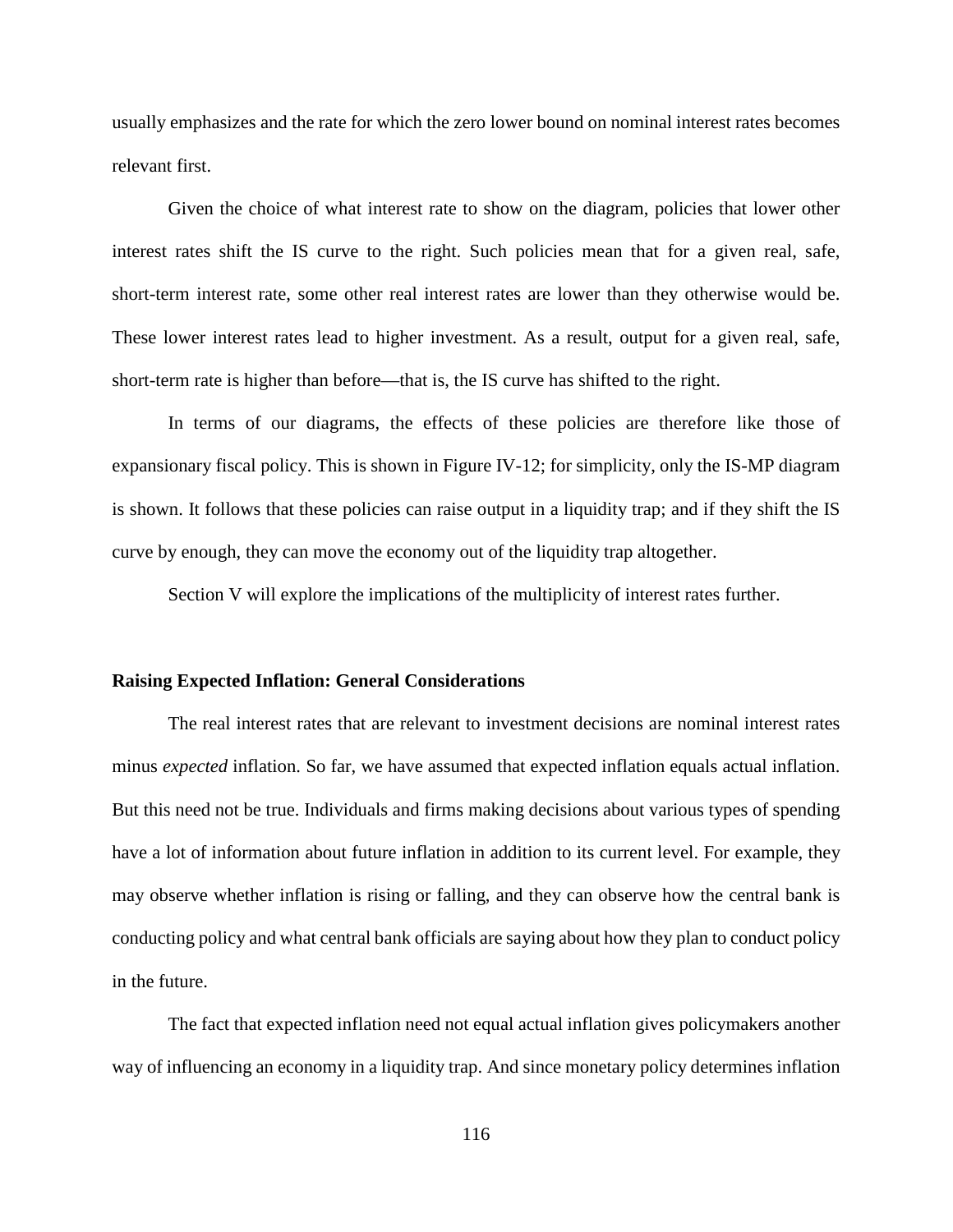

Figure IV-12. The Effects of Policies that Lower Other Interest Rates in a Liquidity Trap

in the long run, this is especially true of monetary policymakers.

Let us ignore for a moment the issue of *how* monetary policymakers can influence expected inflation, and assume that they can. For concreteness, assume that initially actual inflation is  $\pi_0$ , and that we are still in the conventional situation where expected inflation equals actual inflation. Now suppose that the central bank is able to raise expected inflation to  $\pi_1^e$ , where  $\pi_1^e > \pi_0$ .

Figure IV-13 shows the effects in the IS-MP diagram. When expected inflation is higher, the real interest rate corresponding to a nominal rate of zero is lower than before. Thus the flat portion of the MP curve shifts down. The economy moves down along the IS curve, and so output rises. That is, the increase in expected inflation stimulates the economy in a liquidity trap.

Intuitively, what is going on is that the increase in expected inflation is reducing the *real*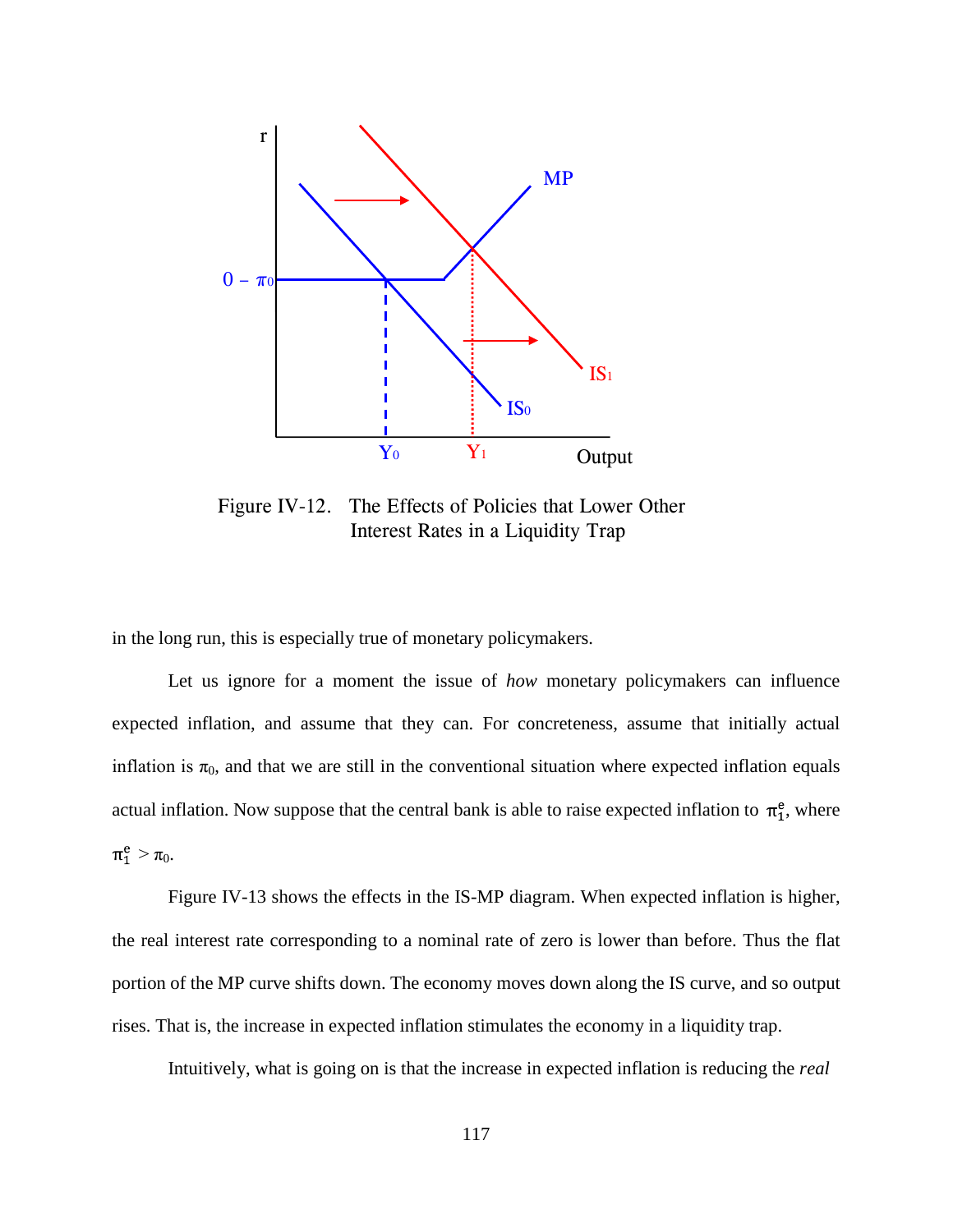

Figure IV-13. The Effects of Increasing Expected Inflation in a Liquidity Trap

cost of borrowing: the fact that expected inflation is higher means that businesses and household believe that the dollars with which they will repay loans will be less valuable. And this reduction in the real interest rate stimulates demand.

Policies to raise expected inflation create an important tension. What matters for behavior today is expectations of future inflation. Thus when the central bank finds itself in a liquidity trap, it may want firms and households to believe that inflation will be higher in the future. But when the future arrives, what inflation actually turns out to be cannot influence decisions that were made earlier. Thus if the central bank dislikes inflation, it will be tempted to not produce the high inflation it had said it would. But if firms and households recognize this temptation, they may not believe the central bank's original statements that future inflation will be high. In other words,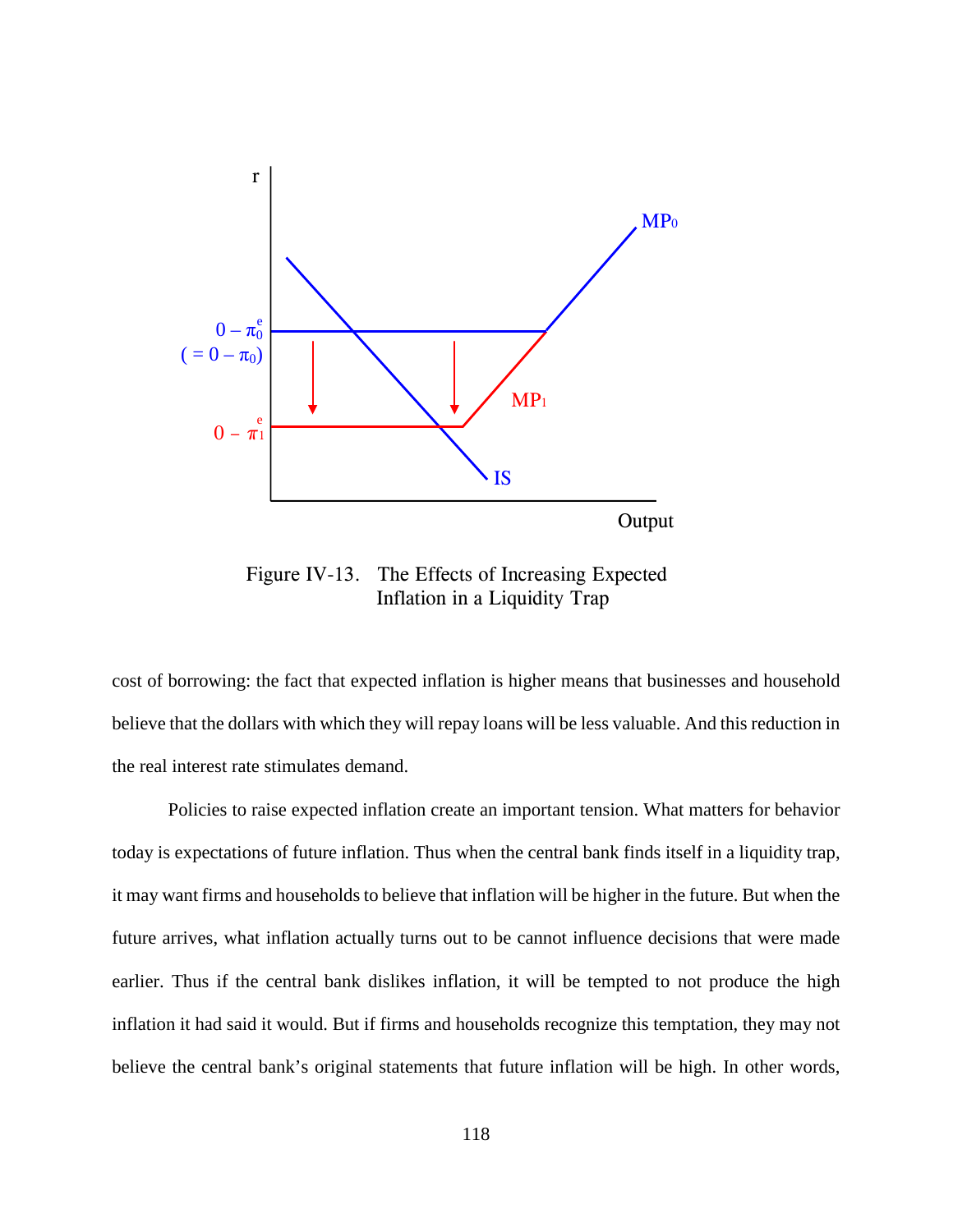statements about future inflation may not be *credible*, and so may be ineffective.

At a broad level, central bank policies that will be effective in raising expected inflation all share important features. They start with a presumption that at some point, the economy will be back in a situation where the nominal interest rate is positive and monetary policy can affect the economy in the usual way.<sup>[2](#page-126-0)</sup> Suppose the central bank can persuade people that once that occurs, it will follow more expansionary policy than it otherwise would, at least for a while. Setting a lower real interest rate than it otherwise would will cause output to be higher than it otherwise would be. And since inflation responds to the difference between actual and potential output, inflation will be higher than it otherwise would be. Thus, beliefs that monetary policy will be more expansionary once the economy returns to normal raise current expectations of inflation. All the specific policies to raise expected inflation we will consider work through this same basic channel.

Note that keeping interest rates lower once the economy has returned to normal not only makes future inflation higher than it otherwise would be, but also makes future output higher: the channel through which lower interest rates raise inflation is by raising output. And although it is not true in our model, it is likely that in practice, expectations of higher future output increase current demand. A business is more likely to undertake an investment project if it believes that incomes (and hence demand for its product) will be higher in the future. And households are likely to consume more today if they expect their incomes will be higher in the future.<sup>[3](#page-126-1)</sup> This is another channel by which expectations about future monetary policy can stimulate an economy in a liquidity trap. Interestingly, when his channel is at work, the expectations about monetary policy are working partly through the IS curve rather than the MP curve.

We can now turn to specific polices central banks may try to use to credibly affect

<span id="page-126-0"></span><sup>&</sup>lt;sup>2</sup> The case where the liquidity trap is potentially permanent raises hard issues. We will not consider this case.

<span id="page-126-1"></span><sup>&</sup>lt;sup>3</sup> See Mankiw, Chapter 17.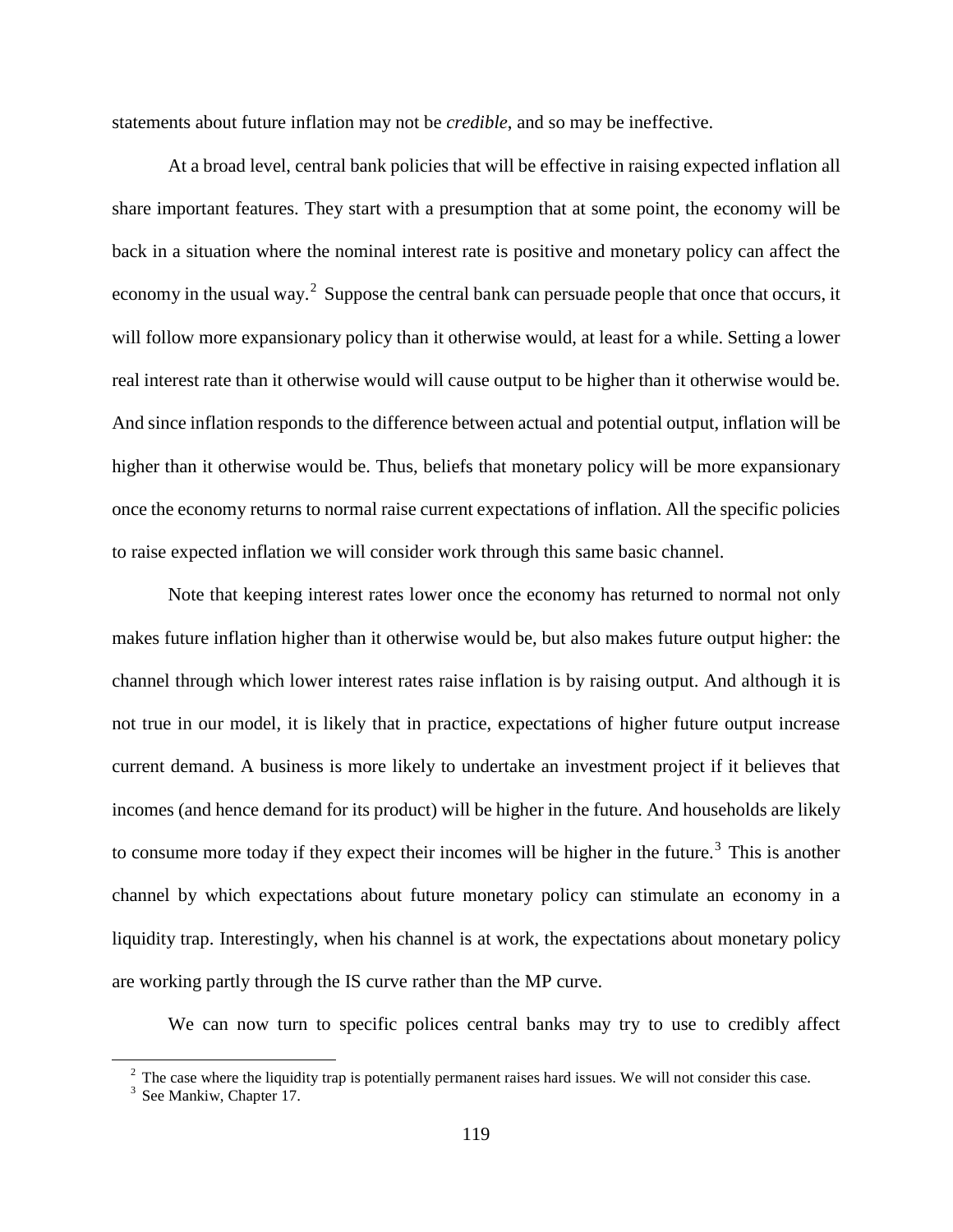expectations of policy once the economy has returned to normal, and thus affect expected inflation.

#### **Statements about Future Interest Rates**

Since ultimately the central bank influences expectations by changing people's views about future interest rates, a straightforward way to try to affect expectations is by making statements about future interest rates. This was central to the Federal Reserve's strategy once it brought the short-term, safe interest rate down to almost zero late 2008.

For example, in December 2008, the Federal Reserve stated that it "anticipates that weak economic conditions are likely to warrant exceptionally low levels of the federal funds rate for some time." In August 2011, it adopted more specific language, saying that it expected that conditions were likely to warrant "exceptionally low levels for the federal funds rate at least through mid-2013."

Unfortunately, such statements may have little impact on expected inflation. There are two problems. First, the statements seem to say that if the Federal Reserve followed its usual policies, it would want low interest rates for a long time. In terms of our model, this seems to describe not a change in its interest rate rule in the future, but a prediction about what its existing rule would call for in the future. There is no evident reason that such a prediction would raise expected inflation. Indeed, the Federal Reserve's pessimistic predictions about future economic conditions could lead economic actors to lower their expectations of inflation.

The second problem is that because the statements only make predictions and offer no commitments, they do little to overcome the credibility problem. That is, they create no noticeable cost to raising interest rates in the future, and thus provide businesses and households with little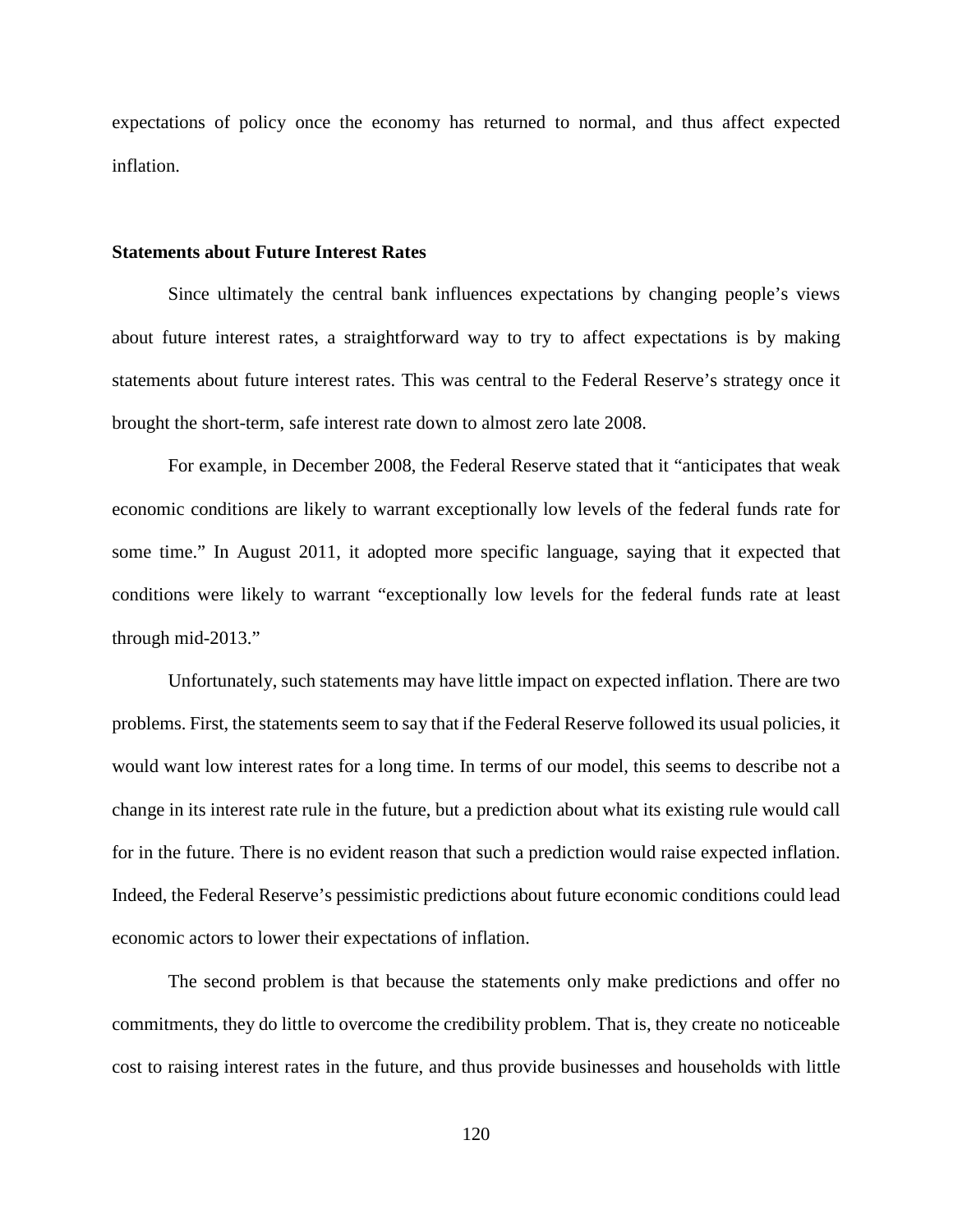reason to be confident that the Federal Reserve will actually change its behavior once the economy recovers.

#### **Adopting a Higher Inflation Target**

A more dramatic approach is to adopt a new target or policy framework. For example, as described in Section III, many central banks have formal inflation targets of around 2 percent. The Federal Reserve has not adopted a formal inflation target, but is widely seen as preferring inflation of "around 2 percent or a bit below" in the long run. Adopting a higher target, such as 3 or 4 percent, would be a way to try to affect expected inflation. The way the central bank would get to the higher inflation rate would be by adopting an interest rate rule that implied a lower real interest rate for a given combination of output and inflation than before. Thus the basic mechanism would be the same as with statements about future interest rates. But announcing a new inflation target would be more dramatic than making statements about expectations of future interest rates. And the public would be able to tell whether the central bank was hitting its stated target, which would presumably increase the central bank's incentives to produce the outcome it had announced it was aiming for. As a result, such a policy might have a strong impact on expected inflation.

#### **Targeting a Price Level Path or a Nominal GDP Path**

An obvious disadvantage to a higher inflation target is that the central bank is permanently raising inflation to address a temporary problem. If the higher inflation rate is undesirable on other grounds, this seems wasteful.<sup>[4](#page-128-0)</sup> If the central bank could credibly convey that it was aiming for higher inflation, but doing so only temporarily, that would be even better.

<span id="page-128-0"></span><sup>&</sup>lt;sup>4</sup> The issues of the costs of inflation and of the best long-run inflation rate are complicated. See Mankiw, Section 4-6.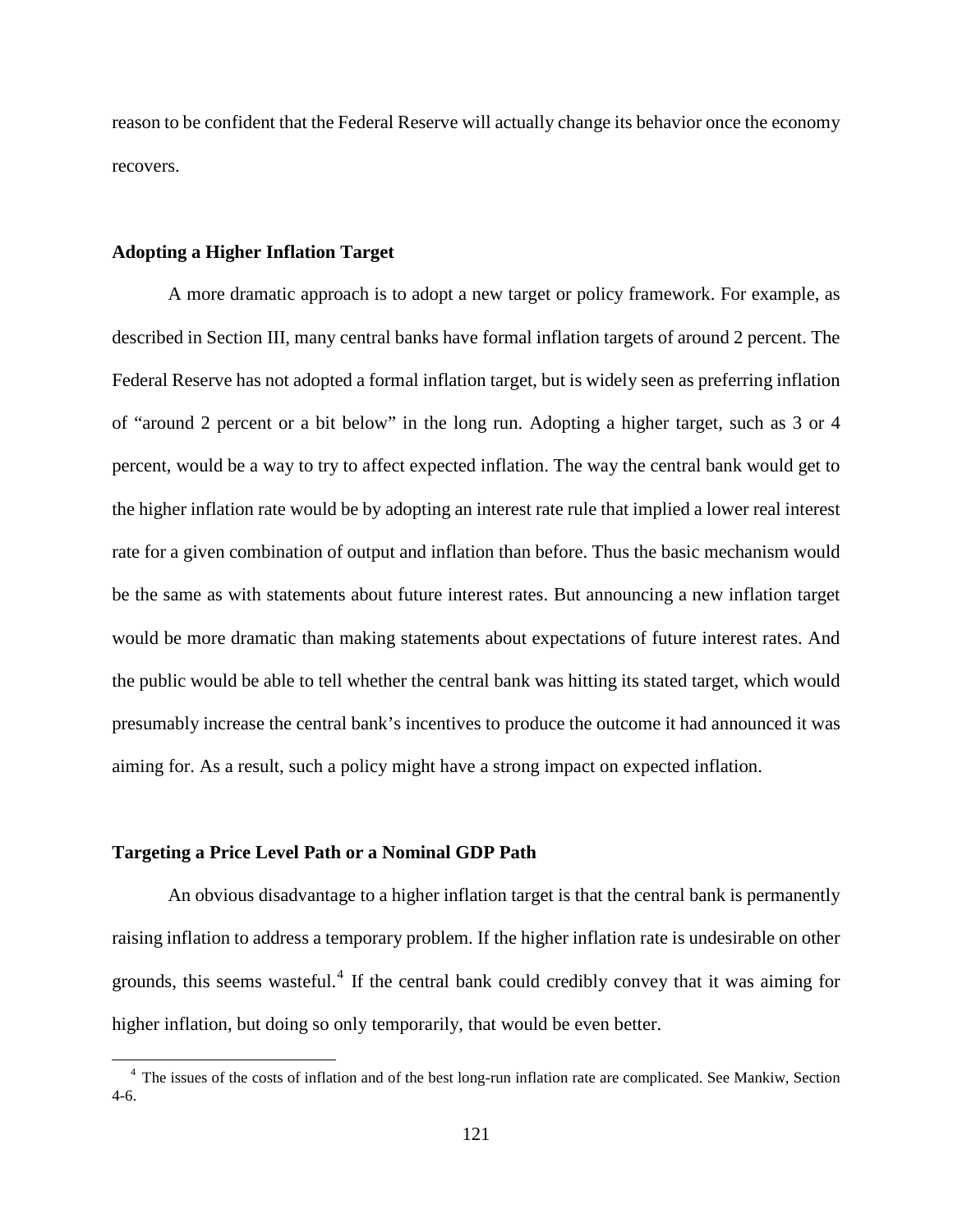One concrete proposal along these lines is for the central bank to target a *price-level path*. Figure IV-14 illustrates the idea. Suppose the central bank is targeting some low inflation rate, such as 2 percent. Thus in normal times, the price level will be rising slowly. Now suppose that at some point—time  $t_0$  in the diagram—the economy goes into a recession, and so inflation starts to fall. Prices continue to rise, but they rise more slowly than before. Thus the price level falls gradually below the path it was following before.

Now consider the economy at some point after inflation has been low for a while—time  $t_1$ in the figure. Under traditional inflation target with a 2 percent target, the central bank's goal is always 2 percent inflation. Thus given the price level at time  $t_1$ , the central bank's most preferred path for the price level is shown by the dotted line in the figure. And if inflation continues below 2 percent longer, the central bank's preferred price-level path shifts down further.

If the central bank is targeting a path for the price level, in contrast, its goal is always to have average inflation from some fixed starting point be 2 percent per year. Thus, at time  $t_1$ , its goal is to get the price level back to its old path—that is, back to the dashed line in the figure. And that remains its goal regardless of what happens to inflation in the short run. Notice that this accomplishes what we want: the central bank's goal when a recession and a liquidity trap cause inflation to be below normal for a while is a period of temporarily high inflation (to get the price level path to its old path); but its long-run inflation goal is unchanged. And, as with an inflation target, the central bank's success in achieving its target path for the price level is easy to judge.

Although targeting a price-level path has desirable qualitative properties, its quantitative effects may be small. Four years after the U.S. economy entered into a recession in late 2007, for example, the price level was only a few percent lower than it would have been if it had continued to grow by 2 percent per year. Thus the amount of additional expected inflation created by targeting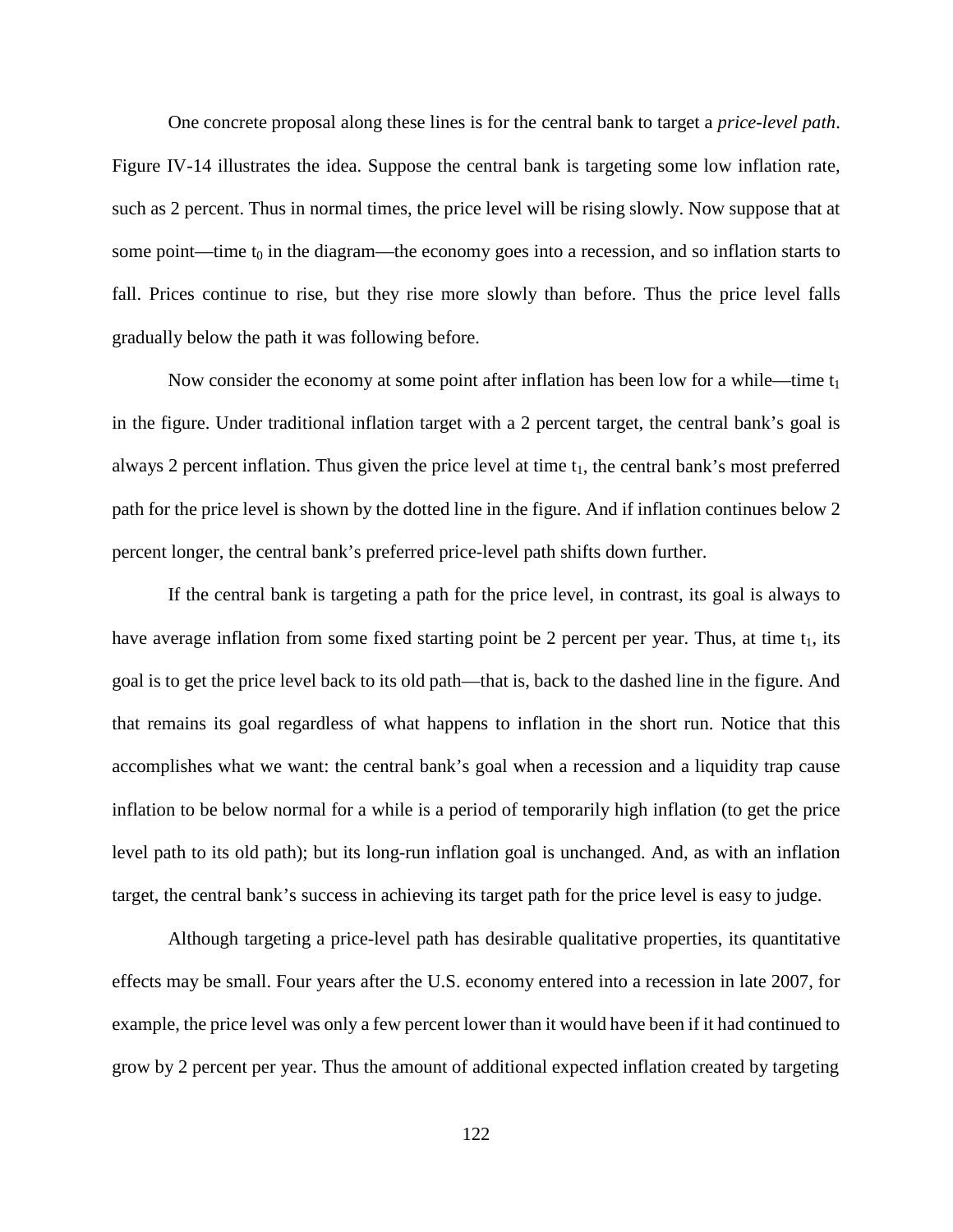

Figure IV-14. Targeting an Inflation Rate versus Targeting a Price-Level Path

a price-level path would have been small.

Some economists have therefore suggested that central banks should target a *nominal GDP path*. Recall that nominal GDP is the product of real GDP and the price level. When the economy goes into a recession, both ingredients are likely to fall below their pre-recession paths. Thus a policy of trying to get nominal GDP back to its pre-recession path would likely involve keeping interest rates lower for longer, and so raising inflation by more, than a policy of trying to get the price level back to its old path. In the United States, for example, nominal GDP fell almost 10 percent below its pre-recession path in the four years after the 2007 business cycle peak. Qualitatively, however, targeting a nominal GDP path is similar to targeting a price-level path: it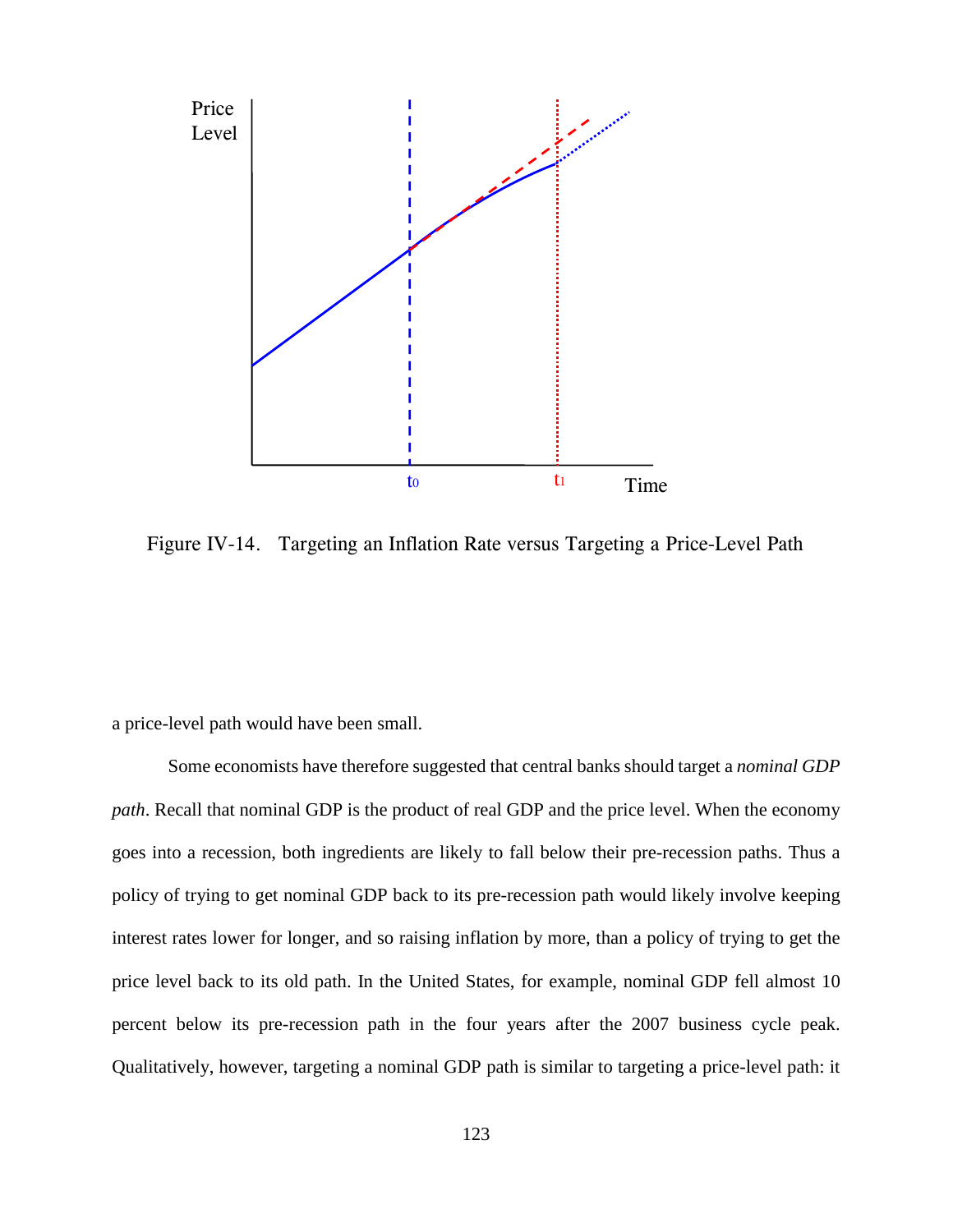provides a framework through which the central bank can create expectations of future expansionary policy in a liquidity trap without changing its long-run goals.

#### **Increasing the Money Supply**

This discussion leaves out what might appear to be a simple way of increasing expected inflation: since the ultimate driver of inflation in the long run is money growth, why not just increase the money supply? The issue turns out to be far from simple, and it is closely related to the issue of credibility that we discussed above.

Raising the money supply today will raise the price level in the long run only if it raises the money supply in the long run. And there is no guarantee that this will happen. Suppose, for example, that the central bank increases the money supply in a liquidity trap, but that it does not change its rule for how it would like to set the real interest rate. Then when the economy recovers, the money supply will be determined not by what it was in the liquidity trap, but by what is needed to yield the real interest rate called for by the central bank's rule.<sup>[5](#page-131-0)</sup> Thus whether an increase in the money supply in a liquidity trap raises expected inflation depends on how it affects expectations of the future money supply, and it is possible that it will not affect those expectations.

## **Exchange Rate Policy**

We have discussed central bank policies that can help an economy in a liquidity trap by changing the prices of certain kinds of assets, and policies that can help by changing expected inflation. The final policy we will discuss involves elements of both. Recall from Section II that exchange rate depreciation increases exports and reduces imports, and so raises the demand for

<span id="page-131-0"></span><sup>&</sup>lt;sup>5</sup> See Section I-3.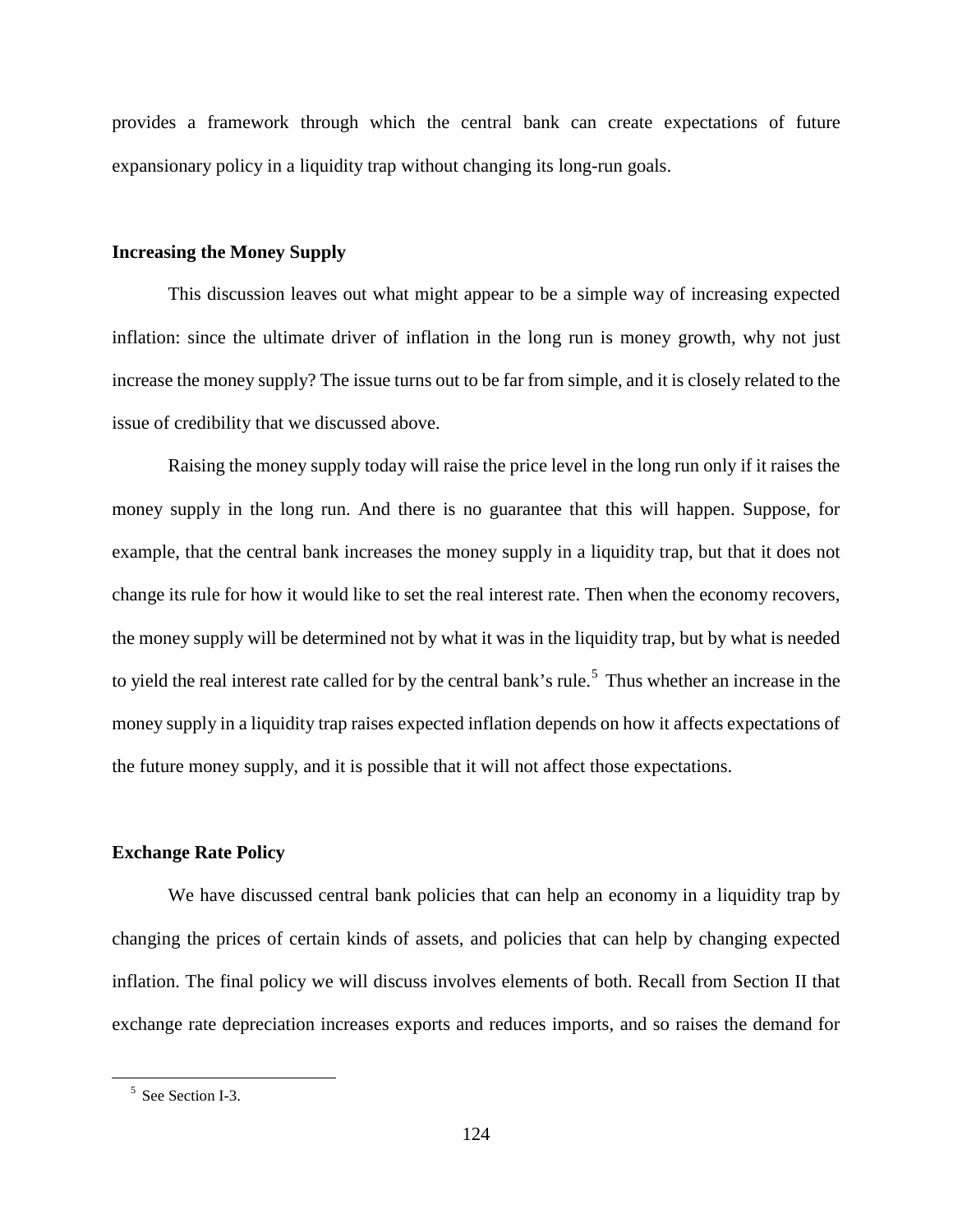domestically produced goods and services. Thus one possible way for the central bank to stimulate an economy in a liquidity trap is by bringing about depreciation. In particular, it can announce that it is willing to sell domestic currency at a low price in terms of foreign currency. As always with a policy of fixing the exchange rate, this will drive the exchange rate down to the announced rate (see Section II-3). And because the central bank can issue domestic currency, it will be able to meet the resulting demand. Thus, a central bank can use exchange rate policy to stimulate an economy in a liquidity trap.

What does this have to do with expected inflation? Suppose people believe that the exchange-rate policy was isolated and temporary, and thus that it had no implications for future inflation. Then they would expect the exchange rate to return to roughly its old level once the economy recovered. But then buying domestic currency with foreign currency is enormously profitable, since people expect that when the economy has recovered, they will be able to sell the domestic currency for foreign currency at a much higher price. The only way there would not be almost unlimited demand for domestic currency at the low price is if people expect its price to remain low. And that in turn requires that they expect inflation. Thus a policy of driving down the exchange rate either needs to be part of a broader policy package that raises expected inflation or needs to be interpreted by firms and households as a sign that future inflation will be higher. Either way, it involves higher expected inflation.<sup>[6](#page-132-0)</sup>

#### **PROBLEMS**

1. Suppose the IS and MP curves intersect on the flat part of the MP curve. Describe how each of the following developments affects the two curves, and thus how it affects the real interest rate and output in the short run:

<span id="page-132-0"></span><sup>&</sup>lt;sup>6</sup> For more on these issues, see Lars E.O. Svensson, "Escaping from a Liquidity Trap and Deflation: The Foolproof Way and Others," *Journal of Economic Perspectives* 17 (Fall 2003), pp. 145-166.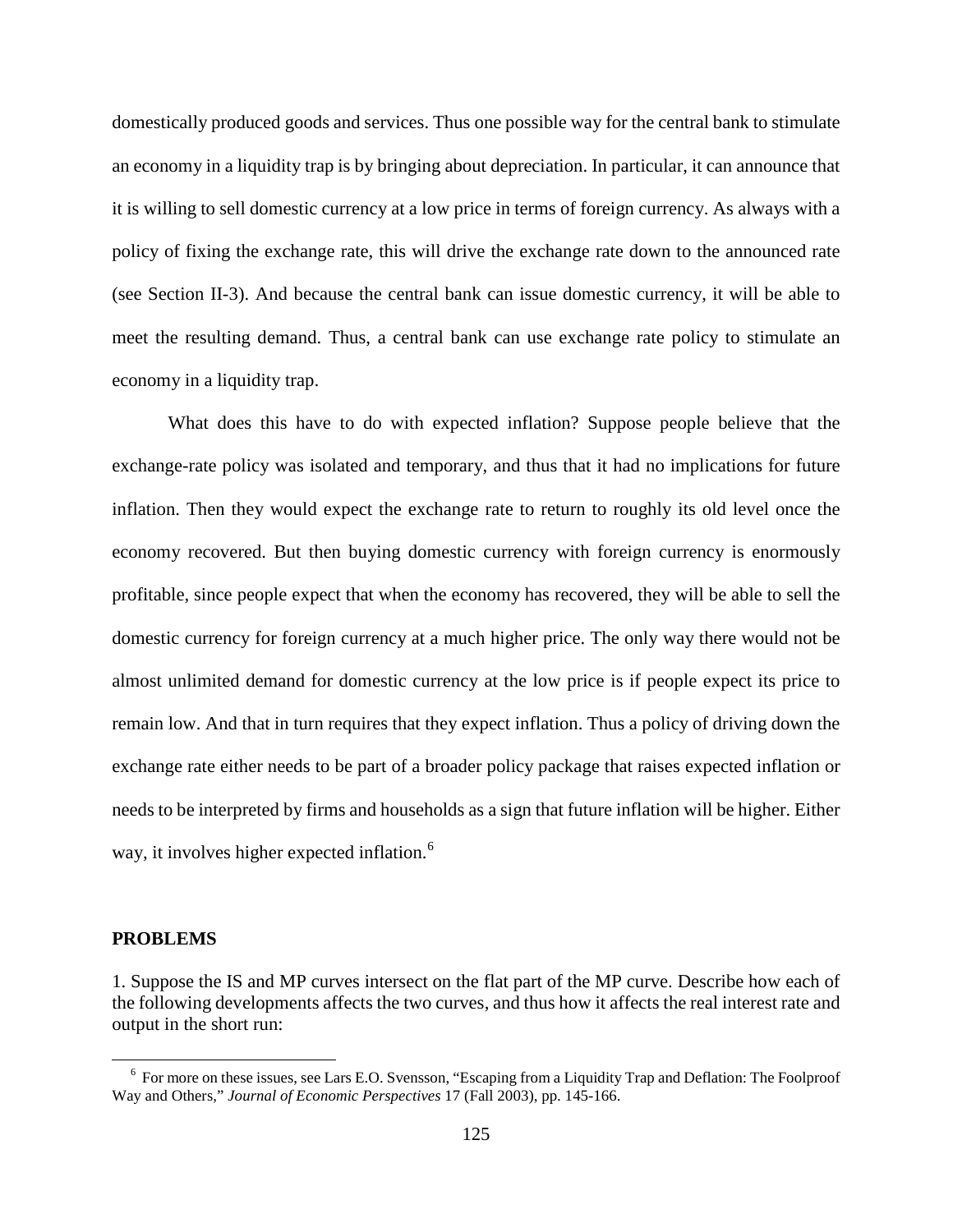a. Investment demand at a given real interest rate falls.

b. The central bank adopts a more expansionary real interest rate rule. That is, the real interest rate it wants to set for a given combination of output and inflation is lower than before.

c. Expected inflation rises.

d. The demand for money increases (that is, consumers' preferences change so that at a given level of i and Y, they want to hold more real balances than before).

2. Consider the situation shown in Figure IV-5. At the intersection of  $MP(\pi_2)$  and IS, what nominal interest rate does the central bank *desire* to set? What is the actual nominal interest rate? Explain your answer.

3. Recall from Section III-3 that an alternative assumption about the behavior of inflation behavior is that inflation expectations are anchored. This problem asks you to analyze the implications of anchored inflation expectations for the 1iquidity trap.

a. Suppose that expected inflation equals  $\pi^*$  regardless of the current level of inflation.

 i. Describe the MP curve for a given actual inflation rate. Does it still have a flat portion? If so, what is r on the flat portion? If not, why not?

ii. How, if at all, does a fall in actual inflation affect the MP curve?

iii. Use your answers to (i) and (ii) to show the shape of the AD curve.

b. Suppose that the economy is initially in long-run equilibrium with  $\pi = \pi^*$  and  $i > 0$ . Now suppose there is a permanent backward shift of the IS curve such that when  $\pi = \pi^*$ , the IS and MP curves intersect on the flat part of the MP curve. Assume also that the behavior of inflation is described by our assumptions for the case of anchored expectations at the end of Section III.

i. How, if at all, will this shift affect the AD curve?

ii. What will happen to this economy over time? Will output ever return to  $\overline{Y}$ ? Will output and inflation fall without bound? (Hint: see the discussion of  $\pi_{\text{STEADV}}$  at the end of Section III.)

4. Suppose the economy is in the situation shown in Figure IV-15. Output is below normal and the nominal interest rate is positive. In addition, as the figure shows, the kink in the AD curve occurs at  $Y < \overline{Y}$ , and an extension of the upward-sloping portion of the AD curve crosses the IA line at  $Y > \overline{Y}$ . This problem asks you to consider the effects of two possible strategies for the central bank.

a. Saving your ammunition: Suppose the central bank does not want to cut the nominal interest quickly to zero, since at that point it would lose the ability to cut the nominal rate further. It therefore continues to follow its usual interest rate rule (subject to the zero lower bound). What will be the behavior of output and inflation over time?

b. Using your ammunition: Suppose that the central bank immediately changes its interest rate rule so that its desired real interest rate at a given combination of output and inflation is lower than before. Suppose the change is large enough that it immediately reduces the nominal interest rate to zero. What will be the behavior of output and inflation over time?

c. Which policy would you recommend?

5. Consider the fiscal expansion analyzed in Figure IV-11. What will be the behavior of output and inflation over time? What is the economy's long-run equilibrium?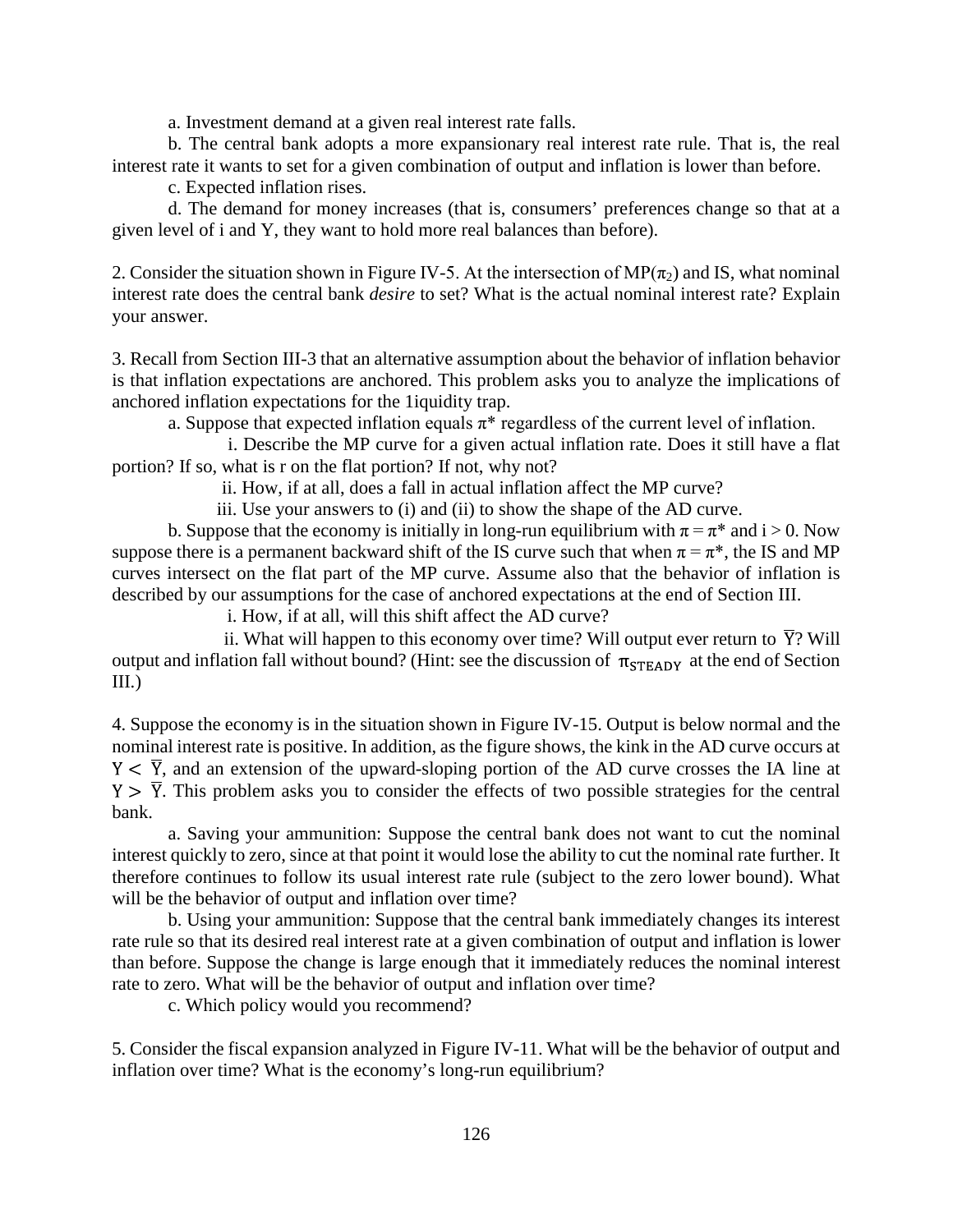

Figure IV-15. Saving versus Using Your Ammunition: The Initial Situation

6. Suppose that the economy is in a situation where  $i = 0$  and  $Y < \overline{Y}$ . Is it possible for the initial situation to be such that some fiscal expansions will result in  $i = 0$  and  $Y > \overline{Y}$  in the short run? Why or why not? If the answer is yes, what will be the behavior of output and inflation over time?

7. Suppose that there are two simultaneous developments. First, government purchases are reduced. Second, the central bank changes its interest rate rule so that its desired real interest rate for a given level of output and inflation is lower than before.

Describe whether the combined effect of these two developments will be to raise, lower, or have no effect (or whether it is not possible to determine the effect) on output and the real interest rate in the short run if:

a. Monetary policy is not constrained by the zero lower bound on the nominal interest rate.

b. Monetary policy is constrained by the zero lower bound before the developments occur.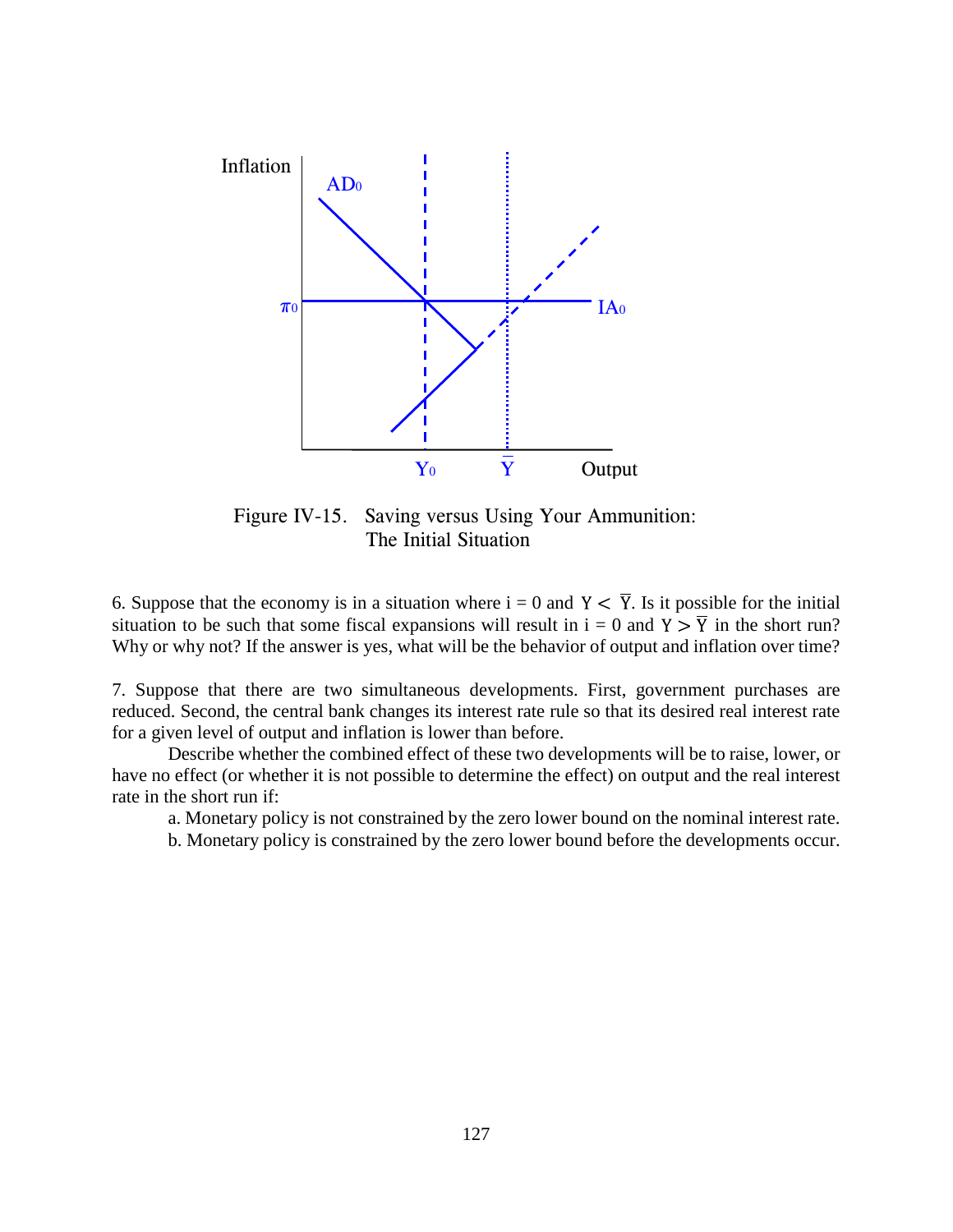# **V Credit Market Disruptions**

One of the simplifications in almost all of the analysis so far is that all saving and borrowing is done at the same interest rate. This has allowed us to talk about "the" nominal interest rate, or "the" real interest rate.

Like all of our assumptions, this one is not completely correct. There are in fact many different interest rates. For example, the rate the U.S. federal government pays to borrow is less than the rate paid by an established corporation; the established corporation's rate is less than that paid by a corporation with a shorter track record; and the young corporation's rate is in turn less than the rate paid by an entrepreneur financing a new business by borrowing on his or her personal credit card.

For most purposes, ignoring the multiplicity of interest rates simplifies our analysis without obscuring its main messages—which is precisely why we made the assumption. In response to many developments, such as changes in monetary and fiscal policy, most interest rates generally move together, and the modest variations in their relative movements do not have large effects on the economy.

Sometimes, however, the fact that there are multiple interest rates is critical to behavior of the economy. This is especially true in periods when there are large changes in how well financial markets are functioning. As U.S. and world financial markets started to undergo stress in 2007 and the first part of 2008, for example, interest rates for very safe borrowers, such as the U.S. government, fell, while interest rates for riskier borrowers, such as small firms, rose. And when the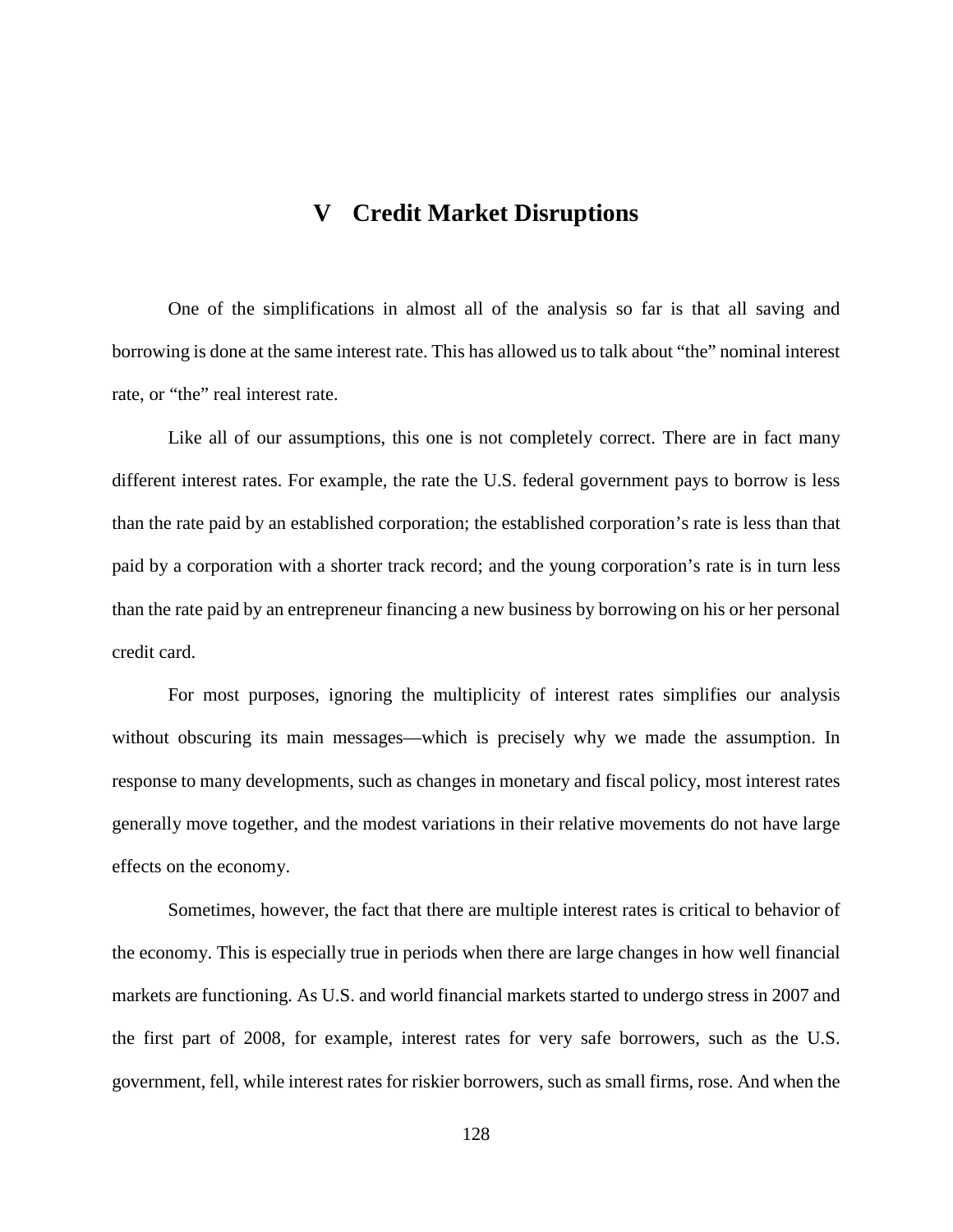world entered a full-blown financial crisis in late 2008, safe interest rates plummeted and risky interest rates skyrocketed. Analyzing such developments in a model where all interest rates move together is almost impossible.

This section therefore extends our analysis to allow for more than one interest rate and for the possibility of disruptions of credit markets.<sup>[1](#page-136-0)</sup> In many ways, the material is analogous to our analysis of the open economy in Section II. As in that section, we will consider two sets of issues. The first concern is how the new ingredient of our model (in this case, allowing for more than one interest rate) affects our earlier analysis. For example, we can ask how the new ingredient affects the impact of changes in monetary and fiscal policy on output. The second group of issues concerns the new ingredient itself. The most important issues here involve the effects of credit market disruptions. But we can also ask how changes in monetary and fiscal policy and other developments affect various interest rates differently.

As with the open economy, the important effects of recognizing that there are multiple interest rates are on the aggregate demand side of the model, not on aggregate supply. We will therefore focus on how this extension of the model changes our IS-MP analysis. Since the extension does not affect aggregate supply, we would learn little new by bringing in the IA line and the IA-AD diagram.

# **V-1 Modeling Multiple Interest Rates and Credit Market Disruptions**

#### **The Saving and Borrowing Real Interest Rates**

l

As we have just discussed, there are many interest rates. But trying to build a model that

<span id="page-136-0"></span><sup>&</sup>lt;sup>1</sup> The model presented is a simplified version of the model developed in Michael Woodford, "Financial Intermediation and Macroeconomic Analysis," Journal of Economic Perspectives 24 (Fall 2010), pp. 21-44.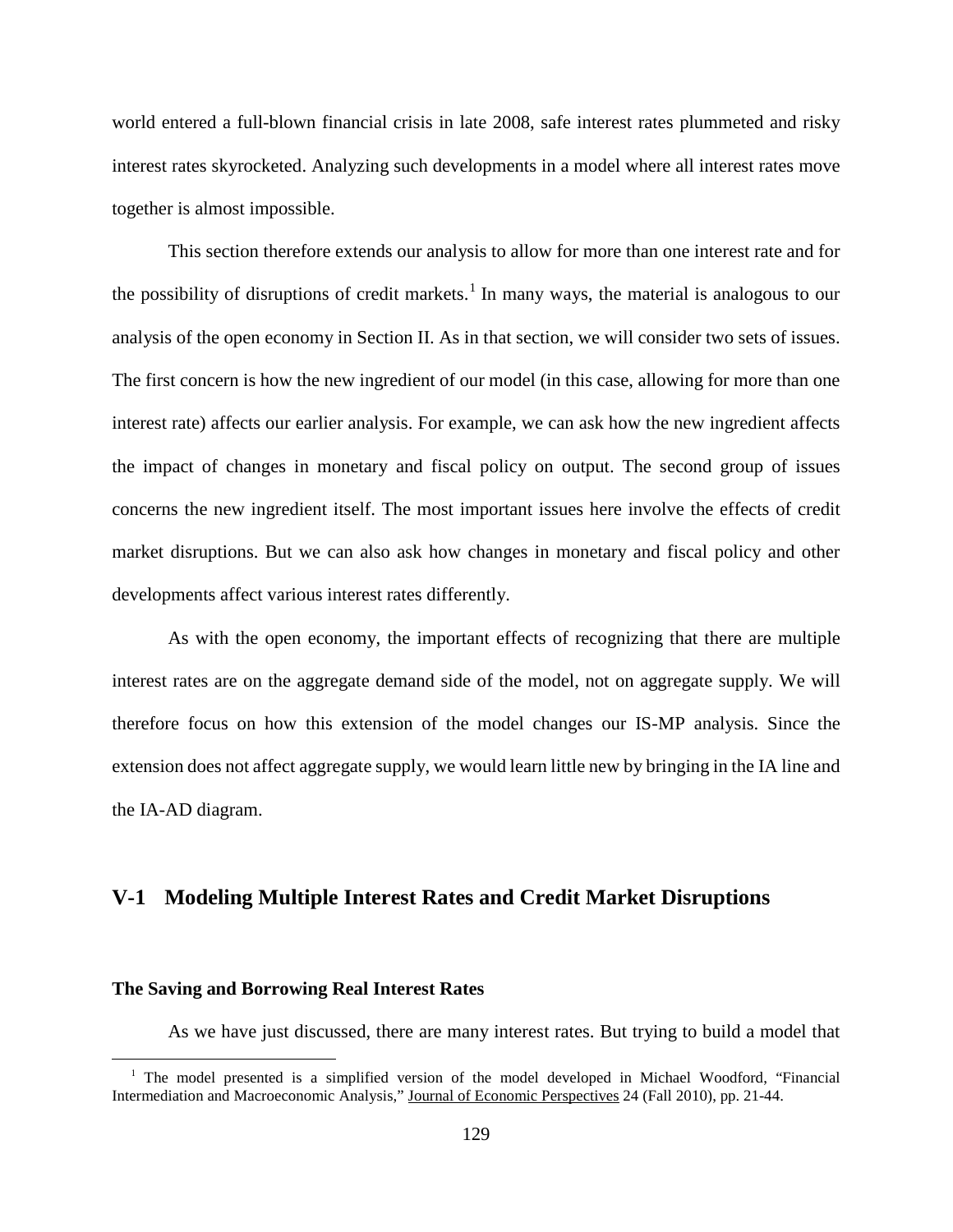captured the multitude of interest rates for borrowers of different degrees of riskiness—from ones that are virtually riskless to one that are on the brink of default—and borrowing for different lengths of time—from less than a day to decades—would produce a morass.

It turns out that we can learn a great deal about the consequences of the fact that there is more than one interest rate by taking the smallest possible step in the direction of realism and assuming that there are two rates. That is therefore the approach we will take.

Because the IS-MP model focuses on the real interest rate, our extension considers two real rates. Of course, each of these real rates has a corresponding nominal rate; it equals the relevant real rate plus expected inflation.

The first real interest rate in our model is the rate that households and firms earn on their saving. It is natural to think of this as the interest rate on a quite safe asset, such as a bank account or government debt. We will call this rate the "saving" interest rate, and we will denote it by  $r<sup>s</sup>$ .

The second real interest rate is the rate that households and firms pay when they borrow. We will call this the "borrowing" interest rate, and denote it by  $r<sup>b</sup>$ .

The borrowing real interest rate will generally be higher than the saving real interest rate, for two reasons. The first is risk. Although households and firms usually do their saving in relatively safe assets, loans to individual firms and households are often risky. The interest rates that borrowers pay reflect this additional risk.

The second source of the gap between the borrowing and saving interest rates is the costs of screening and monitoring individual borrowers. Savers rarely make loans directly to the ultimate borrowers. Instead, they hold their assets through banks, money market mutual funds, pension funds, and other *financial intermediaries*. These intermediaries devote considerable resources to investigating possible uses of their deposits and, often, to making sure that their borrowers are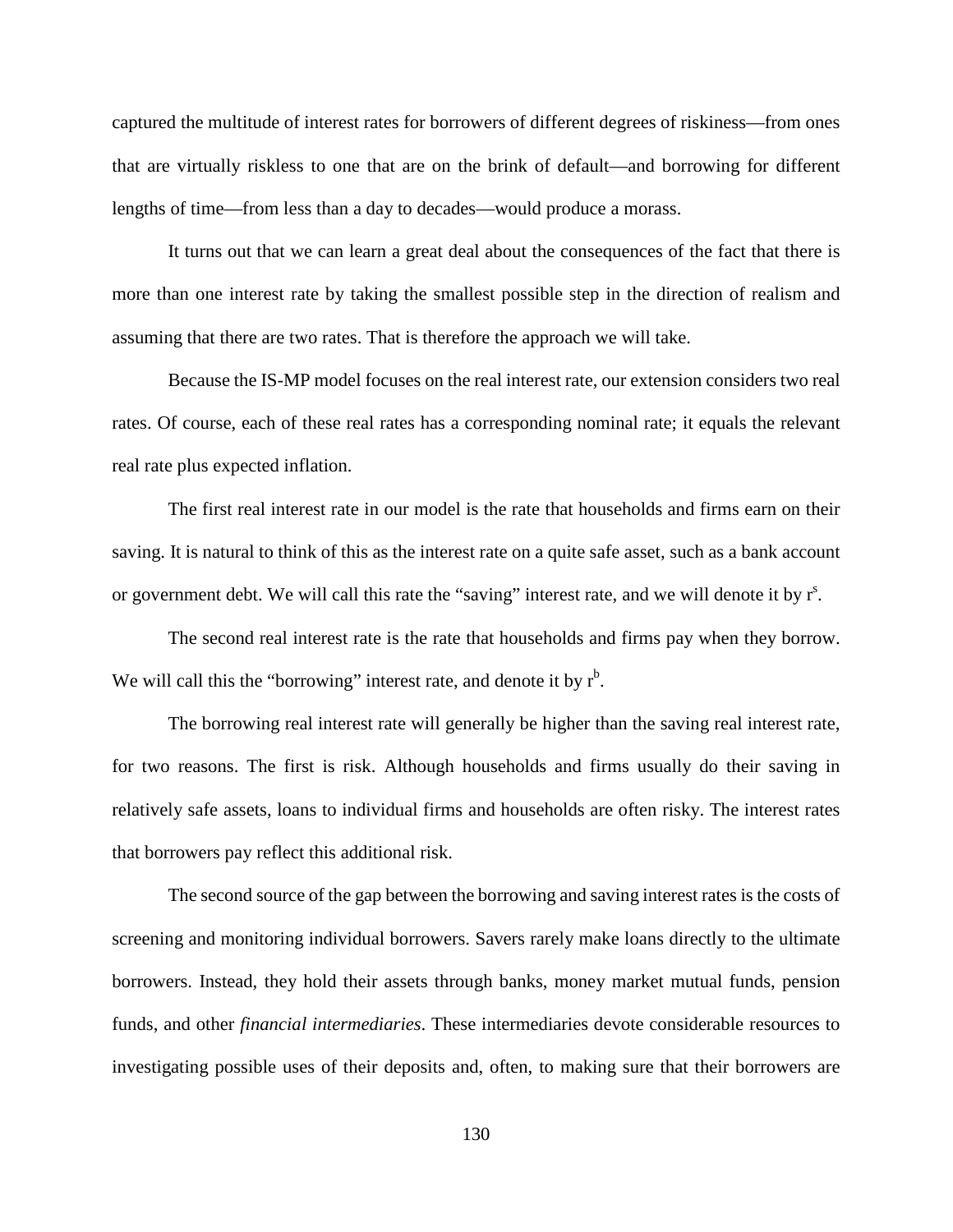using the funds they have obtained well. The interest rates that borrowers pay must compensate the intermediaries not only for the riskiness of their loans, but also for the intermediaries' costs of selecting and managing the loans.

## **How the Two Interest Rates Enter the Model**

The saving and borrowing real interest rates,  $r^s$  and  $r^b$ , enter our model in different places. In conducting monetary policy, central banks generally focus on quite safe interest rates. For example, in normal times the Federal Reserve puts the most emphasis on the federal funds rate, which is the interest rate on very short-term, very safe loans between banks.

Thus it is reasonable to assume that the central bank's interest rate rule is a rule for the saving interest rate. That is, we assume that the rule takes the form

$$
r^s=r^s(Y,\pi).
$$

As before, the function is increasing in both Y and  $\pi$ .

In contrast, a very large number of firms and households finance their purchases by borrowing. We will therefore assume that it is the borrowing real interest rate that affects the demand for goods. Thus our expression for planned expenditure becomes:

$$
PE = C(Y - T) + I(r^b) + G.
$$

(Note that we are omitting net exports for simplicity.) As usual, investment demand is a decreasing function of the real interest rate—in this case, of the real borrowing interest rate.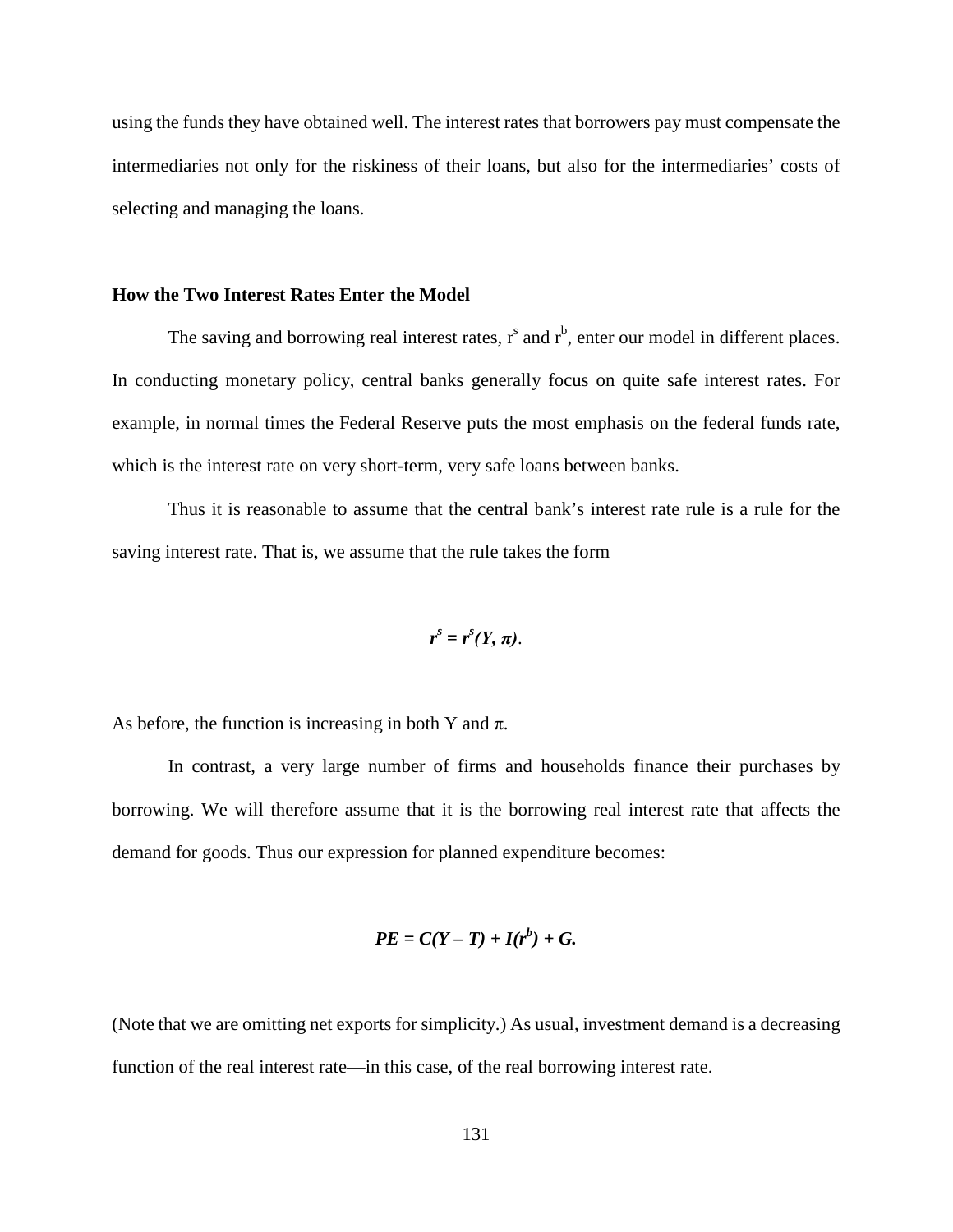Like all assumptions, the assumptions that only  $r<sup>s</sup>$  enters that MP curve and that only  $r<sup>b</sup>$ enters the equation that underlies the IS curve are simplifications. Central banks pay some attention to borrowing interest rates in conducting monetary policy. Likewise, at the margin, many firms and households pay for their purchases not by borrowing more, but by saving less. For these buyers, it is the saving interest rate that is most relevant. The advantage of our assumptions is that they keep the analysis relatively manageable while allowing us to see some of the key ways that the existence of multiple interest rates affects the macroeconomy.

## **The Determination of the Interest Rate Differential**

We will refer to the gap between the borrowing interest rate and the saving interest rate,  $r^b - r^s$ , as the *interest rate differential*. The key feature of the model is that this differential is not constant. Our assumption about what determines it has two components.

First, when aggregate output is higher, the interest rate differential is lower. The idea behind this assumption is that when the economy is booming—that is, when output is higher—loans are less risky, and so financial intermediaries and other lenders charge borrowers lower interest rates given their costs of obtaining funds.

We can express this assumption about the interest rate differential as

$$
r^b-r^s=d(Y).
$$

The function  $d(Y)$  is a decreasing function.

The second feature of our assumption about what determines the interest rate differential is that the differential for a given level of output can change in response to factors affecting the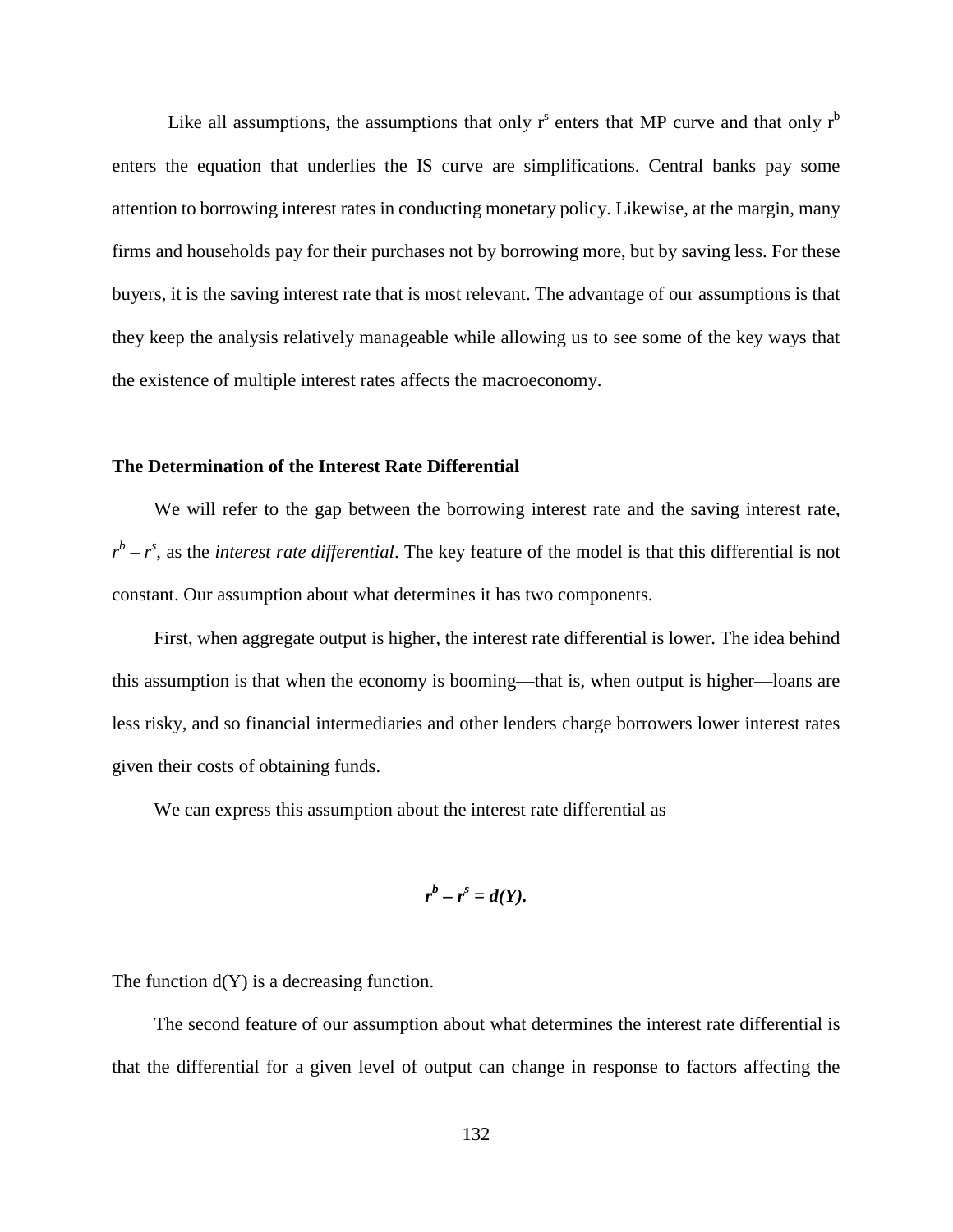financial system. In particular, the way we will model a disruption in credit or financial markets is as a rise in the differential for a given level of output—that is, as an upward shift of the  $d(Y)$ function. For example, in the United States in 2007, as lenders' doubts about the soundness of loans related to real estate increased, the spread between the interest rate paid by a typical borrower and the rate received by a typical saver rose even though output was continuing to grow more or less normally.

We will think of a full-blown financial crisis as a very large credit market disruption—that is, as a very large upward shift of the d(Y) function. When Lehman Brothers collapsed in September 2008, the interest rates paid by many borrowers skyrocketed, while the rates on traditional forms of saving, such as bank deposits, held steady or fell. One reason was that concerns about the riskiness of many loans rose even further than they had in 2007 and early 2008. Another was disruptions of financial intermediaries. For example, firms that had been obtaining funds from Lehman had to turn to lenders who were less familiar with them, and so charged them higher rates.

#### **The IS and MP Curves**

In previous sections, there was only a single real interest rate. Now, however, there are two: the saving interest rate,  $r^s$ , and the borrowing interest rate,  $r^b$ . We therefore have to choose which one to put on the vertical axis of the IS-MP curve.

It is possible to do the analysis with either choice. The analysis is somewhat easier, however, using the saving real interest rate. We will therefore make that choice.

Recall that we are assuming that the central bank's rule is for the saving real interest rate. Thus the MP curve in the model of this section has exactly the same form as before. When output rises, the central bank acts to raise the real interest rate that it focuses on. It follows that in a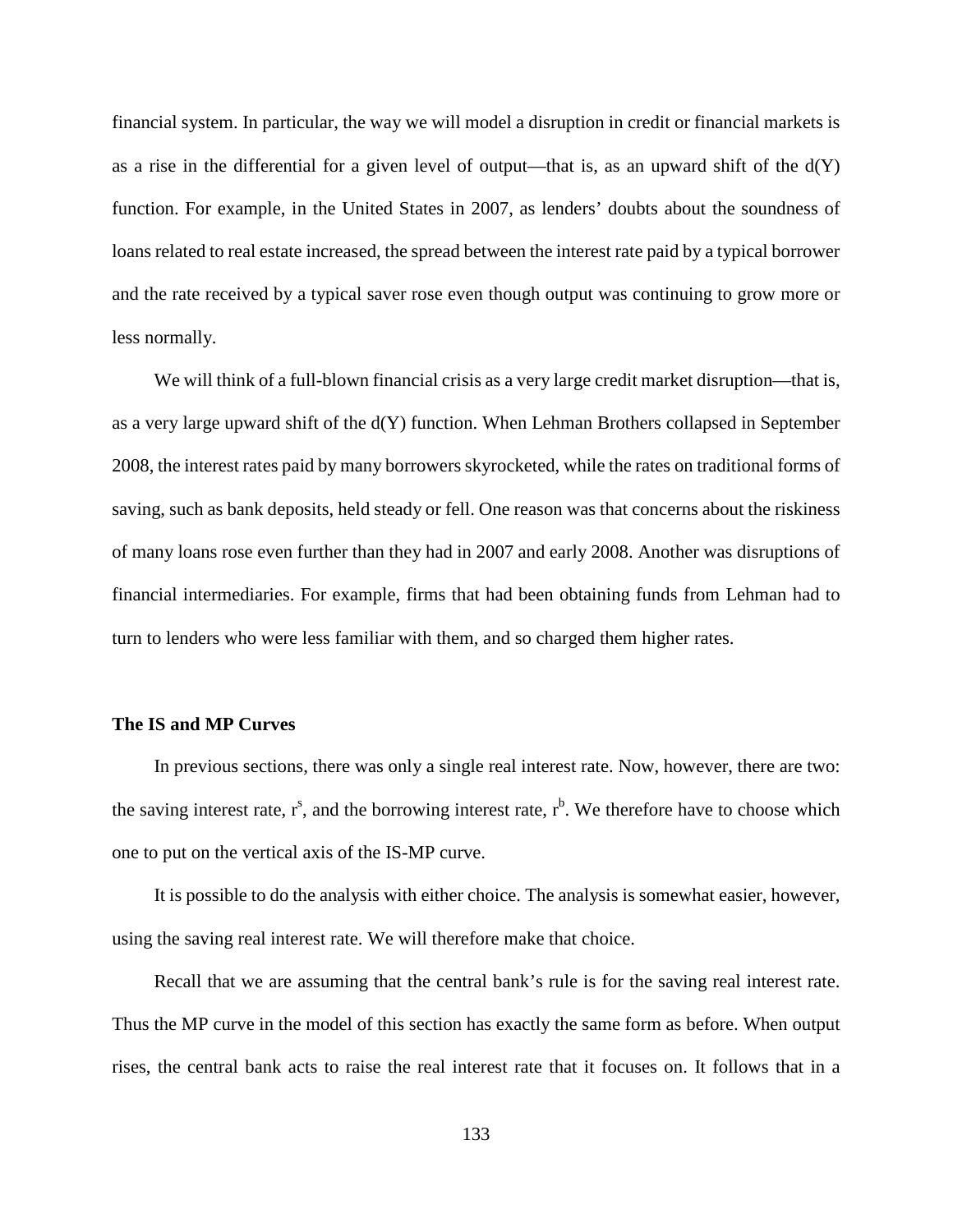diagram with output on the horizontal axis and the saving real interest rate on the vertical axis, the MP curve slopes up. This is shown in Figure V-1.

To derive the IS curve in the presence of an interest rate differential, it is easiest to think of the curve as showing the real interest rate that causes saving to equal investment as a function of the level of output. (In a moment, we will consider a second way of deriving the IS curve in this model.) As output rises, saving rises.<sup>[2](#page-141-0)</sup> This is just another interpretation of the condition that output and planned expenditure must be equal—that is, it is another interpretation of the IS curve.

The real interest rate that affects planned expenditure is the borrowing rate,  $r<sup>b</sup>$ . Thus *if* we put <sup>b</sup> on the vertical axis of the IS-MP diagram, we would just have a conventional IS curve. This is shown by the dashed line in Figure V-2. It shows the *borrowing* interest rate that would cause the loan market to be in equilibrium as a function of output. Equivalently, it shows the *saving* interest rate that would cause the loan market to be in equilibrium *if there were no interest rate differential.* 

To find the actual saving real interest rate when the loan market is in equilibrium, we use the fact that the saving interest rate equals the borrowing real interest rate minus the interest rate differential:

$$
rs = rb - (rb - rs)
$$

$$
= rb - d(Y).
$$

This expression tells us that to find the saving real interest rate when the loan market is in equilibrium, we need to subtract the interest rate differential from the borrowing real interest rate. This is shown by the vertical distance labeled  $d(Y)$  in the diagram. Subtracting  $d(Y)$  at each level

l

<span id="page-141-0"></span><sup>&</sup>lt;sup>2</sup> Recall from Section 3-4 of Mankiw that national saving is  $Y - C - G$ . Since the marginal propensity to consume is less than one, an increase in Y increases saving.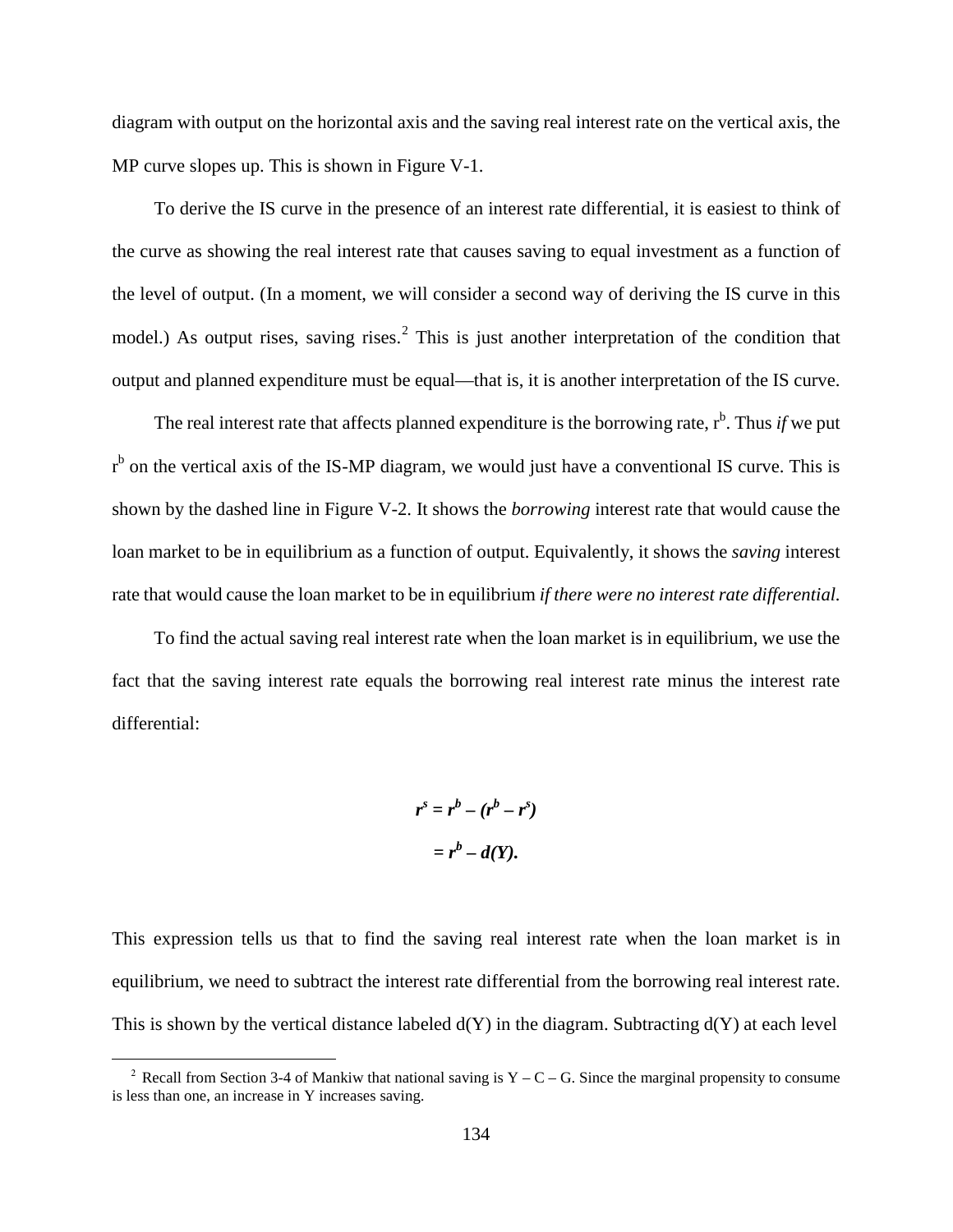

Figure V-1. The MP Curve in the Presence of an Interest Rate Differential



Figure V-2. The IS Curve in the Presence of an Interest Rate Differential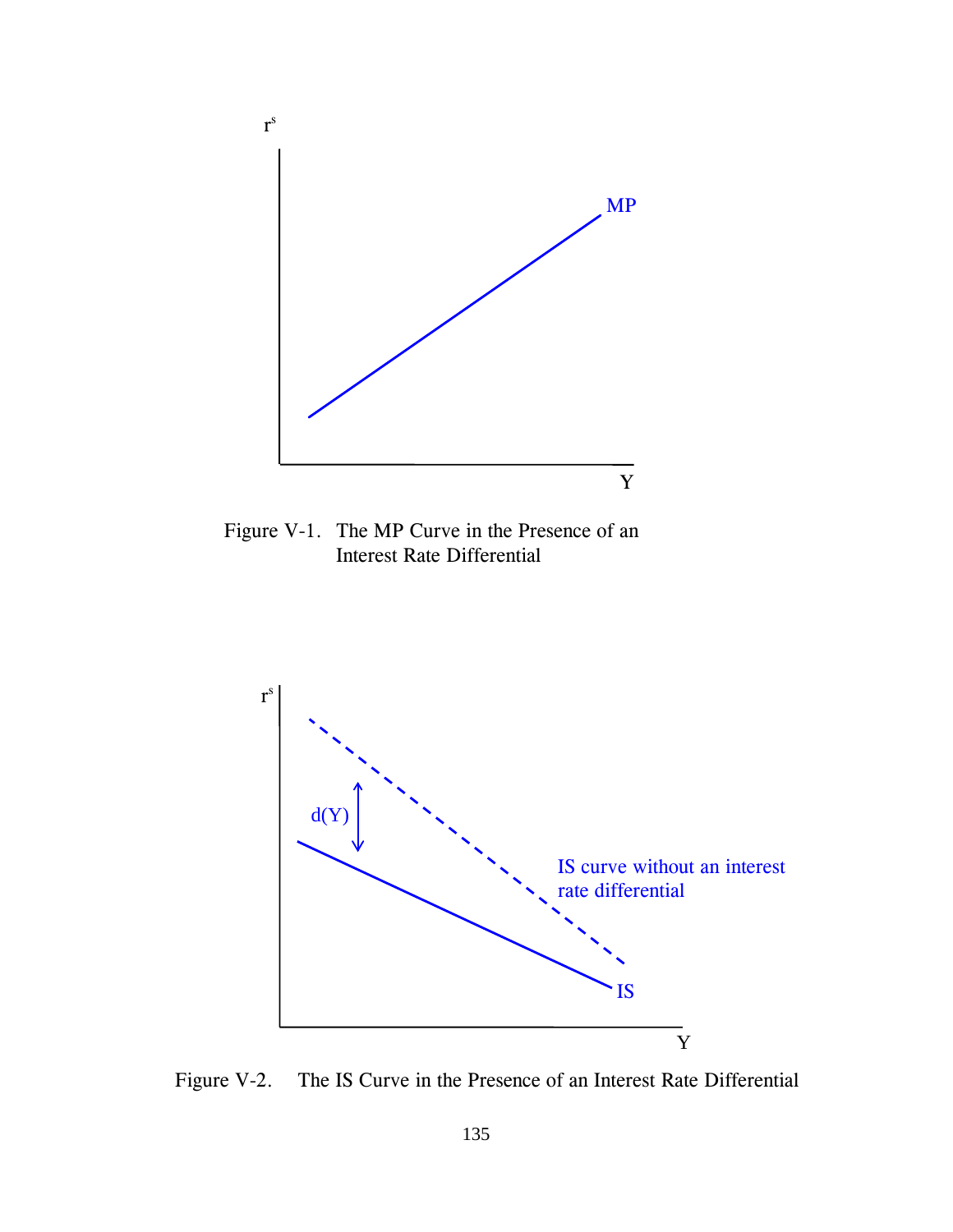of Y gives us the IS curve in the presence of an interest rate differential.

Notice that the interest rate differential has two effects on the IS curve. First, the new IS curve lies below the IS curve without interest rate differentials. Intuitively, the  $r<sup>b</sup>$  that causes saving to equal investment is the same as before. But with an interest rate differential,  $r^s$  is less than  $r^b$ .

Second, as output rises, the IS curve with an interest rate differential gets closer to the curve without the differential. This too makes sense. As output rises, credit markets function better—that is, the spread between the borrowing and saving interest rates gets smaller. With the interest rate differential smaller, the two curves are closer together.

Figure V-3 brings the IS and MP curves together. It shows that the diagram has the same form as in the baseline model: the MP curve slopes up, and the IS curve slopes down. Their intersection determines output, Y, and the saving real interest rate,  $r^s$ . If we need to find the borrowing real interest rate,  $r<sup>b</sup>$ , we can find it as the saving real interest rate at the intersection of the two curves plus the interest rate differential at the level of output where the two curves intersect. That is, we can find  $r^b$  as  $r^s$  plus  $d(Y)$ .

#### **Another Way of Deriving the IS Curve**

We normally think of the IS curve as showing, as a function of the real interest rate, the level of output at which the demand for goods equals the amount produced. Thus it may be helpful to think about what happens if we use this way of thinking about the IS curve to describe how introducing an interest rate differential affects the curve.

Recall that in the usual approach, we find the IS curve using the Keynesian cross diagram.<sup>[3](#page-143-0)</sup> We draw the diagram for a given level of the real interest rate to find output at that interest rate. We

<span id="page-143-0"></span> $\overline{a}$ 

<sup>&</sup>lt;sup>3</sup> See Mankiw, Section 10-1.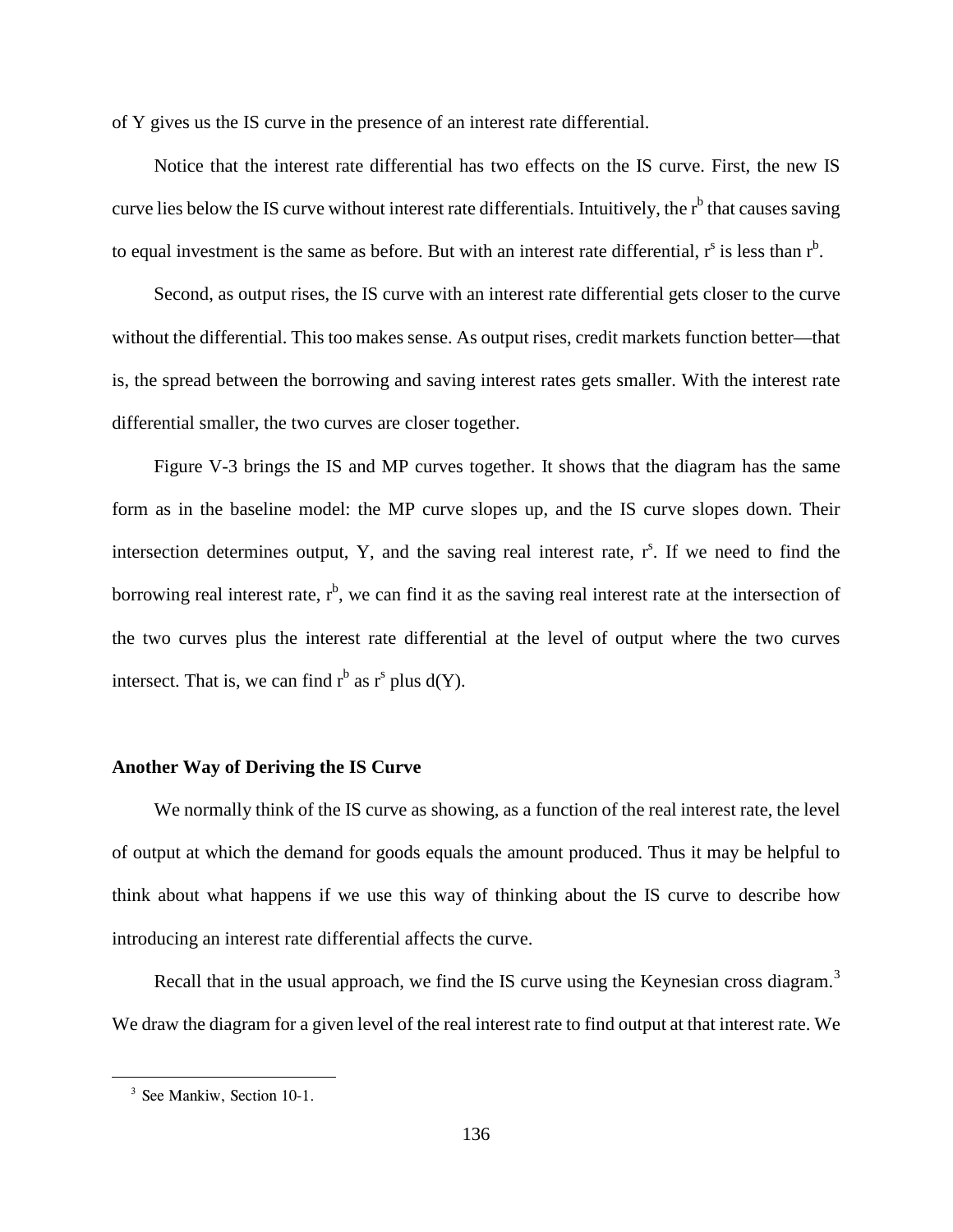

Figure V-3. The IS-MP Diagram in the Presence of an Interest Rate Differential

then consider different values of the interest rate and see how output varies. This gives us the IS curve.

Here, our goal is to find the IS curve in a diagram with output, Y, on the horizontal axis and the saving real interest rate,  $r^s$ , on the vertical one. Thus we need to find output for a given value of  $r^{s}$ .

To do this, we have to face a complication. Planned expenditure depends not on  $r^s$ , but on the borrowing real interest rate,  $r<sup>b</sup>$ :

$$
PE = C(Y - T) + I(r^b) + G.
$$

To deal with this problem, write the borrowing real interest rate as the saving real interest rate plus the differential:  $r^b = r^s + (r^b - r^s)$ . We know that the differential is a function of output:  $r^b - r^s =$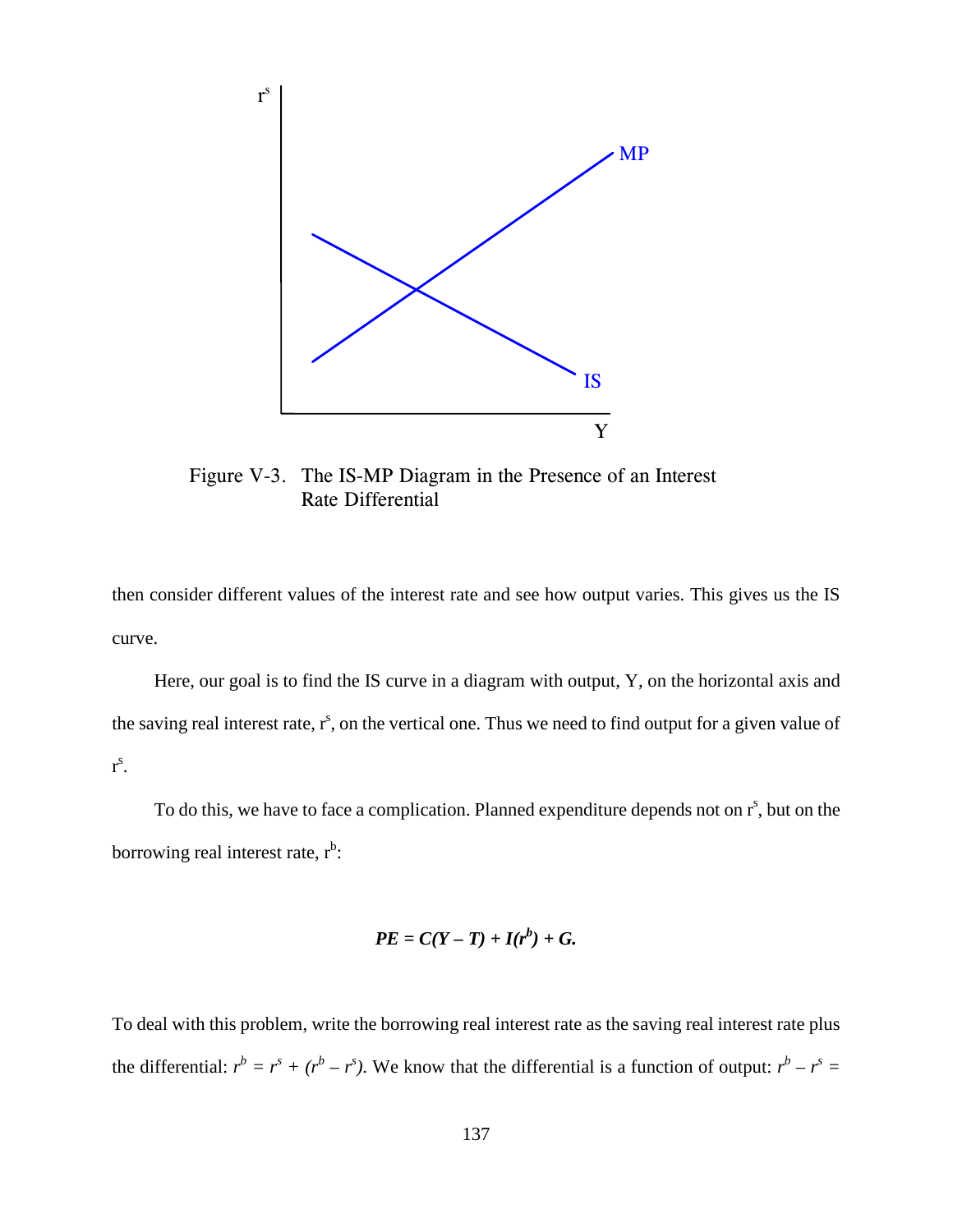$d(Y)$ . Combining these two expressions lets us express the r<sup>b</sup> in terms of r<sup>s</sup> and Y:  $r^b = r^s + d(Y)$ . The final step is to substitute this expression for  $r<sup>b</sup>$  in the equation for planned expenditure. This gives us:

$$
PE = C(Y - T) + I(rs + d(Y)) + G.
$$

We can now draw the Keynesian cross for a given level of  $r<sup>s</sup>$ . It is shown in Figure V-4. Notice that output enters the expression for planned expenditure in two ways. As in the baseline model, it affects consumption. But it also affects investment. When Y rises, the interest rate differential,  $d(Y)$ , falls. This means that given the assumed value of  $r^s$ ,  $r^b$  is lower. Since investment is a decreasing function of  $r<sup>b</sup>$ , this in turn means that investment is higher. In other words, the planned expenditure line now slopes up for two reasons rather than just one: both consumption and investment rise as output rises. As a result, the planned expenditure line is steeper than in the baseline model.<sup>[4](#page-145-0)</sup>

We can now see the two ways that introducing an interest rate differential affects the IS curve. First, with an interest rate differential,  $r^b$  is greater than  $r^s$ . As a result, for whatever level of r<sup>s</sup> is assumed in drawing the Keynesian cross, investment at a given Y is lower than it would be without the differential. That is, introducing the interest rate differential shifts the planned expenditure line down. Thus it reduces output at any given  $r<sup>s</sup>$ —it shifts the IS curve to the left.

Second, consider what happens if we assume a different level of  $r<sup>s</sup>$  when we draw the Keynesian cross. For concreteness, suppose we assume a lower value than before. The effects of this change are shown in Figure V-5. Since  $r^b$  equals  $r^s + d(Y)$ ,  $r^b$  at a given level of Y falls by the

l

<span id="page-145-0"></span><sup>&</sup>lt;sup>4</sup> If these effects were very strong, the planned expenditure line could be steeper than the 45-degree line, which would complicate the analysis greatly. Since that case is not realistic, we do not consider it.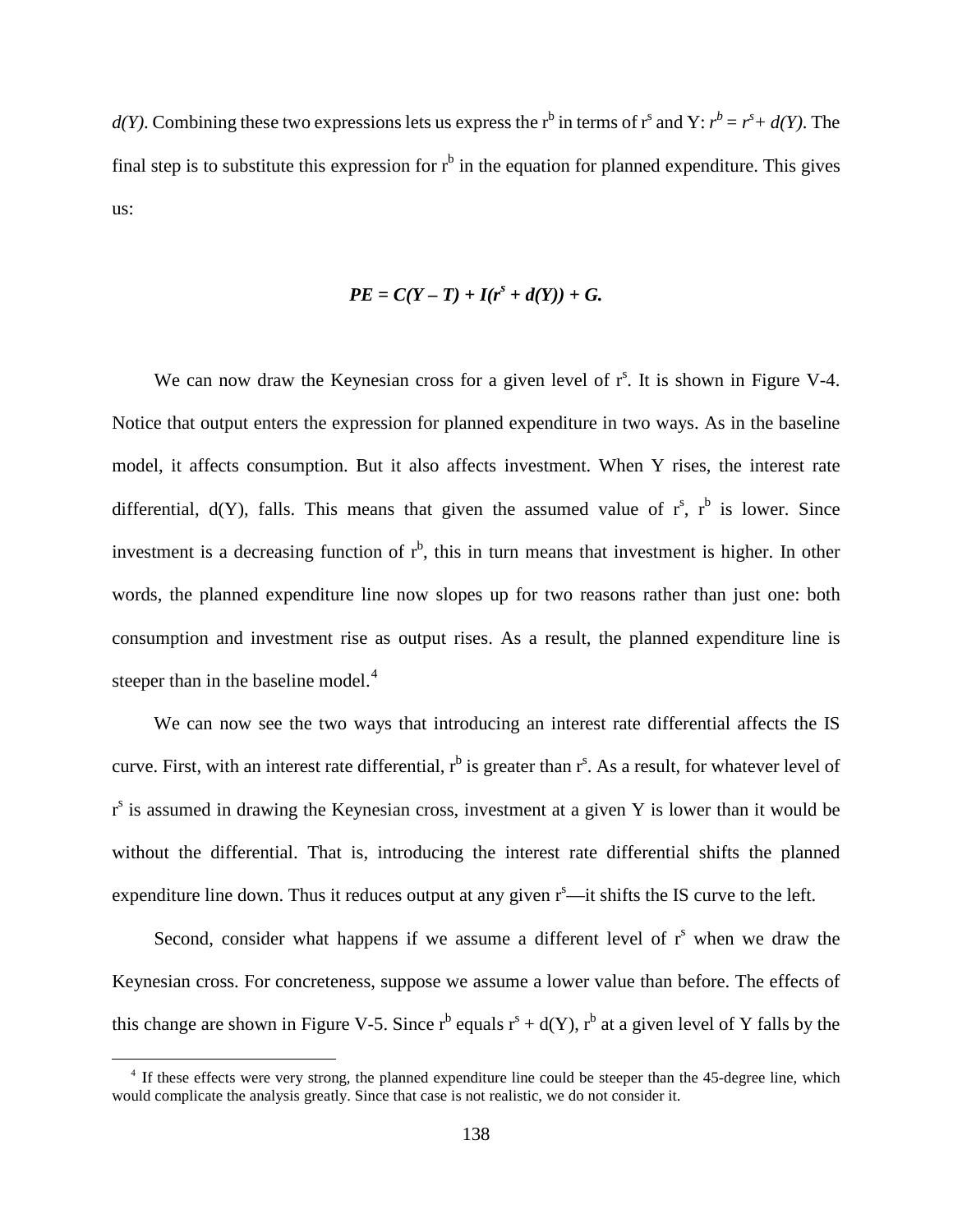

Figure V-4. The Keynesian Cross in the Presence of an Interest Rate Differential



Figure V-5. The Effect of a Lower Saving Real Interest Rate in the Presence of an Interest Rate Differential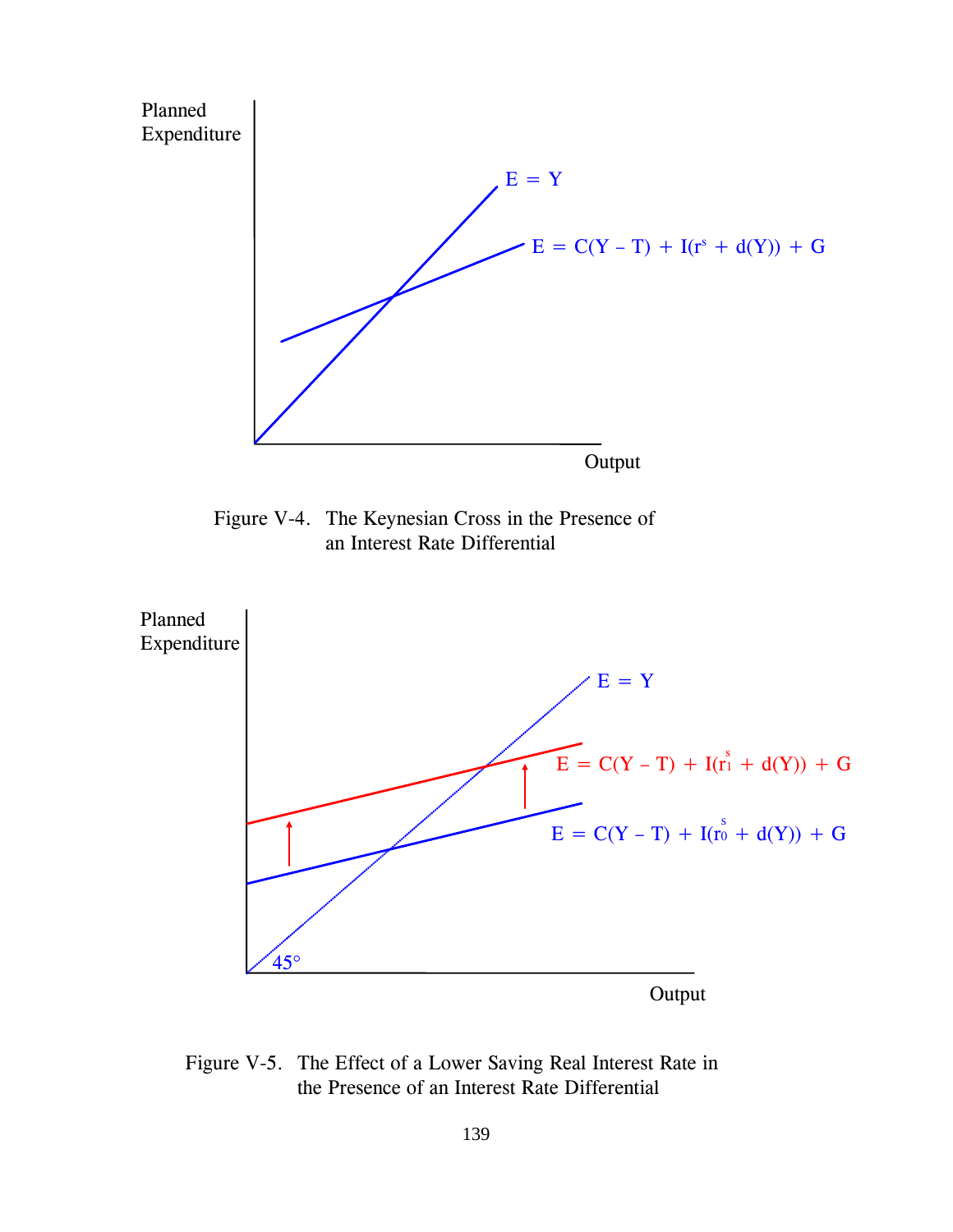amount of the fall in  $r^s$ . Since investment is a decreasing function of  $r^b$ , investment rises—that is, the planned expenditure line shifts up. And since the interest rate differential at a given Y is not affected, the fact that there is an interest rate differential does not affect the amount that the planned expenditure line shifts. But recall that the presence of the differential makes the planned expenditure line steeper than it otherwise would be. This means that a given upward shift of the planned expenditure line has a larger impact on the level of output where the planned expenditure line crosses the 45-degree line. Thus, the presence of an interest rate differential causes a change in  $r<sup>s</sup>$  to have a bigger impact on Y—it makes the IS curve flatter.

## **V-2 Using the Model**

We can now put our model to work. This section considers two applications. The first illustrates how the presence of an interest rate differential affects the impact of other shocks to the economy. The second looks at the effects of a disruption to financial markets.

## **A Change in Consumer Confidence and the "Financial Accelerator"**

For a concrete example of a change in the economy that is not a direct shock to the financial system, consider a fall in consumer confidence. That is, suppose that consumption at a given level of disposable income is lower than before.

As we know from Section I-1, the decline in C at a given  $Y - T$  shifts the planned expenditure line in the Keynesian cross down, and so reduces output at a given interest rate. Thus the IS curve shifts to the left. Figure V-6 shows the results: both output and the saving real interest rate fall.

Crucially, the interest rate differential magnifies these effects. As output falls, the interest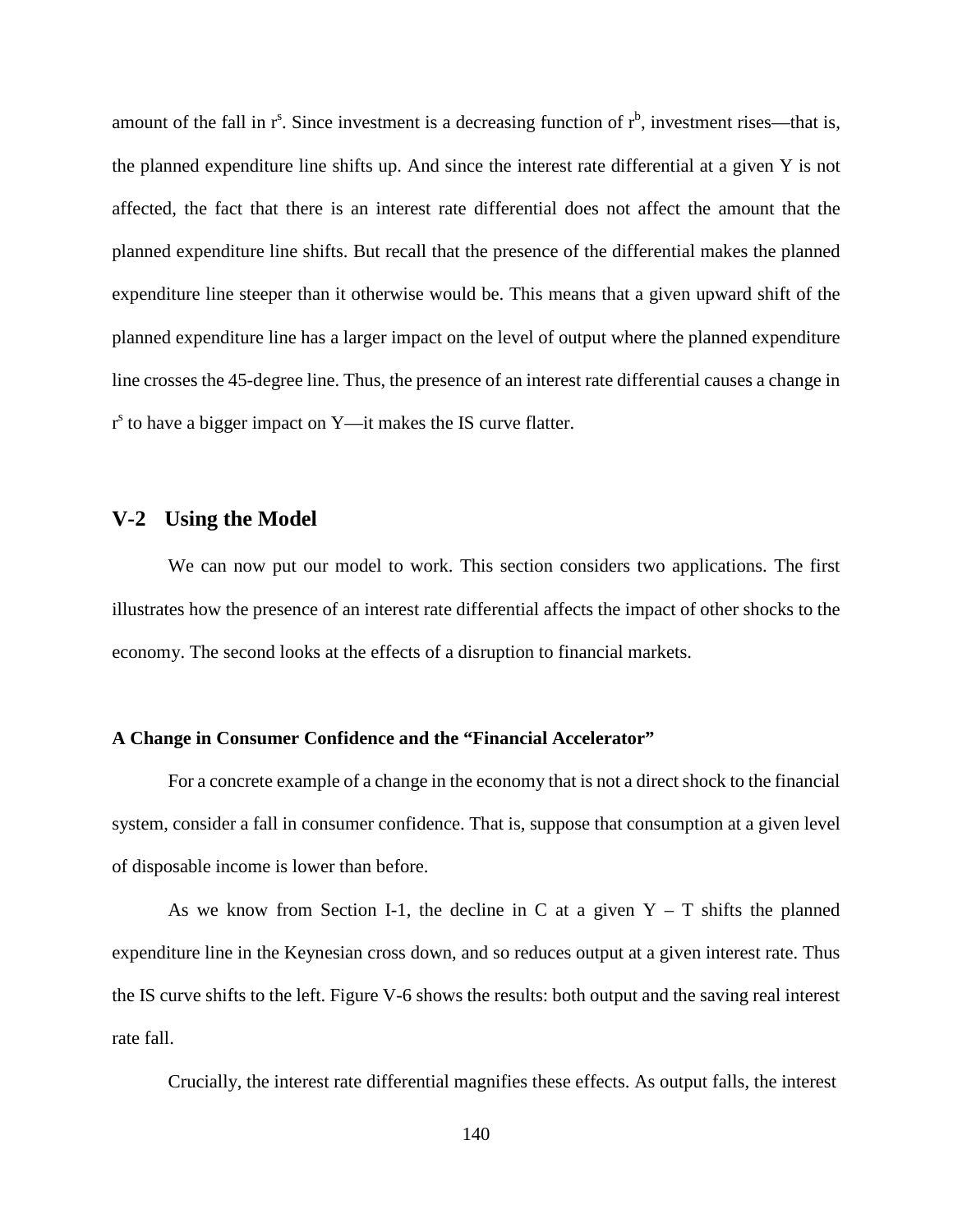

Figure V-6. The Effects of a Fall in Consumer Confidence

rate differential,  $r^b - r^s$ , rises. For a given  $r^s$ , a higher differential reduces output. Thus the rise in the differential is an additional force pushing output down.

The fact that the presence of interest rate differentials magnifies the effects of other forces that affect output is known as the "financial accelerator."[5](#page-148-0) The intuition for the accelerator is easiest to see for the case of something that acts to raise output. As output rises, the financial health of firms and households is likely to improve, and the values of any assets they use as collateral for their loans are likely to rise. These developments make loans to firms and households less risky, and thus lower the interest rate on loans for a given rate on saving. This increases investment

<span id="page-148-0"></span> $\overline{a}$ 

<sup>&</sup>lt;sup>5</sup> A more accurate term might be "financial amplifier". But "financial accelerator" is standard, so we will use that.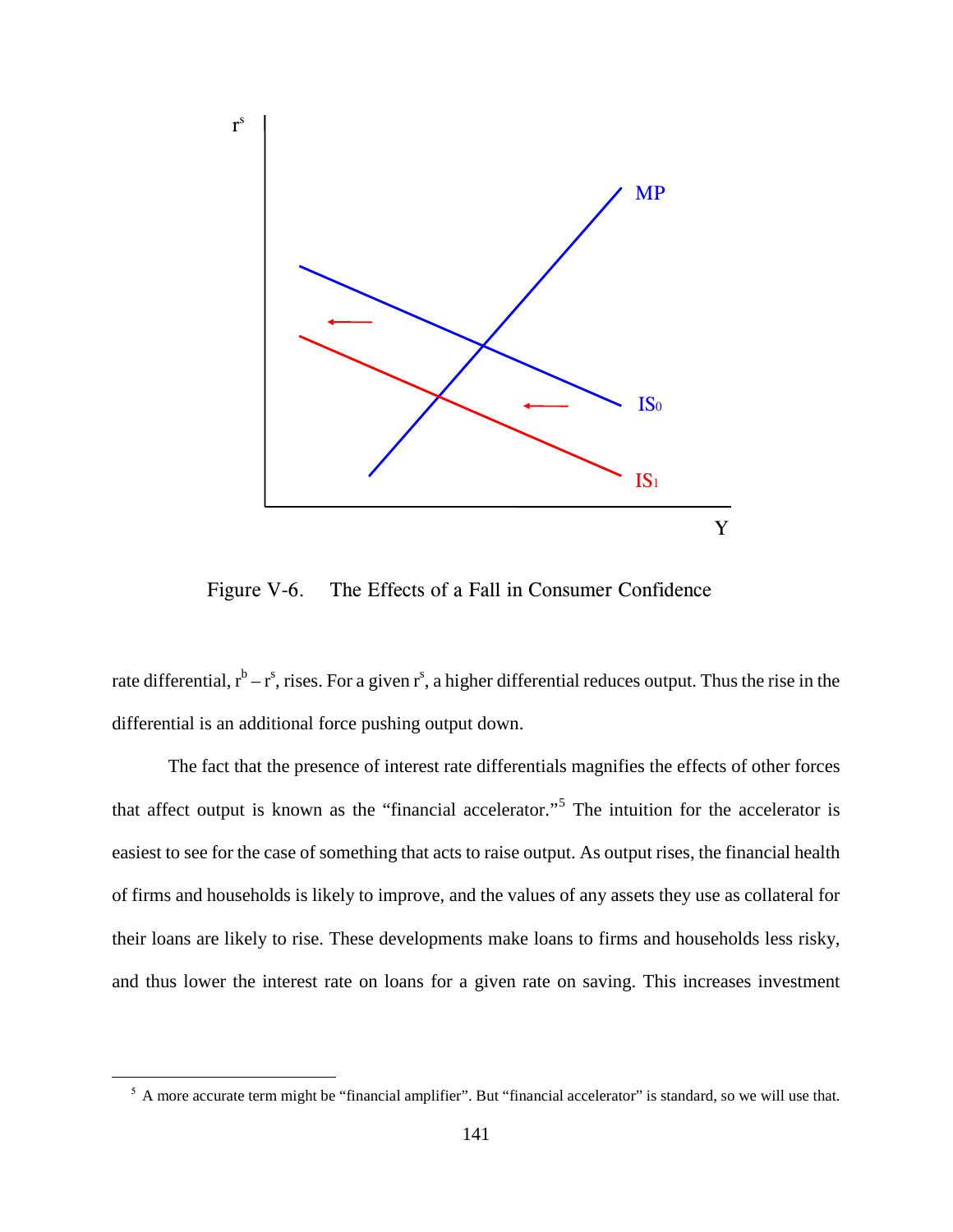demand, and so raises output further.<sup>[6](#page-149-0)</sup>

Finally, notice that there are two competing effects on the borrowing interest rate,  $r<sup>b</sup>$ . The fact that  $r^s$  falls tends to decrease  $r^b$ , but the fact that  $r^b - r^s$  rises tends to increase it. The overall effect can go either way. If the interest rate differential is quite responsive to output—that is, if the  $d(Y)$  function is fairly steep—and if the MP curve is fairly flat,  $r<sup>b</sup>$  rises. But in the opposite case (a flat  $d(Y)$  function and a steep MP curve),  $r^b$  falls.

## **A Disruption to Credit Markets**

 $\overline{a}$ 

Our second example is a disruption to credit markets. That is, suppose that for some reason—such as a decline in asset prices, the revelation of new information about risks, or the failure of some financial intermediaries—it is harder for borrowers to obtain loans *at a given level of output and of the saving real interest rate*.

In our model, this development corresponds to an upward shift of the  $d(Y)$  function. That is, the interest rate differential,  $r^b - r^s$ , is higher at a given level of Y than before.

To trace through the effect of the disruption, we start with the Keynesian cross, which is shown in Figure V-7. Recall that the Keynesian cross is drawn for a given value of the saving real interest rate,  $r^s$ , while investment depends on the borrowing real interest rate,  $r^b$ . As a result, the rise in the interest rate spread for a given Y means that  $r<sup>b</sup>$  for a given Y is higher than before, and so

<span id="page-149-0"></span> <sup>6</sup> Although the idea that changes in the differential magnify the impact of other factors affecting output is intuitive, it may not be immediately clear how to see this in the IS-MP diagram for IS shocks. Consider the fall in consumer confidence. The change in the interest rate differential makes the leftward shift of the IS curve larger, which tends to make the output effect larger. But we also know that the presence of the differential makes the IS curve flatter. For a given leftward shift of the curve, this acts to make the output effect smaller.

The best way to see that the overall effect is to make the output effect larger is to consider not the leftward shift of the IS curve, but the downward shift. At a given Y, there is no change in the interest rate differential. As a result, the presence of the differential has no effect on the amount that the fall in consumer confidence causes the IS curve to shift down. And for a given downward shift, a flatter IS curve makes the output effect larger. Thus the overall effect of the fact that the interest rate differential rises when output falls is to magnify the output effects of factors that shift the IS curve.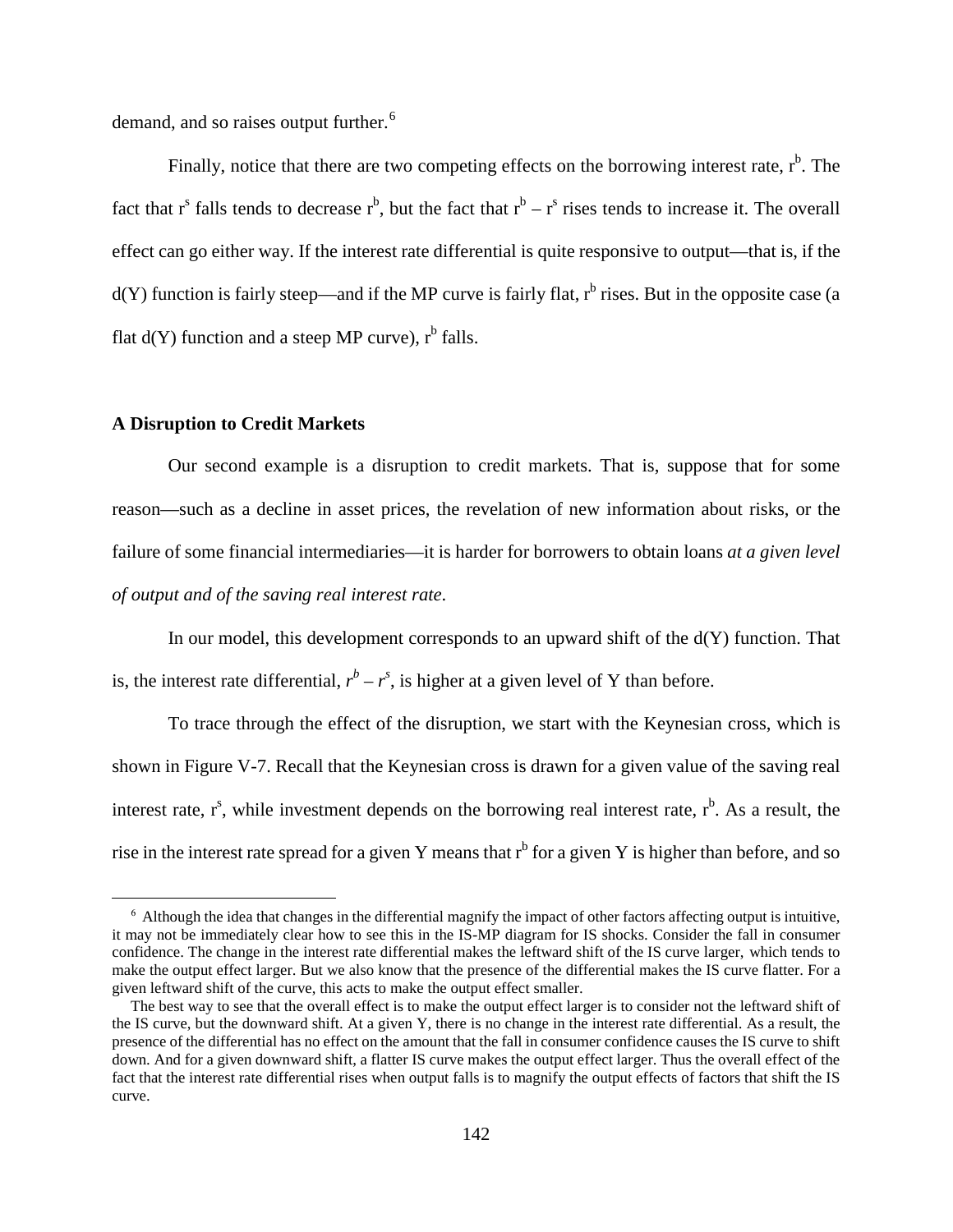

Figure V-7. The Effects of a Financial Market Disruption on the Keynesian Cross

investment is lower. Thus, as the figure shows, the planned expenditure line shifts down. From the Keynesian cross, we see that output at a given level of  $r<sup>s</sup>$  is lower than before. This corresponds to a leftward shift of the IS curve in the IS-MP diagram. This is shown in Figure V-8.

The figure shows the effects of the financial disruption on the macroeconomy. The leftward shift of the IS curve reduces output, Y, and causes the central bank to cut the saving real interest rate,  $r^s$ . The bottom line is that a disruption of financial market can cause an economic downturn.

In our model, a full-blown financial crisis is just a very large increase in the interest rate differential at a given level of output—that is, it is a very large upward shift of the  $d(Y)$  function. Of course, financial crises have many different effects. But a crucial one is that for a given interest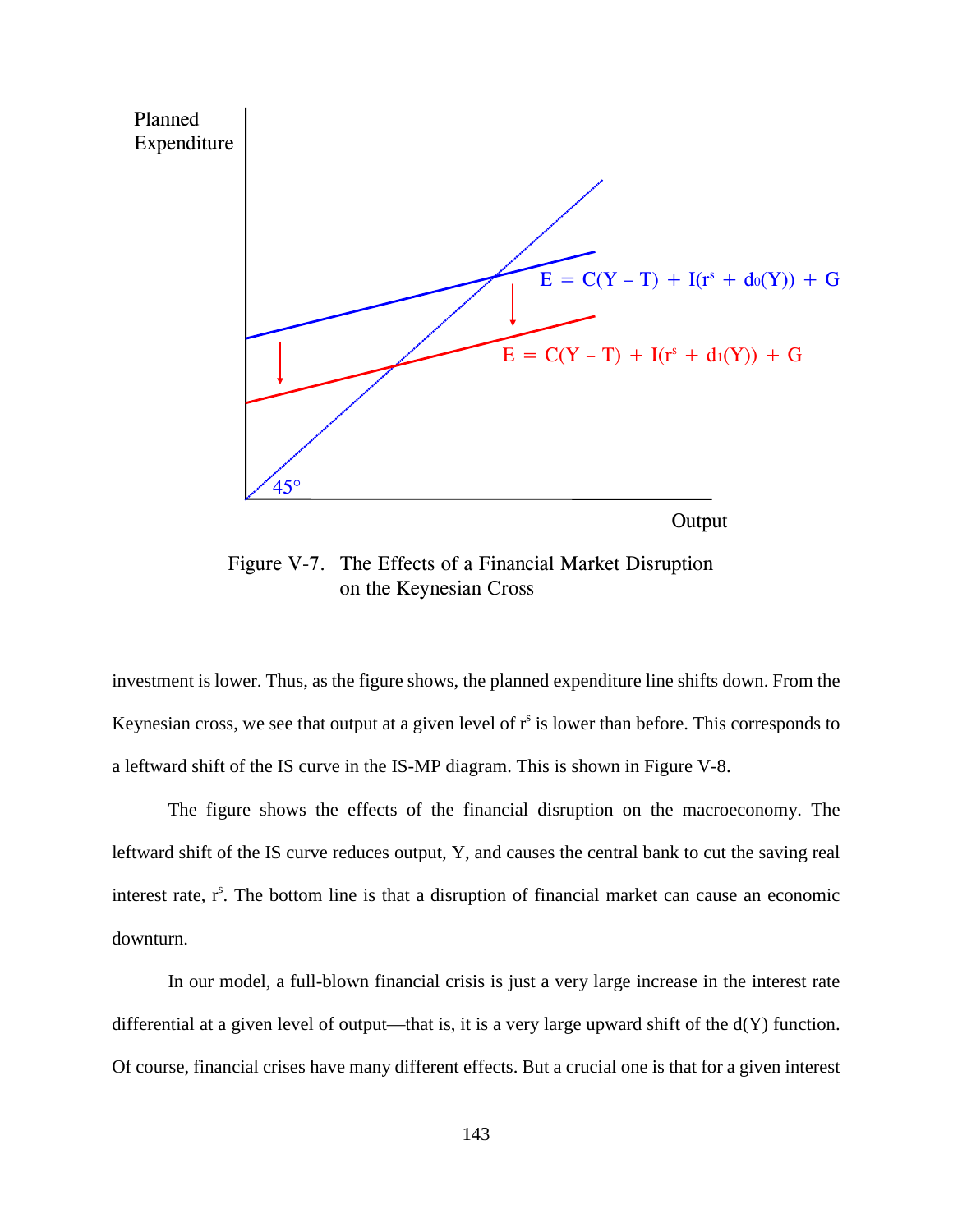

Figure V-8. The Effects of a Financial Market Disruption on the IS-MP Diagram



Figure V-9. The Effects of a Financial Crisis on the IS-MP Diagram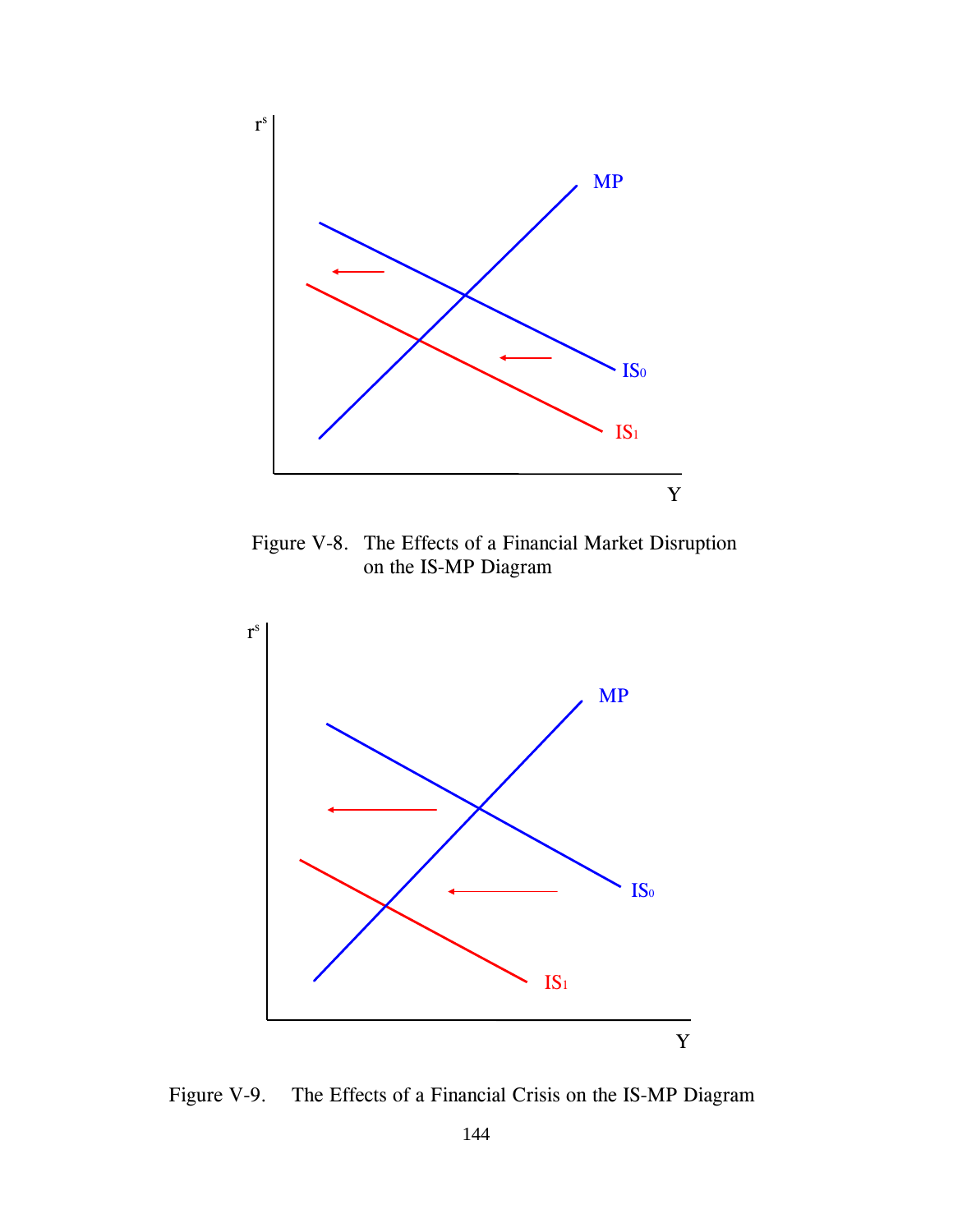rate received by savers, borrowers' costs and difficulty of obtaining loans are much greater.

The effects of a crisis are shown in Figure V-9. Qualitatively, they are like those of a credit market disruption shown in Figure V-8: the IS curve shifts to the left and output and the saving real interest rate both fall. The difference is that the effects are larger. In the extreme, financial crises can lead to depression (as occurred in the 1930s) or to the most severe recession in postwar U.S. history (as occurred in 2007–2009).

## **PROBLEMS**

1. Suppose the central bank changes its interest rate rule to set a higher value of the saving real interest rate for a given level of output.

a. Show the effects of this change in the IS-MP diagram.

b. Describe whether this change increases, decreases, or has no effect on the following variables (or whether it is not possible to tell):

i. Output.

ii. The saving real interest rate.

iii. The borrowing real interest rate.

iv. The interest rate differential.

2. Describe how each of the following developments affects the IS and/or MP curves in the model of this section:

a. Government purchases increase.

b. The interest rate differential is no longer a function of output. Instead, it becomes constant at its level at the point where the IS and MP curves intersected before the change.

3. Consider a combination of a tax increase and a change in the central bank's interest rate rule that leaves output unchanged. We found in Section I-2 that in the basic IS-MP model, the combined effect of these changes was necessarily to lower consumption and raise investment. Does that conclusion continue to hold in the model with an interest rate differential?

4. Suppose financial innovations reduce the interest rate differential at a given level of output.

a. How, if at all, does this development affect output, Y, and the saving real interest rate,  $r^{s}$ ? How does it affect the borrowing real interest rate,  $r<sup>b</sup>$ ?

b. Suppose we draw the IS and MP curves with the *borrowing* real interest rate,  $r<sup>b</sup>$ , on the vertical axis (rather than with the saving real interest rate,  $r^s$ ). With this way of presenting the model, how, if at all, do financial innovations that reduce the interest rate differential at a given level of output affect the IS and/or MP curves? How do they affect output, Y, and the borrowing real interest rate, r<sup>b</sup>?